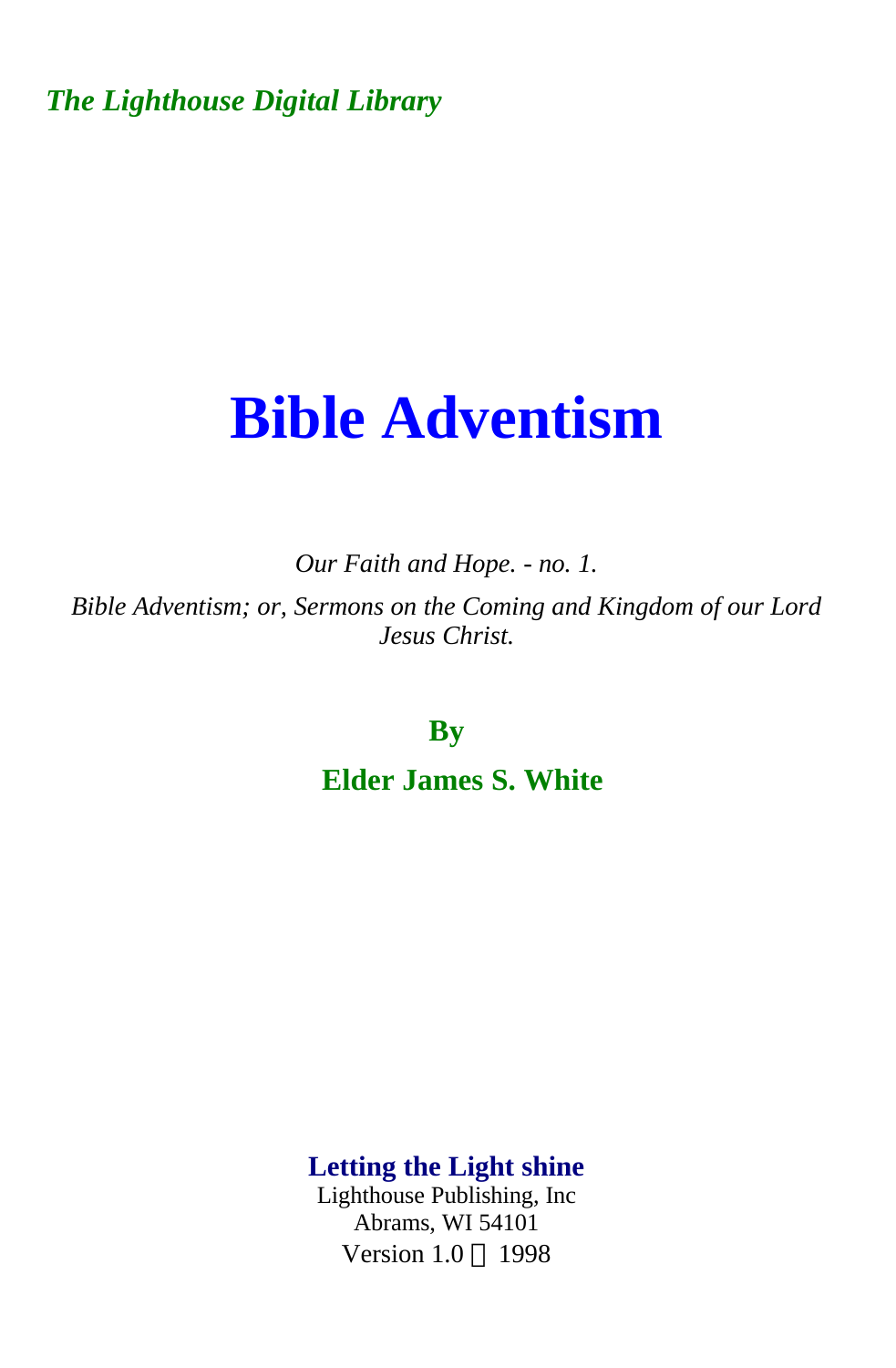## **CONTENTS**

| SERMON FOUR. THE CHURCH NOT IN DARKNESS 40 |  |
|--------------------------------------------|--|
|                                            |  |
|                                            |  |
|                                            |  |
|                                            |  |
|                                            |  |
|                                            |  |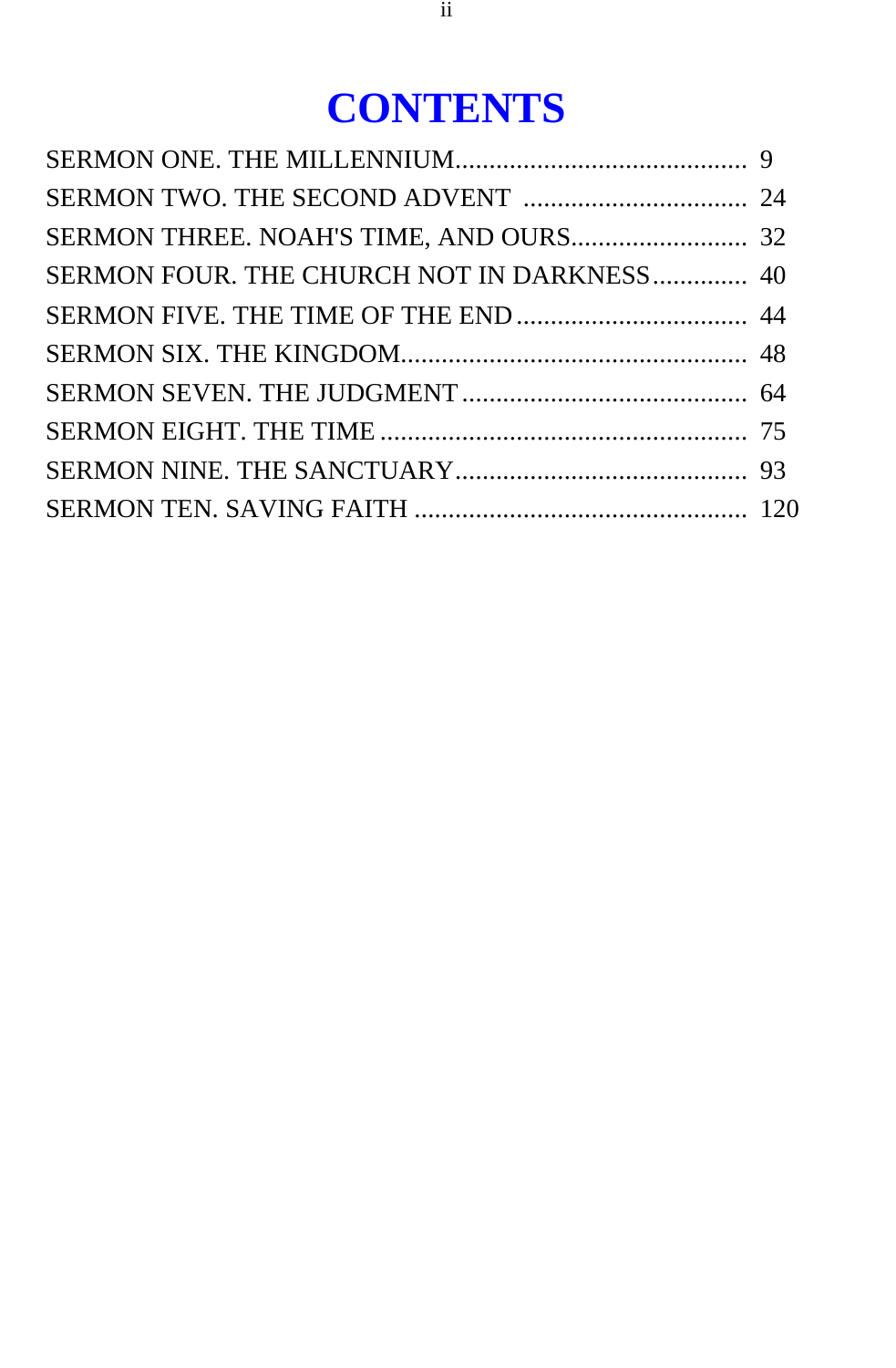#### **INTRODUCTION**

Text: But sanctify the Lord God in your hearts, and be ready always to give an answer to every man that asketh you a reason of the hope that is in you with meekness and fear. 1 Pet.3:15.

OUR name, Seventh-day Adventists, is expressive of two prominent features of our faith and hope. As Adventists, we are looking for the personal appearing and reign of Jesus Christ. And in seeking for that readiness necessary to meet our soon-coming Lord with joy, we have been led to the observance of the seventh-day of the week as the hallowed restday of the Creator.

These distinguishing features of our religious faith are unpopular. We are fully aware that much prejudice exists in the religious world against many of our opinions of Bible truth. This, however, exists mainly for want of information as to our real positions, and probably, in some degree, for the want of intelligence and piety on the part of some who have represented our views. May God help us to overcome this prejudice by a clear and intelligent defense of the truth, and by well ordered lives, and the spirit of humility and love, that shall melt its way into the hearts of the people. The text suggests:–

1. A preparation of heart before engaging in the work of teaching our fellows. "But sanctify the Lord God in your hearts." In our hearts we should set apart the Lord God as the being of our supreme love and the only object of worship. We should be cleansed from sin and should be imbued with the Spirit of God before engaging in the responsible work of teaching the truth of God to others, lest we mar the work, and create prejudice, instead of removing that already existing.

2. A preparation of the mind of study is suggested in the text. This is necessary in order to be always ready to teach those of inquiring minds. "And be ready always to give an answer to every man that asketh you a reason of the hope that is in you." Divine truth appeals to the understanding. The people ask for reasons, not assertions merely. Those who teach should be intelligent. They should be ready. They should be "ready always to give an answer to every man that asketh." The veriest novice in heavenly things may give assertions with all the confidence of experienced Bible students, and yet for want of disposition to "search the Scriptures, " and to "study to show himself approved unto God, a workman that needeth not to be ashamed, " he may not be able to give one forcible reason.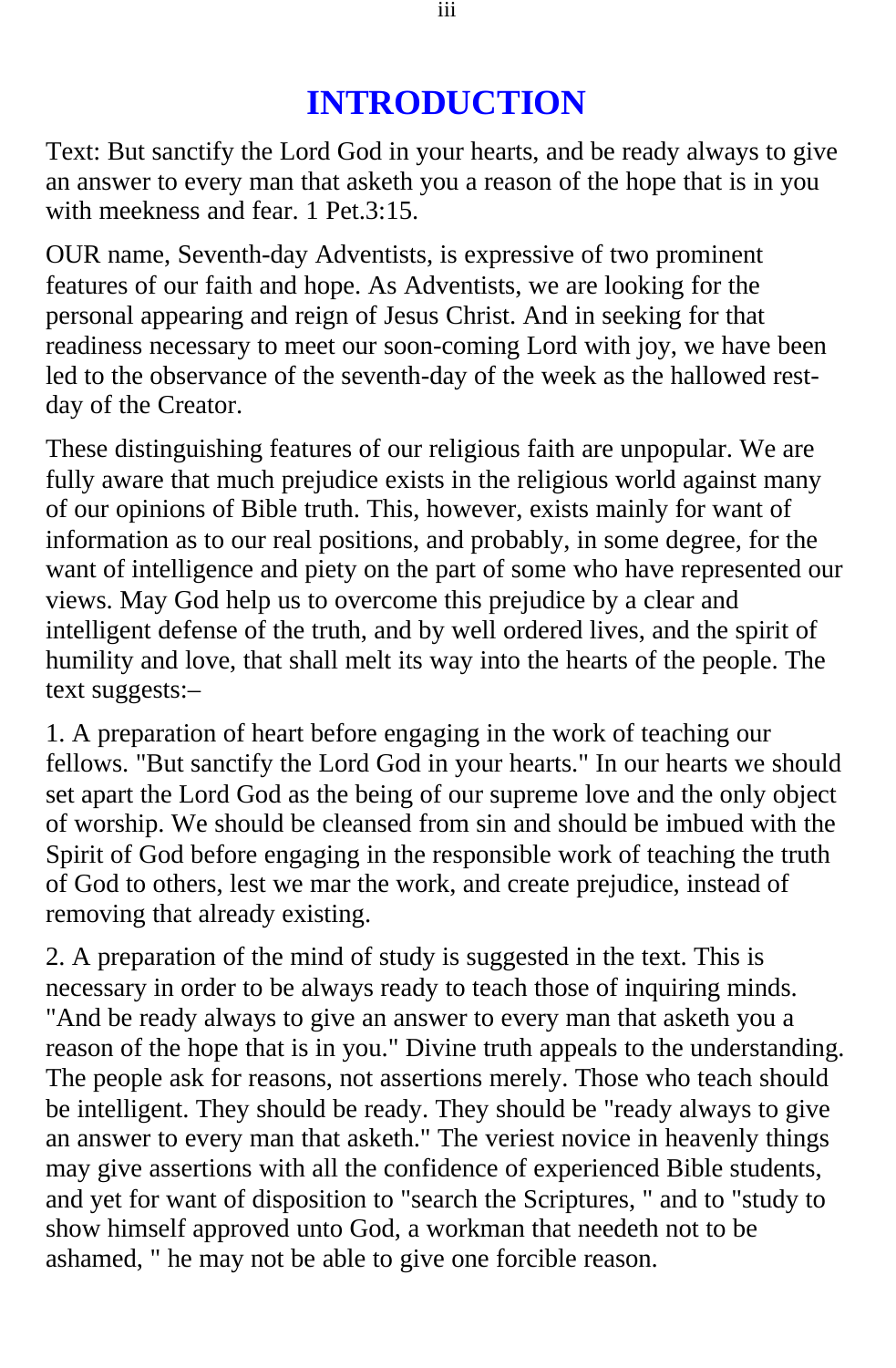3. The people have a right to demand the reasons of our faith and hope. This is clearly shown in the language of the apostle, requiring readiness to answer every man that asketh. It is also seen in the prophetic inquiry and answer, especially applicable to our time, "Watchman, what of the night? Watchman, what of the Night? The watchman said, The morning cometh, and also the night. If ye will inquire, inquire ye. Return, come."

4. The manner in which the reasons of our faith and hope should be given, is expressly stated, - "with meekness and fear." In the absence of meekness, and fear to offend God, his truth is feeble, and is almost sure to be reproached. But when it is taught with meekness and fear, it appears in its beauty and strength. Christ in his life was a pattern of meekness. The first ministers of Jesus, who went forth to the world newly baptized with the Spirit of their Master, were meek men. With meekness they presented Jesus as the only Saviour of men. And with fear and trembling, lest they should fail to fulfill their high and holy mission, they went out leaning upon the strength of Him who had said, "Lo, I am with you alway."

All who are really imbued with the Spirit of their divine Master, will manifest in a good degree the meekness which characterized his life. When such speak in defense of Bible truth, they will do it with meekness and fear. The great apostle, in view of the responsibilities of teaching the word of God, uses these forcible words: "For we are unto God a sweet savor of Christ, in them that are saved, and in them that perish. To the one we are the savor of death unto death, and to the other the savor of life unto life. And who is sufficient for these things?" 2 Cor.2:15, 16.

How beautiful, and how efficient will be that church whose ministry and membership bear the happy burden of truth, intelligent in the word of God, ready always, with meekness and fear, to give an answer to all who inquire for the reasons of the hope they cherish! Seventh-day Adventists are making some efforts to reach this position. Would God that our zeal in the work of preparation was proportionate to our wants and to the great work before us.

It is true that we differ in some respects with other religious bodies of the present time, and with most of them we differ widely. But we do not differ with others from choice. We do not love to differ for the sake of being odd. No; we choose to be in harmony, if possible, with our fellow-men, especially with those who revere God and his word. We believe it to be a sin to differ with others, unless there be good reasons why we should differ.

We do not believe as we do for the sake of advantages in this life. It is not always convenient to observe the seventh-day Sabbath. It is often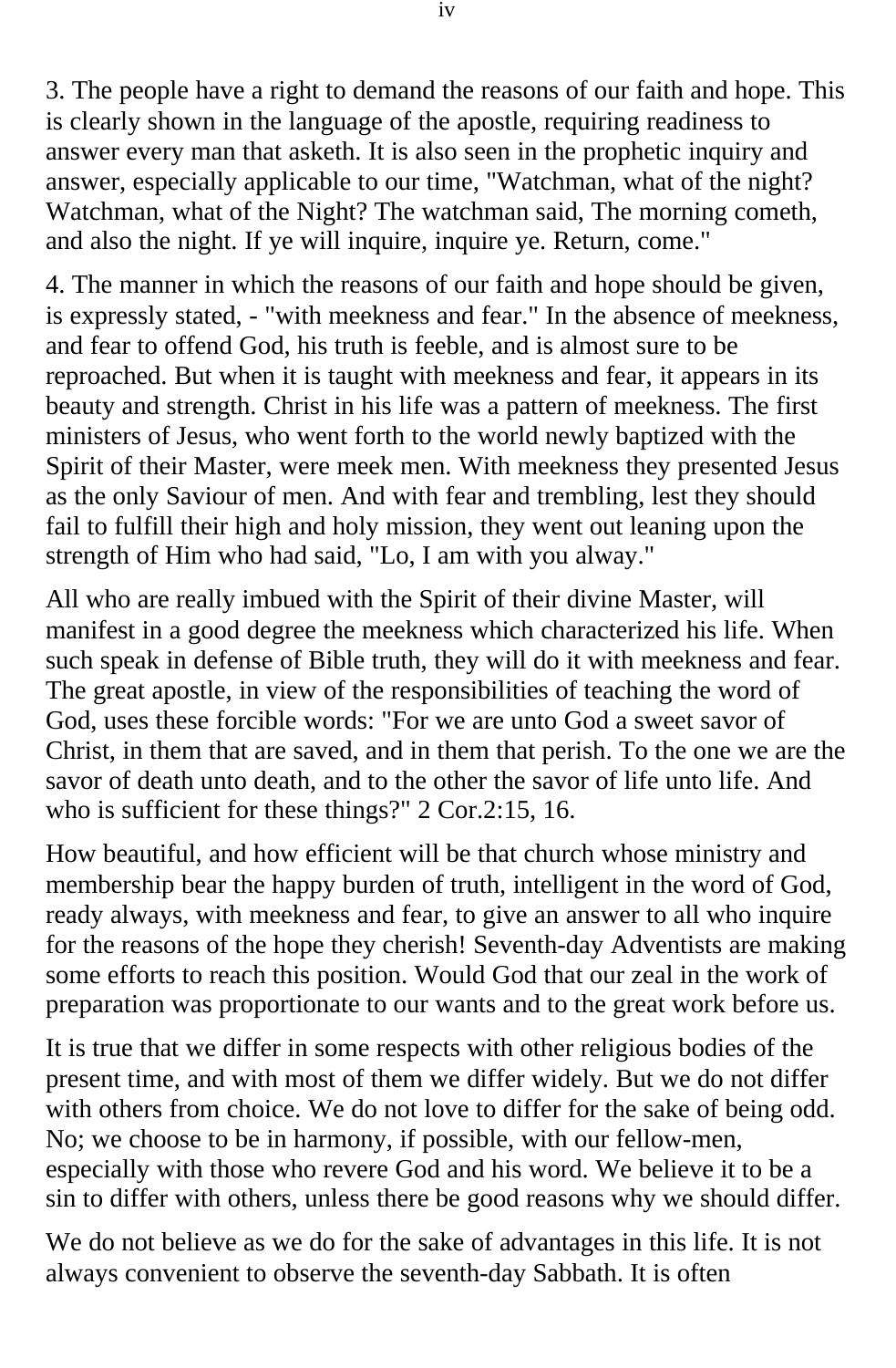inconvenient to be out of harmony with all the rest of the world two days in the week. We frequently sustain losses of friends and worldly advantages on account of our adherence to the Bible Sabbath.

We do not believe as we do from being of the same cast of mind. We differ in respect to natural temperament and education, probably, as much as the members of any other religious body in existence.

We do not believe as we do from denominational mold. We are gathered from Methodists, Regular Baptists, Free-will Baptists, Seventh-day Baptists, Presbyterians, Congregationalists, Episcopalians, Disciples, Dutch Reformed, Christians, Lutherans, Catholics, United Brethren, Universalists, worldlings, and infidels.

Neither is it from national cast that we believe as we do. We are largely composed of native Americans, while many are gathered from the English, Welsh, Scotch, Irish, French, Germans, Norwegians, Danes, Swedes, Poles, Swiss, Italians, and others. The labor of bringing together a body of believers composed of such material, affected more or less by the religious sentiments and forms of the several denominations, with all their national peculiarities - enjoying, in a very large degree, unity of sentiment and spirit – is evidently the work of God.

Why, then, do we believe as we do? It is out of respect for the Bible we love, and the God of the Bible we revere, that we believe what we do, and are what we are. The governing principle of our faith and practice, as Seventh-day Adventists, is our respect for the great God, his living word, and the recompense of the reward.

Our people have adopted a denominational name which expresses the two leading features of our religious faith. We are Adventists, and are observers of the ancient Sabbath of the Lord. The reason why we are Adventists is because we take the Bible as meaning just what it says. And why should we not believe that when God speaks to his people his words mean what they say? If he does not mean what he says in his word, then pray tell us what he does mean. If his words do not have their plain, simple, and obvious meaning, then the Bible ceases to be a revelation, and God should give us another book to tell us what this one means. But the Bible is its own interpreter.

We admit that the Lord in his word has used figures and parables, but in every case these are explained in the context. In all cases where there are no unmistakable proofs that a figure is employed, we should understand the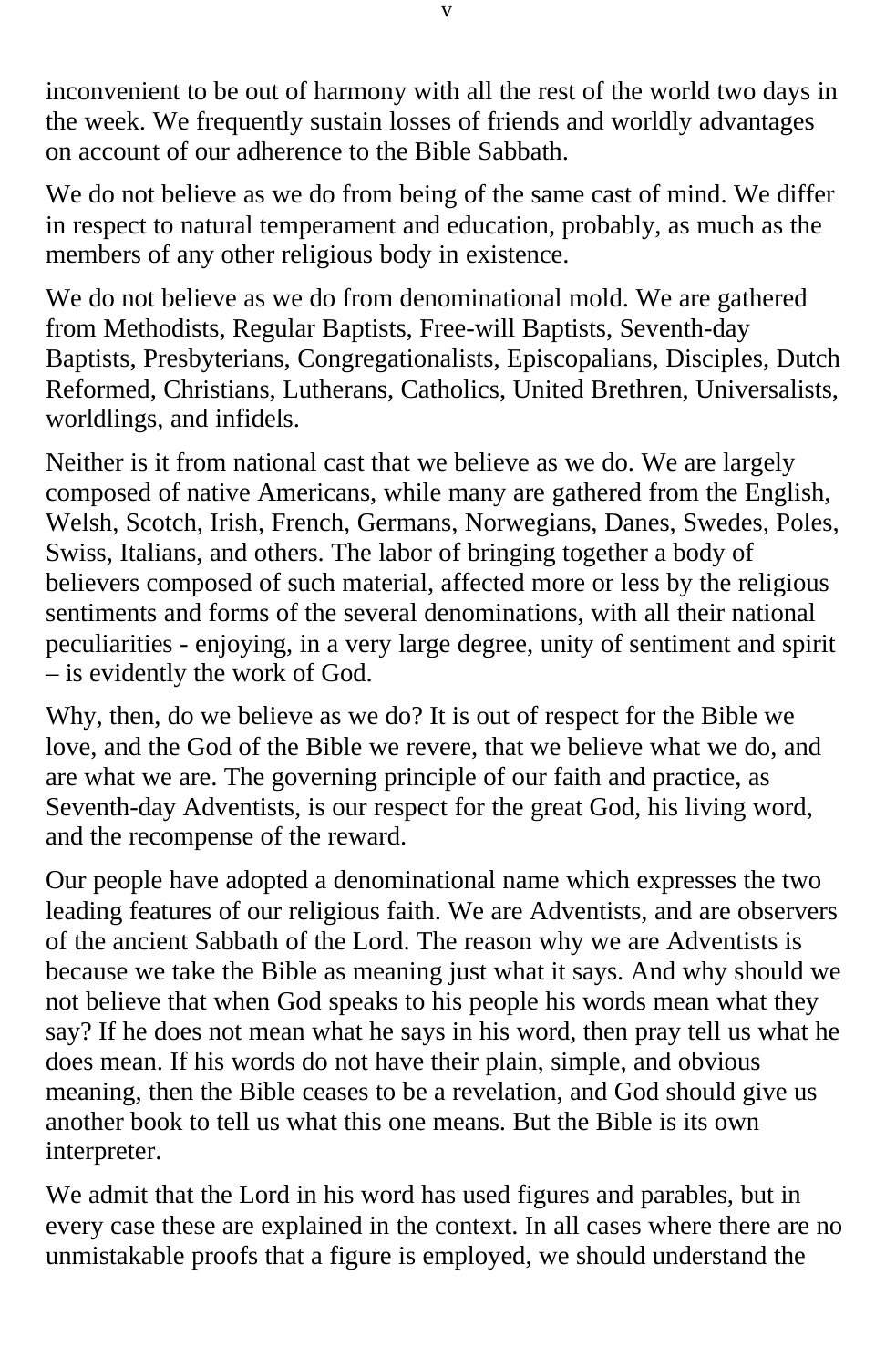sacred Scriptures as meaning word for word just what they express. Figures are given for the clearer elucidation of the subject. Certainly the Author of our blessed Bible has not introduced parables to obscure his meaning, and confuse our minds. Young speakers sometimes employ figures more intricate than the subject they wish to illustrate. The Lord does not do this. It is said of Dr. Scott, who published an edition of Bunyan's Pilgrim's Progress, with notes, that he gave a copy of the work to a poor washerwoman of his parish. A few days after, he met her, when the following conversation took place: –

"Have you read the book I gave you?" "Yes, sir." "How do you like it?" "Very much." "Do you understand it?" "I understand what Mr. Bunyan has said very well, and I hope in a few days to be able to understand the notes." A poor compliment indeed for the Doctor's notes! This simple-hearted, sensible woman knew no other way to understand language, only that it meant what it said.

We are Seventh-day Adventists; but an Adventist is not necessarily a timesetter. From the fulfillment of prophecy, and the signs of the times, we believe in the soon advent of our Lord; but we are not time-setters; we do not hold to any future, definite time. The great Second Advent movement brought us to the time of waiting for the advent of Christ, which is the especial watching, praying time, in view of the nearness of that event. Probably no text of Scripture as fully expresses our real position as the words of our Lord: "Take ye heed, watch and pray; for ye know not when the time is." Mark 13:33. We hold that the Adventists were correct on three fundamental points out of four.

1. They were correct as to the premillennial second appearing of Christ. No doctrine is more plainly stated, and more fully sustained by direct Bible testimony, than the personal appearing and reign of Christ. And, whatever may be said of the Adventists, this fact will not be denied, that hundreds of ministers who believed the coming and reign of Christ to be spiritual, have given up their mystical interpretation of the Scriptures, and have adopted the literal; consequently they are Adventists. Among these are revivalist Moody, and Mr. Patterson, author of "Fables of Infidelity, and Facts of Faith."

2. The Adventists were correct in their application of the prophetic symbols of Daniel and John. In this application, they are sustained by Protestant expositors of note.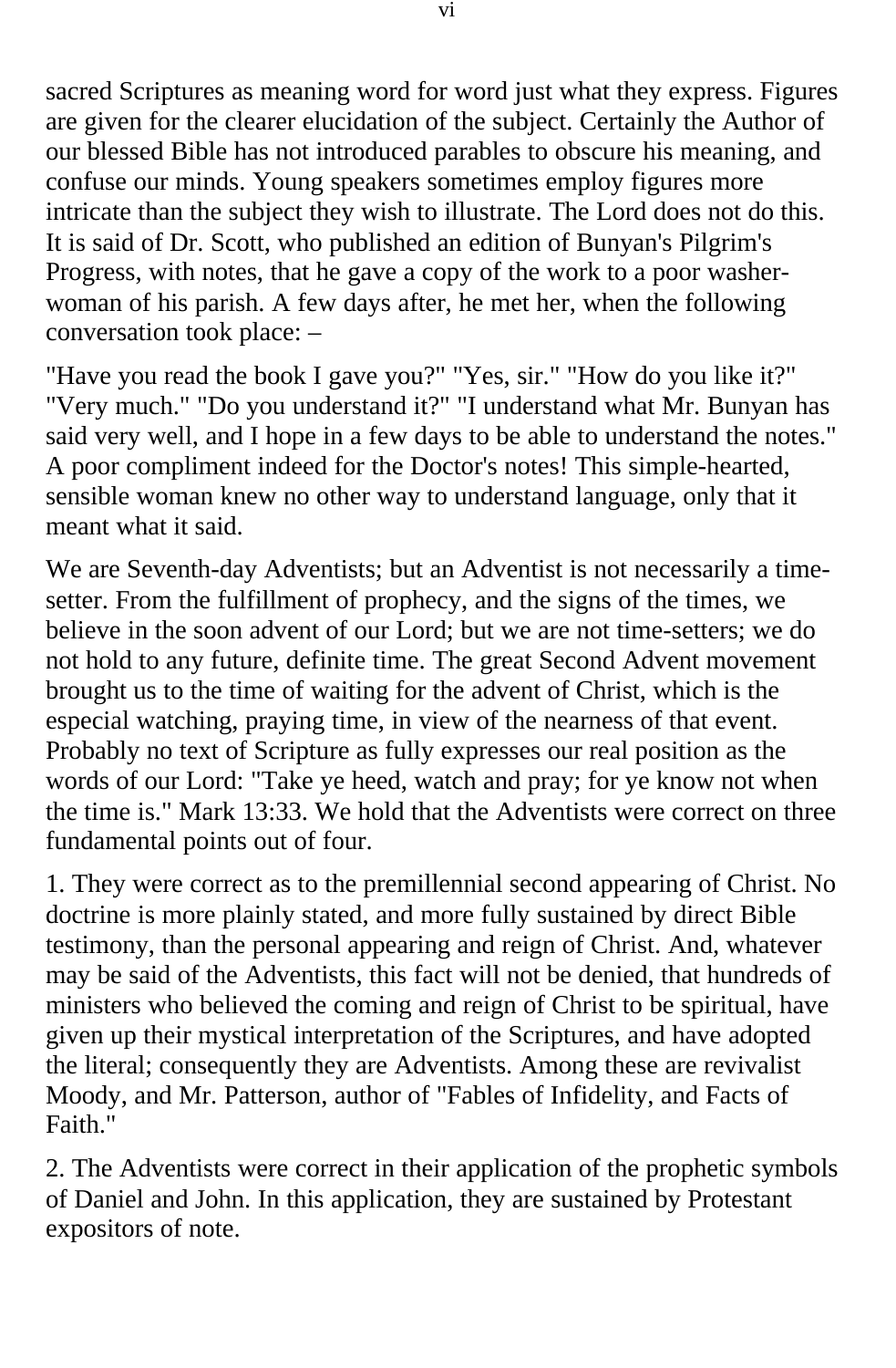3. They were also correct in their application of the prophetic periods. The dates fixed upon have stood the test of the most rigid criticism.

4. But we were mistaken only in the event to occur at the close of the prophetic periods. Hence the disappointment; but that disappointment is now seen, in the light of the heavenly sanctuary, to be a fulfillment of prophecy; hence a sign of the soon coming of Christ.

But if it be objected that the Second Advent movement could not have been in harmony with Providence, in fulfillment of prophecy, because those who engaged in it were disappointed, then we suggest that, if God's people never have been disappointed on the very point of their expectation when prophecy was being fulfilled in their experience and history, then it may be that prophecy has not been fulfilled in the Advent movement. But if one instance can be shown in Sacred History where prophecy was fulfilled by those who were entirely incorrect on the vital point of their confident expectation, then, after all, prophecy may have been fulfilled in the great Second Advent movement of 1840 - 4. This matter should be fully tested.

The prophet of God had uttered these words about five hundred years before their fulfillment: "Rejoice greatly, O daughter of Zion; shout, O daughter of Jerusalem; behold, thy King cometh unto thee; he is just, and having salvation; lowly, and riding upon an ass." Zech.9:9. In fulfillment of this prophecy, while Christ was riding into Jerusalem in the very humble manner expressed by the prophet, the chosen twelve and the shouting multitude cried, "Hosanna to the son of David! Blessed is he that cometh in the name of the Lord! Hosanna in the highest!" Matt.21:9. The people, and even the disciples, did not as yet understand the nature of Christ's kingdom; and they verily thought that Jesus would on that occasion claim his right to the throne of David, and then, and there, be crowned king of Israel.

And when Jesus was requested to rebuke his disciples, he replied, "I tell you that if these should hold their peace, the stones would immediately cry out. "Prophecy had gone forth, and must be fulfilled, if the Spirit of God from necessity should call hosannas from the very stones.

But the people did not understand the nature of prophetic fulfillment of their time; and their disappointment was complete. In a few days they witnessed the dying agonies of the Son of God upon the cross; and as Christ died, their hopes in him died also. Nevertheless, prophecy was fulfilled in the ardent hopes as well as the triumphant hosannas of those who were so soon overwhelmed with bitterest disappointment.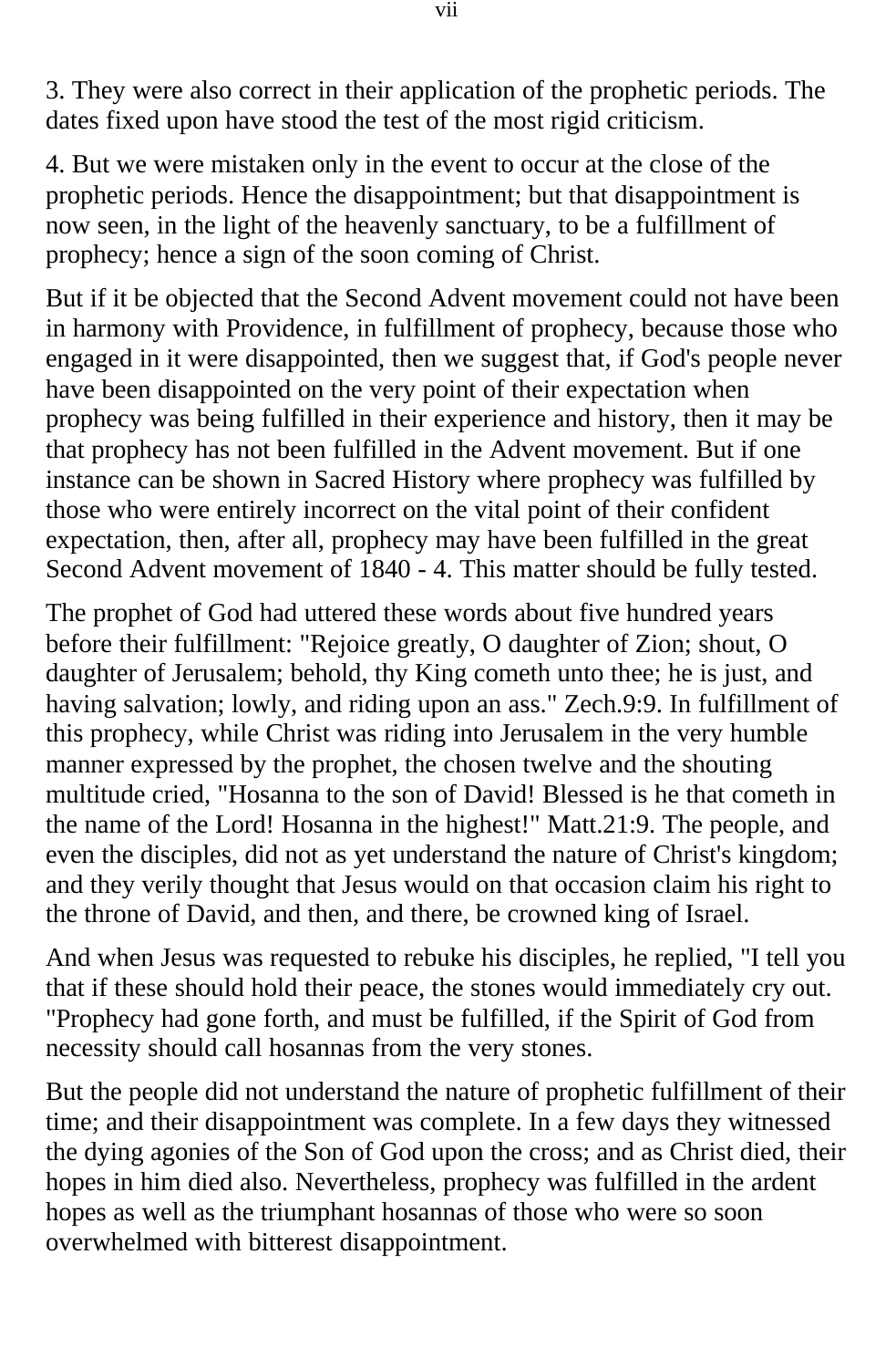Again, there were three distinct messages to be given, symbolized by three angels in Revelation 14:6 - 12. The first announced the time of the Judgment as at hand. Had Christ then come, when would the second message have been given? Not after the second advent, certainly. Therefore there must be a delay, and a disappointment, to give room for the second and third messages.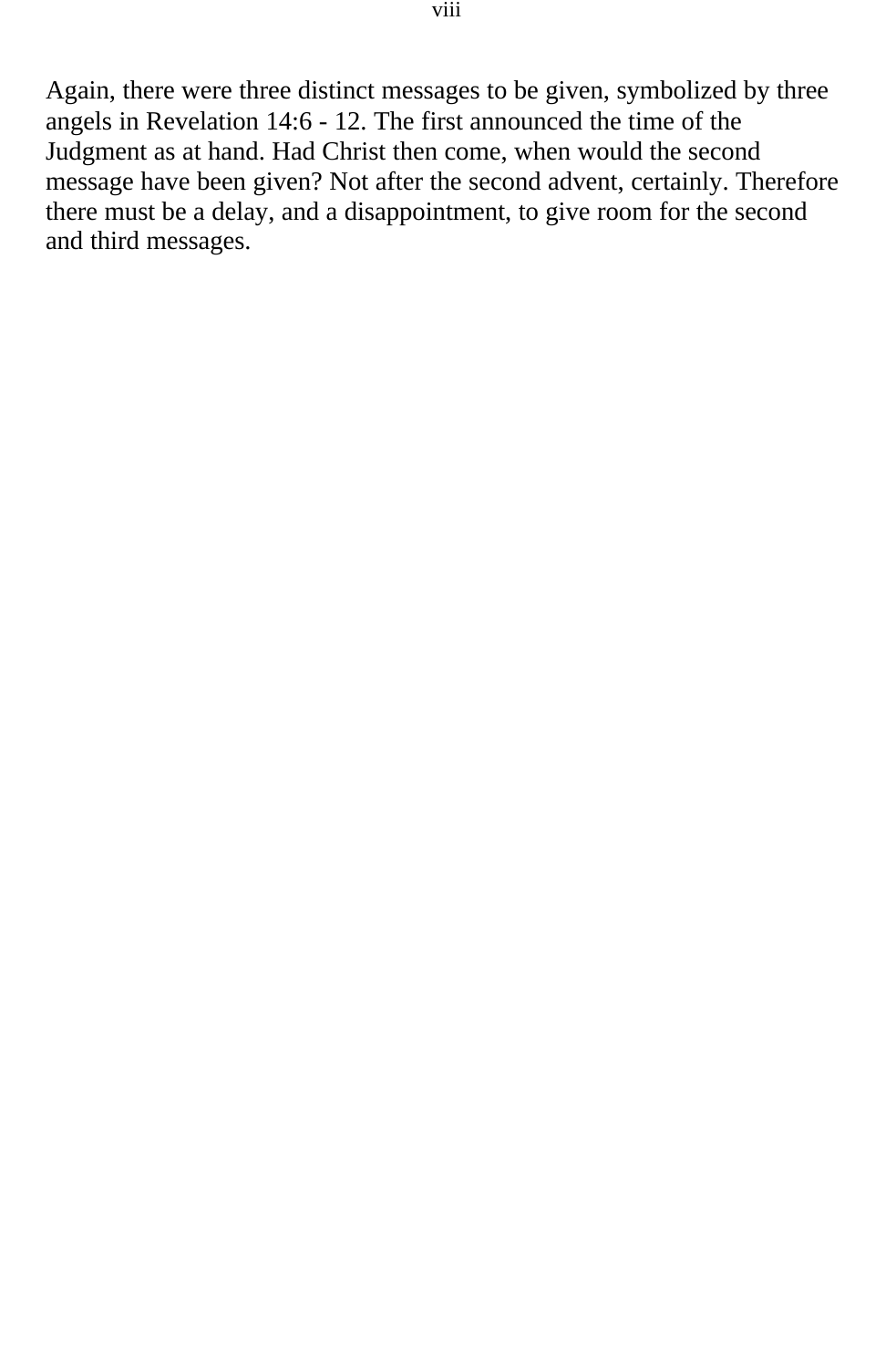### **SERMON ONE THE MILLENNIUM**

<span id="page-8-0"></span>TEXT: And I saw thrones, and they sat upon them, and judgment was given unto them; and I saw the souls of them that were beheaded for the witness of Jesus, and for the word of God, and which had not worshiped the beast, neither his image, neither had received his mark upon their foreheads, or in their hands; and they lived and reigned with Christ a thousand years. But the rest of the dead lived not again, until the thousand years were finished. Rev.20:4, 5

THE word millennium signifies a thousand years. There is a general agreement in applying the word to the period named in the text; but all do not agree as to the character of the millennium. The popular view of this subject is, that the world is to be converted, and that all men will become holy. This happy state of things, it is said, will continue one thousand years, during which time Christ will reign with his people spiritually. And at the close of the millennium, Christ will come the second time, and the judgment will take place.

But the sacred Scriptures do not teach that at any period of time all men will be converted to God. There were but few righteous men from Adam to Moses. And their numbers in the Jewish age, compared with the multitudes of the unbelieving, were very small. Neither does God's plan in the Christian age embrace the conversion of all men. The gospel must be preached to all nations. Thus God visits "the Gentiles to take out of them a people for his name." Acts 15:14 Among the finally saved will not be found all of any one generation, or all of any one nation; but some out of every age and every tongue will join in the song to the Lamb: "Thou wast slain, and hast redeemed us to God by thy blood, out of every kindred, and tongue, and people, and nation." Rev.5:9.

From the very nature of the case, the conversion of the world is an impossibility. God is the same during all time. He deals with men and nations impartially. The devil is the same, excepting that the experience of six thousand years has made him more artful in seducing men and women into sin. The fallen race is the same, only that each succeeding generation degenerates physically, mentally, and morally, till the world becomes fully ripe for her final doom. This is seen in the metallic image of Dan.2. Here five universal kingdoms are the subject of prophecy. Four of these pertain to the mortal state, one to the immortal. The four earthly monarchies, Babylon,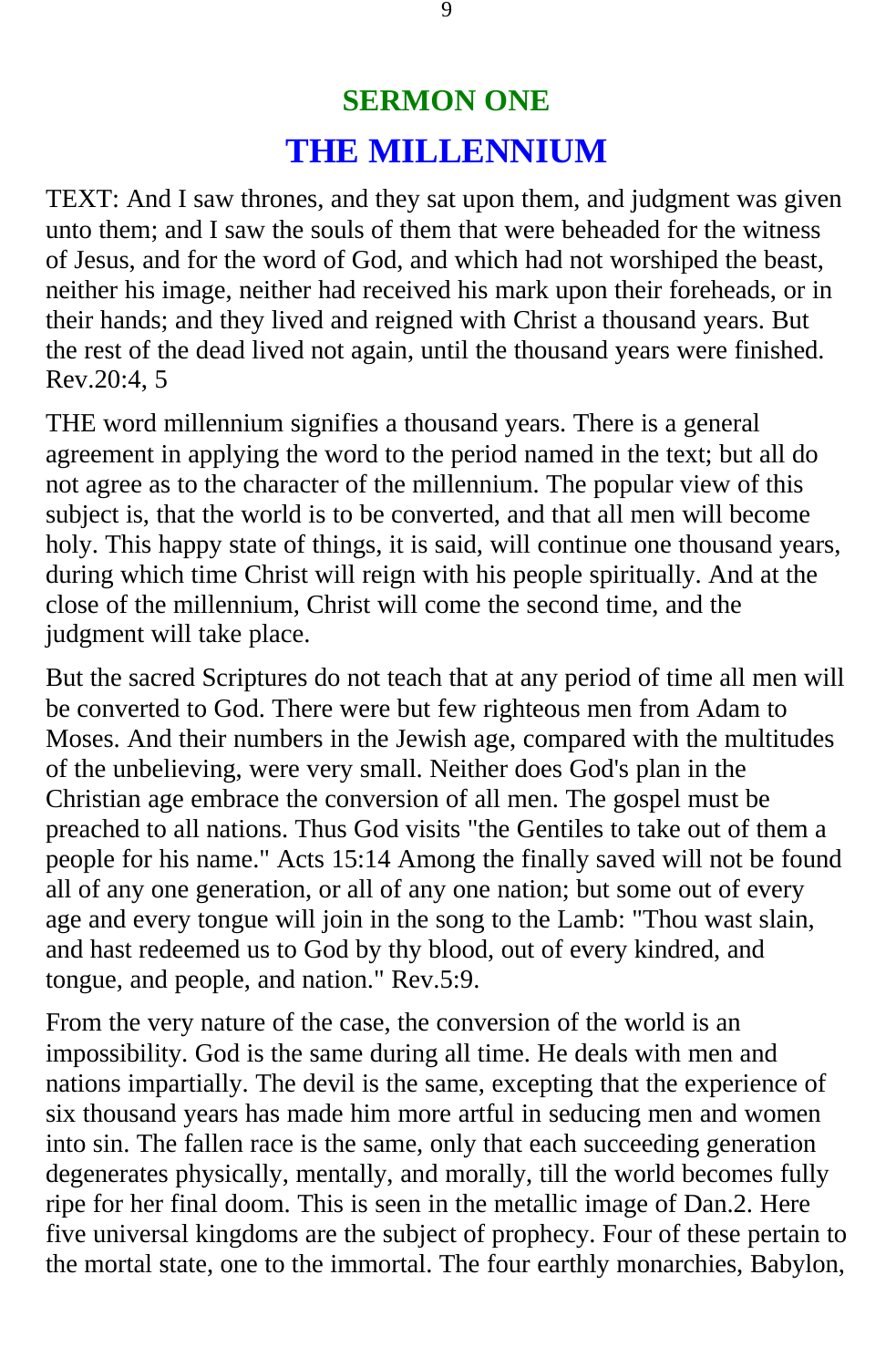Persia, Grecia, and Rome, are severally represented by gold, silver, brass, and iron. We not only see in the symbol the depreciation of value from gold to silver, to brass, and to iron; but the last divided condition of earthly governments, just before the opening glories of the immortal kingdom, is represented by iron mixed with miry clay.

God's plan to convert sinners, and to save all who would obey him, and believe in Jesus, has been in operation about six thousand years. A crucified and risen Jesus has been preached with the Holy Spirit sent down from Heaven for more than eighteen centuries; yet the world has not been converted. And the prospect of its conversion to Bible holiness never looked darker than at the present time. In the forcible words of another we would inquire:

"And what are the present prospects of a church that has set out in all confidence to convert the world? How may those now putting on the harness boast of greater expected success than is warranted by the experience of those who have put it off after having fought the good fight? The prophets could not convert the world; are we mightier than they? The apostles could not convert the world; are we stronger than they? The martyrs could not convert the world; can we do more than they? The church for eighteen hundred years could not convert the world; can we do it? They have preached the gospel of Christ; so can we. They have gone to earth's remotest bounds; so can we. They have saved `some;' so can we. They have wept as so few believed their report; so can we. They have finished their course with joy, and the ministry they have received to testify of the gospel of the grace of God; we can do the same. Can we reasonably hope to do more? `It would take to all eternity to bring the millennium at the rate that modern revivals progress, ' said the venerable Dr. Lyman Beecher, before a ministerial convention, held close by old Plymouth rock. And what hope is there that they will progress more rapidly? Is it in the word of God? Glad would we be to find it there. Sadly we read that `evil men and seducers shall wax worse and worse, deceiving and being deceived.'

"Has God a mightier Saviour - a more powerful Spirit? Has he another gospel which will save the world? Where is it? Is there any way to the kingdom other than that which leads through much tribulation? Is there another way to the crown besides the way of crosses? Can we reign with Him unless we first suffer in his cause?

"No doubt the world might be converted if they desire to know the Lord. And so, had all who heard received with gladness the word of God, the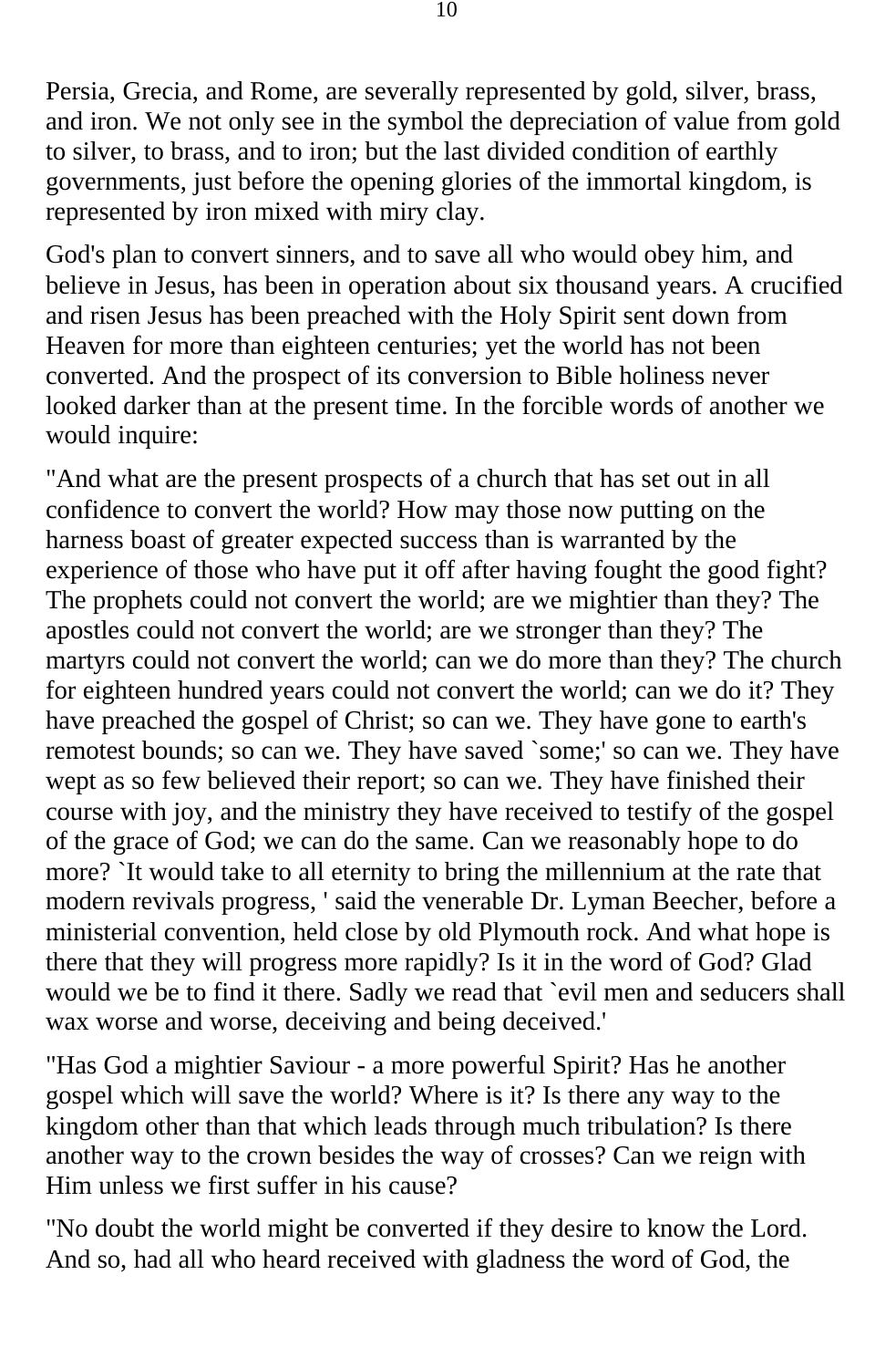world might have been converted within twenty years of the day of Pentecost. If each Christian had brought one single soul to God with each successive year, the calm splendors of the millennial era might have shone upon the declining years of the apostles of Jesus Christ. But instead of this, ages of darkness came on. The world did not repent, but the church apostatized. If the gospel were to convert the world, we should have seen tokens of it ere this. But where are such omens to be found? Shall we look at Judson, who labored ten long years before one sinner yielded to the claims of the gospel? Shall we look to the dense darkness of the heathen world? Shall we look at the formalism of the professed church? Shall we look at the wide extension of infidelity? Shall we look at the abounding of iniquity and the waxing cold of love? Shall we look at a world where eighteen hundred years of toil and tears have not brought one-twentieth part of mankind even to a profession of true Christianity; and where not more than one-fifth claim for themselves the dubious title of Christian nations? Shall we look over a world in which we cannot find one nation of Christians, nor one tribe of Christians, nor one city of Christians, nor one town of Christians, nor one village of Christians, nor one hamlet of Christians, save here and there where a questionable faith has led a few, with hypocrites even then in their midst, to withdraw themselves from the world, and cherish the untried virtues of secluded life? Surely, after eighteen hundred years of experiment with that system which was to convert the world, men might point to some country, to some province, to some nation, and say, Behold the commencement of a converted world.

"But will not the gospel then prove a failure? That depends upon what is to be expected of it. If the gospel was to effect the eternal salvation of all mankind, then failing to accomplish that work is a failure of the gospel. If the gospel was to convert the world, then, if it is not done, it will prove a failure. But if the gospel was preached `to take out of the Gentiles a people for His name', then it is not a failure. If it was given that God might in indefinite mercy and love `save some, ' then it is not a failure. If it was given that every repentant sinner might have eternal life, and that every good soldier might receive a crown of glory, then it is not a failure. If it was given that an innumerable company might be redeemed out of every nation, and kindred, and tongue under heaven, then it is not a failure. If it was given that the vales and hills of Paradise restored might teem with a holy throng who shall be `equal to the angels, and be the children of God, being the children of the resurrection, ' then it is not a failure. If it was given that the elect might be brought into one great family of holy ones, then it is not a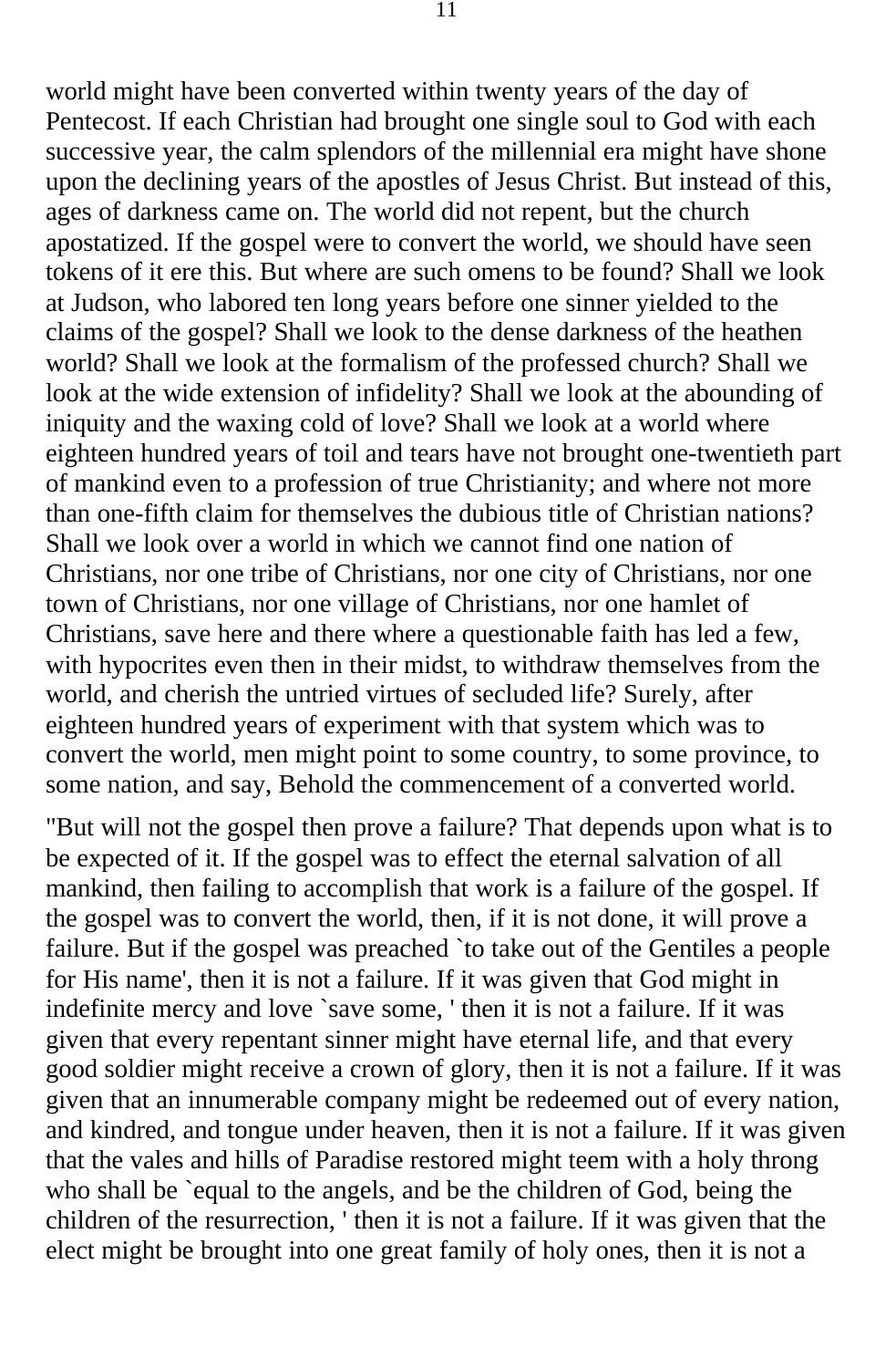failure. And was not this its object, rather than the exaltation of a worldly church to the splendors of earthly prosperity, while beneath the theater of their easy triumph there slumber the ashes of prophets and the dust of the apostles? Are they to hold jubilee a thousand years, while the martyrs' unceasing cry, `How long! O Lord, ' goes up to God? Are they to have their songs of triumph, while the whole creation groaneth for deliverance, and while that longed-for day of the redemption of our body is postponed? Nay, verily, the hope of the one body is one hope. The hope of the church stops not at death, it sweeps beyond earth's scenes of tempest and of storm, and reposes in the calm beamings of that Sun of Righteousness which shall glow above the bosom of Paradise regained." **[\\*1](#page-125-0)** 

The millennium of Rev.20 is to open with the revelation of the Son of God from Heaven, the destruction of the living wicked, the resurrection of the just, and the change to immortality of the living righteous. It is a period in which Christ will reign personally with the just of all ages who have suffered with him. 2 Tim.2:12. This period is bounded at each end with a resurrection. Christ plainly declares that "all that are in the graves shall hear his voice, and shall come forth; they that have done good, unto the resurrection of life, and they that have done evil, unto the resurrection of damnation." John 5:28, 29. And Paul testifies "that there shall be a resurrection of the dead, both of the just and unjust." Acts 24:15. But it is left to the Revelator to place these resurrections one thousand years apart, at each end of the millennium.

"And I saw [not a converted world, but] thrones [of judgment] and they sat upon them, and judgment was given unto them." Mention is then made of that portion of the martyrs of Jesus who had been beheaded, and also the victors over the beast, his image, and his mark, representing all the righteous; then is added, "They lived [were raised to life] and reigned with Christ a thousand years. But the rest of the dead [the wicked] lived not again [were not raised from the dead] until the thousand years were finished."

The doctrine of the temporal millennium being based upon false interpretations and incorrect quotations of certain portions of the sacred Scriptures, it is proper that we should here notice those texts usually quoted to prove the world's conversion, and show that they do not mean what they are said to prove.

1. "Ask of me, and I shall give thee the heathen for thine inheritance, and the uttermost parts of the earth for thy possession." Ps.2:8. As sufficient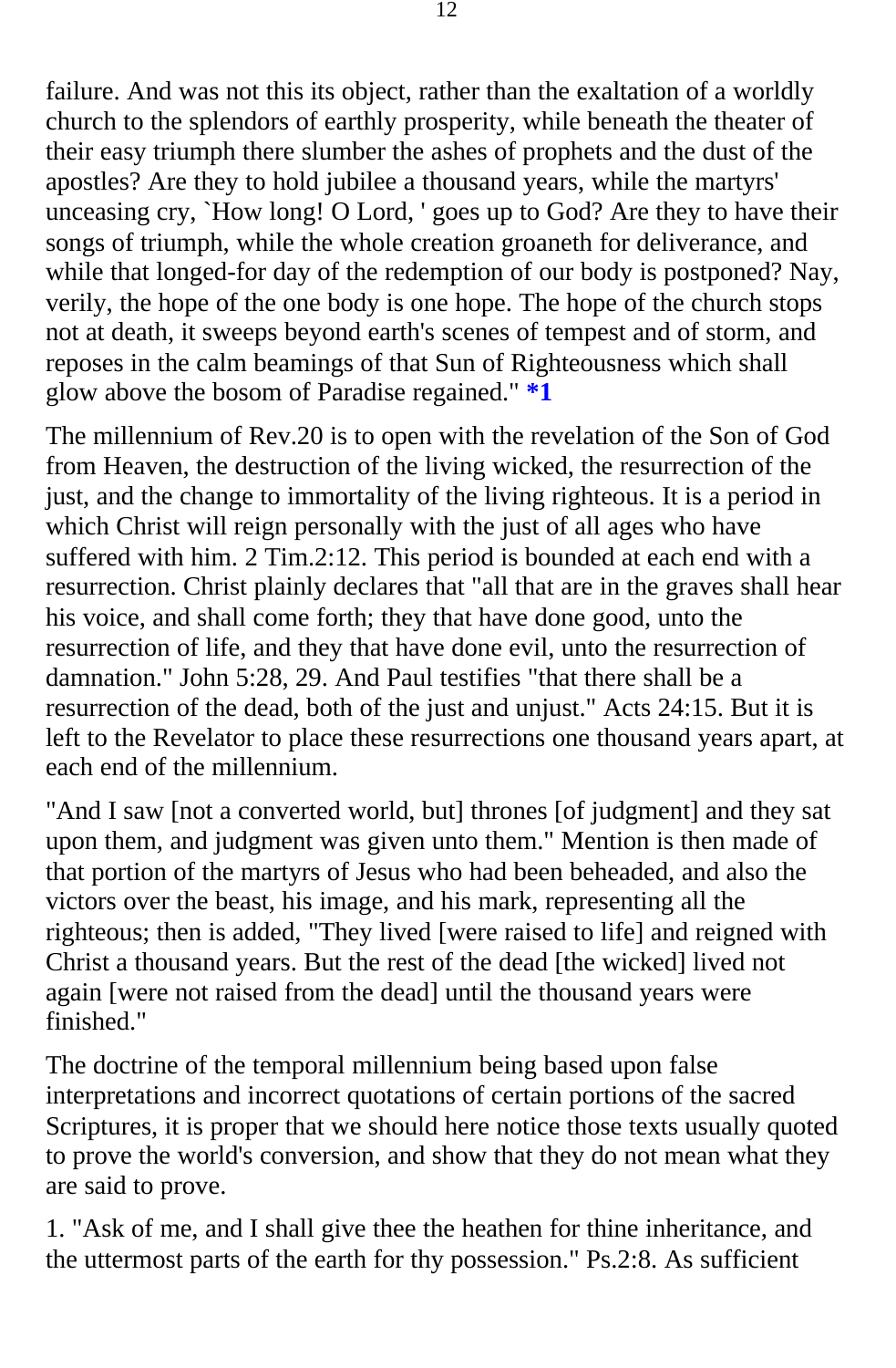evidence that this text does not prove the conversion of the world, we quote the verse following it: "Thou shalt break them with a rod of iron; thou shalt dash them in pieces like a potter's vessel."

2. The stone cut out of the mountain without hands, shall roll until it becomes a great mountain, and fills the whole earth. All the proof for the world's conversion, found in the above, is in quoting the text wrong. Here is the text as it reads: "Thou sawest till that a stone was cut out without hands, which smote the image upon his feet that were of iron and clay, and brake them to pieces. Then was the iron, the clay, the brass, the silver, and the gold, broken to pieces together, and became like the chaff of the summer threshing-floors; and the wind carried them away, that no place was found for them: and the stone that smote the image became a great mountain, and filled the whole earth." Dan.2:34, 35.

In this remarkable portion of prophecy, the following points are worthy of notice: (1) The stone smote the image upon his feet, and brake the iron, clay, brass, silver, and gold to pieces together. Here is destruction, not conversion. (2) They became like the chaff of the summer threshing-floors, and the wind carried them away, that no place was found for them. Here is illustrated the removal of all earthly governments. (3) Then the stone became a great mountain and filled the whole earth. In this prophecy the stone has nothing in common with the image. The image, a symbol of earthly governments and all wicked men, is first removed, and then the stone fills the whole earth.

But if it be said that the dashing of the heathen, (Ps.2:9, ) and the breaking of the image (Dan.2:34, ) mean the conversion of the world, then Paul's words, "The God of peace shall bruise Satan under your feet shortly, " mean the conversion of Satan.

3. A nation shall be born in a day. Here is another incorrect quotation. Isa.66:8, reads: "Who hath heard such a thing? who hath seen such things? shall the earth be made to bring forth in one day? or shall a nation be born at once? for as soon as Zion travailed, she brought forth her children." This text has no allusion to the conversion of sinners; but evidently refers to the resurrection of the just.

4. "The kingdoms of this world are become the kingdoms of our Lord and of his Christ." But let it be borne in mind that this is under the third woe, when it is also said, "And the nations were angry, and thy wrath is come, and the time of the dead that they should be judged, and that thou shouldest give reward unto thy servants the prophets, and to the saints, and them that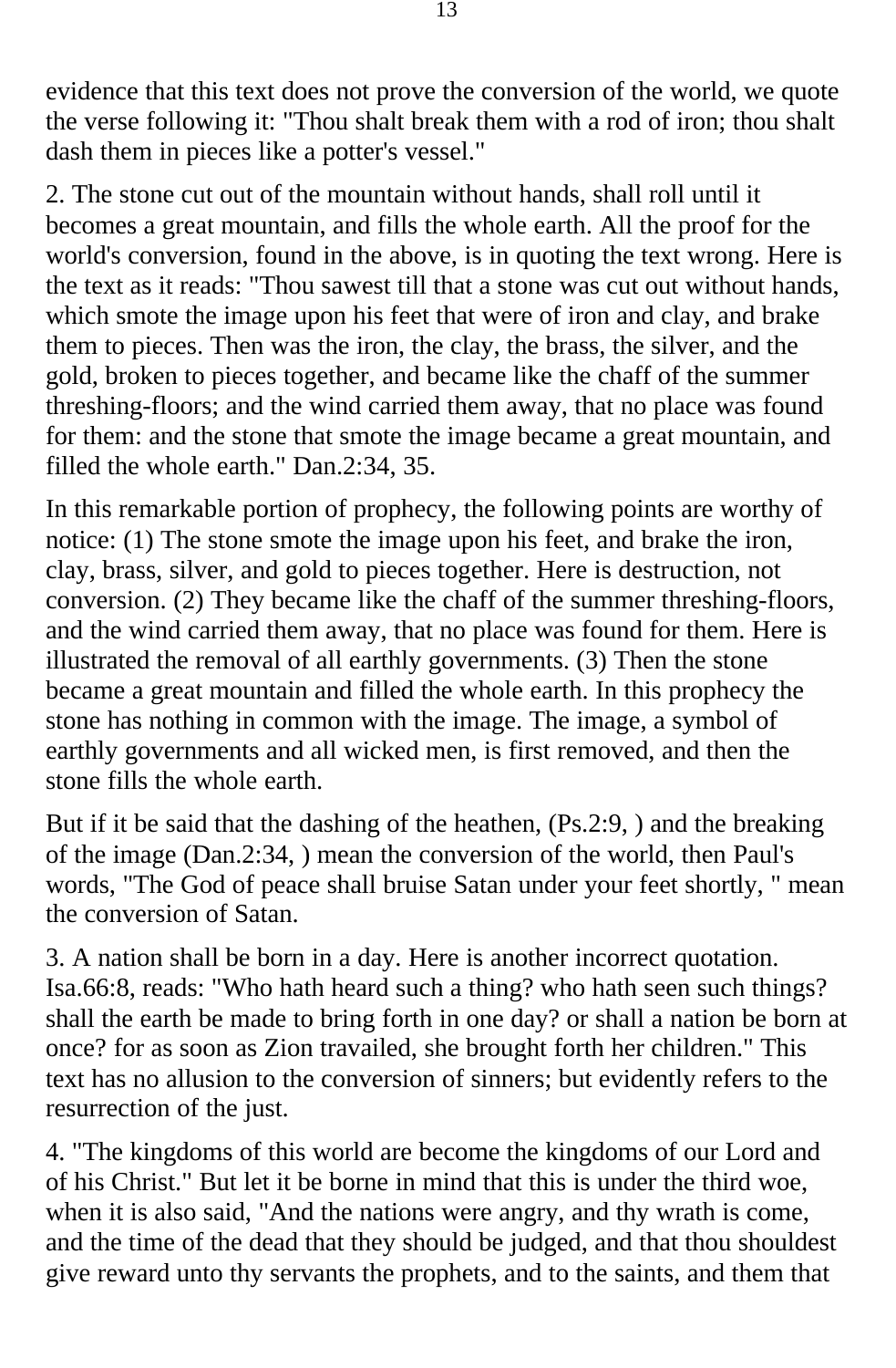fear thy name, small and great; and shouldest destroy them which destroy the earth." Rev.11:15, 18.

5. "And this gospel of the kingdom shall be preached in all the world, for a witness unto all nations, and then shall the end come." Matt.24:14.

Those who teach the world's conversion would have the gospel preached to all nations, every individual hear it, believe it, obey it, and all become holy by it. What then? the end? No; not until the world has enjoyed a sinless period of one thousand years. Some hold that the one thousand years of Rev.20 are prophetic, each day in the year representing a year, making three hundred and sixty-five thousand years. But the text does not say that every individual will even hear this gospel of the kingdom. It does not state that any one will be converted and made holy by it. And we find it far from intimating that a world would be converted, and remain so one thousand years, or three hundred and sixty-five thousand years. The text simply states,

(1) "And this gospel of the kingdom shall be preached in all the world, "

(2) "For a witness unto all nations, "

(3) "And then [not one thousand years later, nor three hundred and sixtyfive thousand; but then] shall the end come."

6. "They shall beat their swords into ploughshares, and their spears into pruning-hooks; nation shall not lift up a sword against nation, neither shall they learn war any more." Micah 4:3 See also Isa.2:4

Please notice that Micah 4:1, speaks of the exalted state of the professed church of Christ in the last days. Mountains mean earthly governments. The church, here represented by "the mountain of the Lord's house, " was to be exalted above the hills. It was to be established in the tops of the mountains.

Verses 2-5 is a statement, not of what the Lord declares would take place in the last days, but what the multitudes of popular professors, who are looking for the conversion of the world, would say. The statement commences thus: "And many nations shall come and say." Verse 2. It is man, not God, that says, "And they shall beat their swords into ploughshares, and their spears into pruning-hooks; nation shall not lift up a sword against nation, neither shall they learn war any more." Verse 3.

But the Lord speaks in verses 6 and 7, as follows: "In that day, saith the Lord, will I assemble her that halteth, and I will gather her that is driven out, and her that I have afflicted." "In that day, " when "many nations" are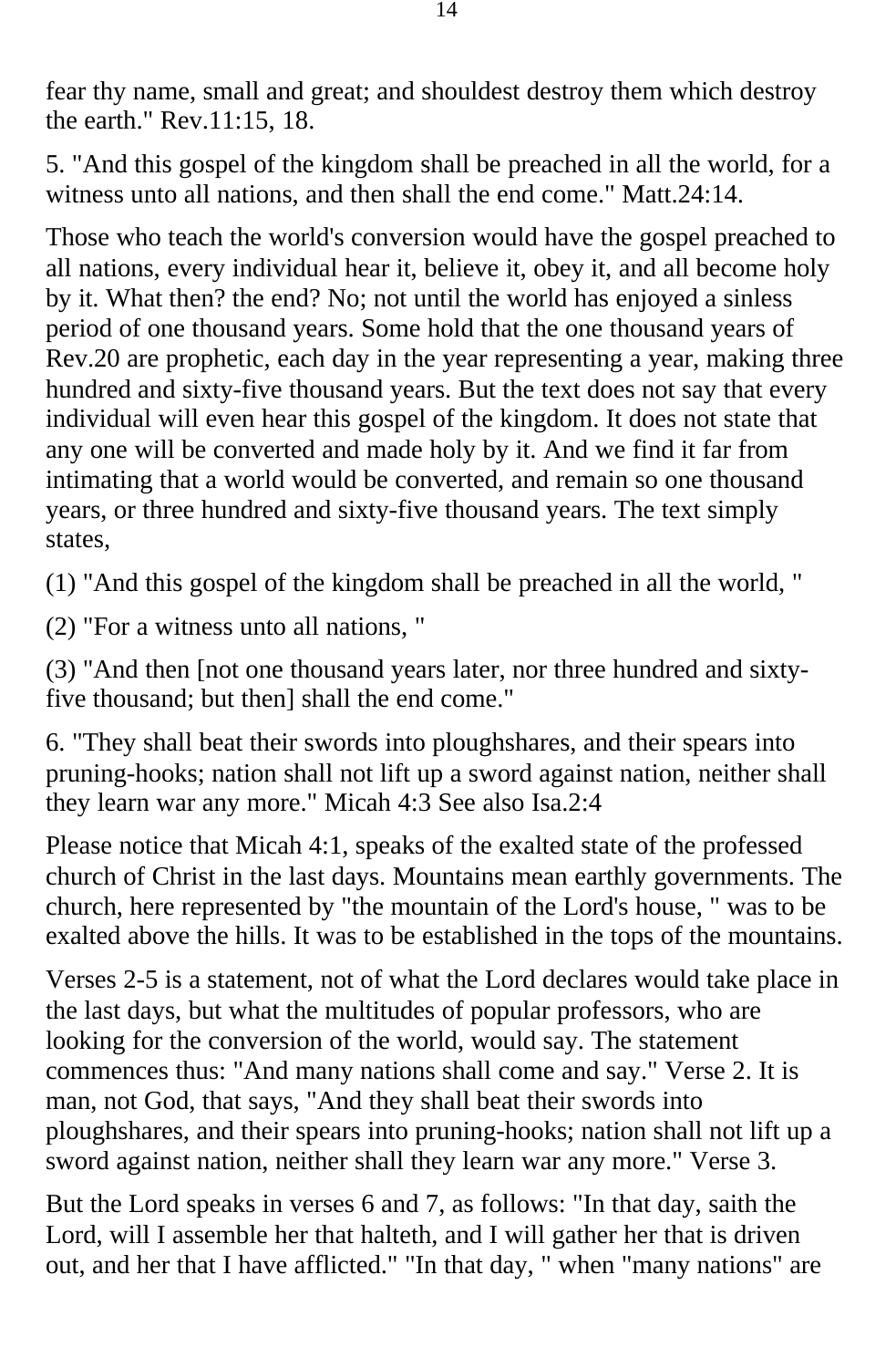prophesying of peace and safety, the Lord's remnant people are driven out and afflicted.

But we have more and very decisive testimony in regard to the state of the nations in the last days. The Lord speaks by his prophet thus: "Proclaim ye this among the Gentiles: Prepare war, wake up the mighty men, let all the men of war draw near. Let them come up. Beat your ploughshares into swords, and your pruning-hooks into spears." Joel 3:9, 10. Instead of the nations' no more lifting up the sword against each other, in the last days, "evil shall go forth from nation to nation, " and "the sword of the Lord shall devour from the one end of the land even to the other end of the land: no flesh shall have peace." Jer.12:12; 25:32.

This subject may appear still more clear and forcible by arranging what many nations say, and what the Lord says, side by side as follows:

#### MANY NATIONS SAY. THE LORD SAYS.

And many nations shall come, Proclaim ye this among the and say, Come, and let us go up Gentiles; Prepare war, wake to the mountain of the Lord, and up the mighty men, let all to the house of the God of Jacob; the men of war draw near. Let and he will teach us of his ways, them come up. Beat your and we will walk in his paths: ploughshares into swords, and for the law shall go forth of your pruninghooks into Zion, and the word of the Lord spears: let the weak say, I am from Jerusalem. And he shall strong. Assemble yourselves, judge among many people, and and come, all ye heathen, and rebuke strong nations afar off; gather yourselves together and they shall beat their swords round about; thither cause thy ploughshares, and their spears mighty ones to come down, O into pruning-hooks: nation shall Lord. Let the heathen be not lift up a sword against wakened, and come up to the nation, neither shall they valley of Jehoshaphat; for learn war any more. there will I sit to judge all Micah 4:2, 3 the heathen round about. Joel 3:9-12

To this agree the words of Paul: "The day of the Lord so cometh as a thief in the night. For when they shall say, Peace and safety, then sudden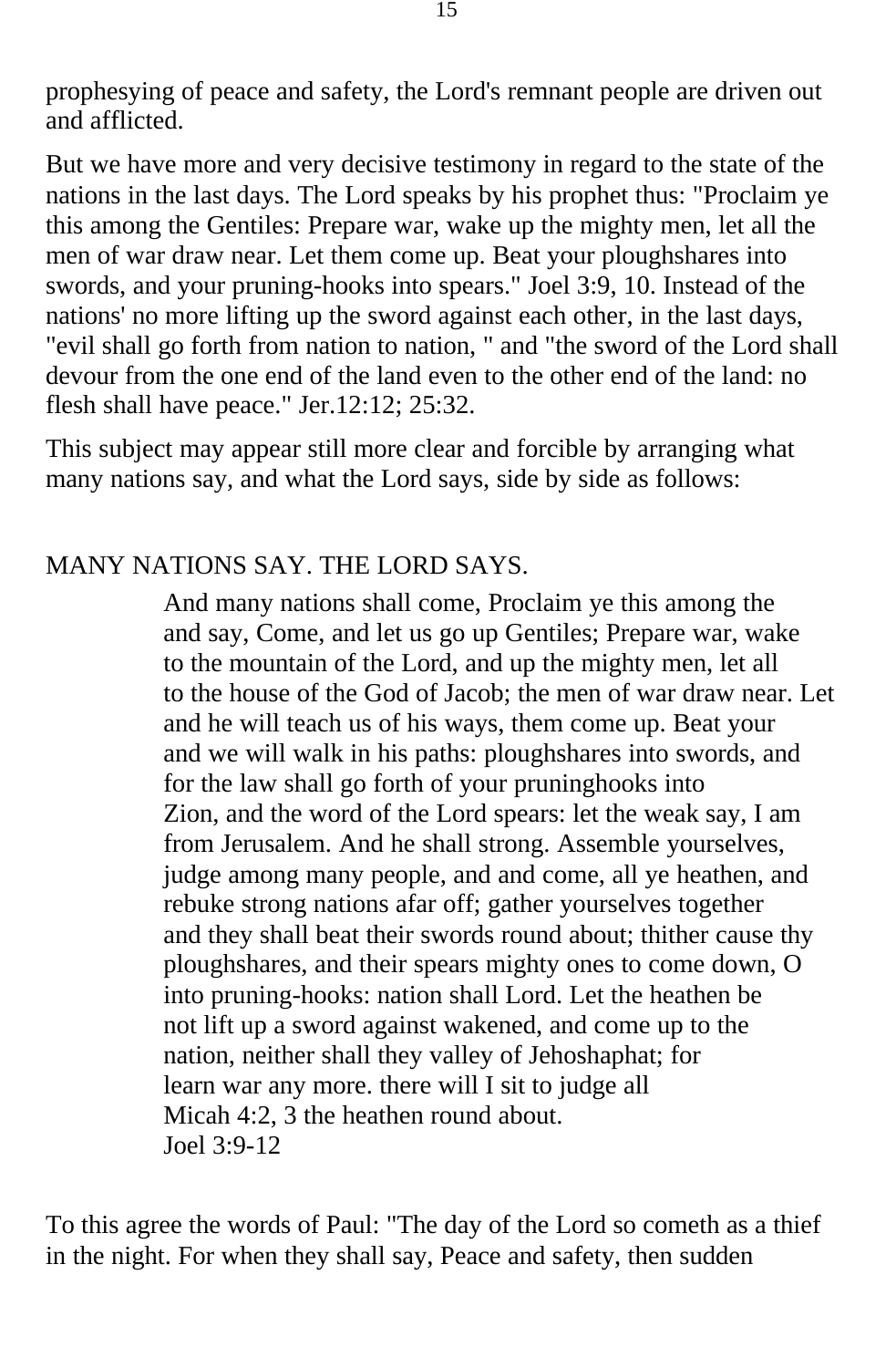destruction cometh upon them." 1 Thess.5:2, 3 How strikingly is this saying of peace and safety fulfilled in the preaching of the temporal millennium, the conversion of the world, and the prophecy of peace among the nations; while Scripture and facts combine to show that the world is sinking lower and lower, the wicked are waxing worse and worse, and the nations are making far greater preparations for war than at any former period.

7. All shall know the Lord, from the least to the greatest. Heb.8:11.

This is in the promise of the new covenant, and relates, first, to the condition of each individual with whom the new covenant is made; and, secondly, to the fullness of the blessings of the gospel when all are brought into harmony with God in the everlasting state. Both ideas are embraced in the promise. But that every individual will be converted, or that all of any generation this side of the immortal state, will be converted and come to the knowledge of God, the Scriptures do not teach.

This promise is made concerning those with whom the Lord makes the new covenant. Now, although everything has been done that can possibly be done to ratify the covenant, or make it of force, yet we cannot say that it is actually made with any individual until that individual is brought into covenant relation with God. But when men are so brought into covenant relation with him, according to the promise, the law of God is written on their hearts. Then they know God. John says, "And hereby we do know that we know him, if we keep his commandments." 1 John 2:3. This, of course, cannot apply to the unconverted. None who remain impenitent are embraced in the promise.

8. The glory of the Lord shall fill the earth as the waters cover the sea.

"But as truly as I live, all the earth shall be filled with the glory of the Lord." Num.14:21. "They shall not hurt nor destroy in all my holy mountain; for the earth shall be full of the knowledge of the Lord, as the waters cover the sea." Isa.11:9. "For the earth shall be filled with the knowledge of the glory of the Lord, as the waters cover the sea." Hab.2:14. "Blessed are the meek; for they shall inherit the earth." Matt.5:5.

This glorious state, however, is not brought about by the conversion of all men. It is introduced by the destruction of sinful men, the restitution of the earth to its condition as it came from the hand of the Creator, and the gift of immortality to the meek of all ages. "For evil-doers shall be cut off; but those that wait upon the Lord, they shall inherit the earth. For yet a little while and the wicked shall not be; yea, thou shalt diligently consider his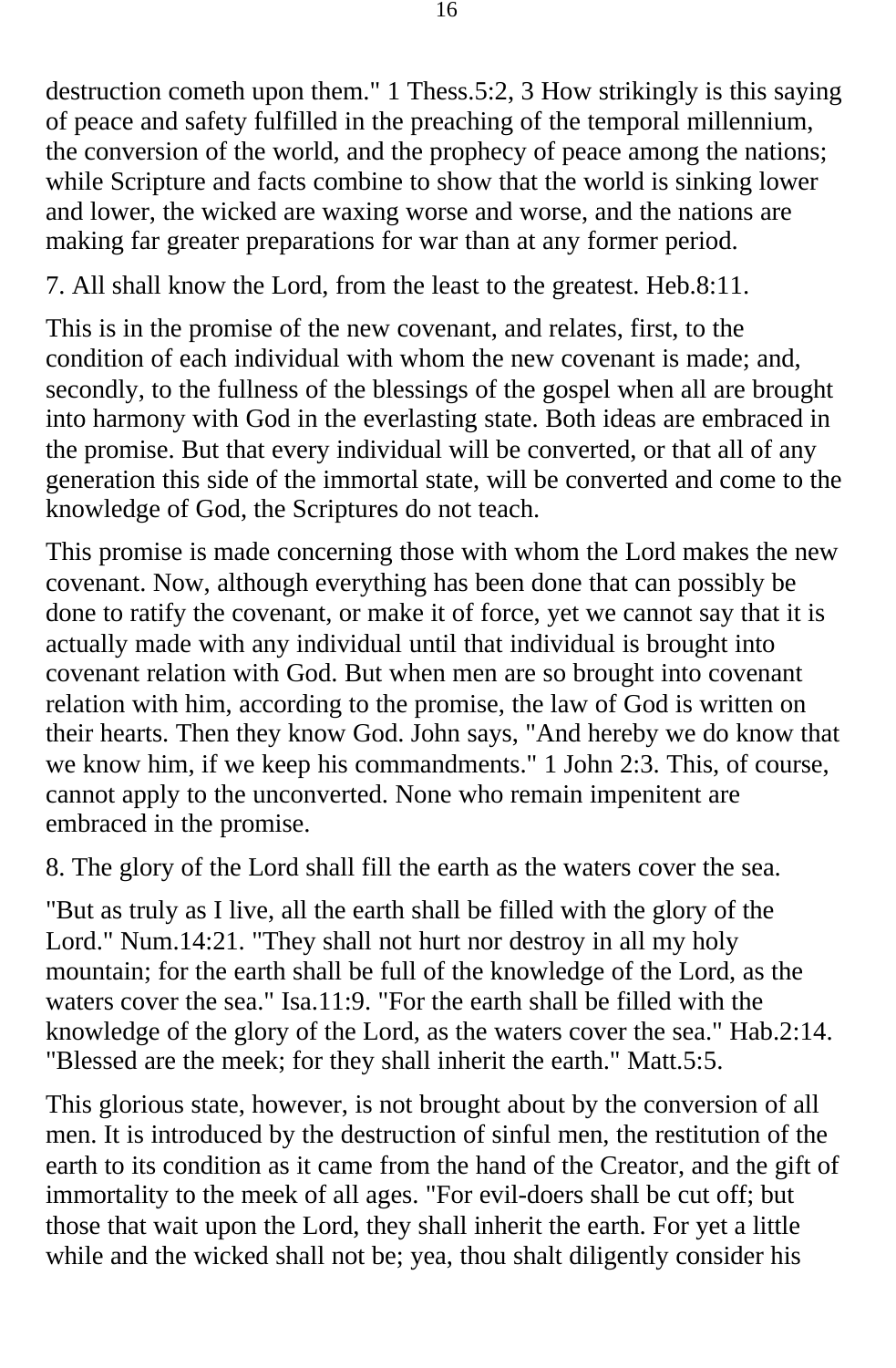place, and it shall not be. But the meek shall inherit the earth, and shall delight themselves in the abundance of peace." Ps.37:9-11.

9. "For behold, I create new heavens and a new earth; and the former shall not be remembered, nor come into mind. But be ye glad and rejoice forever in that which I create; for behold, I create Jerusalem a rejoicing, and her people a joy. And I will rejoice in Jerusalem, and joy in my people; and the voice of weeping shall be no more heard in her, nor the voice of crying. . . . The wolf and the lamb shall feed together, and the lion shall eat straw like the bullock; and dust shall be the serpent's meat. They shall not hurt nor destroy in all my holy mountain, saith the Lord." See Isa.65:17-25; also Chap. 11:6-9.

This prophecy is said to be a figurative description of the condition of things during the temporal millennium. We, however, regard it as a prophetic description of the state of things after the restitution of the earth and man to their primeval glory. Before the fall, man was upright, and the earth and all that God had created upon it, as viewed by the Creator, were seen to be "very good." Gen.1:31.

The Scriptures do not teach the annihilation of all things by the fires of the great day, and the creation of all new things for the future state. But they do distinctly teach the restitution of all things. Thus saith the great Restorer: "Behold, I make all things new." Rev.21:5. Isaiah and the Revelator both speak of the new heavens and the new earth. The prophet Isaiah is either giving a figurative description of a very happy condition of things in this mortal state, or he is portraying the literal glories of the restitution after the second advent and the resurrection of the just. To the figurative view we find serious objections:-

(1) Our temporal millennium friends, in order that all parts of their figurative theory may harmonize, must have in their figurative new heavens and earth, figurative houses, figurative vineyards, and they must figuratively eat the figurative fruit thereof, and be obliged to suffer from figurative wolves, and figurative lions, figuratively feeding with figurative lambs and figurative bullocks, to say nothing of the presence of figurative serpents. But it is said that the gospel is to convert all these wolves, and lions, and serpents. Then we reply, that if they are converted, they are no longer wolves and lions and serpents, and during the entire period of the millennium there will be nothing but lambs and doves. Therefore, the prophecy has no reference to the temporal millennium. It must apply to some other period.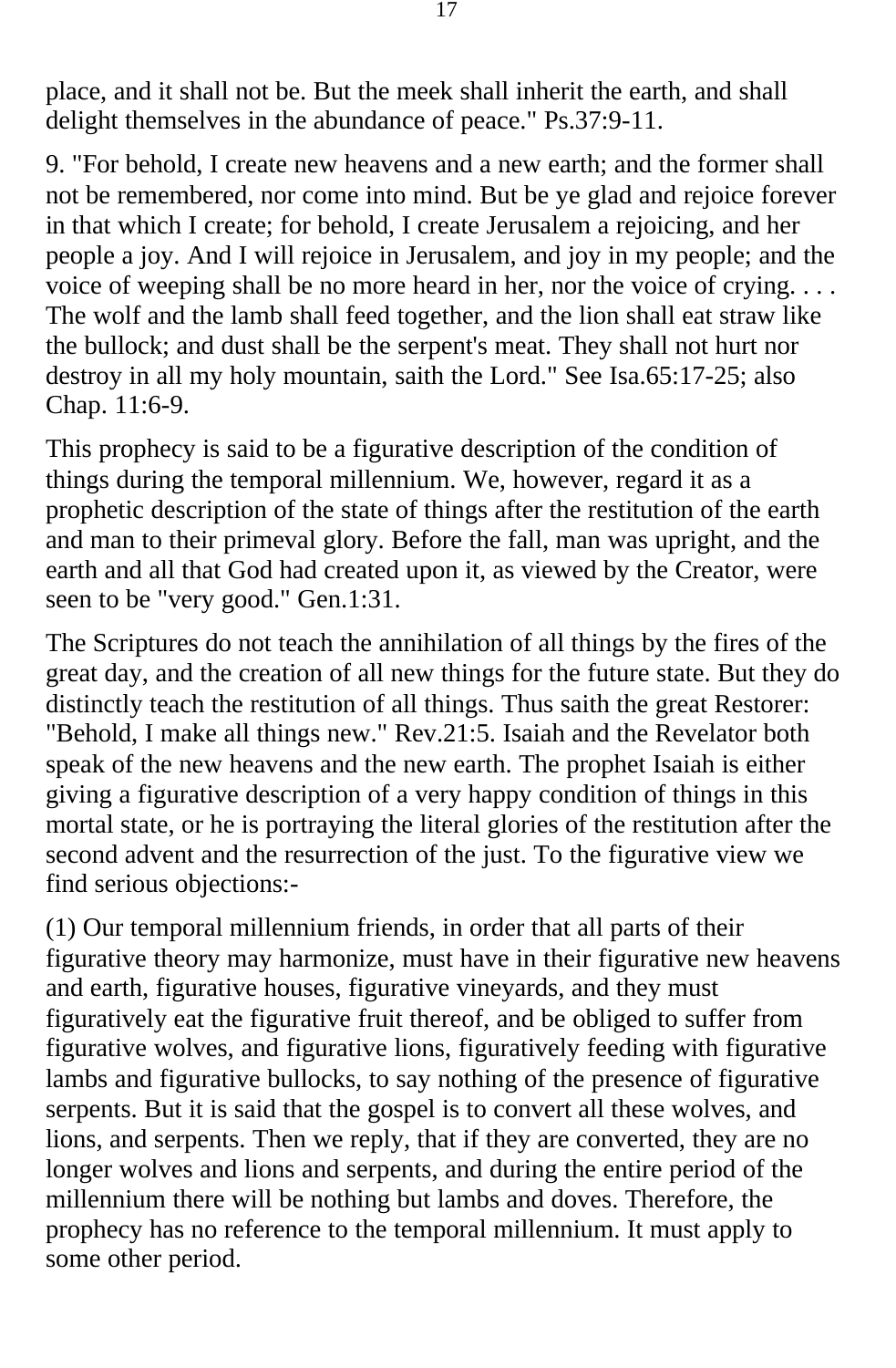(2) The apostle has so clearly identified the three worlds, namely, the one before the flood, the one that now is, and the new earth which is to come, as to entirely preclude the figurative view. He says: "For this they willingly are ignorant of, that by the word of God the heavens were of old, and the earth standing out of the water and in the water; whereby the world that then was, being overflowed with water, perished. But the heavens and the earth which are now, by the same word are kept in store, reserved unto fire against the day of judgment and perdition of ungodly men." "Nevertheless, we, according to his promise, look for new heavens and a new earth, wherein dwelleth righteousness." 2 Pet.3:5-7, 13.

No fact can be more plainly stated that that the world that perished by the flood is the same as that which now is, and is reserved unto fire. This is to be changed by fire, and then will appear the new heavens and the new earth, according to the promise of God. And it is a remarkable fact that the promise of God referred to by the apostle is found only in the sixty-fifth chapter of Isaiah. Thus, the apostle links the three worlds together. Are the first two worlds literal? so is the third. Is the new earth, mentioned by Isaiah, figurative? So are all three worlds figurative. If they are all literal, then we see a harmony in Scripture respecting them. But if they be regarded as figurative, then we are left to the following conclusion:

In the days of figurative Noah, the figurative heavens and earth being overflowed by figurative water, perished figuratively. But the figurative heavens and earth which are now, are reserved unto figurative fire, against the figurative day of figurative judgment and figurative perdition of ungodly figurative men. Nevertheless, we, according to his figurative promise, look figuratively for figurative new heavens and new earth wherein dwelleth figurative righteousness.

True, the sacred writers use figures and parables. But we feel bound by sacred obligations to believe that God in his word means just what he says, unless the connections show good reasons why a figure or parable is introduced. If God does not mean what he says in his word, who will tell us what he does mean? In case that God does not mean what he says, the Bible ceases to be a revelation, and God should give us another book to teach what this one means. But the Bible is the very book in which he has plainly spoken, and revealed his truth to us.

With this view of the sacred Scriptures we see spread out before us the living realities of the new earth, in all their grandeur and glory, as when Adam was lord of Eden. Before the transgression, all was purity and peace,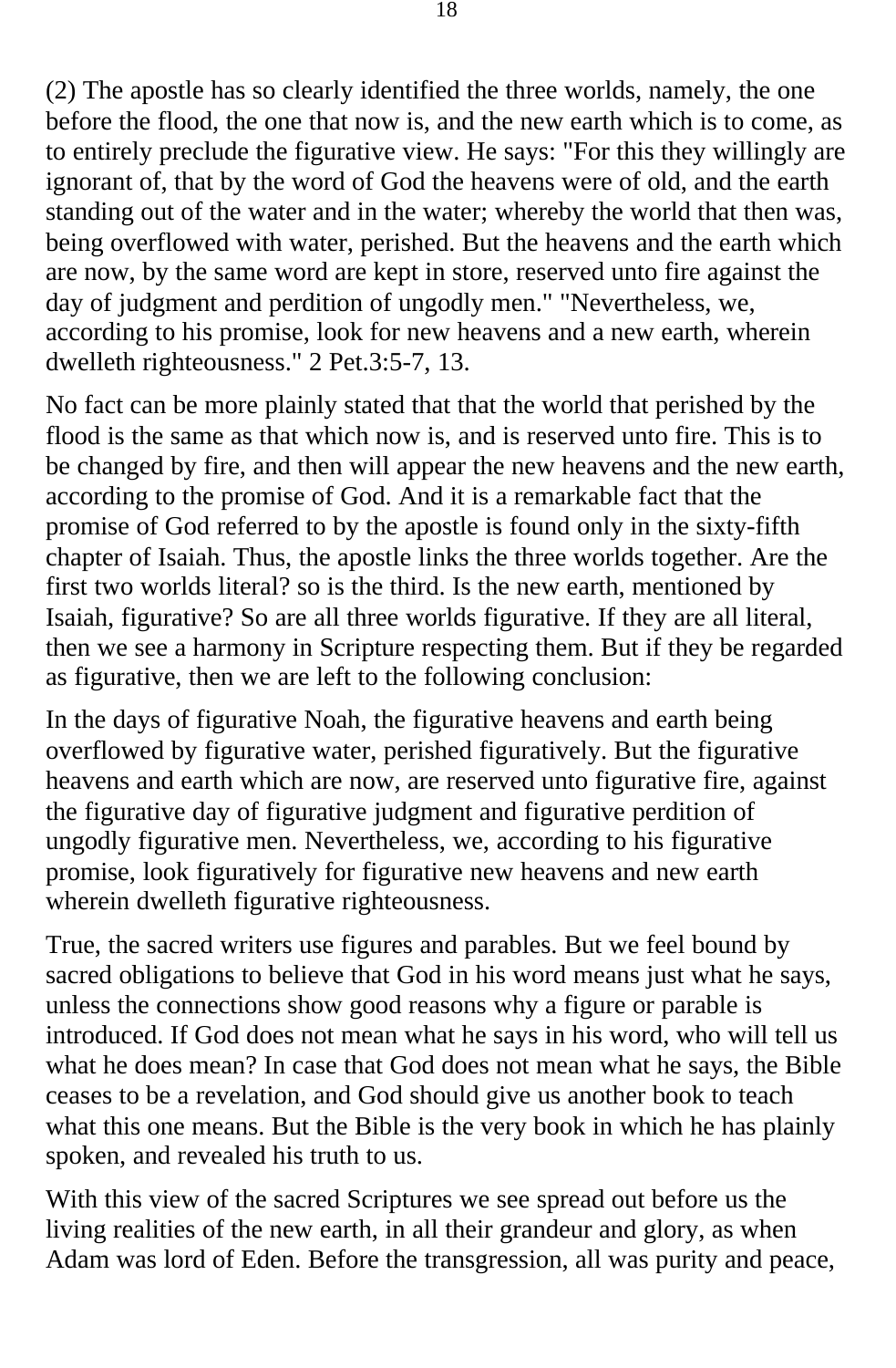even among the beasts which God had created. And who can say that these, with natures such as the Creator first gave them, will not be in place in the earth restored from the fall, as well as in the earth before the fall?

But when the figurative interpretation of the Scriptures is adopted, the new heavens and the new earth of Isaiah and the Revelation may be made to mean almost anything fancy may suggest. Such liberties taken with the word of God, have led the skeptic to say that the Bible is like a fiddle, on which any tune can be played at pleasure.

Having examined the principal texts quoted to prove the conversion of the world, and a period of universal peace and holiness in this mortal state, and seen that they do not mean what they are said to mean, we will now call attention to some of the many direct proofs that no such state of things can exist prior to the second advent.

1. The prevalence of the little horn. "I beheld, and the same horn made war with the saints, and prevailed against them, until the Ancient of Days came, and judgment was given to the saints of the Most High, and the time came that the saints possessed the kingdom." Dan.7:21, 22. "But the saints of the Most High shall take the kingdom, and possess the kingdom forever, even forever and ever." Verse 18. Here it will be seen that the little horn makes war with the saints until they take the kingdom; and when they once obtain the kingdom, they hold it forever, even forever and ever. Where, then, is there room for that period of peace and triumph of the church called the temporal millennium?

2. The apostasy. "Now we beseech you, brethren, by the coming of our Lord Jesus Christ, and by our gathering together unto him, that ye be not soon shaken in mind, or be troubled, neither by spirit, nor by word, nor by letter as from us, as that the day of Christ is at hand. Let no man deceive you by any means; for that day shall not come, except there come a falling away first, and that Man of Sin be revealed, the son of perdition, who opposeth and exalteth himself above all that is called God, or that is worshiped; so that he, as God, sitteth in the temple of God, showing himself that he is God. Remember ye not that when I was yet with you I told you these things? And now ye know what withholdeth that he might be revealed in his time. For the mystery of iniquity doth already work; only he who now letteth will let, until he be taken out of the way. And then shall that wicked be revealed, whom the Lord shall consume with the spirit of his mouth, and shall destroy with the brightness of his coming." 2 Thess.2:1-8.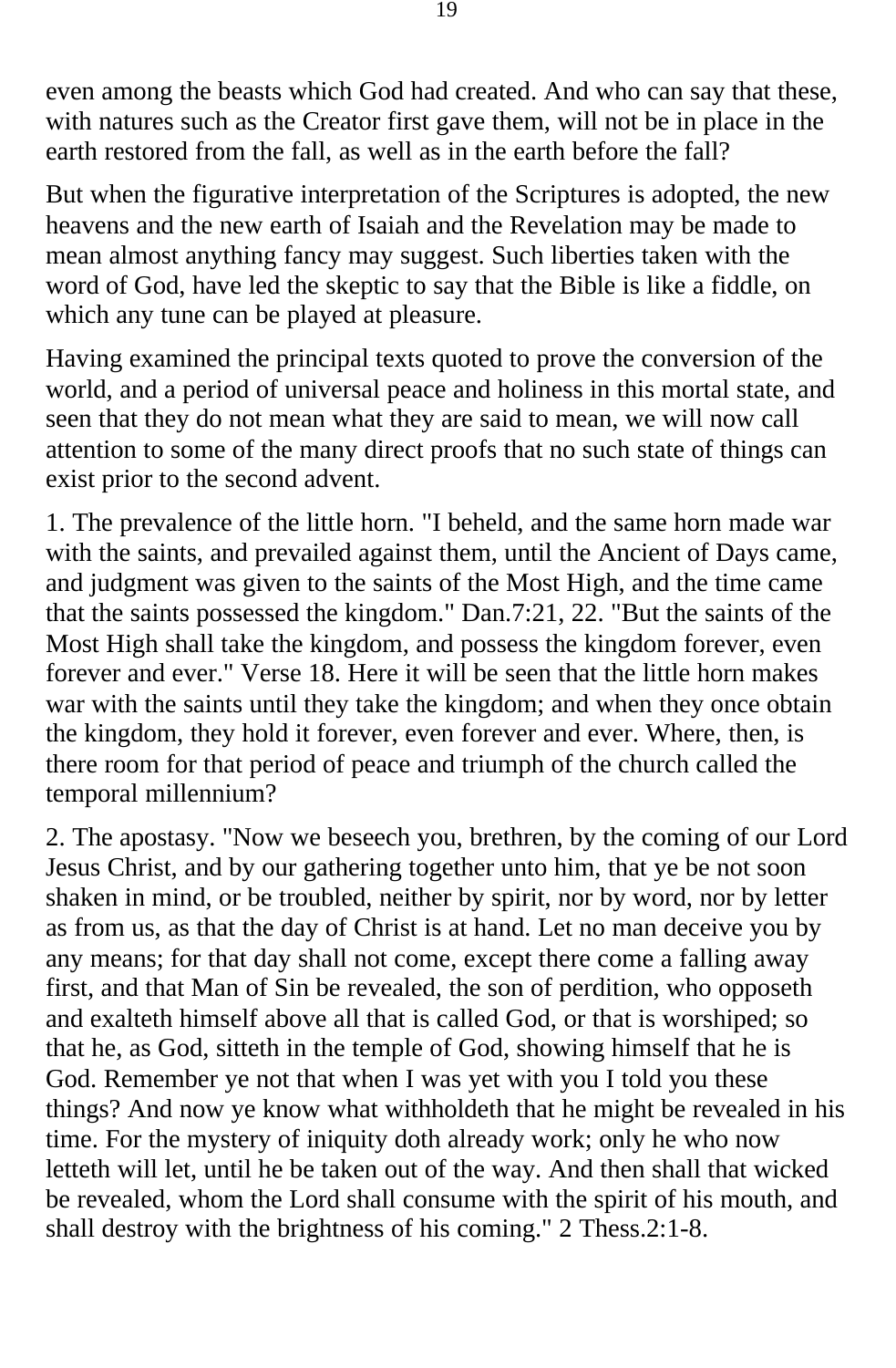The apostle is here speaking of the day of the coming of the Lord. He is guarding the church against deception in being led to expect the coming of Christ too soon. He states what must come before the appearing of the Lord. Is it the temporal millennium? the triumphs of the world's conversion? No; it is the sad apostasy, the falling away, and the manifestation of the Man of Sin, who will continue his blasphemy until the coming of the Son of Man, when he will be destroyed. Where, then, is room for one thousand years before the coming of the Lord, during which time all men will love and serve God?

3. The wicked continue with the righteous, as illustrated by the parable of the wheat and tares, until the end of the Christian age.

"Another parable put he forth unto them, saying, The kingdom of Heaven is likened unto a man which sowed good seed in his field. But while men slept, his enemy came and sowed tares among the wheat, and went his way. But when the blade was sprung up, and brought forth fruit, then appeared the tares also. So the servants of the householder came and said unto him, Sir, didst not thou sow good seed in thy field? from whence then hath it tares? He said unto them, An enemy hath done this. The servants said unto him, Wilt thou then that we go and gather them up? But he said, Nay; lest while ye gather up the tares, ye root up also the wheat with them. Let both grow together until the harvest; and in the time of harvest I will say to the reapers, Gather ye together first the tares, and bind them in bundles to burn them; but gather the wheat into my barn." Matt.13:24-30.

The friends of the modern doctrine of the world's conversion find this parable directly in their way, and they have wearied themselves in laboring to explain it away. But as our divine Lord, by special request, gave an explanation of it, modesty suggests that we accept his explanation, and there let the matter rest:

"Then Jesus sent the multitude away, and went into the house; and his disciples came unto him, saying, Declare unto us the parable of the tares of the field. He answered and said unto them, He that soweth the good seed is the Son of Man; the field is the world; the good seed are the children of the kingdom; but the tares are the children of the wicked one; the enemy that sowed them is the devil; the harvest is the end of the world; and the reapers are the angels. As therefore the tares are gathered and burned in the fire, so shall it be in the end of this world. The Son of Man shall send forth his angels, and they shall gather out of his kingdom all things that offend, and them which do iniquity, and shall cast them into a furnace of fire; there shall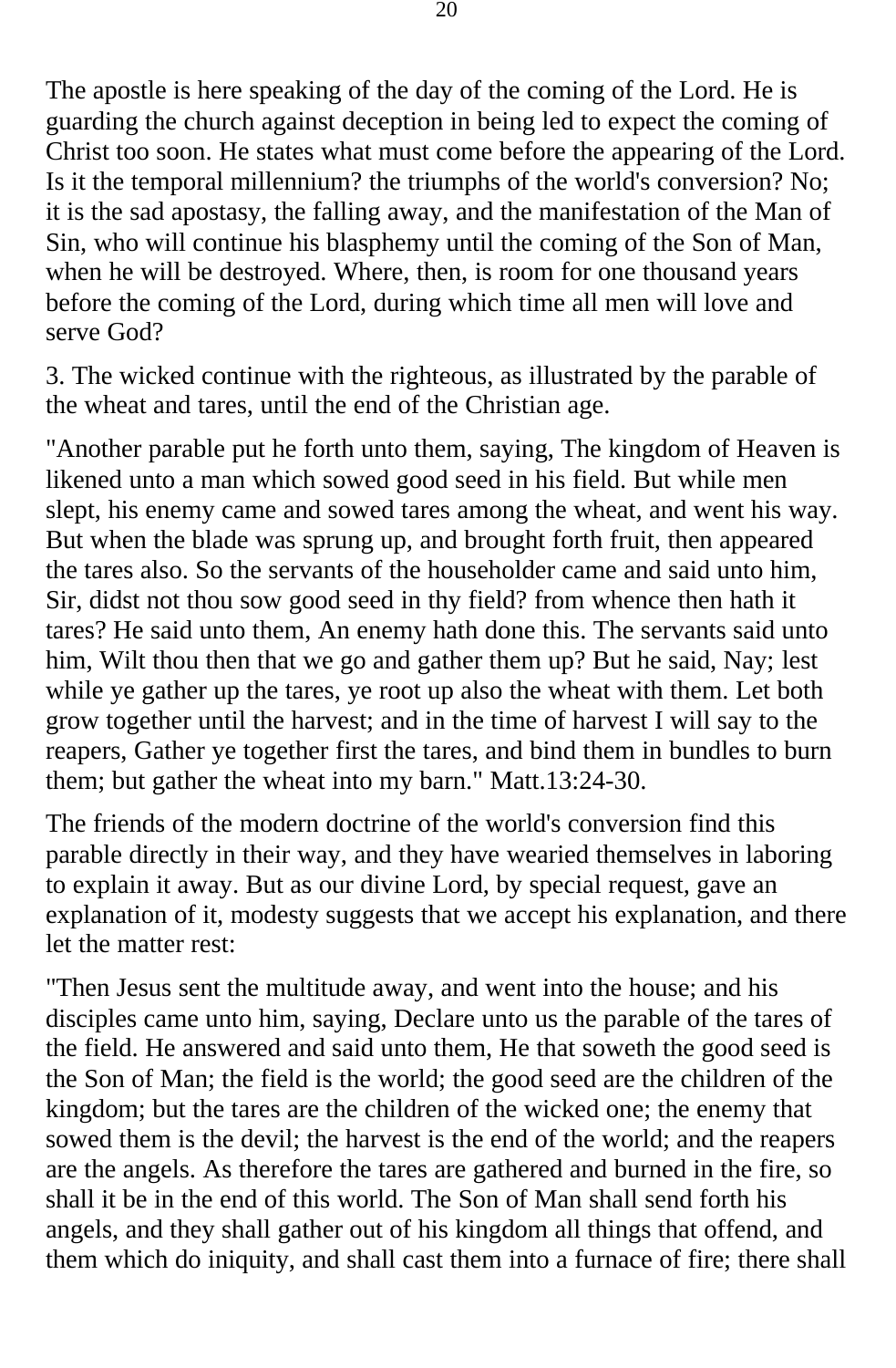be wailing and gnashing of teeth. Then shall the righteous shine forth as the sun in the kingdom of their Father. Who hath ears to hear, let him hear." Verses 36-43.

We simply repeat, "The field is the world." "The good seed are the children of the kingdom." "The tares are the children of the wicked one." Let both grow together until the harvest." "The harvest is the end of the world."

4. Persecution and tribulation were to be the portion of the church of God in all ages. The apostle speaks of the faithful who had lived and suffered before, who "had trial of cruel mockings and scourgings, yea, moreover of bonds and imprisonment; they were stoned, they were sawn asunder, were tempted, were slain with the sword; they wandered about in sheepskins, and goatskins, being destitute, afflicted, tormented; (of whom the world was not worthy;) they wandered in deserts, and in mountains, and in dens and caves of the earth. And these all, having obtained a good report through faith, received not the promise, God having provided some better thing for us, that they without us should not be made perfect." Heb.11:36-40. He also points to the future, and says: "Yea, and all that will live godly in Christ Jesus shall suffer persecution." 2 Tim.3:12.

5. The last days of human probation have been regarded as the favored period for the completion of the great work of converting the world. But the prophets of the Old Testament nowhere represent God as saying that the last days would be glorious. Jesus and the apostles of the New Testament never speak of the last days as a period of triumph to the church; but, rather, as the days of her peril, which demand especial watching; the days of her mourning, and tears, and importunate prayers for deliverance. Paul describes the last days thus: "This know, also, that in the last days perilous times shall come; for men shall be lovers of their own selves, covetous, boasters, proud, blasphemers, disobedient to parents, unthankful, unholy, without natural affection, truce-breakers, false accusers, incontinent, fierce, despisers of those that are good, traitors, heady, high-minded, lovers of pleasures more than lovers of God; having a form of godliness, but denying the power thereof. From such turn away." 2 Tim.3:1-5.

6. Peter says: "There shall come in the last days scoffers, walking after their own lusts, and saying, Where is the promise of his coming?" 2 Pet.3:3, 4. How could these scoffers arise and deny his coming, and persecutions and perils exist in the last days, if all were converted long before his coming?

7. The last days embrace the very last day, reaching down to the coming of the Son of Man. The days of the coming of the Son of Man, were to be like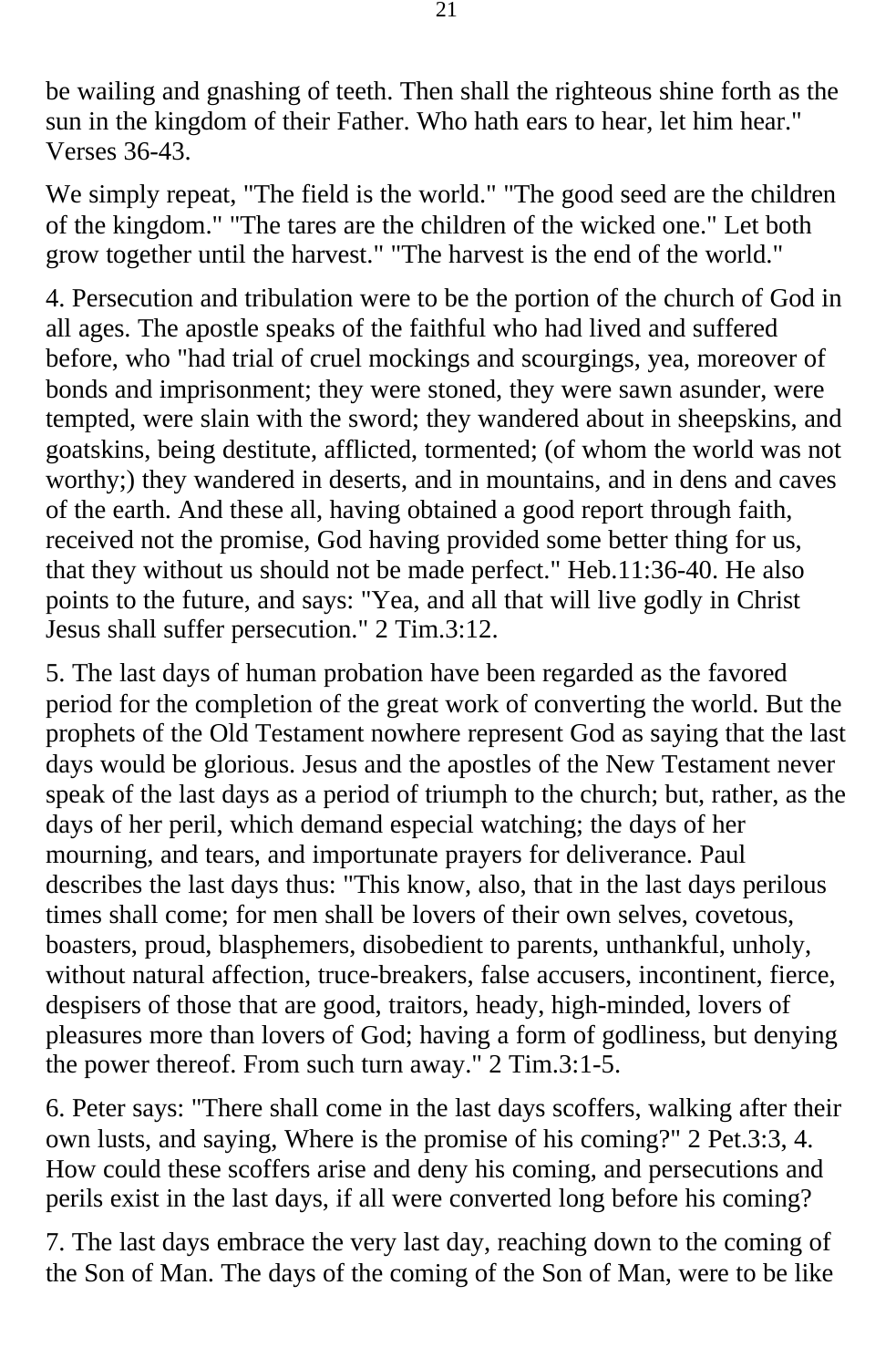the days of Noah and of Lot. "And as it was in the days of Noe, so shall it be also in the days of the Son of Man. They did eat, they drank, they married wives, they were given in marriage, until the day that Noe entered into the ark, and the flood came, and destroyed them all. Likewise also as it was in the days of Lot; they did eat, they drank, they bought, they sold, they planted, they builded; but the same day that Lot went out of Sodom, it rained fire and brimstone from heaven, and destroyed them all. Even thus shall it be in the day when the Son of Man is revealed." Luke 17:26-31.

Then the wickedness of the wicked was such that God could bear with them no longer. And when their measure of iniquity was full, he visited them in wrath. There is a wonderful similarity between the days of Noah and Lot, and ours. Then men were given up to the love of the things of this life, as they are at the present time. Then they were abandoned to lust and crime, fitly illustrating the terrible records of our times. As God manifested his wrath then in flood and in fire, so now the vials of his wrath, unmingled with mercy, only wait for the interposing arm of mercy to be removed, when they will be poured out upon the ungodly.

8. Destruction, not conversion, awaits the world at the very time when many popular professors cherish the delusive hope of a good time coming. They see no danger, and brand as fanatical alarmists those who obey the prophetic injunction, "Blow ye the trumpet in Zion, and sound an alarm in my holy mountain; let all the inhabitants of the land tremble; for the day of the Lord cometh, for it is nigh at hand." Joel 2:1. But, says the apostle: "When they shall say, Peace and safety, then sudden destruction cometh upon them." 1 Thess.5:2. At the very time when the Lord, by the prophet Joel, is saying, "Prepare war, wake up the mighty men, let all the men of war draw near; let them come up. Beat your ploughshares into swords, and your pruning-hooks into spears; let the weak say, I am strong, " chap. 3:9, 10, they are fulfilling the prophecy of Micah, which says, "And many nations shall come and say, Come, and let us go up to the mountain of the Lord, . . . and they shall beat their swords into ploughshares, and their spears into pruning-hooks, nation shall not lift up a sword against nation; neither shall they learn war any more." Chap. 4:2, 3

9. The way to destruction is broad, and many go in it; and the way to life is narrow, and but few find it. When one asked Jesus, "Are there few that be saved?" he answered, "Strive to enter in at the strait gate; for many, I say unto you, will seek to enter in, and shall not be able." Luke 13:23, 24. Again it is recorded, "Enter ye in at the strait gate; for wide is the gate, and broad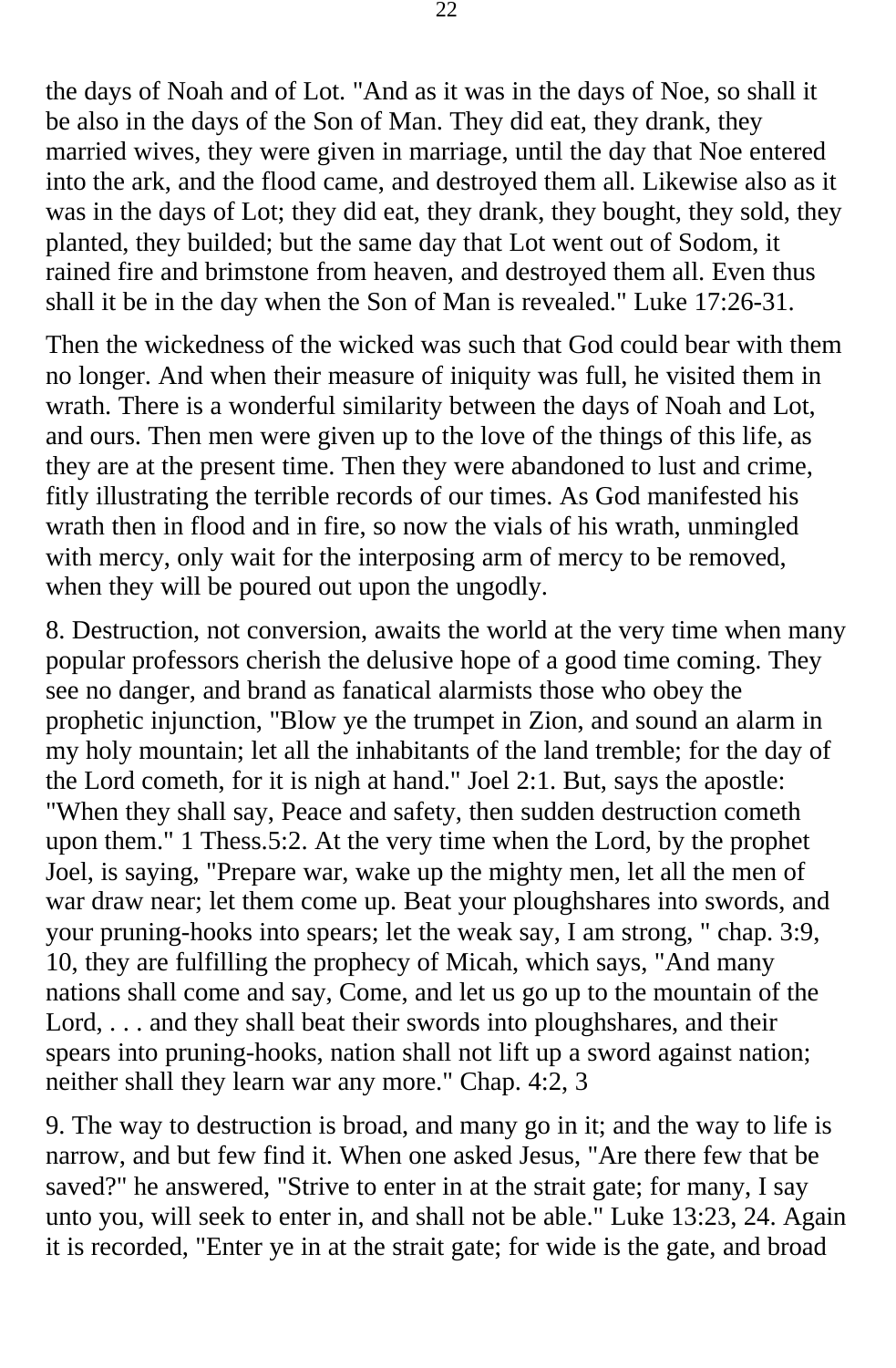is the way, that leadeth to destruction, and many there be which go in thereat; because strait is the gate, and narrow is the way, which leadeth unto life, and few there be that find it." Matt.7:13, 14. The doctrine of the world's conversion, and that of universal salvation, are both directly opposed to this passage. The one has the way to life narrow at first, but growing wider, until all walk in it; while the other has the way to life always wide enough for all the world. To be of real service to Universalism, the text should read: Wide is the gate, and broad is the way that leadeth to life, and all go in thereat; because strait is the gate, and narrow is the way, which leadeth unto destruction, and none can find it. But our Lord states a great fact in this passage, which existed when spoken, ever had existed, and which would exist until the close of probation; namely, that the way to destruction was broad and many would go in it; and that the way to life was narrow, and few would find it.

But when the few of each successive generation, from righteous Abel to the close of probation, who have bent their lonely footsteps in the narrow path to Mount Zion, shall reach their everlasting rest, they will constitute that "great multitude which no man could number, of all nations, and kindreds, and people, and tongues, " arrayed in Heaven's purity and brightness. Not one of these had come out of that imaginary period of a converted world. No, not one. What an imposing scene! "And one of the elders answered, saying unto me, What are these which are arrayed in white robes? and whence came they? And I said unto him, Sir, thou knowest. And he said unto me. These are they which came out of great tribulation, and have washed their robes and made them white in the blood of the Lamb." Rev.7:13, 14.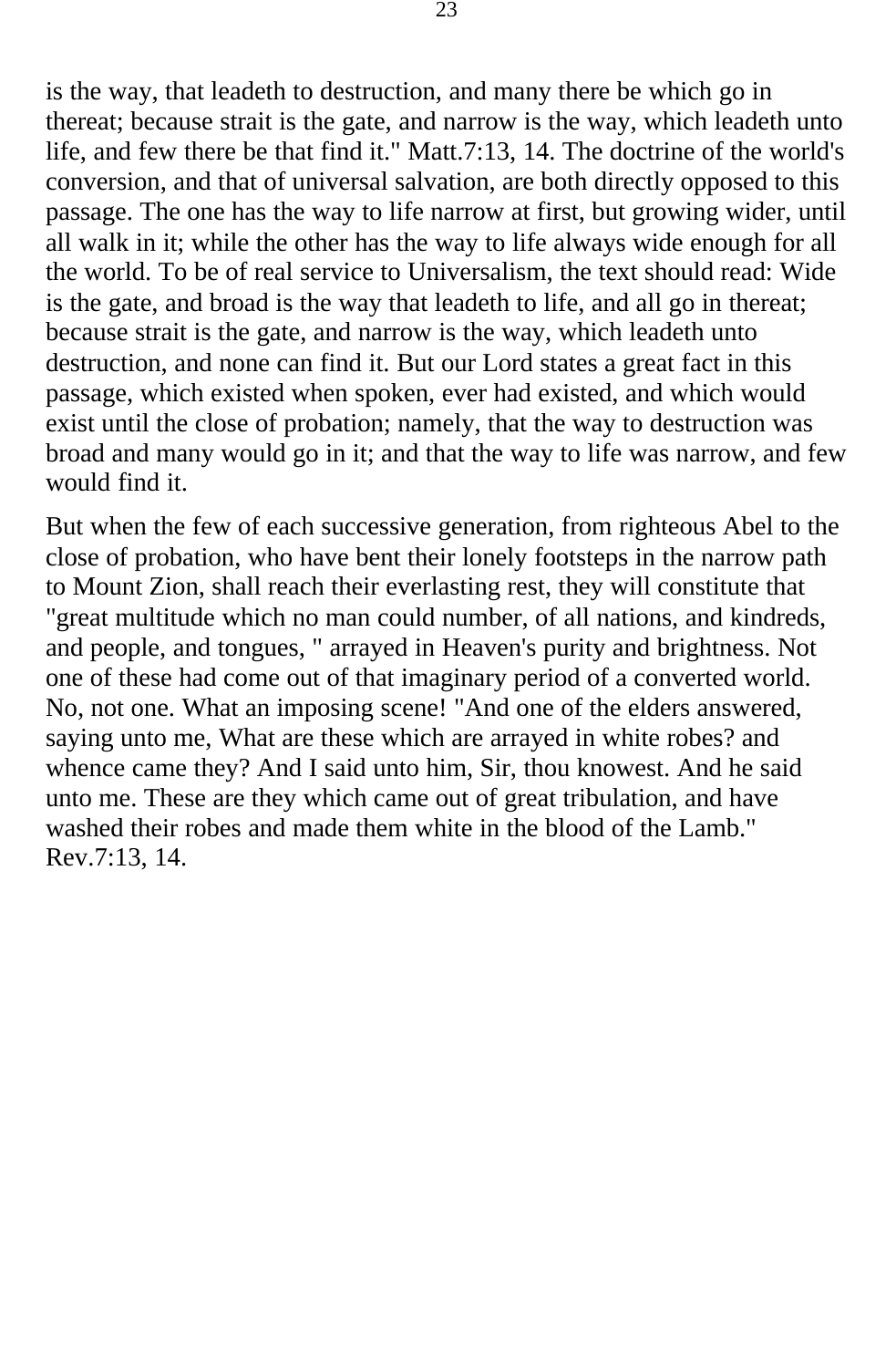#### **SERMON TWO THESE SECOND ADVENT**

<span id="page-23-0"></span>Text: Let not your heart be troubled; ye believe in God, believe also in me. In my Father's house are many mansions; if it were not so, I would have told you. I go to prepare a place for you. And if I go, and prepare a place for you, I will come again, and receive you unto myself, that where I am, there ye may be also. John 14:1-3

JESUS was soon to leave his disciples, and ascend to the Father. And in his words of instruction and consolation, he was preparing their minds for that event which would prove a great grief to them. His presence constituted their joy. His absence would be their sorrow. "Can the children of the bridechamber mourn, as long as the bridegroom is with them? But the days will come when the bridegroom shall be taken from them, and then shall they fast." Matt.9:15. The real friends of our Lord will ever desire his tangible presence. A worldly church, whose affections are placed upon the things of this life, will enjoy his absence quite as well. Those who truly love their divine Lord will receive the word relative to his return with all gladness.

Our Lord was tenderly introducing to his disciples the subject of his ascent to Heaven. "Little children yet a little while I am with you." John 13:33. "Whither I go, thou canst not follow me now; but thou shalt follow me afterwards." Verse 36. This statement caused distress and consternation in the minds of the disciples, and led Peter to say to his Lord, "Why cannot I follow thee now? I will lay down my life for thy sake." Verse 37. Then follow the comforting words of the text, assuring the sorrowing disciples that their Lord would come again, and receive them to himself.

Jesus also assured them that the Father would give them "another comforter, " even the Spirit of truth, which should dwell with them, and be in them. Chap.14:16, 17. The words, "another comforter, " suppose two, at least. The one was the person of our divine Lord. The other is the Spirit of truth. Both were comforters of the church. Christ was such in a special sense while with his disciples. The other was to abide with the church, to administer the blessings and gifts of the Holy Spirit to the church, until her absent Lord should return in glory to take her to himself. Then the days of her mourning,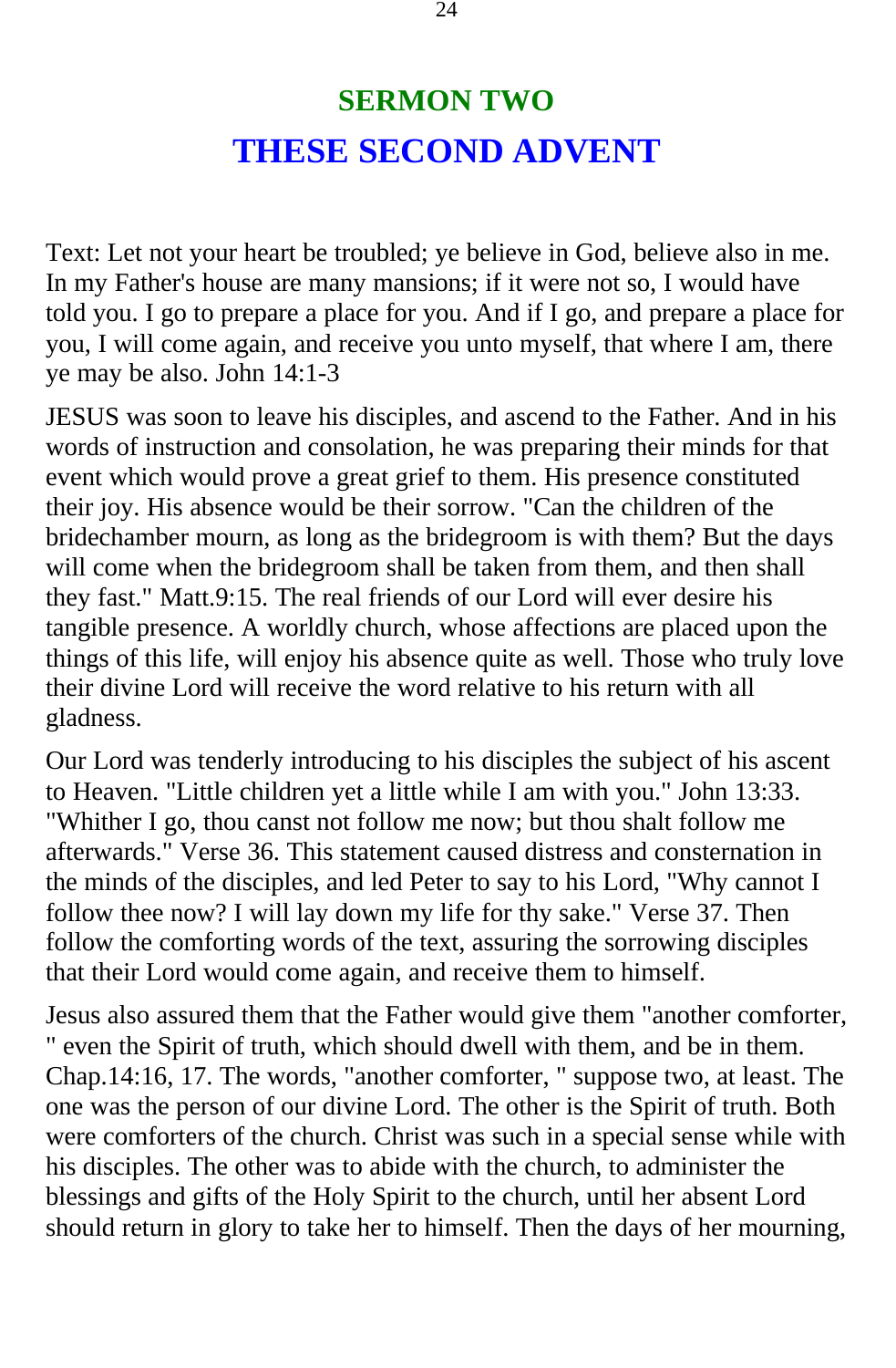and fasting, and griefs, will be over forever. With such a faith and hope, the waiting church of Jesus Christ may well sing:

> "How bright the vision! Oh, how long Shall this glad hour delay? Fly swifter round, ye wheels of time, And bring the welcome day."

And while the church waits in joyous expectation of speedy deliverance, her Lord "saith, Surely I come quickly, " to which the church responds, "Amen. Even so, come, Lord Jesus." Rev.22:20, 21.

The certainty of the second advent of Christ, and the manner and object of his coming, are points of thrilling interest to all who love our Lord Jesus Christ.

He will appear the second time. Paul speaks directly upon this point, "So Christ was once offered to bear the sins of many. And unto them that look for him, shall he appear the second time without sin unto salvation." Heb.9:28. Again he says, "Looking for that blessed hope, and the glorious appearing of the great God, and our Saviour Jesus Christ." Titus 2:13.

Another apostle testifies to this point thus: "Beloved, now are we the sons of God, and it doth not yet appear what we shall be; but we know that, when he shall appear, we shall be like him, for we shall see him as he is." 1 John 3:2.

The second advent of Christ will be personal and visible. "Behold, he cometh with clouds; and every eye shall see him." Rev.1:7. Jesus, as he was addressing his disciples upon the subject of his second advent, pointed forward to the generation who should witness the signs of that event in the sun, moon, and stars, and said: "They shall see the Son of Man coming in the clouds of heaven with power and great glory." Matt.24:30. See Mark 13:26; 14:62; John 14:3. And at the ascension of Christ, two angels declared to the anxious witnesses: "This same Jesus, which is taken up from you into Heaven, shall so come in like manner as ye have seen him go into Heaven." Acts 1:2.

The apostle testifies to the personal and visible appearing of Christ in language not to be misunderstood. He says: "For the Lord himself shall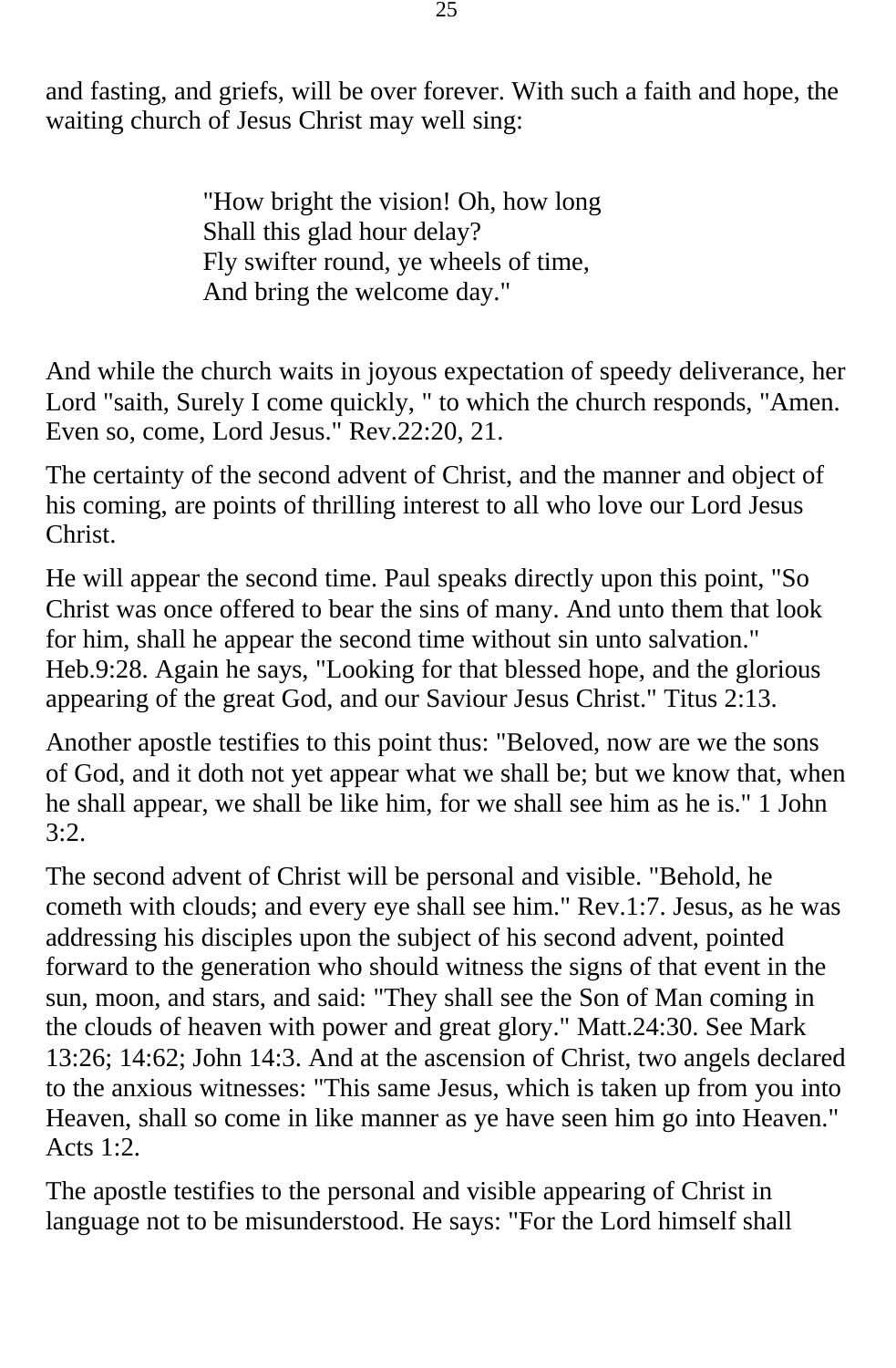descend from Heaven with a shout, with the voice of the archangel, and with the trump of God." 1 Thess.4:16. See also Titus 2:13; 1 John 3:2.

When the Lord shall be revealed from Heaven in flaming fire, sinners then living will be destroyed, and the earth will be desolated. "And to you who are troubled rest with us, when the Lord Jesus shall be revealed from Heaven with his mighty angels, in flaming fire taking vengeance on them that know not God, and that obey not the gospel of our Lord Jesus Christ; who shall be punished with everlasting destruction from the presence of the Lord, and from the glory of his power." 2 Thess.1:7-9; 2:7, 8 See also Matt.13:26-30, 37-43; 3:12; Luke 17:26-30; Isa.13:9; 6:8-11; 24:1-3; 34:1- 15; 28:21, 22; Jer.4:20, 27; 25:32-38; Zeph.1:2, 3, 7-18; 3:6-8.

When Christ appears the second time, the righteous dead will be raised, and the living righteous will be changed to immortality. "Behold, I show you a mystery: We shall not all sleep, but we shall all be changed, in a moment, in the twinkling of an eye, at the last trump; for the trumpet shall sound, and the dead shall be raised incorruptible, and we shall be changed. For this corruptible must put on incorruption, and this mortal must put on immortality." 1 Cor.15:51-53. Again the apostle testifies to this point: "The Lord himself shall descend from Heaven with a shout, with the voice of the archangel, and with the trump of God, and the dead in Christ shall rise first. Then we which are alive and remain shall be caught up together with them in the clouds, to meet the Lord in the air; and so shall we ever be with the Lord." 1 Thess.4:16-17.

The church will then be no more separated from her adorable Redeemer; but, with all the endowments of immortality, will "ever be with the Lord." The apostle states that they will be caught up in the clouds to meet the Lord in the air. Will they return to the earth immediately? Or will the Lord lead them up to the eternal city of the saved?

Jesus had plainly told his disciples that he would leave them. "Simon Peter said unto him, Lord whither goest thou? Jesus answered him, Whither I go thou canst not follow me now, but thou shalt follow me afterward." John 13:36. Jesus was soon to go up to the Father. The disciples could not follow their Lord then; but afterward, at the time of his second advent and the resurrection of the just, they should follow him up to Heaven, as he should return to his Father.

The disciples were pained to learn that their Lord would leave them. And he would comfort their troubled hearts by saying to them, "In my Father's house are many mansions." "I go to prepare a place for you." "I will come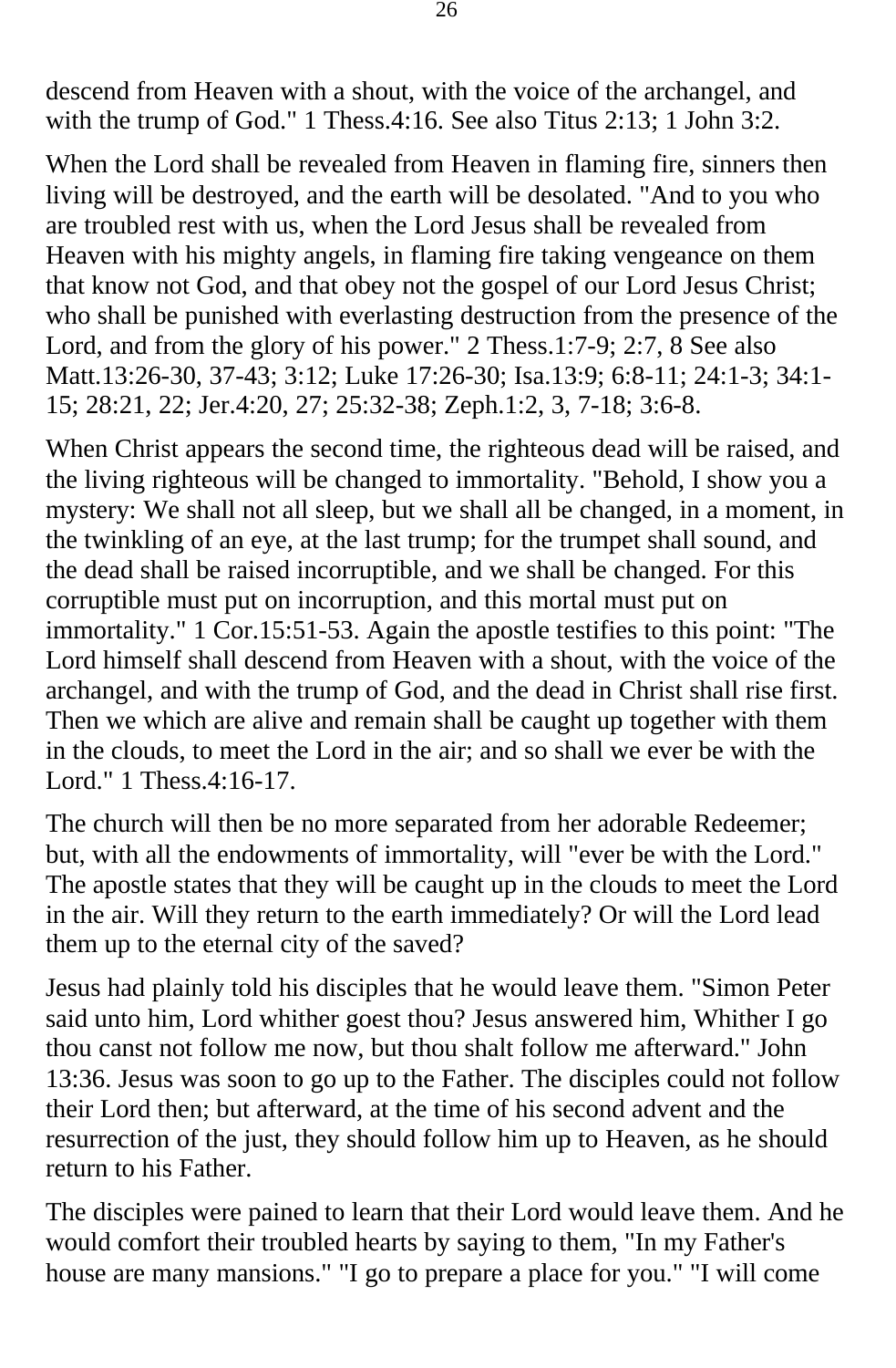again, and receive you unto myself; that where I am, there ye may be also." John  $14.1-3$ .

It is true that the earth made new, Rev.21:5, when the holy city shall come down from Heaven upon it, verse 2, will be the final inheritance of the righteous. But Peter, with faith and hope inspired anew by the resurrection of Christ, points to Heaven as the place where the inheritance is reserved, and says: "Blessed be the God and Father of our Lord Jesus Christ, which, according to his abundant mercy hath begotten us again unto a lively hope by the resurrection of Jesus Christ from the dead, to an inheritance incorruptible, and undefiled, and that fadeth not away, reserved in Heaven for you, who are kept by the power of God through faith unto salvation, ready to be revealed in the last time." 1 Pet.1:3-5. In this case the apostle refers only to the holy city, the metropolis of the inheritance complete. The redeemed will remain in the city above, and reign with their Lord in judgment, Rev.20:4, during the seventh millennium.

The doctrine of the second appearing of Christ has been held by the church ever since her Lord ascended to the Father to prepare mansions for her reception. It is the event that consummates her hopes, terminates the period of her toils and sorrows, and introduces her eternal repose. What sublime scenes will then open before the waiting children of God! The blazing heavens will reveal the Son of God in his glory, surrounded by all the holy angels. The trumpet will sound, and the just will come forth from the grave, immortal. And all - Redeemer and redeemed, attended by the heavenly host - will move upward to the mansions prepared for them in the Father's house.

To those who really love their absent Lord, the theme of his soon return to bestow immortality upon the dead and living righteous, is fraught with unspeakable blessedness. This event, with all its grand results, has always been the hope of the church. Paul could look over eighteen long centuries, and speak of it thus: "Looking for that blessed hope, and the glorious appearing of the great God and our Saviour Jesus Christ." Titus 2:13. And Peter exhorts: "Looking for and hasting unto the coming of the day of God." 2 Pet.3:12. And Paul again, after speaking of the descent of the Lord from Heaven, the resurrection of the dead in Christ, and their ascent with the living righteous to meet the Lord in the air, says, "Wherefore comfort one another with these words." 1 Thess.4:18.

The second coming of Christ is a subject of great importance to the church. We conclude thus from the amount of testimony relative to it, in connection with the resurrection of the just, and the judgment, found both in the Old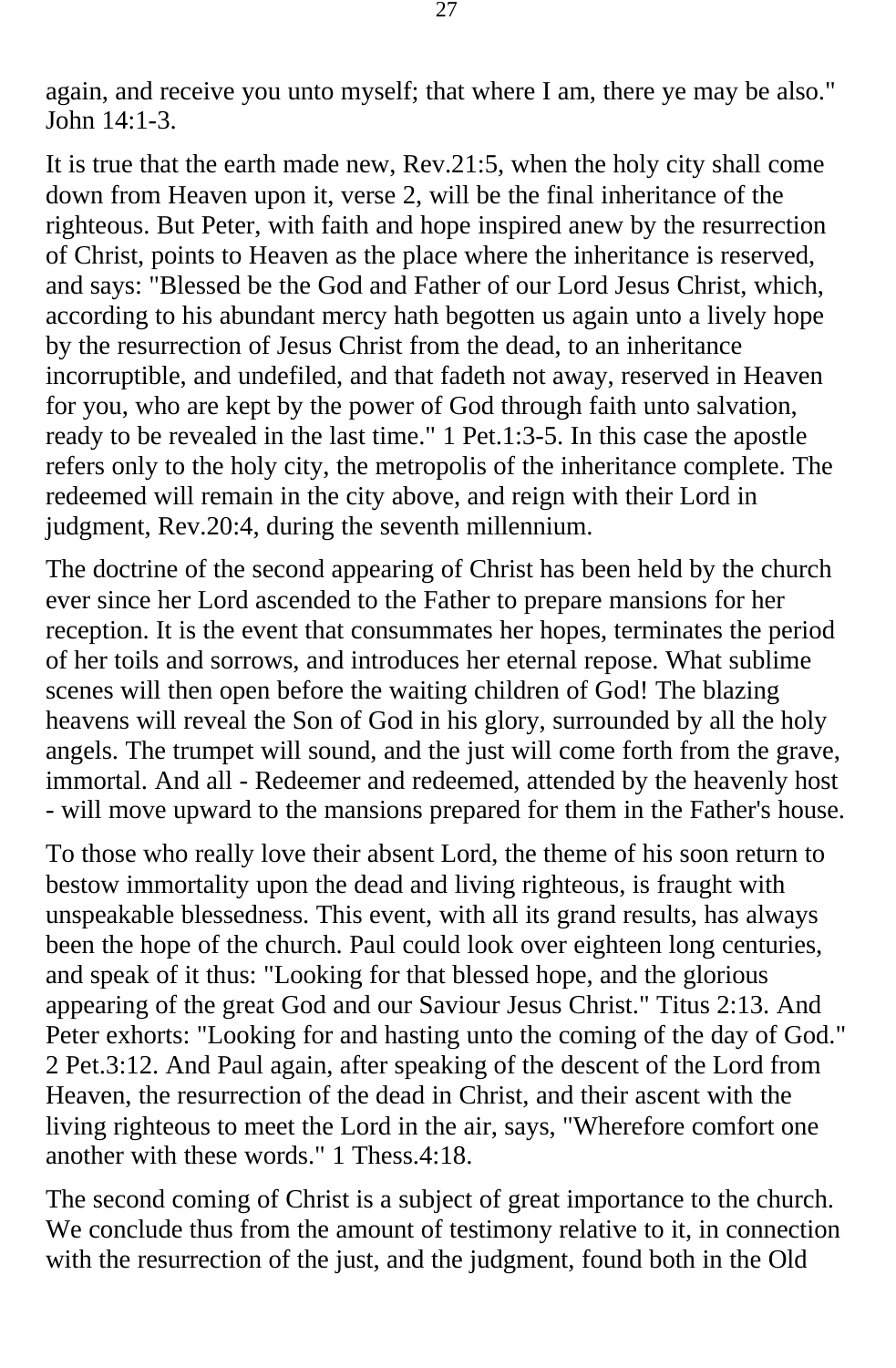and New Testaments. Popular orthodoxy may cast it aside as not essential to the Christian faith, yet it may be traced through the sacred Scriptures, as made prominent by prophets, Jesus, and apostles. The Bible dwells upon essentials. It does not deal in non-essentials. When the Lord in his word gave his people a rule of faith and practice, he was careful to leave the nonessentials all out. "All Scripture is given by inspiration of God, and is profitable, " says Paul; "and let all the people say, Amen!"

The doctrine of the second appearing of Christ, made so very prominent in the Scriptures, is lost sight of by those who receive theories not found in the Scriptures. Thus the fulfillment of all the threatenings of God's word, relative to the swift-approaching day of wrath, and the revelation of the Son of God in flaming fire, to destroy the inhabitants of the earth, as they were once destroyed by water, are put far into the distant future, if not completely lost sight of, by the unscriptural doctrine of the world's conversion and the temporal millennium.

The second personal appearing of Jesus Christ is most absurdly applied to several different things. Some teach that death is the second coming of Christ. This is not only a violation of plain Scripture declarations, but of the laws of language. There can be but a single second advent of Christ, while this misty sentiment has as many appearings of Jesus as there are deaths. The early disciples did not receive the idea that death was the second coming of Christ. Peter, seeing the beloved John, "saith to Jesus, Lord, and what shall this man do? Jesus saith unto him, If I will that he tarry till I come, what is that to thee? follow thou me. Then went this saying abroad among the brethren, that that disciple should not die; yet Jesus said not unto him, he shall not die; but, If I will that he tarry till I come, what is that to thee?" John 21:21-23.

So far were the disciples from holding that death was the second coming of Christ, that when they understood their Lord to intimate that John might remain until his return, they at once concluded that he would not die; and from them went this saying abroad. No; instead of receiving the idea that the second advent of Christ, in any sense whatever, took place at death, they regarded it as an event that would forever put an end to the power of death over the righteous.

And what foggy theology is this that makes death the second appearing of Christ! He is coming as the Lifegiver, and the believer's best friend. Death is the life-taker, and man's last enemy. 1 Cor.15:26. Christ is coming to give life to the just, and to destroy him that hath the power of death, that is, the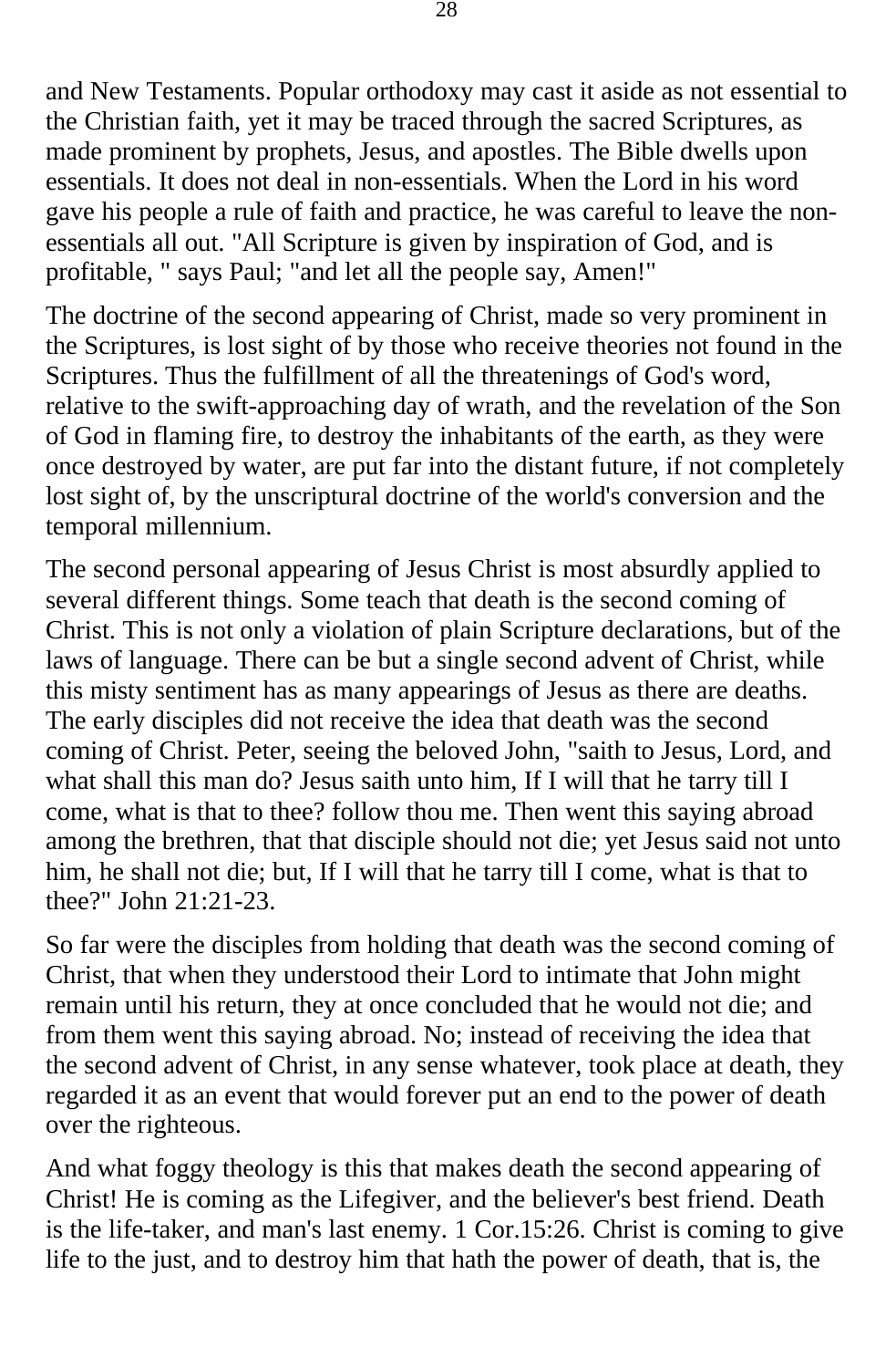devil. Heb.2:14. Mark this: The devil has the power of death, and, in the providence of God, is permitted to send the barbed arrow even to the heart of the just, lay him low in death, and lock him in the tomb. But the Lifegiver, having passed under the dominion of death, and having been gloriously raised from the embrace of the grave, triumphantly says, "I am he that liveth, and was dead; and, behold, I am alive forevermore, Amen; and have the keys of the grave [hades] and of death." Rev.1:18. The devil holds the power of death. Christ holds the keys of death and the grave, and at his second appearing he will unlock the tombs of the just, break the power of death, their last enemy, and lead them forth to immortal and eternal scenes of glory. Astonishing, that modern theologians should assert that death is the second coming of Christ!

Again, conversion is said to be the second coming of Christ. Then there are as many second comings of Christ as there are conversions. There can be but one second appearing of Jesus Christ. And, again, the manifestations of the Holy Spirit are said to be the second advent of Christ. Hence, men talk of the spiritual coming of Christ, and his spiritual reign for one thousand years. But here, also, they are involved in the difficulty of a plurality of second comings of Christ; for in this case they would have Christ appear at each gracious manifestation of the Holy Spirit. There can be but a single second advent of Christ.

But more than this, those who talk of a spiritual coming and reign of Christ have things badly confused. May the Lord help them to see the difference between the manifestations of the Holy Spirit, and the personal presence of Christ at his second appearing, while we appeal to the Scriptures. "I will pray the Father, " says Jesus, "and he shall give you another Comforter." John 14:16 This language implies more than one comforter. When Christ was with his people, he was their comforter. In his absence, the Father was to send another comforter, even the Spirit of truth. During the absence of the Son, the Holy Spirit was to be his representative, and the comforter of his dear, sorrowing people. The facts in the case are distinctly stated in the following impressive words: "But now I go my way to Him that sent me; and none of you asketh me, Whither goest thou? But because I have said these things unto you, sorrow hath filled your heart. Nevertheless I tell you the truth. It is expedient for you that I go away; for if I go not away, the Comforter will not come unto you; but if I depart, I will send him unto you. And when he is come, he will reprove the world of sin, and of righteousness, and of judgment." John 16:5-8.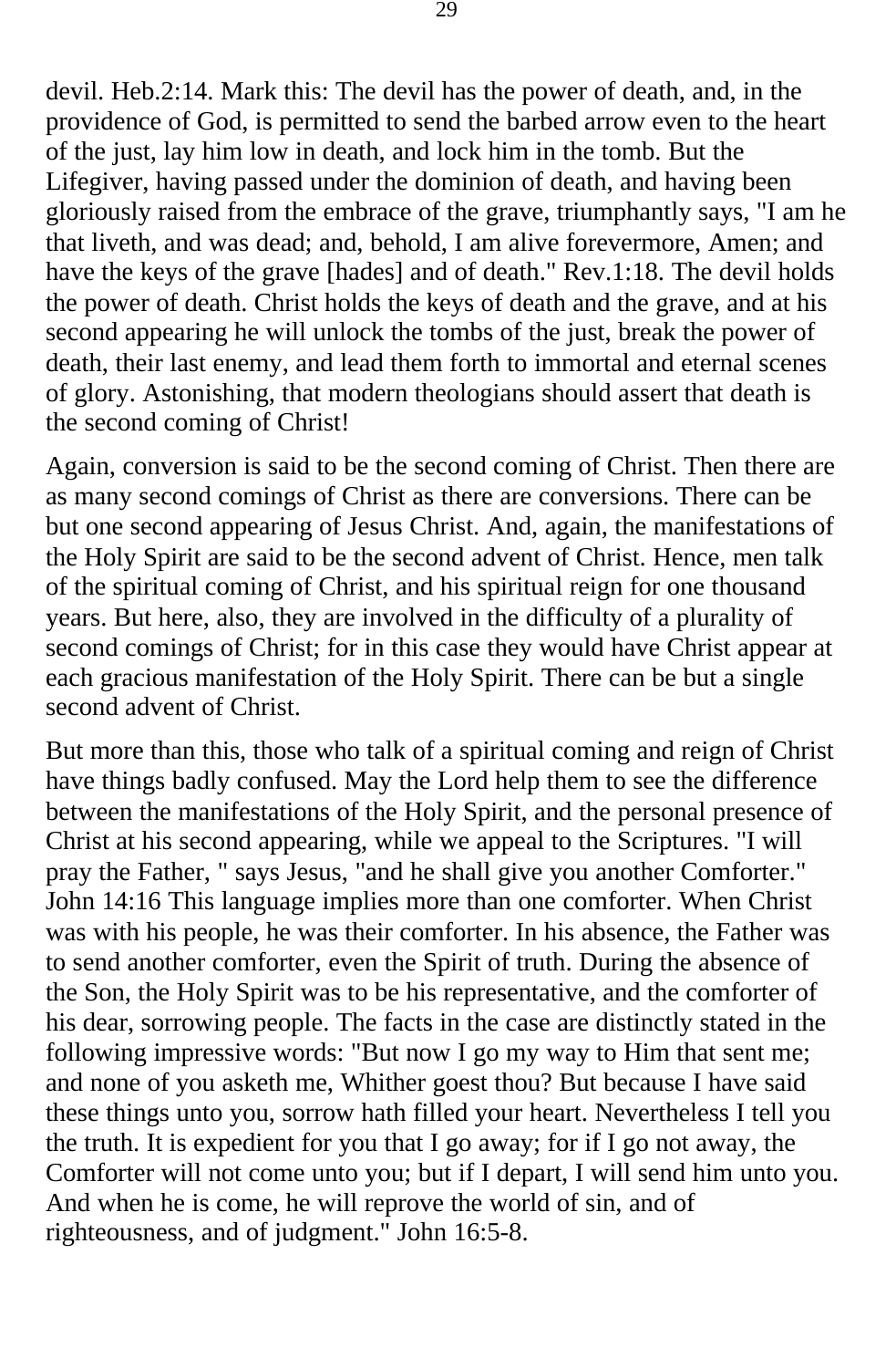And yet again, the Shakers see the second appearing of Christ in the person of Ann Lee. And the Mormons see the fulfillment of the prophecies relative to the coming and kingdom of Christ in the gathering of "the latter-day saints, " at Salt Lake. And the Spiritualists generally agree in saying, Lo, here is the second advent of Christ in the manifestations of Spiritualism.

In the prophetic discourse of Matt.24 and 25, covering the entire Christian age, our Lord, after speaking of the tribulation of the church under Papal persecutions, says of our time: "Then if any man shall say unto you, Lo, here is Christ, or there, believe it not. For there shall arise false christs, and false prophets, and shall show great signs and wonders, insomuch that, if it were possible, they shall deceive the very elect." Matt.24:23, 24. The word then in this passage points to a specific period of time when "Lo, here is Christ, and lo, he is there, " would be heard. Our Lord here describes the spiritual deceptions of the present age. False christs arose not far from the first advent to deceive the Jews in regard to that event (Matt.24:5); likewise false christs and false prophets have arisen at this day to deceive the people on the subject of the second advent.

The "Time of the End, " a work of no small ability and importance, properly calls the doctrine of the temporal millennium a modern novelty.**[\\*2](#page-125-0)** From this popular error of a temporal millennium and spiritual reign of Christ, have grown the mystical applications of the plainest declarations of Scripture relative to the second appearing of the Lifegiver, to death, to conversion, to the manifestations of the Holy Spirit, to Shakerism, to Mormonism, and to Spiritualism.

How forcible are the words of our Lord when applied to the subject before us: "Then if any man shall say unto you, Lo, here is Christ, or there; believe it not." Matt.24:23. No one need fail to see who the men are who are crying, "Lo, here is Christ, and lo, he is there!" The Lord continues, in verses 25 and 26: "Behold, I have told you before. Wherefore, if they shall say unto you, Behold, he is in the desert, go not forth; behold, he is in the secret chambers, believe it not." Our Lord is here dwelling upon what he has just before told them. His subject is still the teachings of those who cry, "Lo, here is Christ!" "Lo, he is there!" If the Mormons say, "Behold, he is in the desert, go not forth." Or, if you hear proclaimed from the popular pulpits of our time, "Behold, he is in the secret chambers, " Christ's second coming is spiritual, at death, or at conversion, "believe it not." And why not receive such mystical teachings? The reason is given in the next verse: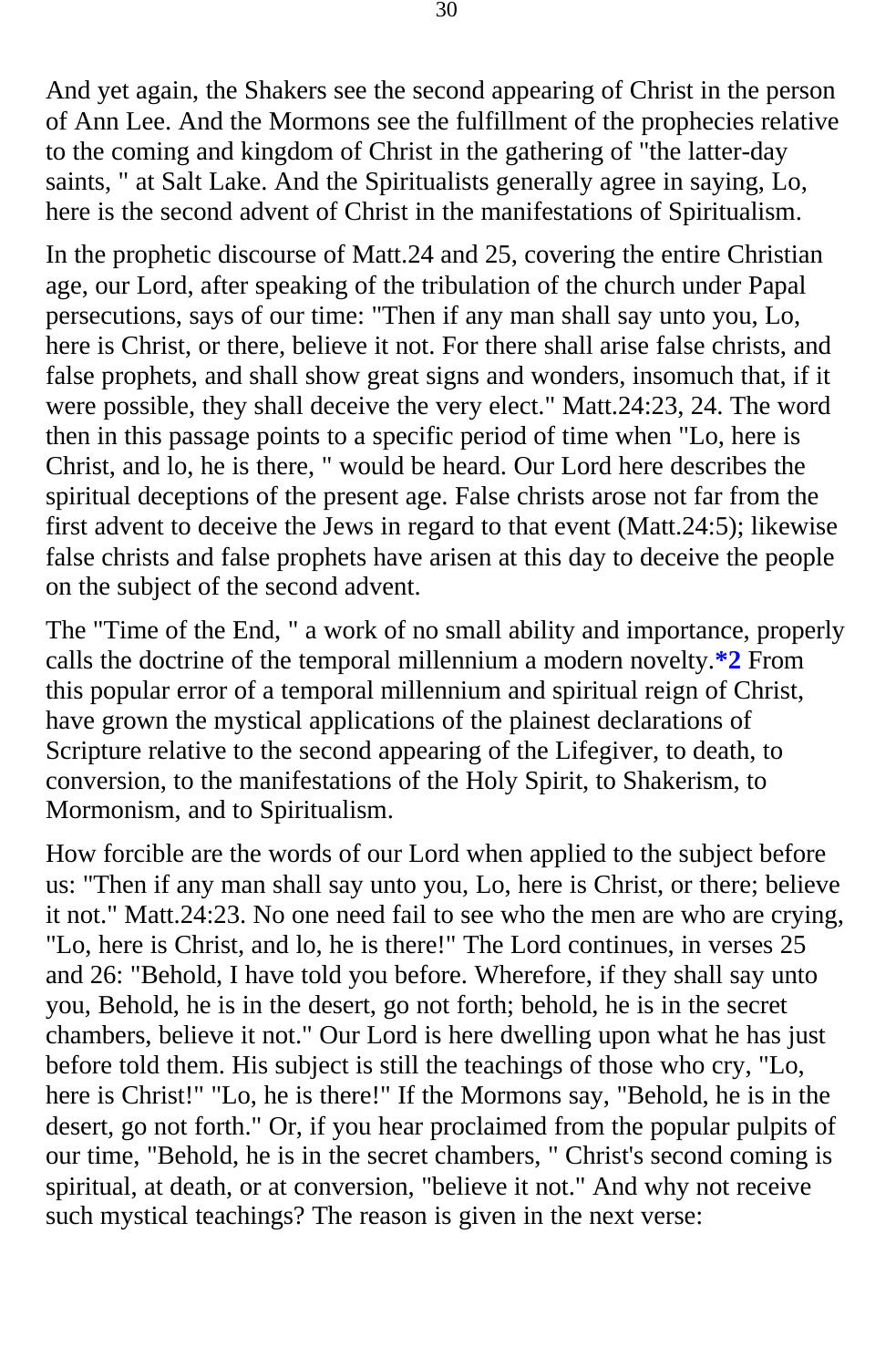"For as the lightning cometh out of the east, and shineth even unto the west, so shall also the coming of the Son of Man be." We are very happy that our Lord has not only pointed out false christs and false prophets, and has warned us against their mystical teachings, but he has in contrast set before us the manner of his second coming in the plainest terms. The vivid lightning flashing out of the distant east, and shining even to the west, lights up the whole heavens. What, then, when the Lord comes in flaming glory, and all the holy angels with him? The presence of only one holy angel at the new sepulcher where Christ lay in death, caused the Roman guard to shake and become as dead men. The light and glory of one angel completely overpowered those strong sentinels. The Son of Man is coming in his own kingly glory, and in the glory of his Father, attended by all the holy angels. Then the whole heavens will blaze with glory, and the whole earth will tremble before him.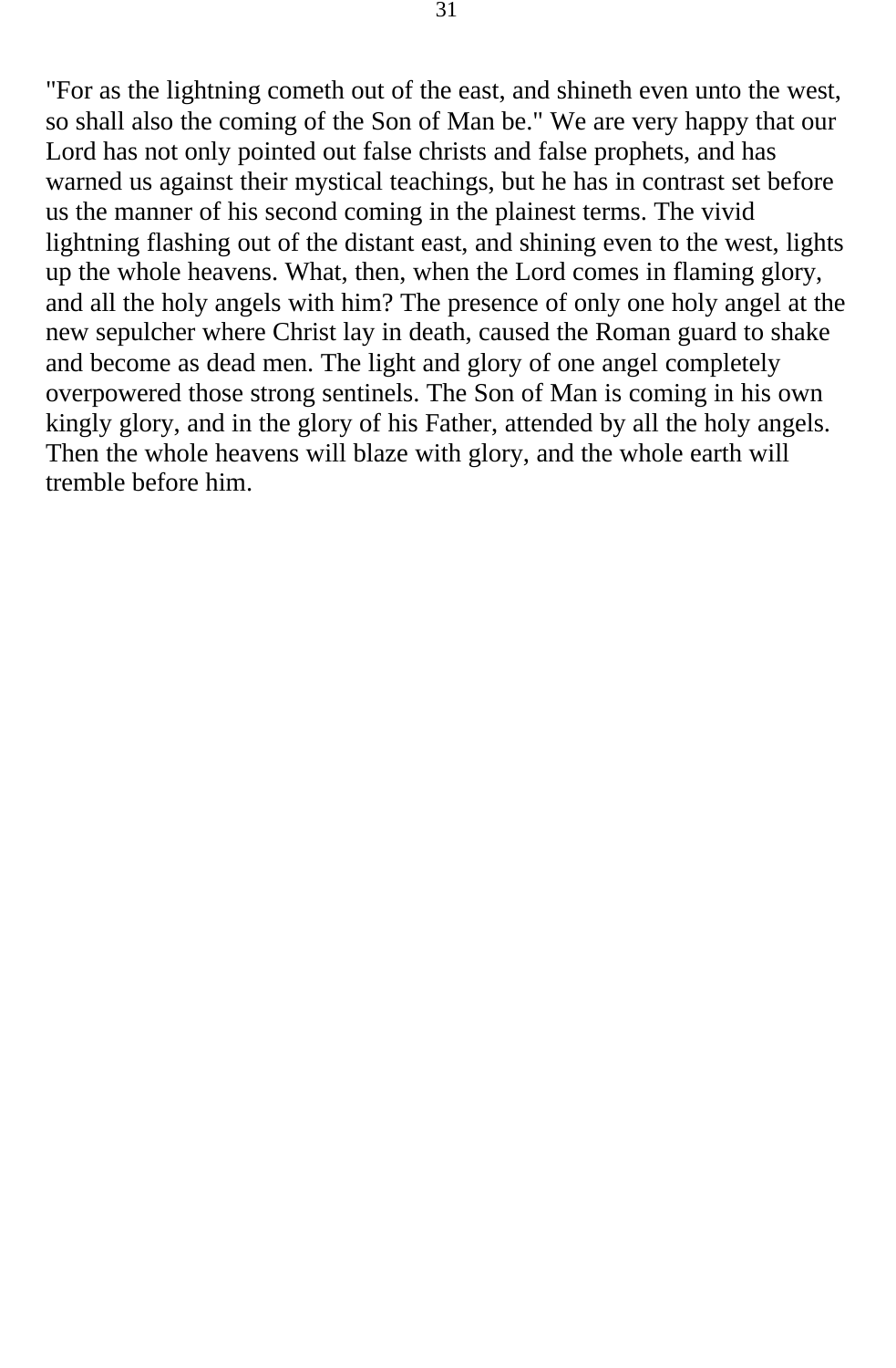### **SERMON THREE NOAH'S TIME, AND OURS**

<span id="page-31-0"></span>Text: But of that day and hour knoweth no man, no, not the angels of Heaven, but my Father only. But as the days of Noe were, so shall also the coming of the Son of Man be. Matt.24:36, 37

The prophetic discourse of Matt.24 and 25 was given by our Lord in answer to the inquiry of his disciples, "When shall these things be? and what shall be the sign of thy coming, and of the end of the world?" Chap.24:3. Here are two questions; one relating to the destruction of Jerusalem; the other to the second coming of Christ. The text relates to the latter.

We solemnly believe that the day and hour, and even the year, of the second advent are purposely hidden. Some of the prophetic periods reach to the time of the end, while others extend still further down very near the end itself, to an event of which we shall speak hereafter, yet none of them reach to the coming of the Son of Man. The prophecies clearly point to the period of the second advent, but do not give the definite time of that event. But many suppose that the text proves that nothing may be known of the period of the second advent. In this they greatly err, as may be seen from the following reasons:

1. Because our Lord, after stating that the sun should be darkened, and that the moon should not give her light, and that the stars should fall from heaven, gives the following forcible parable, and makes the most distinct application of it to this subject. He says: "Now learn a parable of the fig tree. When his branch is yet tender, and putteth forth leaves, ye know that summer is nigh. So likewise ye, when ye shall see all these things, know that it is near, even at the doors." Verses 32, 33. No language can be more direct. No proof can be more complete. The most daring unbelief will hardly venture to deny these words of the Son of God, and assert that nothing can be known of the period of his second coming.

2. Because our Lord declares that as the days of Noah were, so should also the coming of the Son of Man be. Said God to Noah, "My Spirit shall not always strive with man, for that he also is flesh; yet his days shall be an hundred and twenty years." Gen.6:3. The period of the flood was given to the patriarch. And under the direct providence of God he prepared the ark and warned the people. So the fulfilling prophecies and the signs distinctly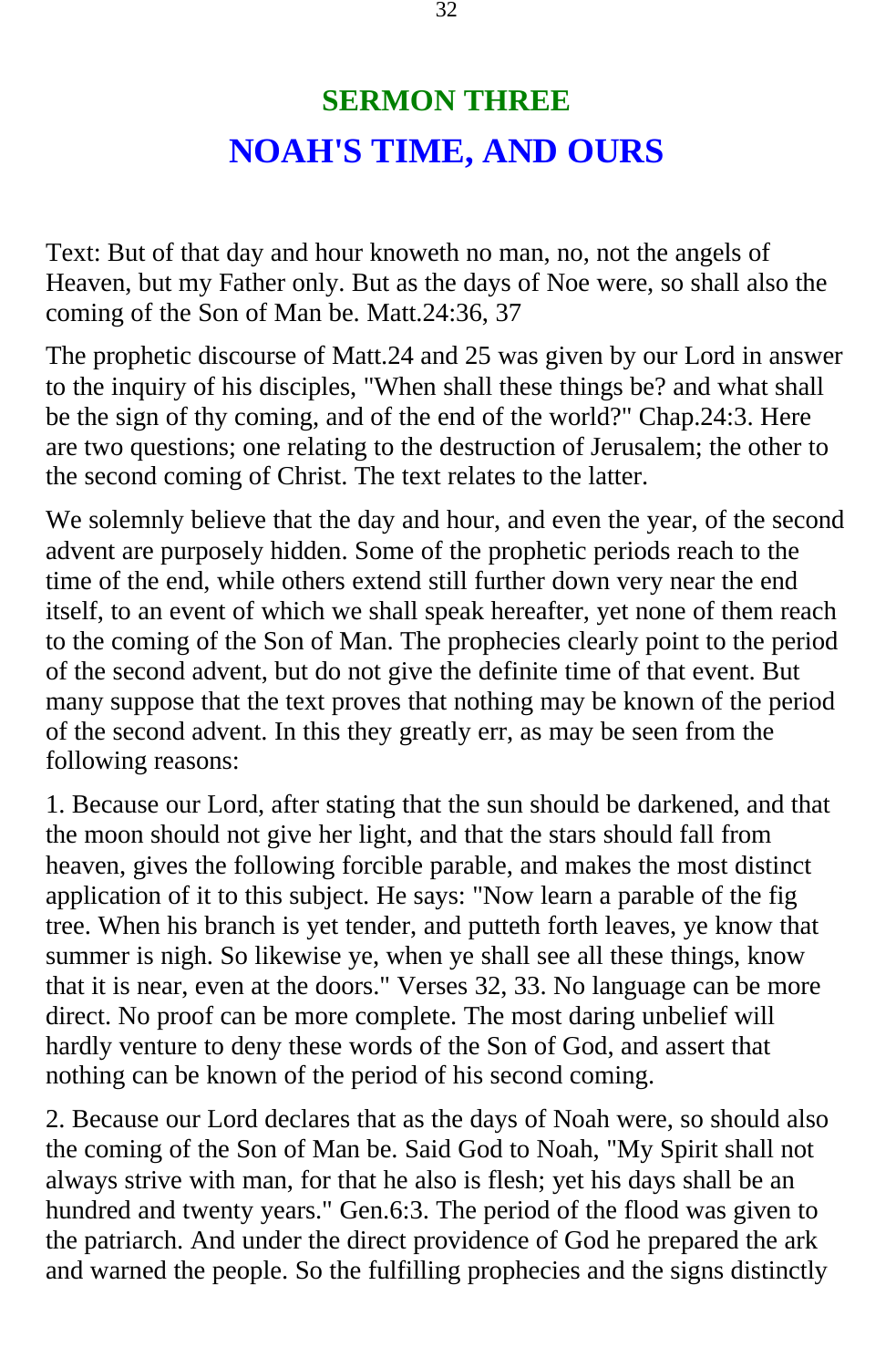declare that the second coming of Christ is at the doors, and the solemn message has gone forth.

3. Those who claim that the text proves that nothing may be known of the period of the second advent, make it prove too much for their own unbelief. As recorded by Mark, the declaration reads: "But of that day and that hour knoweth no man, no, not the angels which are in Heaven, neither the Son, but the Father." If the text proves that men will know nothing of the period of the second advent, it also proves that angels will know nothing of it, and also that the Son will know nothing of it, till the event takes place! This position proves too much, therefore proves nothing to the point. Christ will know of the period of his second advent to this world. The holy angels who wait around the throne of Heaven to receive messages relative to the part they act in the salvation of men, will know of the time of this closing event of salvation. And so will the waiting, watching people of God understand.

An old English version of the passage reads, "But that day and hour no man maketh known, neither the angels which are in Heaven, neither the Son, but the Father." This is the correct reading, according to several of the ablest critics of the age. The word know is used in the same sense here that it is by Paul in 1 Cor.2:2: "For I determined not to know [make known] anything among you save Jesus Christ and him crucified." Men will not make known the day and hour, angels will not make it known, neither will the Son; but the Father will make it known.

Says Campbell, "Macknight argues that the term know is here used as a causative, in the Hebrew sense of the conjugation hiphil, that is, to make known. . . . His [Christ's] answer is just equivalent to saying, The Father will make it known when it pleases him; but he has not authorized man, angel, or the Son, to make it known. Just in this sense Paul uses the term know: 1 Cor.2:2: "I came to you making known the testimony of God; for I determined to make known nothing among you but a crucified Christ."

Albert Barnes, in his Notes on the Gospels, says, "Others have said that the verb rendered knoweth means sometimes to make known, or to reveal, and that the passage means, `that day and hour none maketh known, neither the angels, nor the Son, but the Father.' It is true the word has sometimes that meaning, as 1 Cor.2:2."

The Father will make known the time. He gave the period of the flood to Noah, which well represents the proclamation of the second advent, given in connection with the evidence of the termination of the periods of Daniel, during the great Advent movement of 1840 - 44.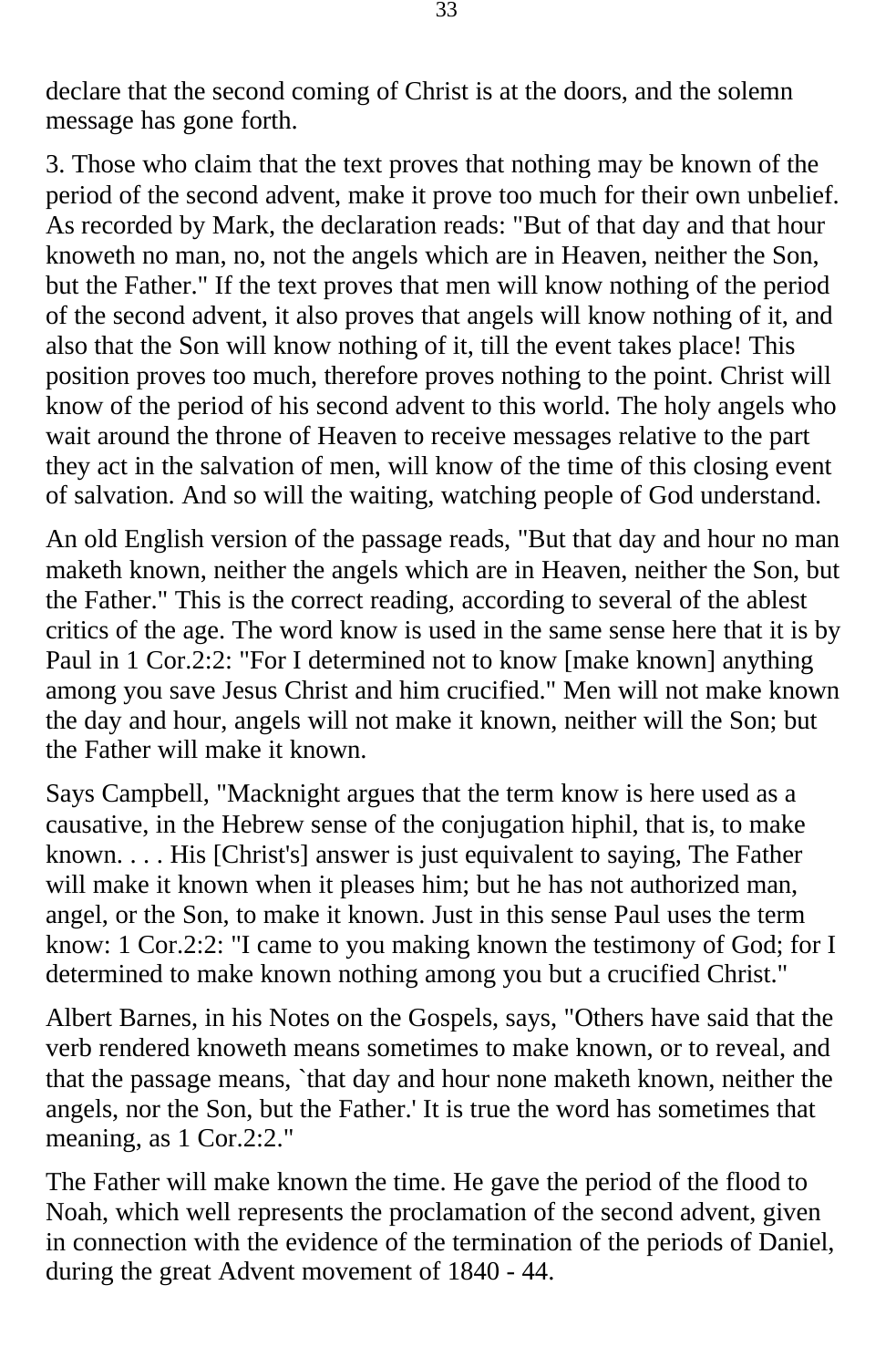And when the patriarch's work of warning and building was finished, God said to him, "Come thou and all thy house into the ark." "For yet seven days, and I will cause it to rain upon the earth forty days and forty nights." So when the waiting, watching, weeping, toiling time shall be finished, and the saints shall all be sealed, and shut in with God, then will the voice of the Father from Heaven make known the definite time.

As we look back to the great Advent movement, to the bitter disappointment in 1844, and to the numerous efforts to adjust the prophetic periods by many of the first-day Adventists since that time, and the numerous disappointments which have followed, we can but feel the force of the words of the prophet: "Son of man, what is that proverb that ye have in the land of Israel, saying, The days are prolonged, and every vision faileth? Tell them therefore, Thus saith the Lord God; I will make this proverb to cease, and they shall no more use it as a proverb in Israel; but say unto them, The days are at hand, and the effect of every vision. For there shall be no more any vain vision nor flattering divination within the house of Israel. For I am the Lord; I will speak, and the word that I shall speak shall come to pass; it shall be no more prolonged; for in your days, O rebellious house, will I say the word, and will perform it, saith the Lord God." Eze.12:22-25.

"I will speak, " saith the Lord, "and the word that I shall speak shall come to pass." The voice of God will be heard from on high in the midst of the awful scenes just preceding the second advent. "And the seventh angel poured out his vial into the air, and there came a great voice out of the temple of Heaven, from the throne, saying, It is done." Rev.16:17. See also Joel 3:16; Jer.25:30.

The burden of the prophecy of Ezekiel, quoted above, evidently is time. "The days are prolonged, and every vision faileth." God will make this proverb to cease, by speaking himself. In this way the Father will make known the time, a work not given into the hands of men, angels, nor even the Son.

The present is emphatically the waiting, watching time. It is the especial period of the patience of the saints. In definite time we would find relief from the state of suspense to which our present position subjects us. The Lord appeals to us thus: "Watch ye therefore; for ye know not when the Master of the house cometh, at even, or at midnight, or at the cockcrowing, or in the morning; lest coming suddenly he find you sleeping. And what I say unto you, I say unto all, Watch." Mark 13:35-37.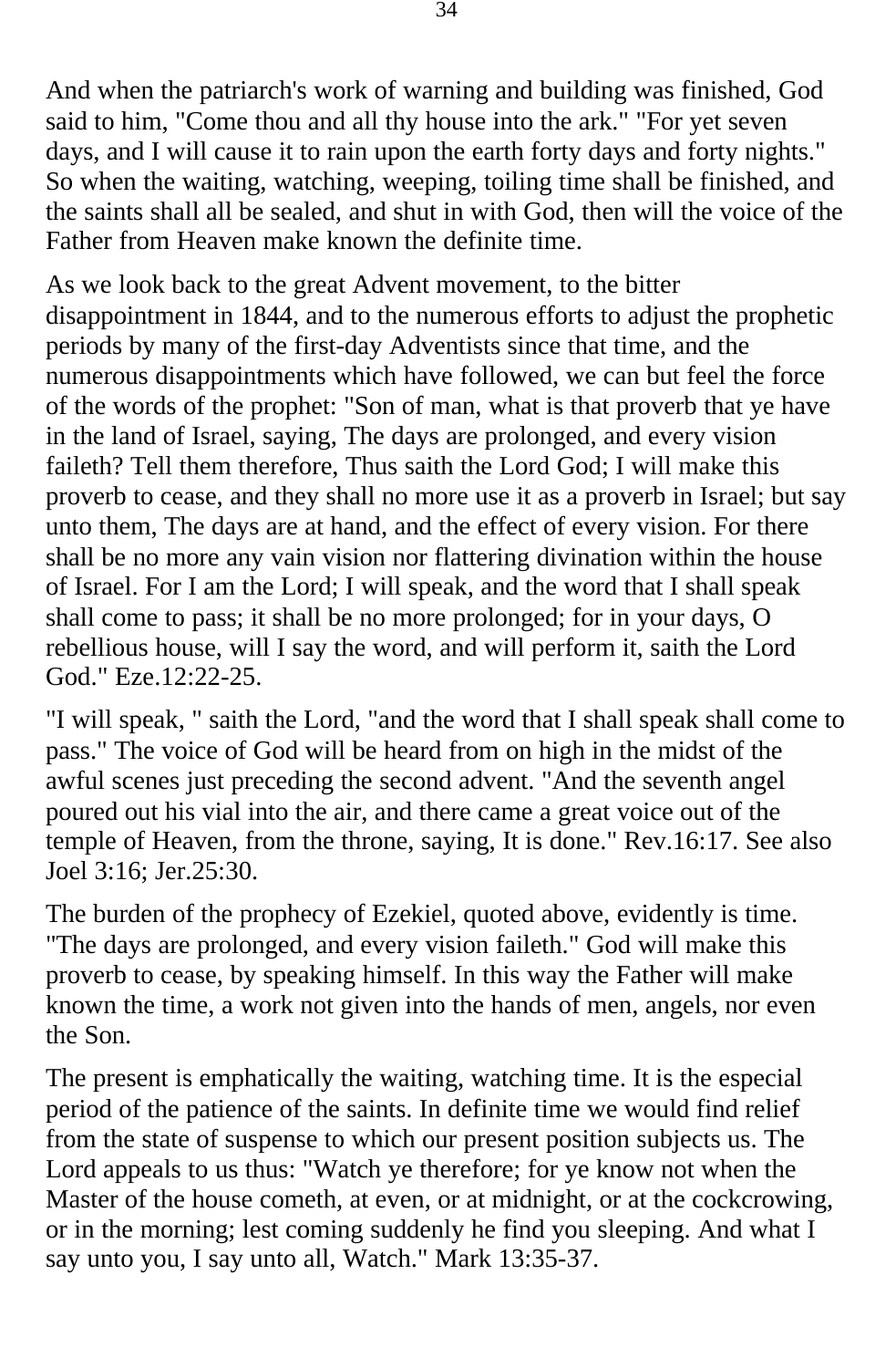One of the fatal consequences of not watching is distinctly stated in Rev.3:3. "If therefore thou shalt not watch, I will come on thee as a thief, and thou shalt not know what hour I will come upon thee." The consequence of not watching will be ignorance of the time. What will be the consequence of watching? The inference is unavoidable, that it will be a knowledge of the time. In answer to the agonizing prayer of the Son of God, "Father, glorify thy name, " there came a voice from Heaven, saying, "I have both glorified it, and will glorify it again." The disciples understood these words from Heaven, while the people that stood by said it thundered. John 12:27-29. So will the waiting, watching disciples of Christ understand the voice of God when he shall speak from on high. But the unbelieving world will not understand the voice. "The wicked shall do wickedly, and none of the wicked shall understand; but the wise shall understand."

In comparing Noah's days, and ours, the Lord continues: "For as in the days that were before the flood, they were eating and drinking, marrying and giving in marriage, until the day that Noe entered into the ark, and knew not until the flood came, and took them all away; so shall also the coming of the Son of Man be." A picture of the present condition of the mass of mankind is here drawn. How dark the features! The people of the last generation will be like that before the flood, while the ark was preparing. Noah preached and warned them of the coming flood, and they mocked. He built the ark, and they scoffed and jeered. He was a preacher of righteousness. His works were calculated to give edge to, and set home to the heart, what he preached. Every righteous sermon, and every blow struck in building the ark, condemned a careless, scoffing world. As the time drew nearer, the people were more careless, more hardened, more bold and impudent, and their condemnation surer. Noah and his family were alone. And could one family know more than all the world? The ark is a matter of ridicule, and Noah is regarded as a willful bigot.

But the Lord calls Noah into the ark. And by the hand of Providence the beasts are led into the ark; and the Lord shuts Noah in. This is regarded at first by the scoffing multitude as something wonderful; but it is soon explained away by the wiser ones, so as to calm their fears, and they breathe easier.

The day of expectation finally arrives. The sun rises as usual, and the heavens are clear. "Now where is old Noah's flood?" is heard from a thousand impious lips. It is a day of unusual feasting and sports. The farmer is caring for his herds and lands, and the mechanic is pursuing his work of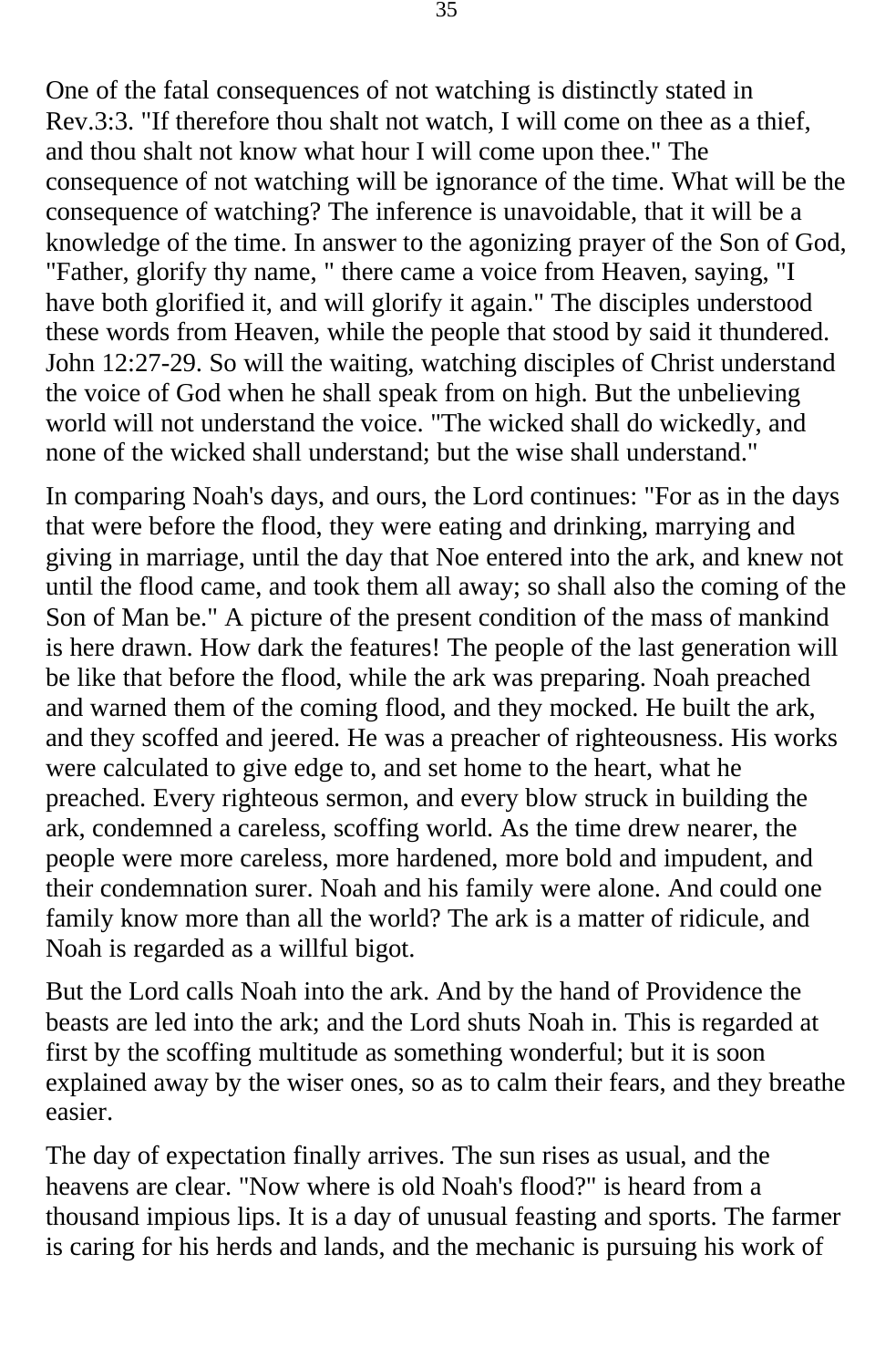building. On this very day some are being joined in marriage. And while all are looking to long years of future prosperity and happiness, suddenly the heavens gather blackness. Fear fills every heart. The windows of heaven open, and the rain in torrents descends. "The fountains of the great deep are broken up, " and here and there come gushing up rivers of waters. The valleys are fast filling up, and thousands are swept away in death. Some flee to the highest points of land; but the water fast follows them up. Men bear their wives and children to the mountains, but are obliged to part with them there to drown, while they climb the highest trees. But soon they, too, are covered with water, so that there is not a resting place for Noah's dove. All are still in death. Horrid death! made still more horrible by being in consequence of slighted mercy! But where is Noah? Ah! safe in the ark, borne upon the billow. Safe from the flood; for God "shut him in."

By most people the evidences of the soon coming of Christ are considered insufficient to base faith upon. But mark: the testimony and acts of one man condemned the people destroyed by the flood. The evidences then were sufficient, otherwise the world would not have been condemned. But evidences a hundred times more convincing come pouring in upon us, that the day of the Lord is near, and hasteth greatly. We follow down the numerous prophetic chains of Daniel, and of the Revelation, and we find ourselves in every instance standing just before the day of wrath. We see the signs spoken of by prophets, by Christ, and in the epistles, fulfilling, or fulfilled. And at the right time, and in the right manner, to fulfill certain prophecies, a solemn message arises in different parts of the world: "Blow ye the trumpet in Zion, and sound an alarm in my holy mountain; let all the inhabitants of the land tremble; for the day of the Lord cometh, for it is nigh at hand." Joel 2:1. Wherever we look, we see prophecy fulfilling. While the knowledge of God and the spirit of holiness are departing, spiritual wickedness, like a flood, covers the land.

But these evidences are considered insufficient to rest faith upon. Well, what kind of evidence would the unbelieving have? "When the signs of the end, " says the skeptic, "are fulfilled, they will be so plain that no one can doubt." But if the signs are of such a nature, and are fulfilled in such a manner as to compel all to believe in the coming of Christ, how can it be as it was in the days of Noah? Men were not then compelled to believe. But eight believing souls were saved, while all the world besides sank in their unbelief beneath the waters of the flood. God has never revealed his truth to man in a manner to compel him to believe. Those who have wished to doubt his word, have found a wide field in which to doubt, and a broad road to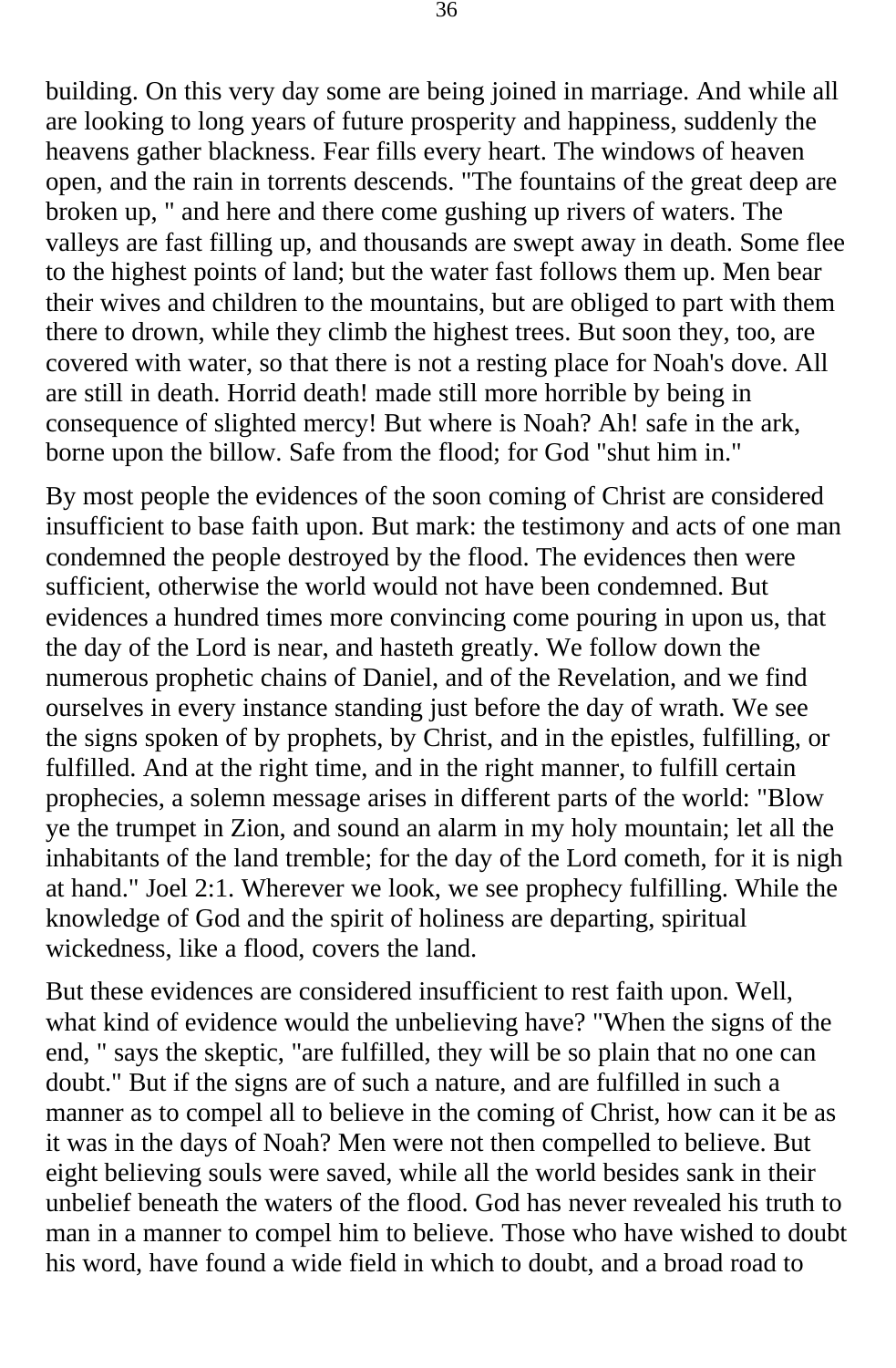perdition. While those who have wished to believe, have ever found everlasting rock on which to rest their faith.

Just before the end, the world will be hardened in sin, and indifferent to the claims of God. Men will be careless about hearing warnings of danger, and blinded by cares, pleasures, and riches. An unbelieving and infidel race will be eating, drinking, marrying, building, planting, and sowing. It is right to eat and drink to sustain nature; but the sin is in excess and gluttony. The marriage covenant is holy; but God's glory is seldom thought of. Building, planting, and sowing, necessary for convenient shelter, food and clothing, are right; but the world has gone wholly after these things, so that men have no time nor disposition to think of God, Heaven, Christ's coming, and the judgment. This world is their god, and all their energies of body and mind bow down to serve it. And the evil day is put far away.

The faithful watchman who sounds the alarm as he sees destruction coming, is held up before the people from the pulpits of our land, and by the religious press, as a "fanatic, " a "teacher of dangerous heresies;" while in contrast is set forth a long period of peace and prosperity to the church. So the churches are quieted to sleep. The scoffer continues to scoff, and the mocker mocks on. But their day is coming. Thus saith the prophet of God: "Howl ye, for the day of the Lord is at hand; it shall come as a destruction from the Almighty. Therefore shall all hands be faint, and every man's heart shall melt. And they shall be afraid; pangs and sorrows shall take hold of them; they shall be in pain as a woman that travaileth; they shall be amazed one at another; their faces shall be as flames. Behold, the day of the Lord cometh, cruel both with wrath and fierce anger, to lay the land desolate; and he shall destroy the sinners thereof out of it." Isa.13:6-9.

Most dreadful day! And is it near? Yes, it hasteth! It hasteth greatly! What a description given by the prophet! Read it, and as you read, try to feel how dreadful will be that day: "The great day of the Lord is near, it is near, and hasteth greatly, even the voice of the day of the Lord: the mighty man shall cry there bitterly. That day is a day of wrath, a day of trouble and distress, a day of wasteness and desolation, a day of darkness and gloominess, a day of clouds and thick darkness, a day of the trumpet and alarm against the fenced cities, and against the high towers. And I will bring distress upon men, that they shall walk like blind men, because they have sinned against the Lord: and their blood shall be poured out as dust, and their flesh as the dung. Neither their silver nor their gold shall be able to deliver them in the day of the Lord's wrath; but the whole land shall be devoured by the fire of his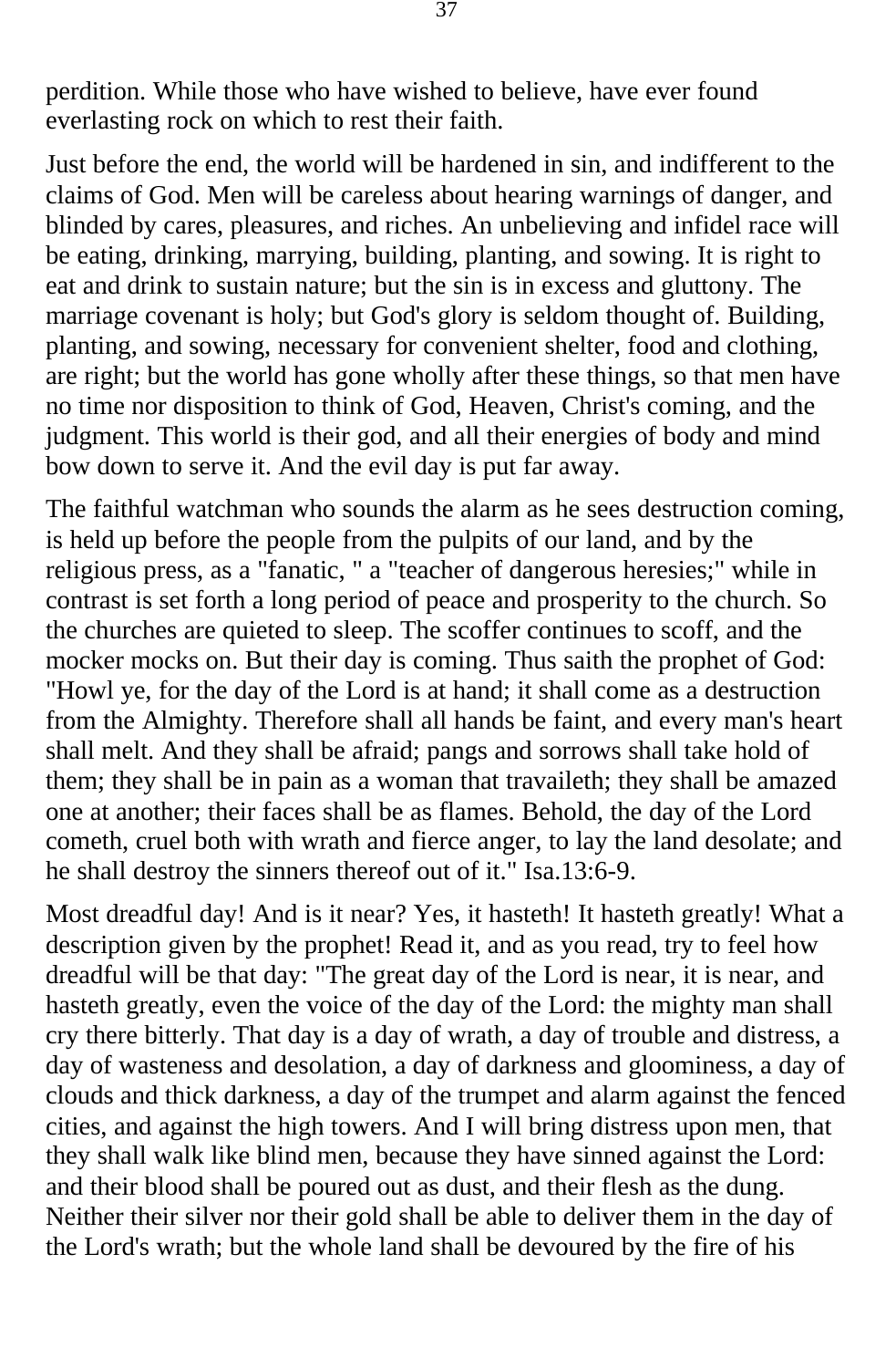jealousy; for he shall make even a speedy riddance of all them that dwell in the land." Zeph.1:14-18.

Now we hear the "peace and safety" cry from the pulpit, and all the way along down to the grogshop. "Where is the promise of his coming?" is murmured from the impious lips of a thousand last-day scoffers. But the scene will speedily change. "For when they shall say, Peace and safety, then sudden destruction cometh upon them, . . . and they shall not escape." The scoffing of the haughty scoffer will soon be turned to wailing and howling. "The lofty looks of man shall be humbled, and the haughtiness of men shall be bowed down; and the Lord alone shall be exalted in that day. For the day of the Lord of hosts shall be upon every one that is proud and lofty, and upon every one that is lifted up; and he shall be brought low." Isa.2:11, 12. "And the slain of the Lord shall be at that day from one end of the earth even unto the other end of the earth: they shall not be lamented, neither gathered, nor buried; they shall be dung upon the ground." Jer.25:33.

The last plagues, in which is filled up the wrath of God, now bottled up in Heaven, waiting for mercy to finish her last pleadings, will be poured out. Unmingled wrath of Jehovah! And not one drop of mercy? Not one! Jesus will lay off his priestly attire, leave the mercy-seat, and put on the garments of vengeance, never more to offer his blood to wash the sinner from his sins. The angels will wipe the last tear shed over sinners, while the mandate resounds through all Heaven, Let them alone. The groaning, weeping, praying church on earth, who in the last message employs every power to sound everywhere the last note of warning, lest the blood of souls be found in her garments, is now free from her burden of labor. The Holy Spirit has written within them these prophetic words of their soon-expected Lord: "He that is unjust, let him be unjust still; and he which is filthy, let him be filthy still; and he that is righteous, let him be righteous still; and he that is holy, let him be holy still." Rev.22:11.

Now the ministers of truth have a message to the people, and gladly speak the words of life. They joyfully toil on, suffer on, and spend their energies in preaching to hearts as hard as steel, hoping that a few may be reached, gathered into the truth, and saved. But then they will have no message. Now their prayers and strong cries go up to Heaven in behalf of sinners. Then they will have no spirit of prayer for them. Now the church says to the sinner, Come; and Jesus stands ready to plead his blood in his behalf, that he may be washed from his sin and live. But then salvation's hour will be passed, and the sinner will be shut up in darkness and black despair.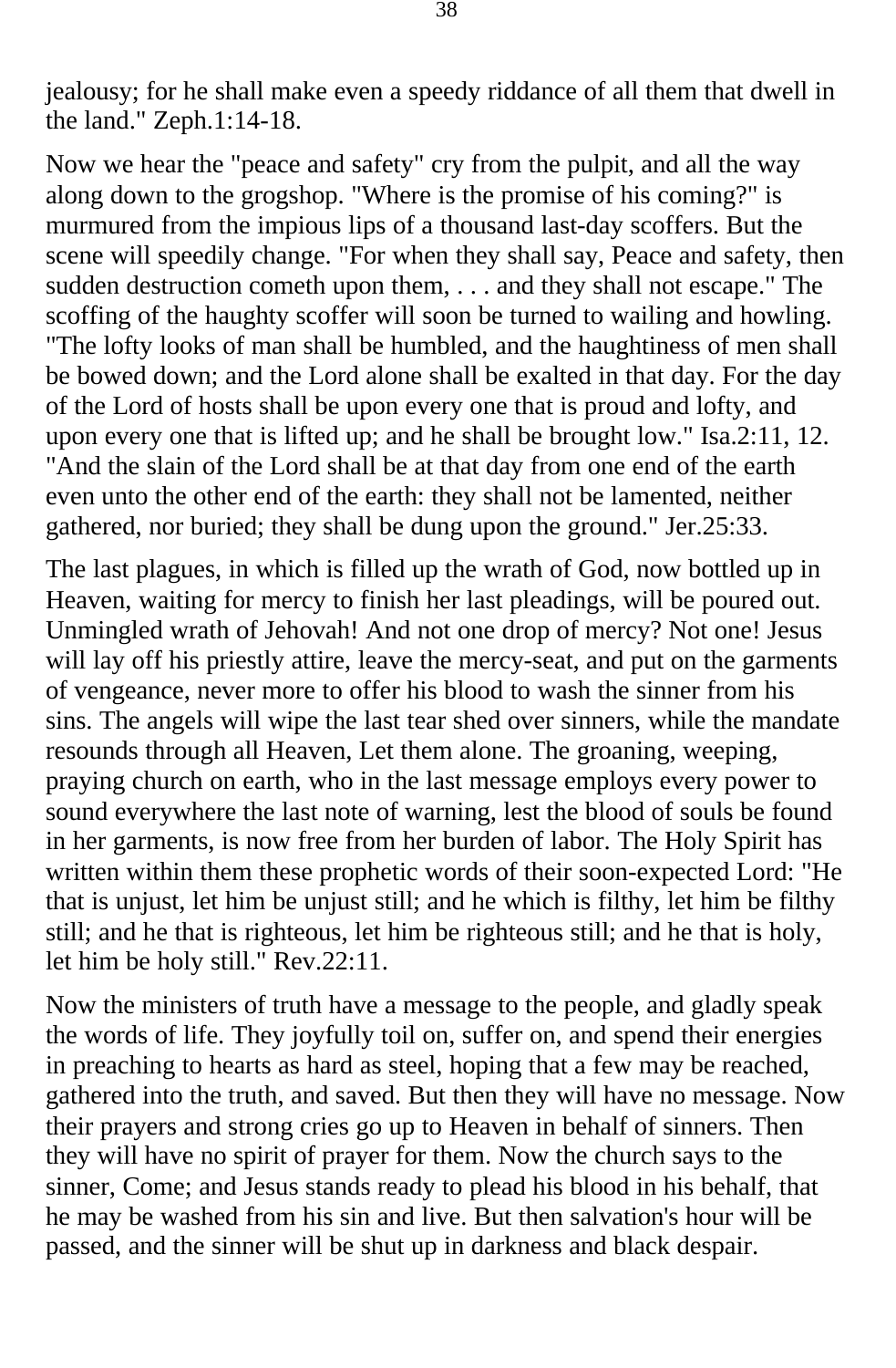It will be a day of mourning, and lamentation, and famine for hearing the words of the Lord. "I will turn your feasts into mourning, and all your songs into lamentation; and I will bring up sackcloth upon the loins, and baldness upon every head; and I will make it as the mourning of an only son, and the end thereof as a bitter day. Behold, the days come, saith the Lord God, that I will send a famine in the land, not a famine of bread, nor a thirst for water, but of hearing the words of the Lord: and they shall wander from sea to sea, and from the north even to the east; they shall run to and fro to seek the word of the Lord, and shall not find it." Amos 8:10-12.

Now, the word of the Lord may be heard; but sinners, in and out of the churches, with few exceptions, do not prize it. Then, it will not be heard; fro the watchmen, set to watch and sound the alarm of danger, will be called down from their high stations. Now, the word of the Lord is carried to the sinner, and offered without money or price; but he treats it carelessly, or, may be, drives the humble servant of Christ from his door. But then will he go in search of it. "They shall wander from sea to sea, and from the north even to the east, " but they cannot hear it. "They shall run to and fro to seek the word of the Lord, but shall not find it." From city to city, from State to State, from one country to another, will they go to find a man commissioned of high Heaven to speak the word of the Lord, but such an one is not to be found. All such will then have finished their high commission. The word of the Lord! The word of the Lord! Where can we hear it? is heard in every land. One general wail - the word of the Lord! goes up to Heaven, but the heavens are brass. Then will the people turn and rend the false shepherds, who deceived them with the cry of "peace and safety." Children will reproach parents for keeping them back from walking in the truth, and parents their children.

The miser now loves his money, and holds it with an iron grasp. But it will be said in that day, "Go to now, ye rich men, weep and howl for your miseries that shall come upon you. Your riches are corrupted, and your garments are moth-eaten. Your gold and silver is cankered; and the rust of them shall be a witness against you, and shall eat your flesh as it were fire. Ye have heaped treasure together for the last days." James 5:1-3. Now, silver and gold may be used to God's glory, for the advancement of his cause. But in that day, "they shall cast their silver into the streets, and their gold shall be removed: their silver and their gold shall not be able to deliver them in the day of the wrath of the Lord." Eze.7:19.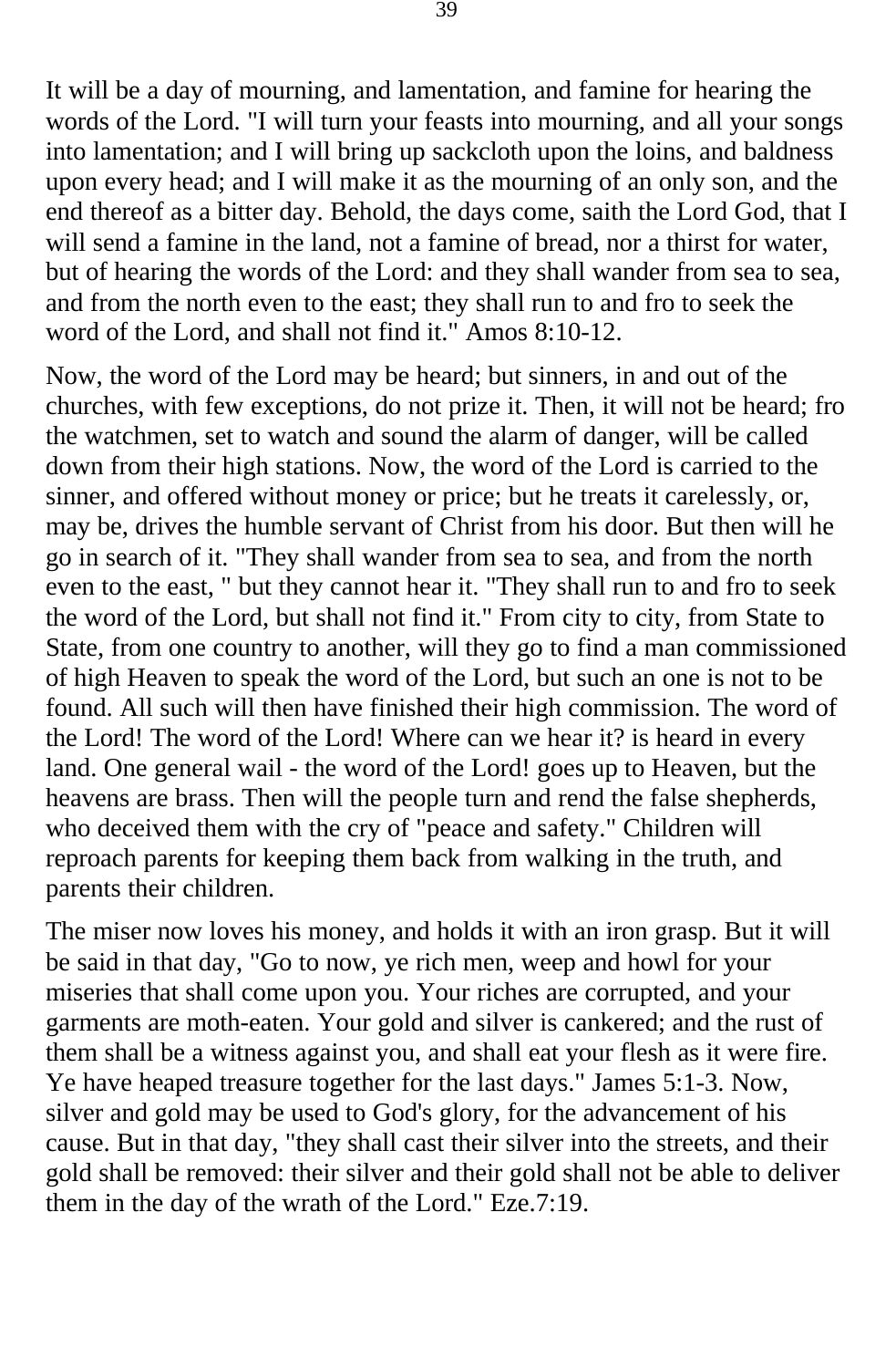# **SERMON FOUR THE CHURCH NOT IN DARKNESS**

TEXT: But ye, brethren, are not in darkness, that that day should overtake you as a thief. 1 Thess.5:4

For the consolation of those in the church whose hearts might bleed with bereavement, the apostle undertakes to dispel their griefs by removing their ignorance concerning those who sleep in Jesus. He addresses the church at Thessalonica thus: "But I would not have you to be ignorant, brethren, concerning them which are asleep, that ye sorrow not, even as others which have no hope. For if we believe that Jesus died and rose again, even so them also which sleep in Jesus will God bring with him. For this we say unto you by the word of the Lord, that we which are alive and remain unto the coming of the Lord shall not prevent [go before] them which are asleep. For the Lord himself shall descend from Heaven with a shout, with the voice of the archangel, and with the trump of God; and the dead in Christ shall rise first: then we which are alive and remain shall be caught up together with them in the clouds, to meet the Lord in the air; and so shall we ever be with the Lord. Wherefore comfort one another with these words." Chap.4:13-18.

The apostle would not have the church ignorant concerning the dead. He would have them instructed relative to the hope that may be cherished of those who fall asleep in Jesus. The church believes that "Jesus died and rose again, " and that God "brought again from the dead our Lord Jesus Christ." Very well; "So them also which sleep in Jesus will God bring with him." As certainly as he brought his Son from the dead, and took him up to his own throne, just so certainly will God also bring from the dead all who sleep in Jesus, and will take them up to Heaven, and place them on the throne of the Son.

The day named in the text is not the day of the believer's death. The apostle, in giving instruction for the comfort of the church under bereavements, does not point to death as the gate to endless joys, through which the pious dead immediately pass to God's right hand, where there are fullness of joy and pleasures forevermore. No. They sleep in Jesus. And their slumbers will not be broken till the last trump shall awake them. The apostle looks forward over the still-remaining long period of the slumbers of the just, to the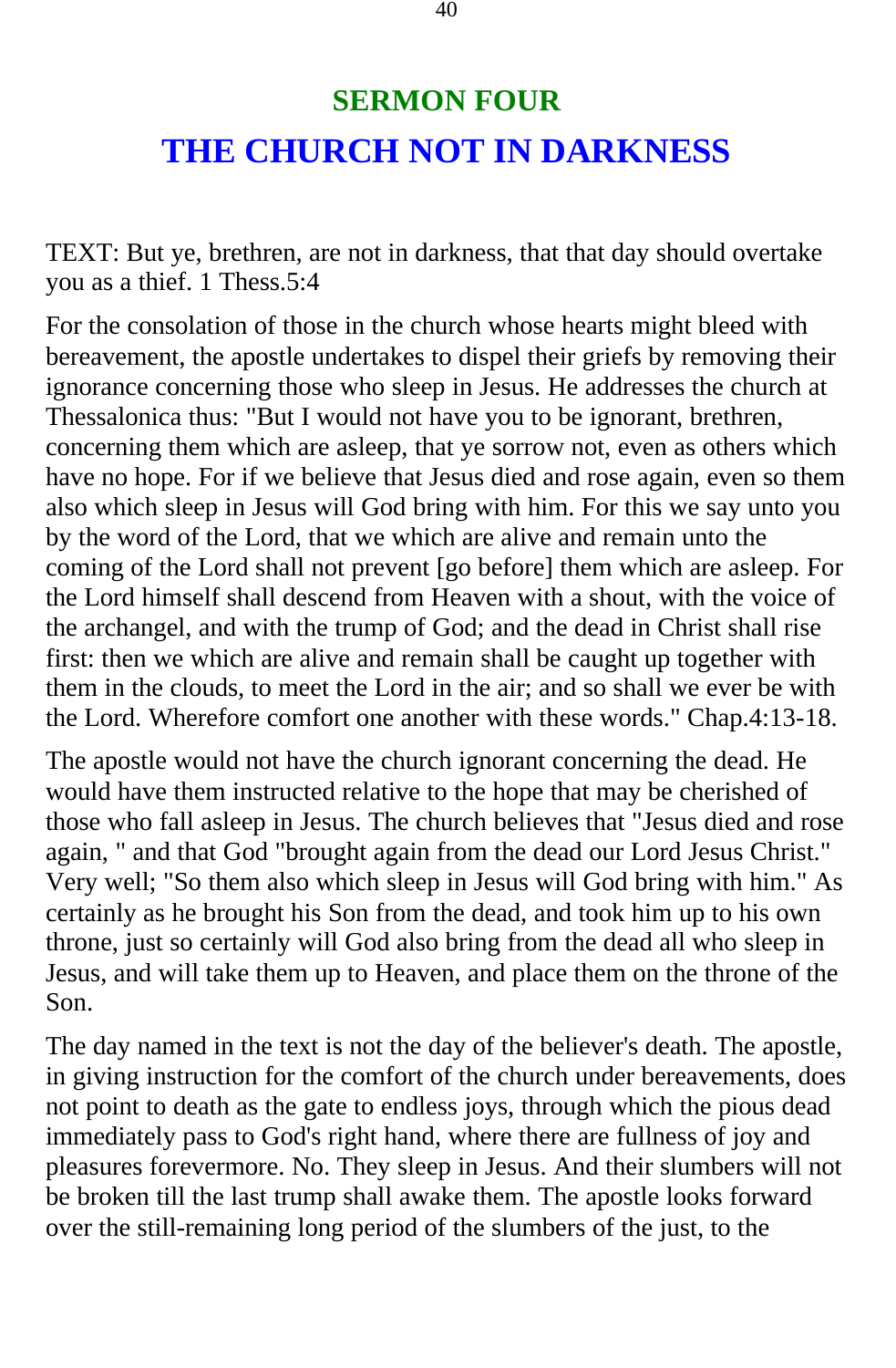descent of the Lord from Heaven, the resurrection of the righteous to immortality, as the glad hope of the just of all ages.

These (not the terrors of death and the grave,) are the grand events that introduce the glories of the life to come. To these, the prophets, Christ, and the apostles, have distinctly pointed as the consummating events of the believer's hope, and the source of their anticipated joys. After spreading before us these events which introduce the burning glories of the day of God, the apostle concludes his remarks upon this branch of the subject by this remarkable sentence: "Wherefore comfort one another with these words." Thus the apostle distinctly states the manner and object of the second advent of Jesus Christ, and treats the doctrine as a legacy to the church, given to be a source of consolation and comfort, especially to those mourning in consequence of bereavements.

He continues: "But of the times and the seasons, brethren, ye have no need that I write unto you. For yourselves know perfectly that the day of the Lord so cometh as a thief in the night. For when they shall say, Peace and safety, then sudden destruction cometh upon them, as travail upon a woman with child; and they shall not escape. But ye, brethren, are not in darkness, that that day should overtake you as a thief." 1 Thess.5:1-4. Paul here speaks prophetically, and describes the state of things just prior to the end. He designates two classes by the words ye and they. The word ye represents those whom he calls brethren, who are well instructed relative to the times and seasons, and therefore are awake, and waiting and watching for their Lord. The word they represents those who treat the subject of the coming of Christ as not worthy of their especial attention; therefore, while some are sounding the alarm, they see no evidences of the soon coming of the Lord, and are saying, Peace and safety.

The apostle continues: "Ye are all the children of the light, and the children of the day: we are not of the night, nor of darkness. Therefore let us not sleep as do others; but let us watch and be sober. For they that sleep, sleep in the night; and they that be drunken, are drunken in the night. But let us, who are of the day, be sober, putting on the breastplate of faith and love; and for an helmet, the hope of salvation. For God hath not appointed us to wrath, but to obtain salvation by our Lord Jesus Christ." Verses 5-9.

The two classes, the position of each, and the destiny of both, are distinctly stated. Certainly those who teach that the day of the Lord will come on all as a thief in the night, have not fully examined the subject. For their especial benefit, we will repeat the points of difference, thus: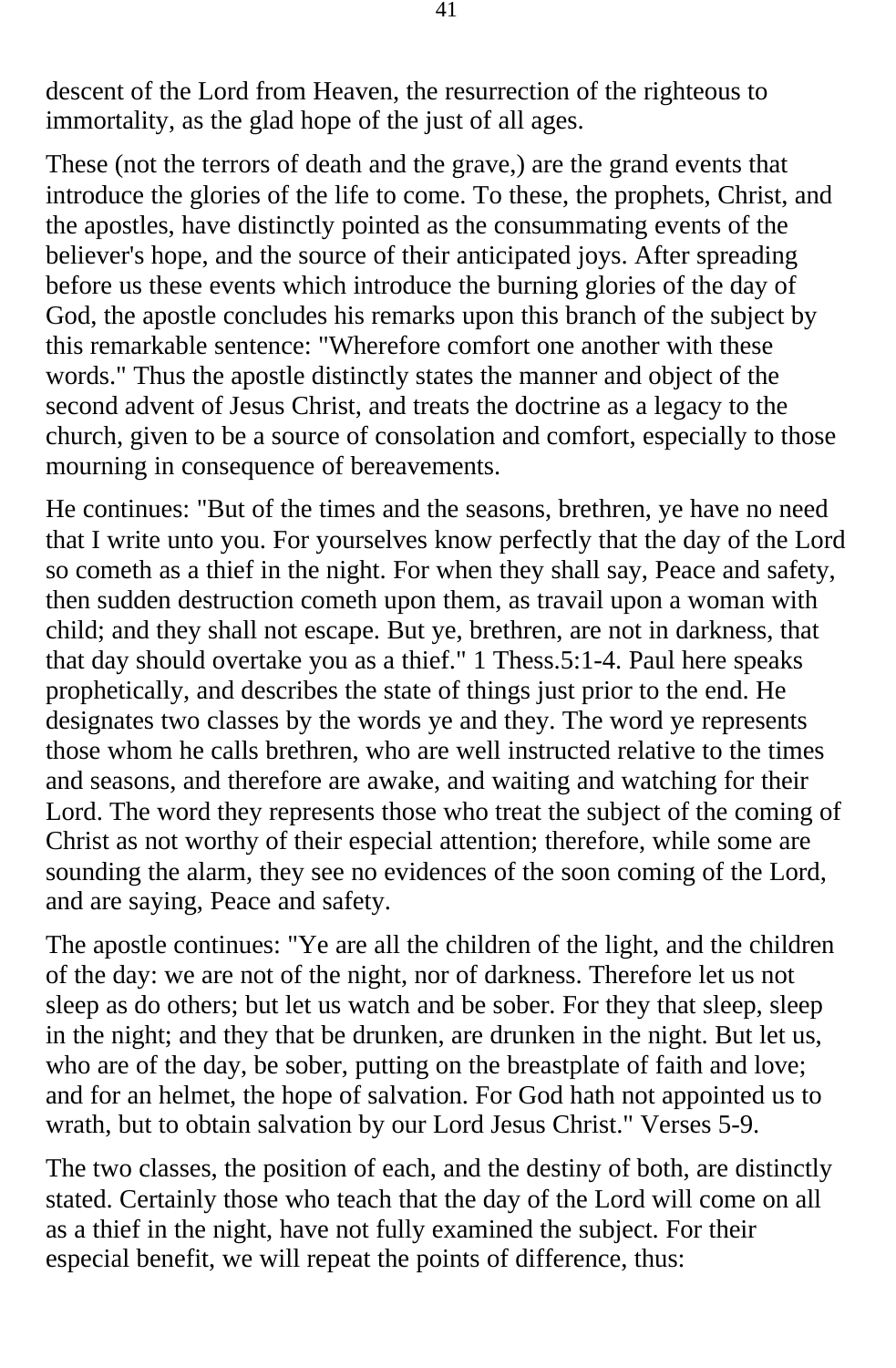#### YE THEY

Have no need that I write unto Shall say, Peace and safety. you. Verse 1. Verse 3. Ye, brethren, are not in dark- The day of the Lord so cometh ness, that that day should as a thief in the night. overtake you as a thief. Verse 2. Verse 4. Ye are all the children of the For they that sleep, sleep in light. Verse 5. the night; and they that be Let us not sleep as do others. drunken, are drunken in the Verse 6. Verse 7. God hath not appointed Sudden DESTRUCTION wrath, but to obtain cometh us to upon them. SALVATION. Verse 9. Verse 8.

No truth of Inspiration can be more clearly declared than that "surely the Lord God doeth nothing, but he revealeth his secret unto his servants the prophets." Amos 3:7. Before visiting men and nations with judgments, God has sent forth warnings sufficient to enable the believing to escape his wrath, and to condemn those who have not heeded the warnings. This was the case before the flood. "By faith Noah, being warned of God of things not seen as yet, moved with fear, prepared an ark to the saving of his house, by the which he condemned the world." Heb.11:7.

At a later period, when the nations had become sunken in idolatry and crime, and the destruction of wicked Sodom was determined, the Lord said, "Shall I hide from Abraham that thing which I do, seeing that Abraham shall surely become a great and mighty nation, and all the nations of the earth shall be blessed in him?" Gen.18:17, 18. And due notice was given to righteous Lot, who, with his daughters, was preserved; and none, even in that guilty city, perished without due warning. Lot evidently warned the people; and, in thus communing with them, was "vexed with the filthy conversation of the wicked." 2 Pet.2:7, 8. When he warned his sons-in-law, "he seemed as one that mocked." Gen.19:14. And when "the men of the city, even the men of Sodom, compassed the house round, both old and young, all the people from every quarter, " Lot warned them, and entreated them to desist from their wickedness. And they at once did that which all sinners since the days of righteous Lot have been disposed to do to those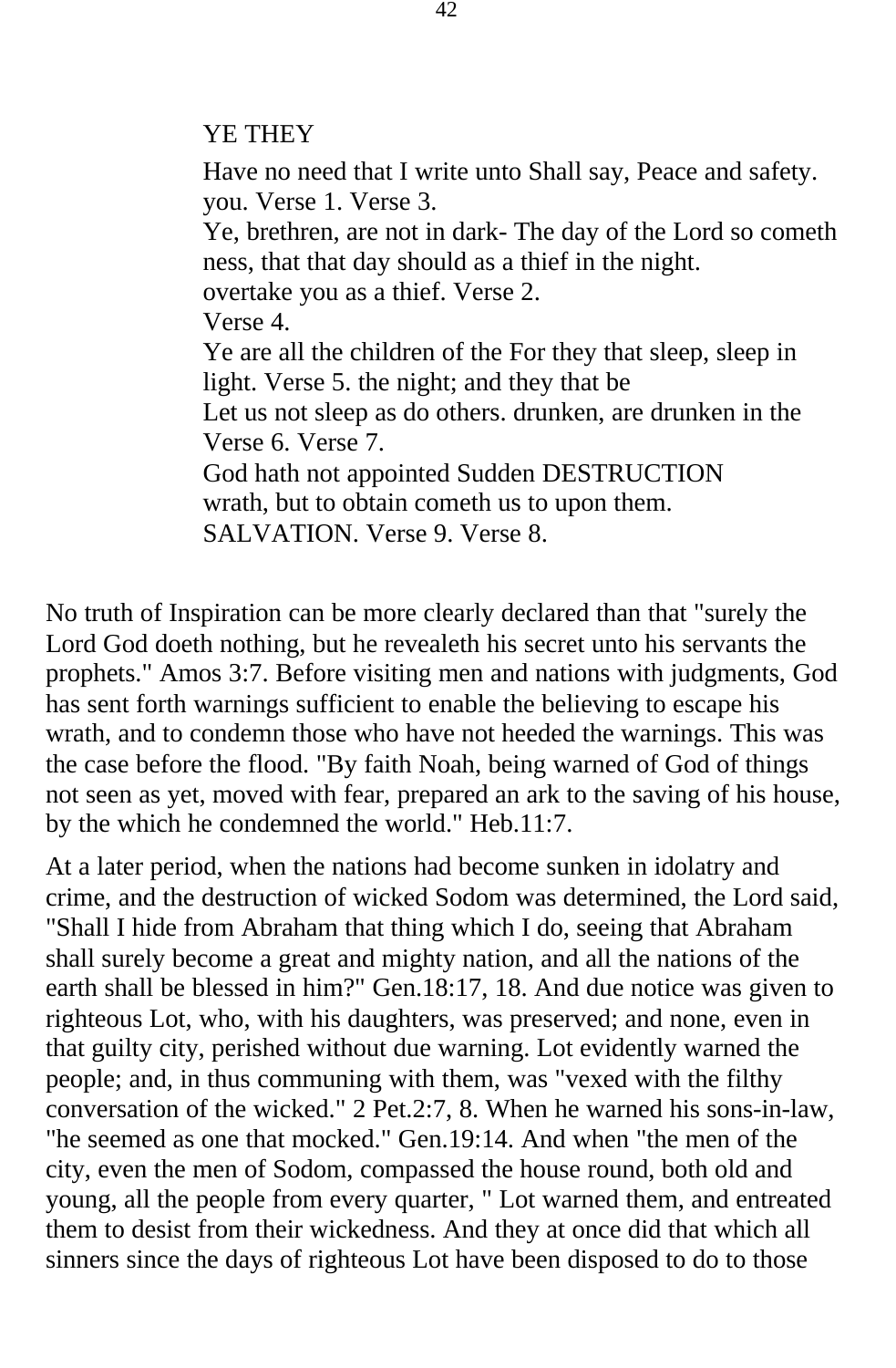who faithfully warn them of their sins; namely, they charged him with being a judge.

Before the destruction of Jerusalem by Titus, a forerunner was sent to prepare the way before the Lord. Those who did not receive Christ, were rejected, "Because" - as he said to Jerusalem when warning the people of the destruction of their city and temple - "thou knewest not the time of thy visitation." Luke 19:44. We have on record the Lord's prediction of the destruction of Jerusalem during the time of the generation that rejected him, which was fulfilled in less than forty years from the time of his crucifixion. And that the Christians in Judea might escape its impending doom, they were told that when they should "see Jerusalem compassed with armies, " or, as recorded by Matthew, "the abomination of desolation spoken of by Daniel the prophet stand in the holy place, " they were to "flee to the mountains." Luke 21:20; Matt.24:15. They heeded the admonition, and escaped in safety to Pella.

Such is the testimony of Inspiration respecting the dealings of God with his people in past ages.

And it cannot be supposed that God will change his course relative to the future, when that future is to realize the crowning consummation of all prophetic declarations. No, no, indeed! Before the vials of Jehovah's unmingled wrath shall be unstopped in heaven, and poured out into the earth, upon the shelterless heads of the unbelieving, the world will be fully warned. Before the Son of Man thrusts in his sickle to gather the precious harvest of the earth, that harvest must be fully ripened for the heavenly garner. And before the vine of the earth shall be gathered for the winepress of the wrath of God, her clusters must also be fully ripened. Rev.14:14-19. And the last message of fearful warning to the people will ripen and prepare the believing for salvation, and also the unbelieving for salvation, and also the unbelieving for destruction.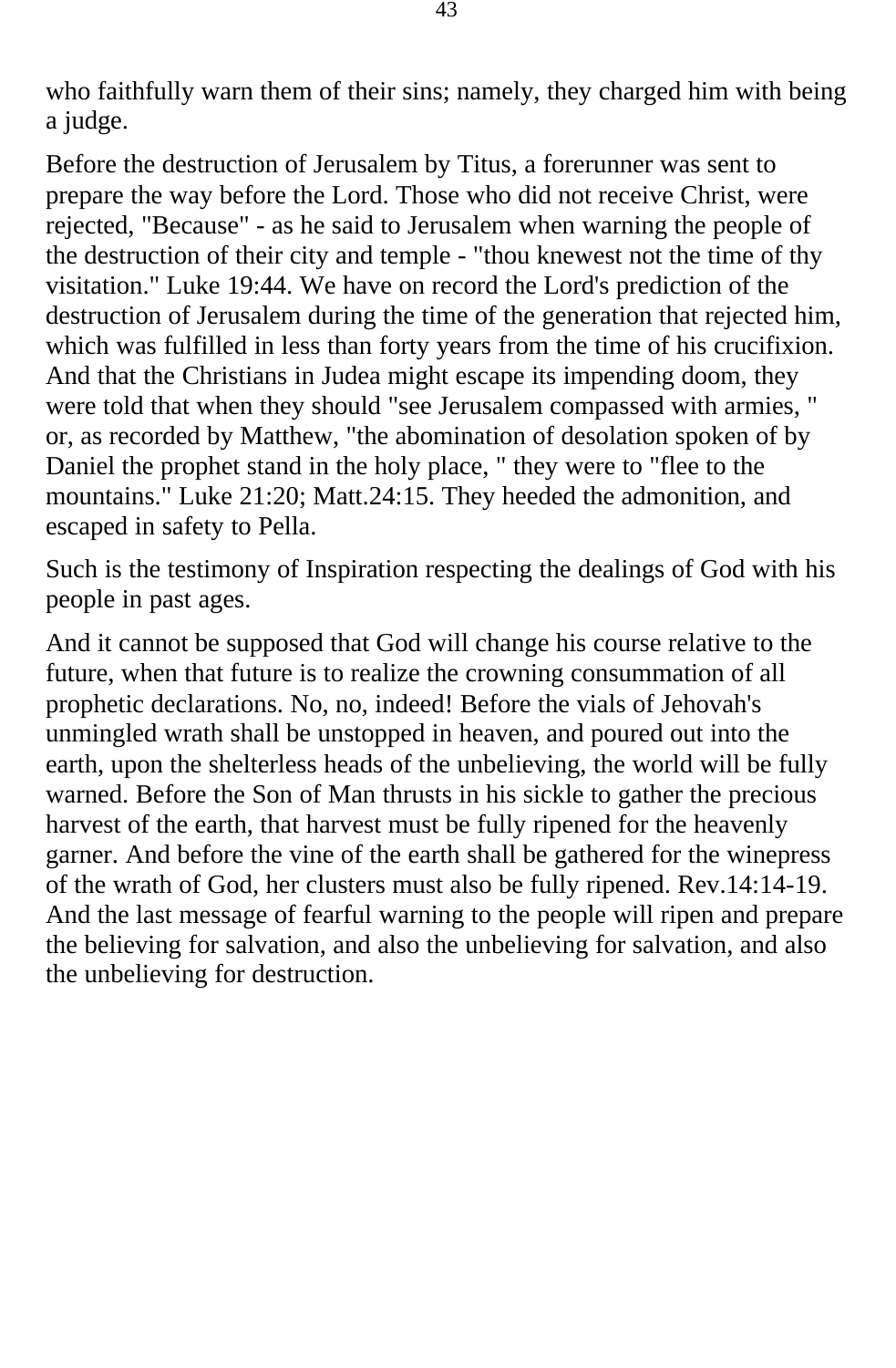# **SERMON FIVE THE TIME OF THE END**

TEXT: But thou, O Daniel, shut up the words, and seal the book, even to the time of the end: many shall run to and fro, and knowledge shall be increased. Dan.12:4.

The time of the end noted in the text is not the end itself. It is evidently a period of time just prior to the end. In the time of the end many were to run to and fro, and knowledge upon the grand subject before the prophet's mind, was to be increased.

The words of the book, named in the text, are undoubtedly the prophecy of Daniel, the several chains of which reach down to the close of all earthly kingdoms at the second coming of Christ.

Shut up the words, and seal the book. Prophecy is history in advance. To the prophets themselves, their own prophecies could afford but little light, the prophetic scenery spread out before them being the history of the future. The apostle, speaking of the prophecies relative to the plan of salvation, embracing the sufferings of Christ at his first advent, and also the glory that should follow at his second advent says: "Of which salvation the prophets have inquired and searched diligently, who prophesied of the grace that should come unto you; searching what, or what manner of time the Spirit of Christ which was in them did signify, when it testified beforehand the sufferings of Christ and the glory that should follow. Unto whom it was revealed, that not unto themselves, but unto us, they did minister the things which are now reported unto you by them that have preached the gospel unto you with the Holy Ghost sent down from Heaven; which things the angels desire to look into." 1 Pet.1:10-12.

The prophecies relative to the first advent of Christ were not an especial light to the prophets in their day. But they were given for the benefit of the believing about the time of their fulfillment. From the very nature of the case, they were, in a degree at least, shut up until about that time. So with those prophecies which relate to the second advent. They were not designed for the especial benefit of the prophets, the apostles, the martyrs, or the reformers; but they are an especial light to those who live in the time of the end. The book was to be shut up and sealed until that period of time should arrive, called the time of the end. What then?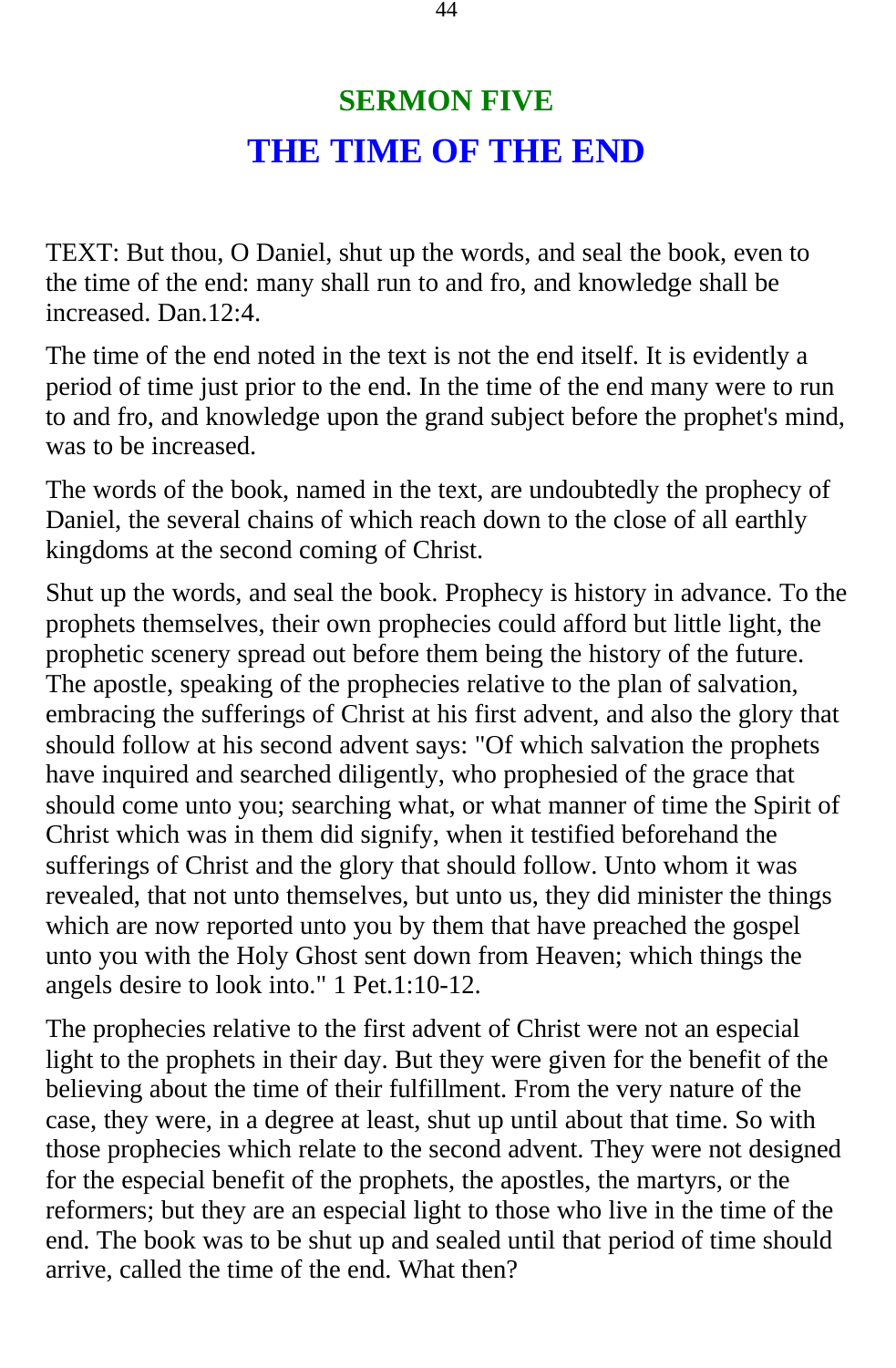Many shall run to and fro. Whether this be fulfilled in turning and searching to and fro in the Scriptures for light upon the subject of the fulfillment of prophecy, or by men called of God to the work, traveling to and fro with the message from God to the people upon this subject, the fulfillment is evident. Both have been done within the last half century as never before.

Duffield on Prophecy, p. 373, says: "The word translated, run to and fro, is metaphorically used to denote investigation, close, diligent, accurate observation - just as the eyes of the Lord are said to run to and fro. The reference is not to missionary exertions in particular, but to the study of the Scriptures, especially the sealed book of prophecy."

Clarke says: "Many shall run to and fro. Many shall endeavor to search out the sense; and knowledge shall be increased by these means. This seems to be the meaning of this verse, though another has been put upon it; viz., `Many shall run to and fro preaching the gospel of Christ, and therefore religious knowledge and true wisdom shall be increased.' This is true in itself; but it is not the meaning of the prophet's words."

Matthew Henry says: "They shall read it over and over, shall meditate upon it; they shall discourse of it, talk it over, sift out the meaning of it, and thus knowledge shall be increased."

Gill says: "Many shall run to and fro, and knowledge shall be increased; that is, toward the end of the time appointed, many shall be stirred up to inquire into these things delivered in this book, and will spare no pains nor cost to get a knowledge of them; will read and study the Scriptures, and meditate on them; compare one passage with another, spiritual things with spiritual, in order to obtain the mind of Christ; will carefully peruse the writings of such, who have lived before them, who have attempted anything of this kind; and will go far and near to converse with persons that have any understanding of such things; and by such means, with the blessing of God upon them, the knowledge of this book of prophecy will be increased, and things will appear plainer and clearer, the nearer the accomplishment of them is; and especially when prophecy and facts can be compared."

And knowledge shall be increased. This does not mean general knowledge; but the words must be limited to the subject presented to Daniel. The book of Daniel contains chains of prophecy which reach down to the end of earthly kingdoms, and the Judgment. Chapters 11 and 12 are one chain, reaching down to the time when Michael shall stand up, the time of trouble such as never was, and the resurrection of many. Chap. 12:1, 2. In verse 6, one says to "the man clothed in linen, which was upon the waters of the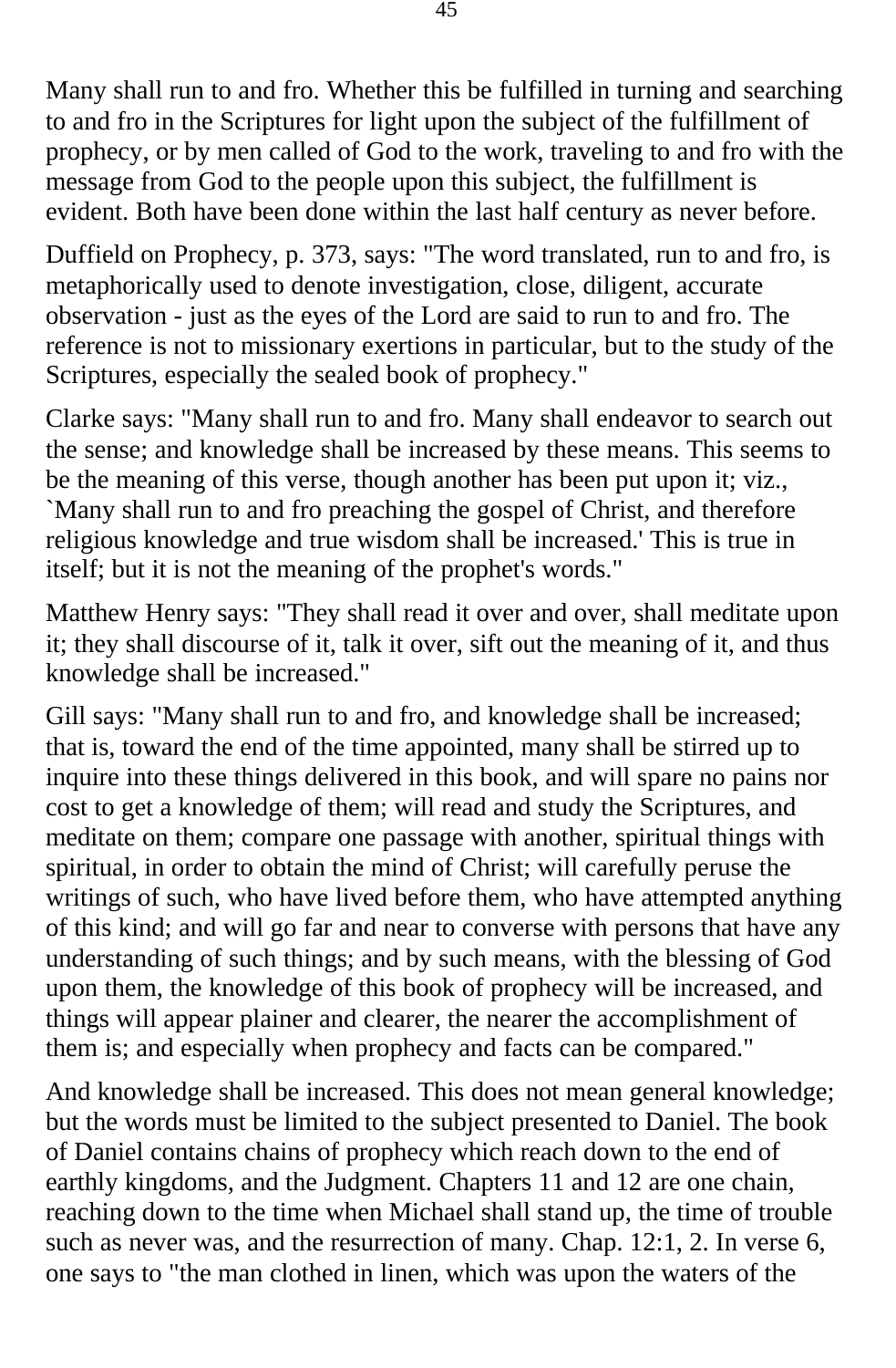river, How long shall it be to the end of these wonders?" The end of the wonders is the close of these scenes connected with the Judgment. In the next verse the answer is given by the man clothed in linen, with a most solemn oath, with both hands raised to heaven.

But says Daniel: "I heard, but I understood not: then said I, O my Lord, what shall be the end of these things?" Verse 8. The prophet here makes earnest inquiries relative to the scenes connected with the second advent. Read the angel's reply: "Go thy way, Daniel; for the words are closed up and sealed till the time of the end." Verse 9. The prophecy of Daniel, which points distinctly to the period of the second advent, was closed up, and sealed, till the time of the end. What then? In verse 4, Daniel was told that in the time of the end many should run to and fro, and knowledge should be increased. This relates to the theoretical part of the work. But, in verse 10, the angel's answer to the earnest inquiry of the prophet, relates to the work of preparation, and the results of the great Second Advent movement. He says: "Many shall be purified, and made white, and tried; but the wicked shall do wickedly; and none of the wicked shall understand; but the wise shall understand."

Here are two classes, the wicked and the wise. The wise are those who are being purified and made white. They are wise in reference to the things of God, and the kingdom of Heaven. They understand by the opening prophecies the events which terminate the wonders shown to the prophet. They see these things clearly, believe, prepare, and rejoice in the blessed hope. Here we should be impressed with the practical bearing of the Second Advent faith and hope. The truly wise, those who are being purified, and made white, and tried, understand. They will listen to the voice of warning, and will be instructed, and will understand that the day of the Lord is coming, and hasteth greatly. They will be waiting and watching, and will be ready when the Lord shall come. Of these Paul speaks: "And unto them that look for him shall he appear the second time without sin unto salvation." Heb.9:28. Or, as Peter exhorts: "Wherefore, beloved, loved, seeing that ye look for such things, be diligent that ye may be found of him in peace, without spot, and blameless." 2 Peter 3:14. Again, "Seeing then that all these things shall be dissolved, what manner of persons ought ye to be in all holy conversation and godliness." Verse 11.

But the wicked shall do wickedly, and none of the wicked shall understand. They do not seek for the Spirit of truth. They are led by the spirit of error.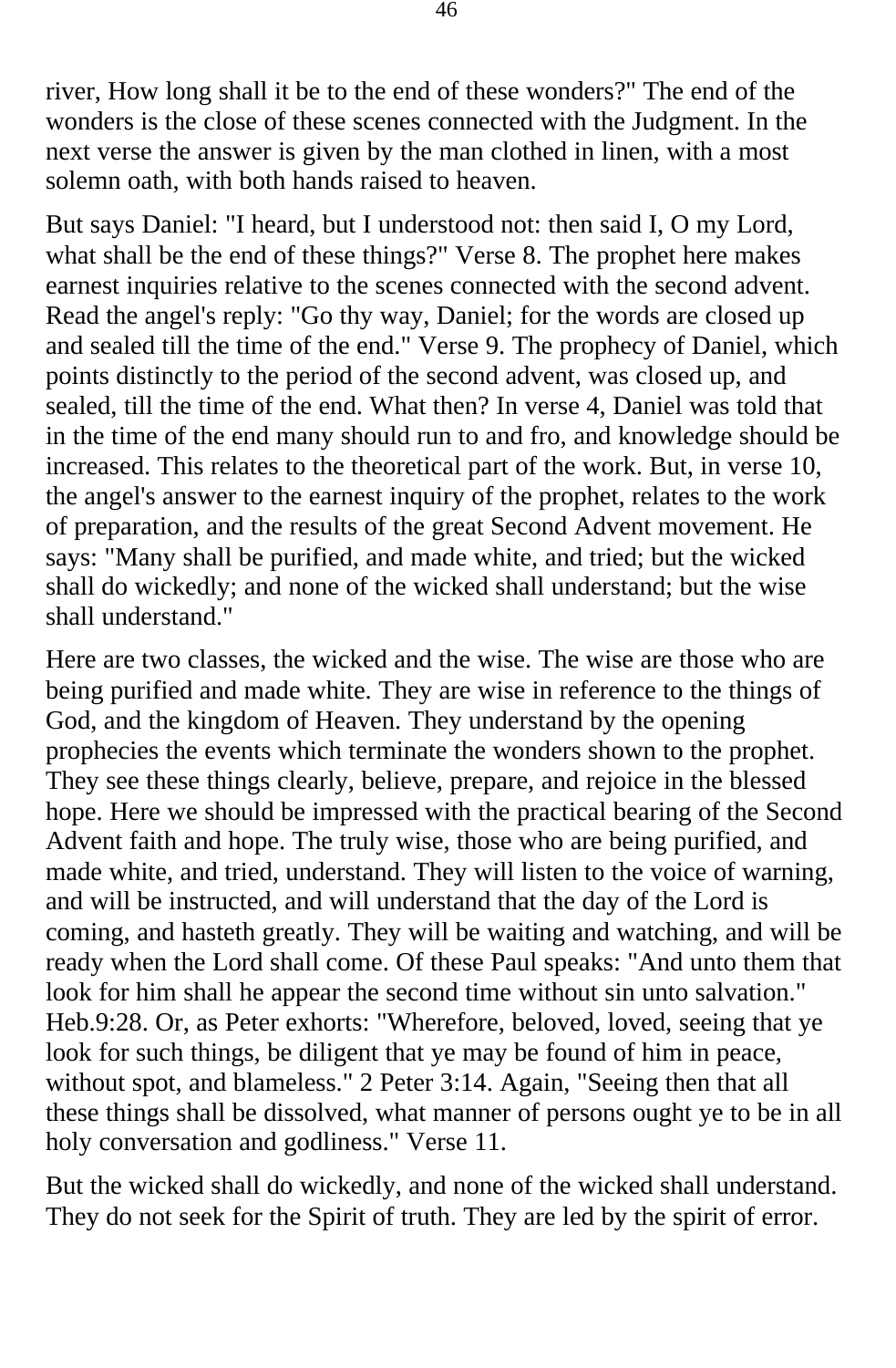They doubt, scoff, and mark their course of rebellion against the truth of God by doing wickedly. May God pity the blind sinner.

That there is a period of time in which the church is especially to look for the second coming of Christ, is evident. Many, however, take the ground that it was right for the early Christians to look for Christ's second coming in their day, that it has been scriptural for the followers of Christ in each generation since to expect his coming in their day, and that nothing more, in this respect, is required of the church at this time.

It is true that some of the early church received the idea that Christ would come in their day. And it is evident that the Thessalonian church thus believed from the fact that the apostle in his second epistle to them, corrects this error. He says: "Now we beseech you, brethren, by the coming of our Lord Jesus Christ, and by our gathering together unto him, that ye be not soon shaken in mind, or be troubled, neither by spirit, nor by word, nor by letter as from us, as that the day of Christ is at hand. Let no man deceive you by any means; for that day shall not come except there come a falling away first, and that Man of Sin be revealed, the son of perdition, who opposeth and exalteth himself above all that is called God." 2 Thess.2:1-4.

From this testimony we conclude that there were those who had taught the Thessalonians to expect the second advent in their day. But the apostle exhorts them not to be troubled with this idea, and warns them against being deceived by it. He then states that the day of Christ would not come, except there came a falling away first, and that Man of Sin (the Papacy) be revealed. He points the church of Christ down over the period of the apostasy, and the twelve hundred and sixty years of Papal supremacy, to near our time, and guards all the way with a warning against being deceived with the idea that Christ might come during that period. And why did his warning cease there? Answer: At that point the time of the end commenced, when the prophecy of Daniel was to be unsealed, knowledge on the subject of Christ's coming was to be increased, and many run to and fro.

What a beautiful harmony in the testimonies of the angel and of Paul. The angel says to Daniel, "The words are closed up and sealed till the time of the end." Paul says to his brethren, "That day shall not come, except there come a falling away first, and that Man of Sin be revealed." The apostle's warning reaches down to the time of the end, where the words were to be unsealed. This plainly shows that the last half century has been the period for the subject of the second advent to be brought out, and this the only time that the church of Christ could scripturally look for the coming of the Lord.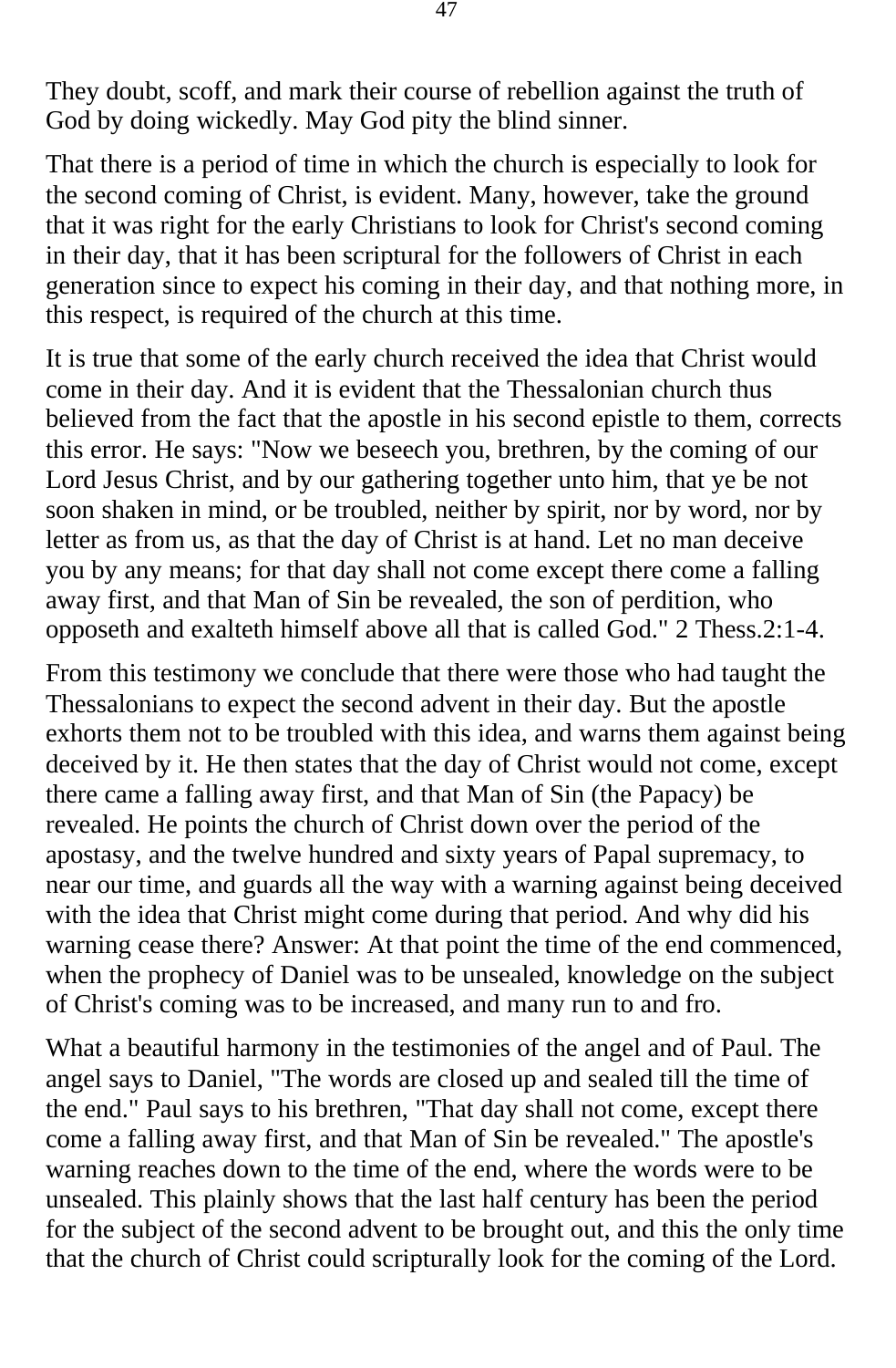# **SERMON SIX THE KINGDOM**

TEXT: And in the days of these kings shall the God of Heaven set up a kingdom which shall never be destroyed; and the kingdom shall not be left to other people, but it shall break in pieces and consume all these kingdoms, and it shall stand forever." Dan.2:44.

The second chapter of Daniel introduces five universal kingdoms which were to succeed each other. The first four kingdoms are earthly and perishable. The fifth is immortal, and will stand forever. The first four kingdoms are represented by the great metallic image, the several parts of which are composed of gold, silver, brass, and iron mixed with clay. When these shall be broken in pieces, and entirely removed, then will the immortal kingdom fill the whole earth. We will now call attention to Dan.2:31-45.

Verses 31-36: "Thou, O king, sawest, and behold, a great image. This great image, whose brightness was excellent, stood before thee, and the form thereof was terrible. This image's head was of fine gold, his breast and his arms of silver, his belly and his thighs of brass, his legs of iron, his feet part of iron and part of clay. Thou sawest till that a stone was cut out, without hands, which smote the image upon his feet that were of iron and clay, and brake them to pieces; then was the iron, the clay, the brass, the silver, and the gold, broken to pieces together, and became like the chaff of the summer threshing-floors, and the wind carried them away, that no place was found for them; and the stone that smote the image became a great mountain, and filled the whole earth. This is the dream, and we will tell the interpretation thereof before the king."

But first let us notice some important points mentioned in this dream:

1. The stone smote the image upon his feet.

2. Then was the iron and clay, the brass, the silver and gold, broken in pieces.

3. The wind carried them away, like the chaff of the summer threshingfloors, so that no place was found for them. No language can describe destruction more complete.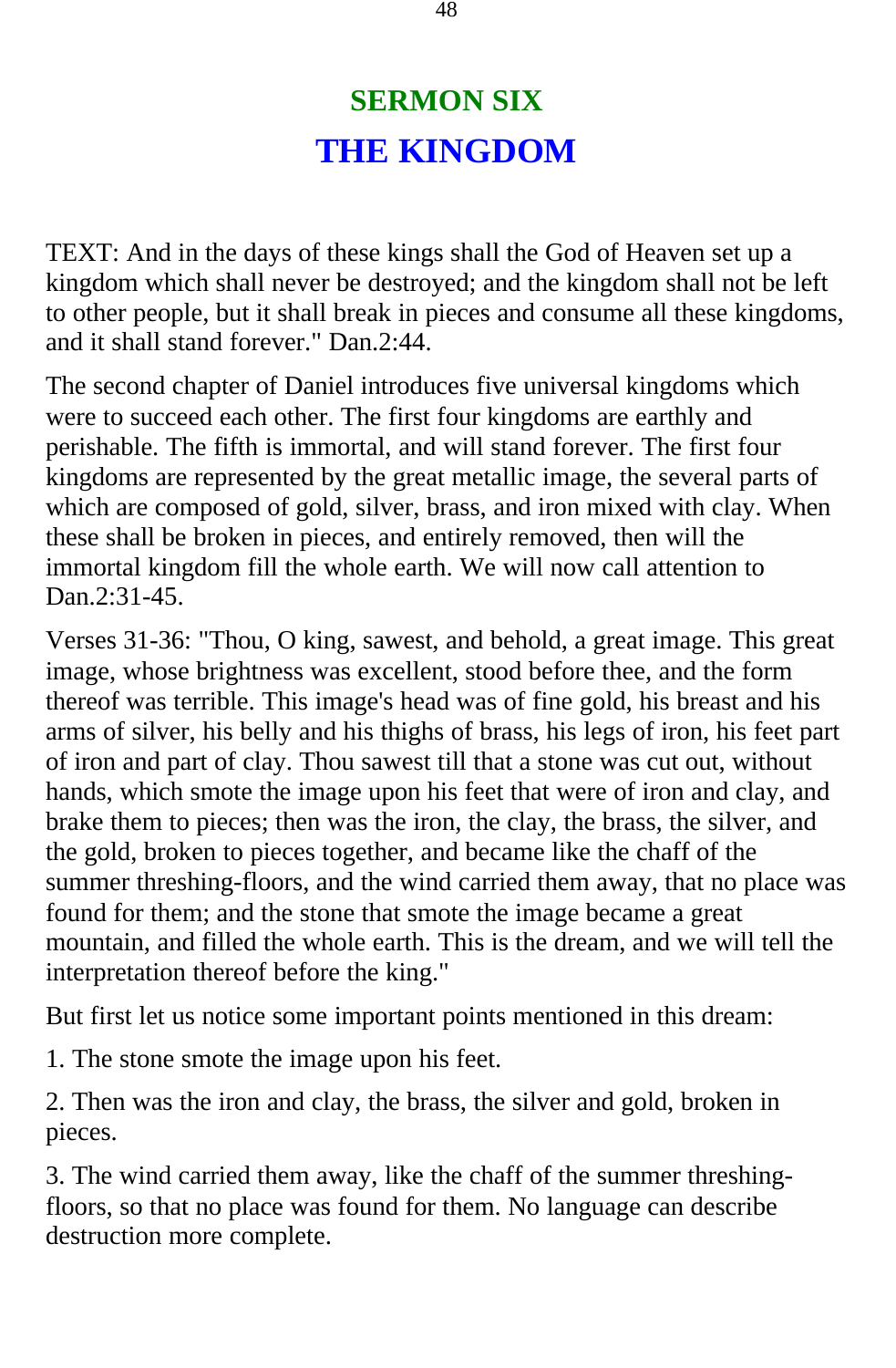4. Then, and not till then, the stone that smote the image became a great mountain and filled the whole earth.

Verses 37, 38: "Thou, O king, art a king of kings; for the God of Heaven hath given thee a kingdom, power, and strength, and glory. And wheresoever the children of men dwell, the beasts of the field and the fowls of the heaven hath he given into thine hand, and hath made thee ruler over them all. Thou art [or thy kingdom is] this head of gold." Babylon was the first kingdom of universal empire. It was founded by Nimrod, the greatgrandson of Noah. See Gen.10:8-10. It lasted nearly seventeen hundred years, though under different names; sometimes called Babylon, sometimes Assyria, and sometimes Chaldea. It continued from the time of Nimrod, to that of Belshazzar, who was its last king.

Verse 39 (first part): "And after thee shall arise another kingdom inferior to thee." The Medo-Persian kingdom succeeded Babylon. See chap.5:28: "Thy kingdom [Babylon] is divided, and given to the Medes and Persians." The Medo-Persian was the second universal kingdom represented by the breast and arms of silver.

Verse 39 (last part): "And another third kingdom of brass, which shall bear rule over all the earth." In chap.8:5-7, 21, we learn that Grecia conquered the Medo-Persian kingdom, and became a kingdom of universal empire. This took place under Alexander. Here, then, we have the third kingdom, which is represented by the brass of the image.

Verse 40: "And the fourth kingdom shall be strong as iron; forasmuch as iron breaketh in pieces and subdueth all things; and as iron that breaketh all these, shall it break in pieces and bruise." The fourth kingdom is generally admitted to be Rome. It is a universal kingdom that is to break in pieces all that went before it. Rome alone answers the description. That did have universal empire. See Luke 2:1: "And it came to pass in those days, that there went out a decree from Caesar Augustus, that all the world should be taxed." Caesar Augustus was a Roman emperor. Here we have the fourth kingdom, represented by the legs of iron.

Verse 41 (first part): "And whereas thou sawest the feet and toes, part of potter's clay and part of iron, the kingdom shall be divided." The Western Empire of Rome, between the years A.D. 356 and 483, was divided into ten divisions, or kingdoms: 1. The Huns, in Hungary, A.D. 356; 2. The Ostrogoths, in Mysia, 377; 3. The Visigoths, in Pannonia, 378; 4. The Franks, in France, 407; 5. The Vandals, in Africa, 407; 6. The Sueves and Alans, in Gascoigne and Spain, 407; 7. The Burgundians, in Burgundy, 407;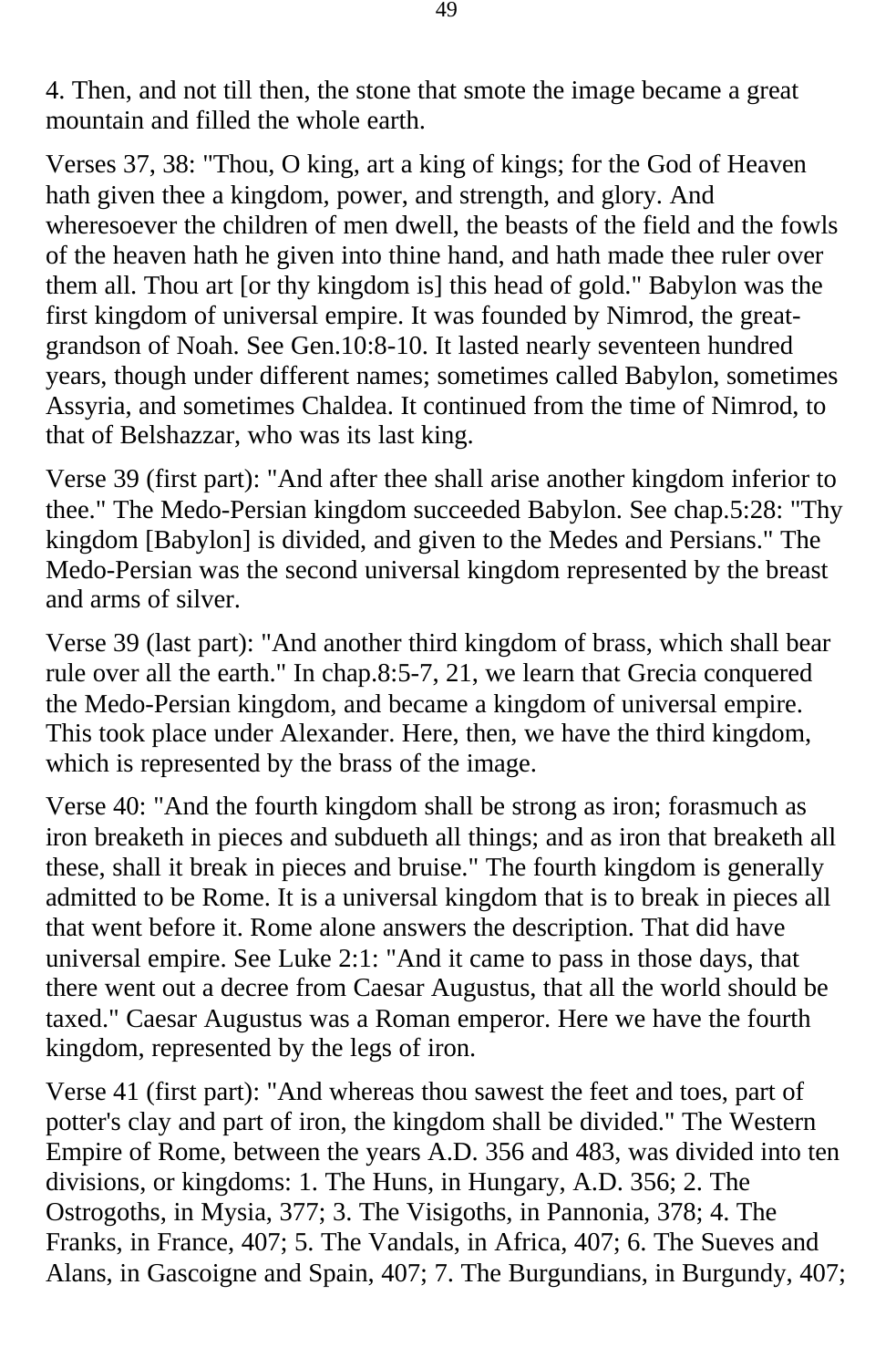8. The Heruli and Rugii, in Italy, 476; 9. The Saxons and Angles, in Britain, 476; 10. The Lombards, in Germany, 483. Thus the kingdom was divided, as designated by the ten toes.

Verses 41-43 (beginning with last part of verse 41): "But there shall be in it of the strength of the iron, forasmuch as thou sawest the iron mixed with miry clay. And as the toes of the feet were part of iron and part of clay, so the kingdom shall be partly strong and partly broken. And whereas thou sawest iron mixed with miry clay, they shall mingle themselves with the seed of men; but they shall not cleave one to another, even as iron is not mixed with clay."

This language is descriptive of the state of the kingdoms into which the fourth kingdom should be broken. Some of them should be strong as iron, and some feeble as clay. Yet as iron cannot be permanently united to clay, so the stronger kingdoms shall not be able to annex the weaker to themselves in a permanent union. Nor shall the intermarriage of the reigning families succeed in causing these kingdoms to cleave together. Next come the words of the text, which distinctly point to the period of the setting up of God's imperishable kingdom:

Verse 44: "And in the days of these kings shall the God of Heaven set up a kingdom which shall never be destroyed; and the kingdom shall not be left to other people, but it shall break in pieces and consume all these kingdoms, and it shall stand forever." The kings mentioned in the text are most certainly the ten kings, or ten kingdoms, of the divided fourth kingdom; for they are the subject of discourse. The phrase, "In the days of these kings, " does not refer to the days of the kingdom of Babylon, of Media and Persia, of Greece, nor to the days of Rome before it was divided into ten kingdoms. But it does refer to Rome after it had been divided into ten kingdoms, represented by the ten toes of the image. Therefore the kingdom was not set up at the time of the first advent of Christ. Neither could it be set up, according to the text, until the Roman kingdom should be divided into the ten kingdoms, which division took place between the years A.D. 356 and 483. The setting up of this kingdom is evidently a future event.

The stone did not smite the image on the head, Babylon; nor on the breast, Media and Persia; nor on the sides, Grecia; nor yet on the legs, Rome Pagan. The stone did smite the image on his feet. But it could not smite the feet before they existed, and they were not in being till several hundred years after the first advent of Jesus Christ. We still wait for the dashing of the image, or the destruction of all earthly governments, before the stone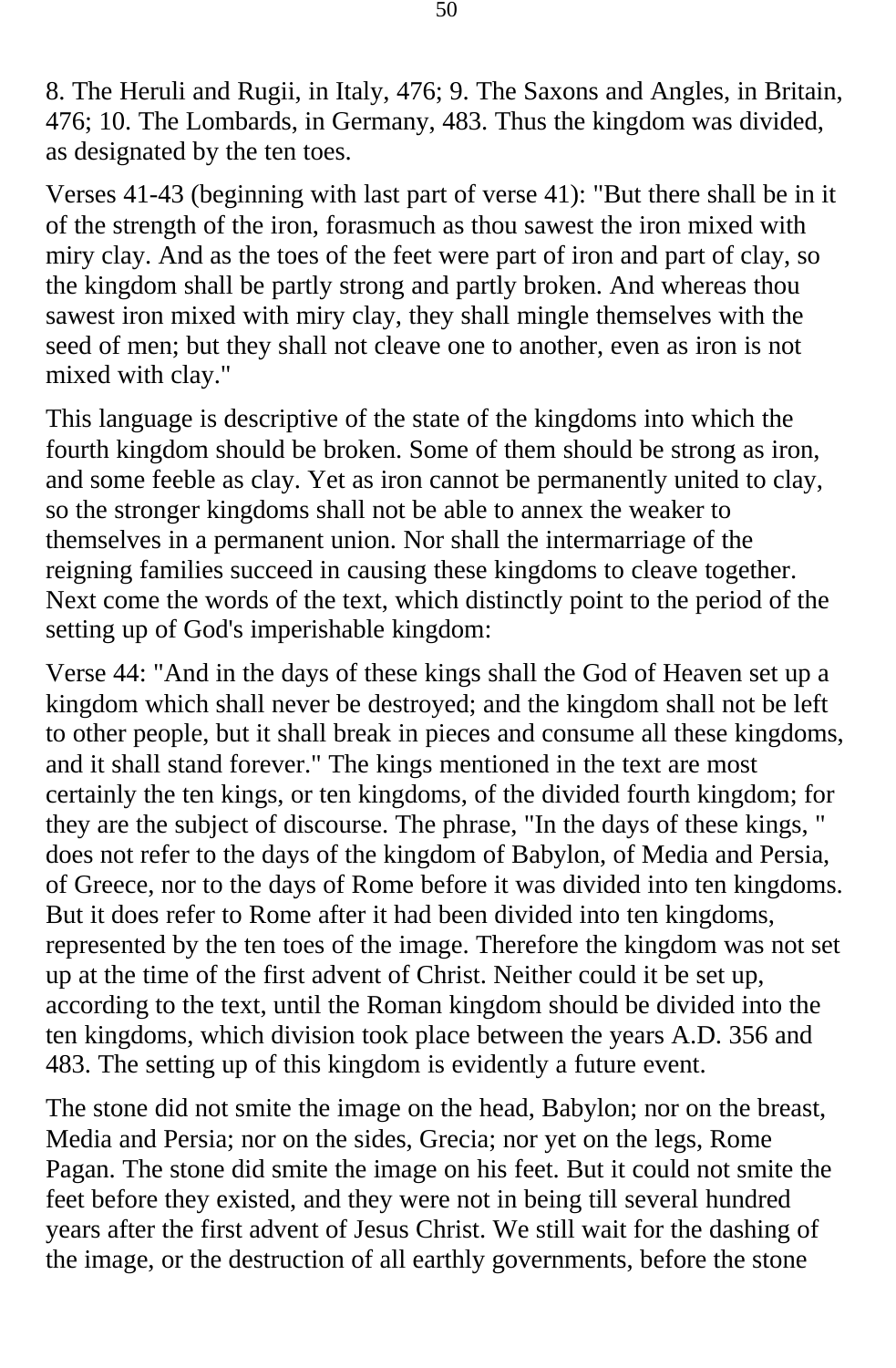shall become a great mountain and fill the whole earth, or the immortal kingdom be fully established in the earth.

The stone has nothing in common with the image. Mark well the events here stated. The stone breaks the image, and it becomes like the chaff of summer threshing-floors, and the wind carries it away so that no place is found for it. All earthly kingdoms are first broken, and cease to exist; then, and not till then, does the stone fill the whole earth.

The kingdom here mentioned is not a spiritual kingdom established in the minds and hearts of mortal men. In no sense of the word whatever can it be said that the kingdom was set up about the time of the first advent of Christ. If it be said that the kingdom of grace was set up by our Lord Jesus Christ at his first advent, then we inquire, Had God no kingdom of grace before that time? If not, then Enoch, Noah, Lot, Abraham, Isaac, Jacob, Moses, and the prophets, have perished without hope; for certainly no man can be saved without grace.

It is true that the phrase, "It shall break in pieces and consume all these kingdoms, " gives the idea that the kingdom of God, for a time, is contemporary with perishable kingdoms. And in view of this fact, many adopt the popular view of the spiritual reign of Christ, the conversion of the world, commonly called the temporal millennium. Some others, who reject the spiritual reign, suppose they have a strong-hold in this phrase for the mixed millennium, the literal reign of Christ on the earth with the immortal righteous of all ages, among the mortal nations. But we reject both these views as being opposed to the plainest declarations of the sacred Scriptures, and invite attention to one which we regard as scriptural and harmonious.

The establishment of the eternal kingdom is by a succession of events, the first of which occurs prior to the destruction of earthly governments.

1. The Son of God, at the close of his ministration for sinners, and before his second appearing, will receive the kingdom from the Father. In the seventh chapter of this prophetic book we read these words: "I saw in the night visions, and behold, one like the Son of Man came with the clouds of heaven, and came to the Ancient of days, and they brought him near before him. And there was given him dominion, and glory, and a kingdom, that all people, nations, and languages, should serve him. His dominion is an everlasting dominion, which shall not pass away, and his kingdom, that which shall not be destroyed." Dan.7:13, 14. This language describes a grand transaction in Heaven between the Father and the Son. The Son, at his second advent to this world, does not approach the Father. So far from this,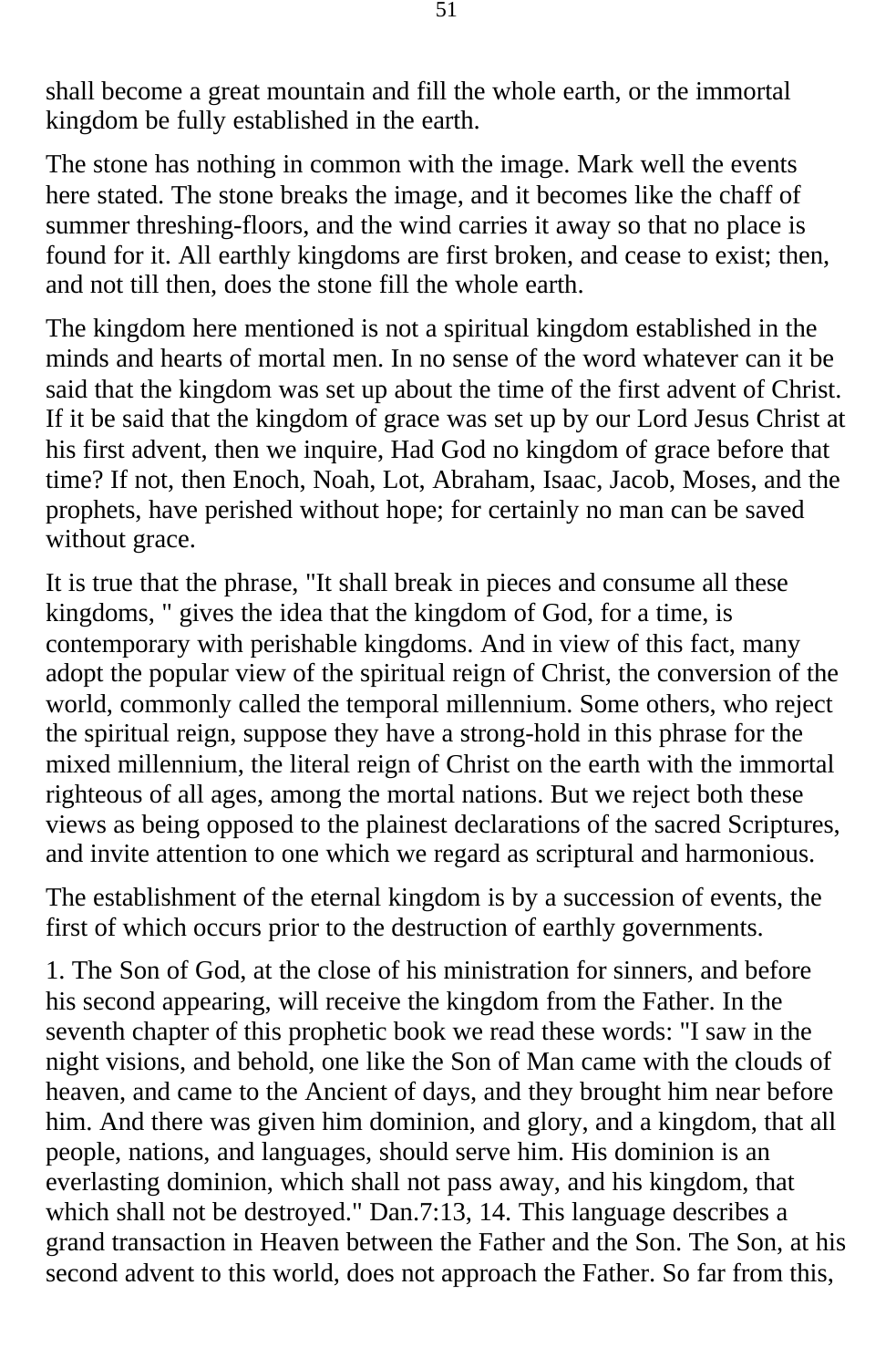that the apostle represents the Father as remaining in Heaven, and sending his Son. "And he [the Father] shall send Jesus Christ, which before was preached unto you." Acts 3:20.

The words of the Psalmist are to the point: "Ask of me [says the Father to the Son], and I shall give thee the heathen for thine inheritance, and the uttermost parts of the earth for thy possession. Thou shalt break them with a rod of iron, thou shalt dash them in pieces like a potter's vessel." Ps.2:8, 9. Before the Son makes his second advent to this world, he receives from the Father "dominion, and glory, and a kingdom." The heathen are his, and the uttermost parts of the earth are his possession. Thus the God of Heaven sets up the kingdom by investing his Son with royal authority before sending him to manifest it in the earth among his enemies.

2. After the coronation of the King of kings, the opening heavens will reveal him coming in grandeur and in glory, leading on the armies of Heaven to the last great conflict with the beast, the false prophet, and the kings of the earth. See Rev.19. "His eyes were as a flame of fire, and on his head were many crowns." "And he hath on his vesture and on his thigh a name written, "Kings of kings, and Lord of lords." His mission then will be to "judge and make war." On one side will be the beast, and the kings of the earth and their enemies; and on the other side will be the King of kings, followed by all the holy angels. The armies of Heaven achieve a glorious victory. "And the beast was taken, and with him, the false prophet that wrought miracles before him, with which he deceived them that had received the mark of the beast, and them that worshiped his image. These both were cast alive into a lake of fire burning with brimstone. And the remnant were slain with the sword of him that sat upon the horse, which sword proceeded out of his mouth."

In Rev.19, we see the complete destruction of all wicked men, or the dashing of the nations in pieces as a potter's vessel, or the image broken by the stone, and utterly destroyed and removed like the chaff before the wind. The destruction of the enemies of the Lord, represented by the several names of "man of sin, " "mystery of iniquity, " and "that wicked, " is thus described by the apostle - "whom the Lord shall consume with the spirit of his mouth, and shall destroy with the brightness of his coming." 2 Thess. 2:8.

3. At the second advent of Christ, the righteous dead will be raised, the living righteous will be changed, and thus the subjects of the eternal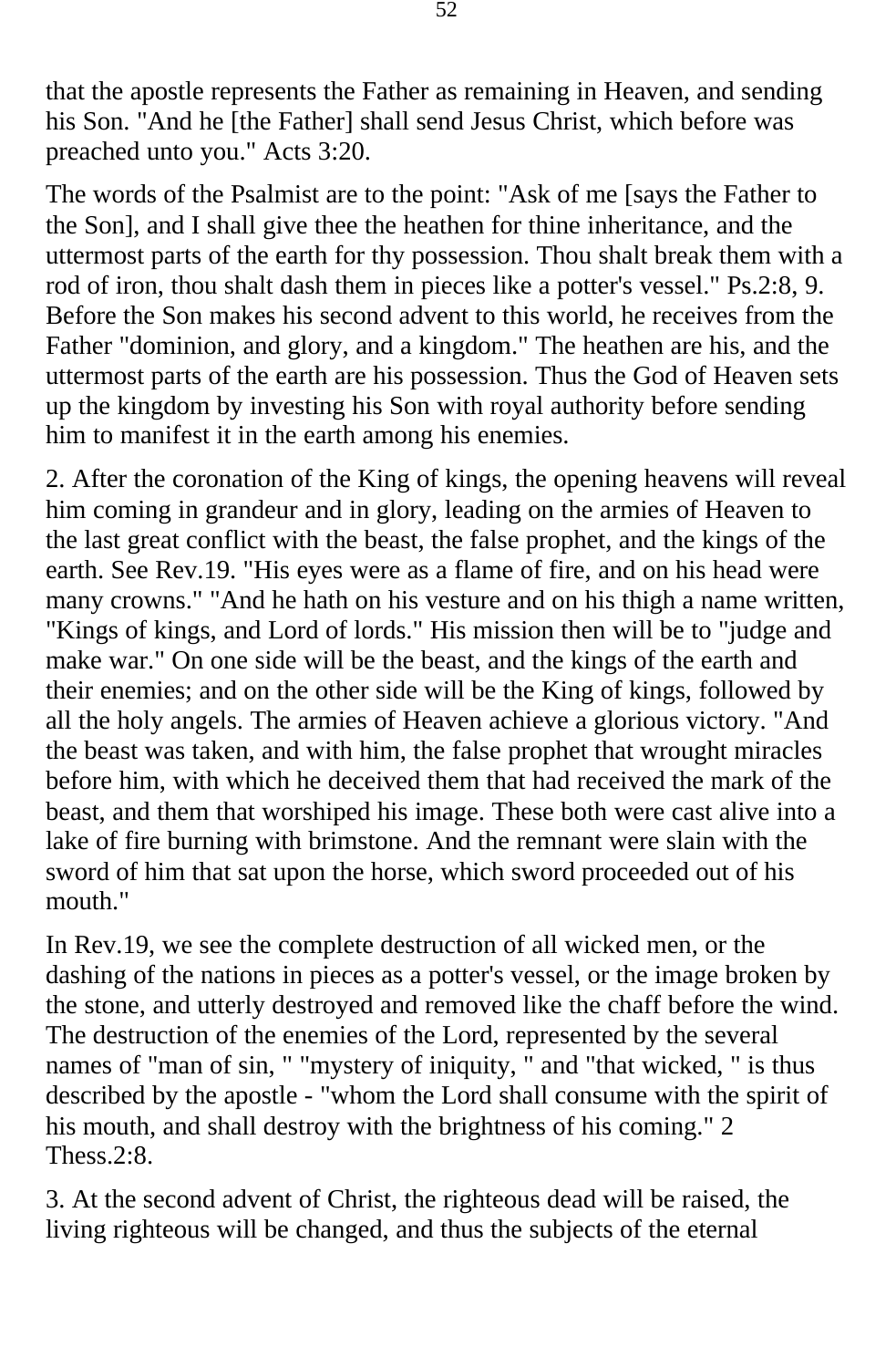kingdom will be made immortal. 1 Thess.4:14-18; 1 Cor.15:51-55. This is the first resurrection at the commencement of the millennium.

4. The immortal subjects of the kingdom will ascend with their Lord to the eternal city, and reign with him in the judgment of the wicked a thousand years, during which time the earth will be desolate. We have seen from New-Testament testimony that all wicked men will be destroyed at the second advent. See 2 Thess.1:7-9; 2:7, 8; Matt.13:26-30, 37-43; 3:12; Luke 17:26-30. The prophets of the Old Testament clearly describe the desolation of the earth during the millennium. See Isa.6:8-11; 13:9; 24:1-3; 34:1-15; 28:21, 22; Jer.4:20, 27; 25:32-38; Zeph.1:2, 3; 3:6-8.

5. At the close of the millennium, the wicked will be raised from the dead. "But the rest of the dead lived not again until the thousand years were finished." Rev.20:5 They will then be destroyed. "And fire came down from God out of Heaven, and devoured them." Rev.20:9. Satan, and all the fallen angels, and all wicked men, will then be consumed by the fire of Jehovah's wrath. Rev.20:10; Matt.25:41; 2 Pet.2:4; Jude 6. In the general conflagration of that time, the old earth and atmospheric heaven will pass away from the face of Him that sitteth on the great white throne. Rev.20:11. "The heavens shall pass away with a great noise, and the elements shall melt with fervent heat, the earth also; and the works that are therein shall be burned up." 2 Pet.3:10.

6. From the old earth, melted and cleansed from sin and sinners, will come forth, molded by the hand of the great Restorer, the new earth, free from all the marks of the curse. "And I saw a new heaven and a new earth; for the first heaven and the first earth were passed away." Rev.21:1. Then will be fulfilled the words of David: "For yet a little while, and the wicked shall not be; yea, thou shalt diligently consider his place, and it shall not be. But the meek shall inherit the earth, and shall delight themselves in the abundance of peace." Ps.37:10, 11. And Christ refers to the same in his sermon on the mount. "Blessed are the meek; for they shall inherit the earth." Matt.5:5.

It is at the close of the one thousand years of Revelation 20, after the final destruction of all God's enemies, that "the saints of the Most High shall take the kingdom, and possess the kingdom forever, even forever and ever." "And the kingdom and dominion, and the greatness of the kingdom under the whole heaven, shall be given to the people of the saints of the Most High, whose kingdom is an everlasting kingdom." Dan.7:18, 27. Then will the kingdom in all its parts - the King, the subjects, the territory, the holy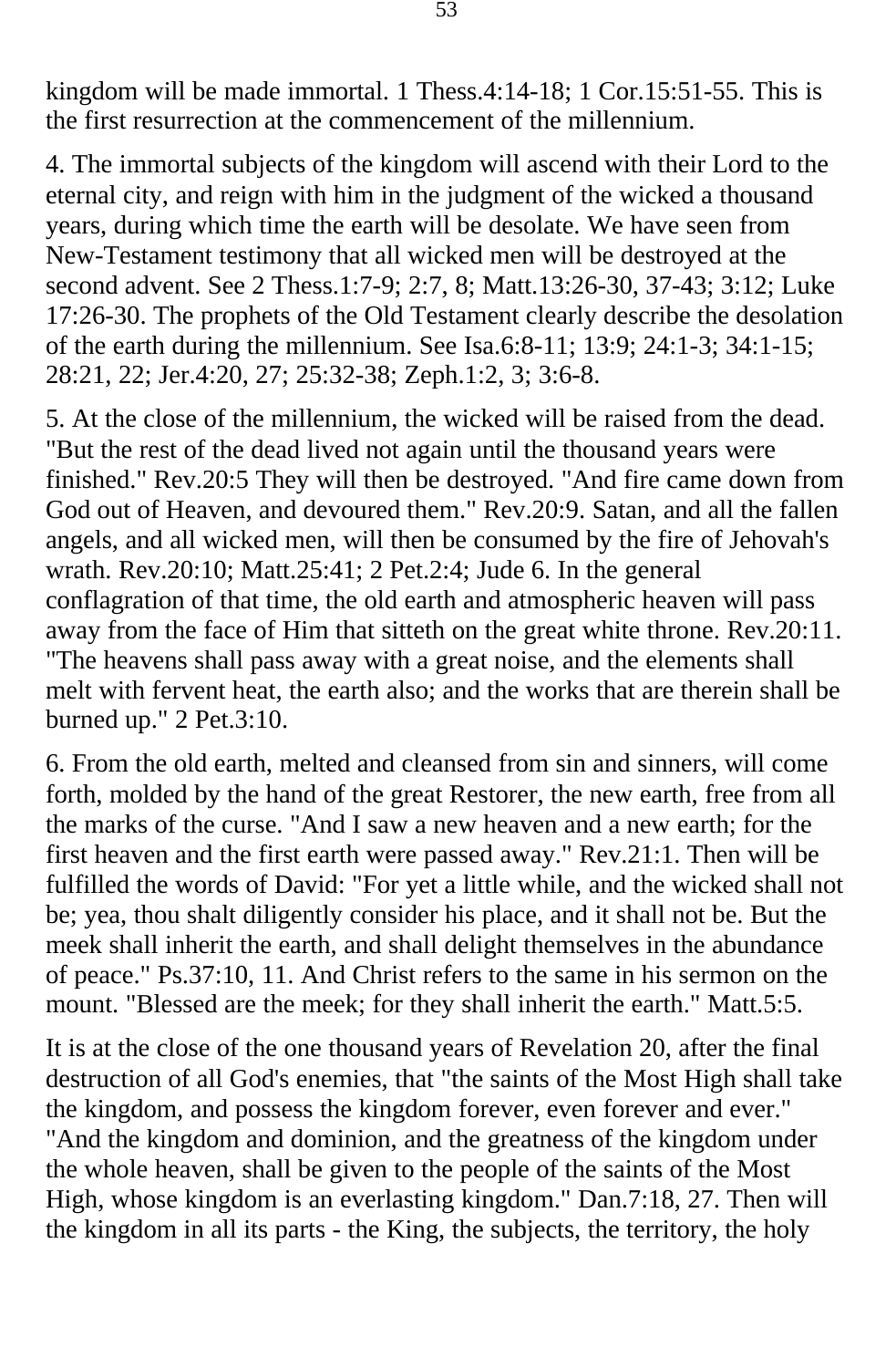city being the metropolis - be complete. Then the stone will have become a great mountain, so as to fill the whole earth.

We have seen that the establishment of the immortal kingdom will be by a succession of events. The kingdom in its first stage, when set up in Heaven, by the God of Heaven, is represented by a stone cut out of the mountain. When complete and fully established in the earth, it is represented by a mountain filling the whole earth. The kingdom, in its stone condition, is contemporary for a while with the perishable kingdoms of this world. Hence it is said that "it shall break in pieces and consume all these kingdoms." Dan.2:44. This accomplished, and the earth restored to its Eden glory, the kingdom and dominion, and the greatness of the kingdom under the whole heaven, will be the eternal inheritance of the redeemed.

Contrast with this harmonious series of events in the establishment of the kingdom, that view which has the kingdom established on the earth when Christ comes, and the one-thousand-years' reign of Christ with his people on the new earth. That view necessarily has Satan let loose on the new earth, after the saints, with Christ in their midst, have enjoyed its glories for a thousand years! Then Satan's vast army, "the number of whom is as the sand of the sea, " is raised from the dead out of the new earth! and, with Satan at their head, come tramping up over the fields of living green on the breadth of the new earth! to surround the city of the saints. And to crown the absurdity of this position, fire comes down from Heaven and consumes the vast multitude of the wicked of all ages upon the new earth! In our opinion, the inconsistencies of this view have led many to adopt the mixed millennium, and follow on in the almost endless fancies of what is called the Age-to-Come.

If it be objected that our view of the subject has the city of the redeemed resting upon the old earth before it shall be regenerated by fire, we reply: This may be in the plan of God, that all sinners may see what they have lost, that the redeemed may witness the terrors of that death from which they are saved, and that the assembled intelligences of the universe that have not sinned, may also be impressed with the holiness and dignity of the divine law, the penalty of which is death.

Tremendous execution! Satan, and all the angels that revolted with him, and all men who have died in their sins, from the murderer Cain, down to the last sinner that shall refuse salvation, perish in the lake of fire poured upon them as they gather around the city of the redeemed to take it. How fitting a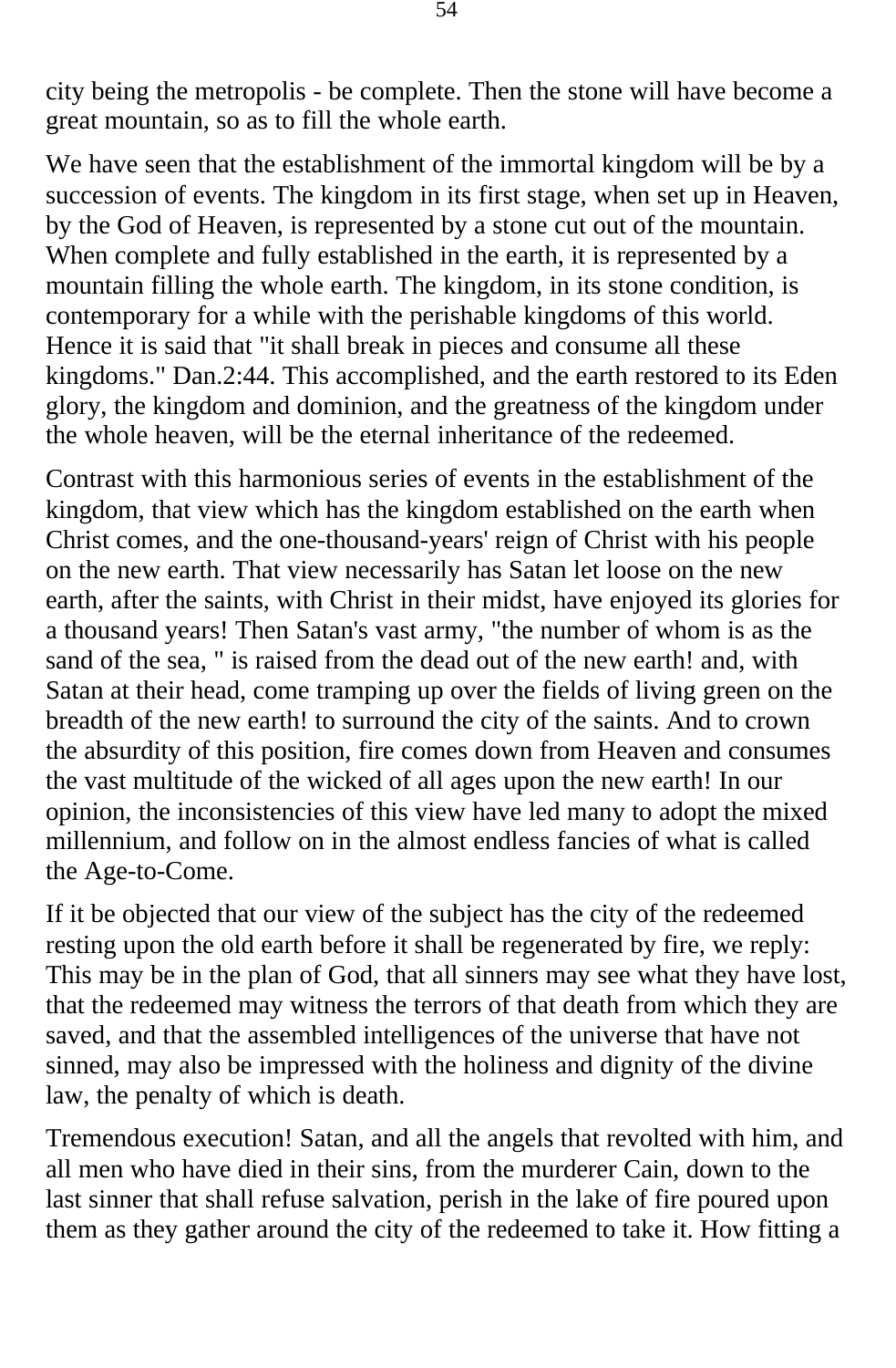place will the old world be - the marks of the curse now doubly visible - for this terrible execution.

"And his feet shall stand in that day upon the Mount of Olives, which is before Jerusalem on the east, and the Mount of Olives shall cleave in the midst thereof toward the east and toward the west, and there shall be a very great valley." Zech.14:4. At the close of the millennium, the Lord will stand upon the mount of his ascension; and, after his voice shall call forth the wicked dead, the mount will cleave asunder, leaving a plain sufficiently extensive to receive the New Jerusalem. Around this city, Satan and his vast forces will gather to take it. And at the very moment of attack, fire from Heaven will come down upon them to that extent that the vast scene, necessarily covering a large portion of the old earth's surface, is represented as a lake of fire and brimstone. Then "the elements shall melt with fervent heat, the earth also." But whether that portion of the earth where the city shall rest, having been prepared by a miracle of divine power for the reception of the beloved city, will remain unaffected by the fires of that day; or whether the melting earth and heaven, fleeing from the face of Him that shall be seated on the great white throne, Rev.20:11, shall be removed from the city during regeneration by fire, may not be important to the present discussion of the subject. Either of these can be done by the power of Him who will do greater things in the grand work of the restitution.

### **THE TWO KINGDOMS.**

Two conditions of the people of God are expressed in the Scriptures by the word kingdom:

1. God's arrangement in the future reward of those who shall be saved by grace. This we shall term the kingdom of glory. 2. God's arrangement to save men by grace. This we shall term the kingdom of grace. "Let us, therefore, " says Paul, "come boldly unto the throne of grace." Heb.4:16. A throne of grace supposes a kingdom of grace.

### **KINGDOM OF GLORY.**

It will appear evident that the word kingdom in many cases refers to the future immortal kingdom, and cannot be applied to the means of grace. That the immortal kingdom was not set up at certain periods spoken of in the New Testament, will appear by referring to some of those Scripture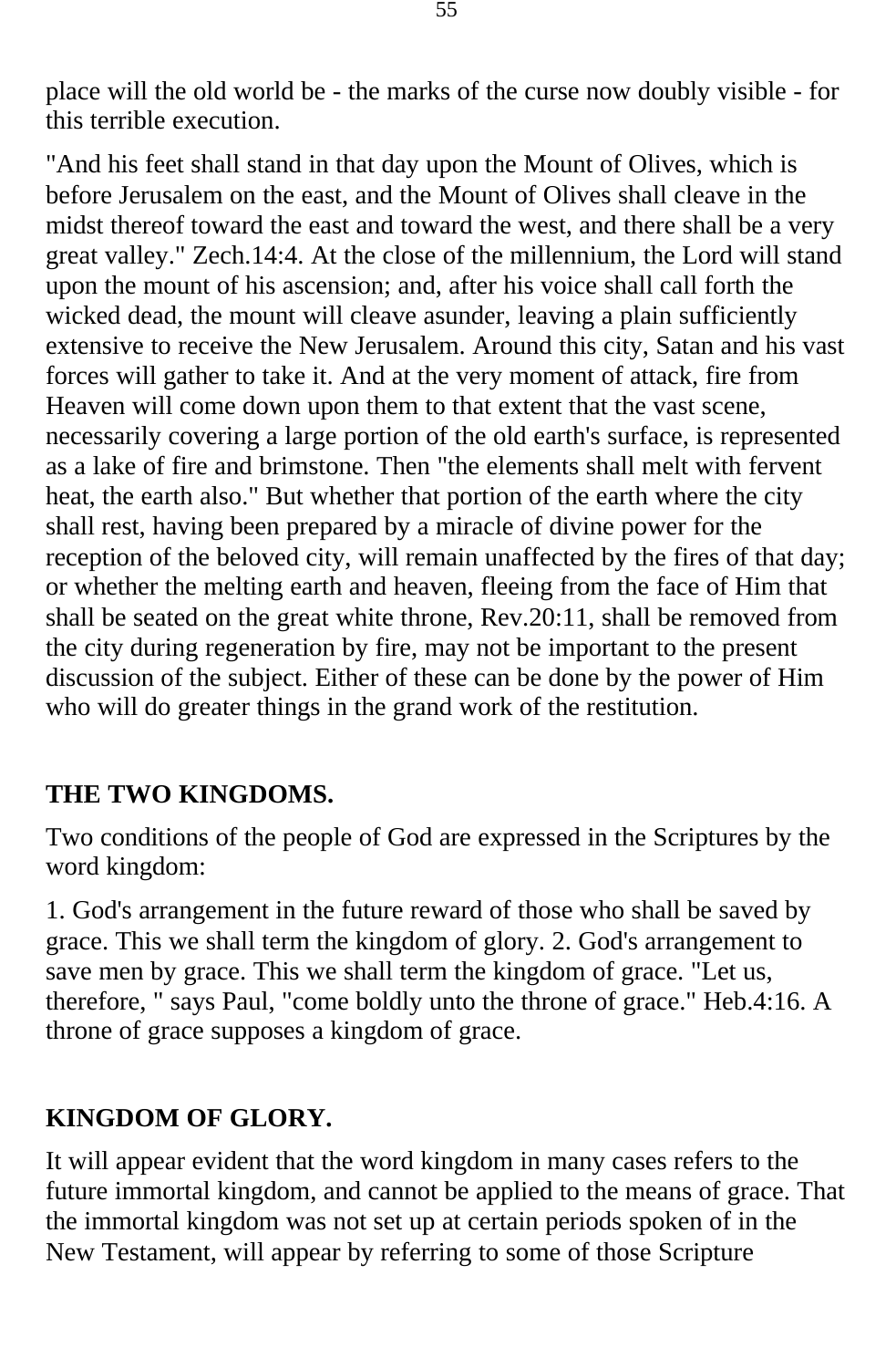expressions which apply to the future kingdom of glory. It was not set up when our Lord taught his disciples to pray, "Thy kingdom come." Matt.6:10. The prophets, Christ, and the apostles, all point the church forward to the coming and kingdom of Christ as the time of the consummation of her faith and hope, the end of her toils and sorrows, and the fullness of her joys. Hence, in the pattern prayer for the Christian church of all ages is the petition, "Thy kingdom come."

The mother of Zebedee's children understood the kingdom to be future when she desired our Lord to grant that her two sons might sit, "the one on the right hand, and the other on the left, " in his kingdom. Matt.20:20, 21.

Again, the kingdom was still future when our Lord ate the last passover with the twelve. He said to them, "I say unto you, I will not drink of the fruit of the vine, until the kingdom of God shall come." Luke 22:18.

But did Christ set up the kingdom before his ascension to Heaven? Just before his ascension, the disciples inquired, "Lord, wilt thou at this time restore the kingdom to Israel?" It was not then set up.

When James wrote his epistle, the immortal kingdom was yet a matter of promise. He says: "Hearken, my beloved brethren, hath not God chosen the poor of this world, rich in faith, and heirs of the kingdom which he hath promised to them that love him?" James 2:5.

Both Jesus and Paul associate the kingdom with the second advent. Jesus addresses those who are waiting for his coming and kingdom, thus: "Let your loins be girded about, and your lights burning; and ye yourselves like unto men that wait for their lord, when he will return from the wedding; that, when he cometh and knocketh, they may open unto him immediately." Luke 12:35, 36. In this connection he comforts his people with these precious words: "Fear not, little flock; for it is your Father's good pleasure to give you the kingdom." Verse 32. Paul solemnly charges Timothy: "I charge thee therefore before God, and the Lord Jesus Christ, who shall judge the quick and the dead at his appearing and his kingdom." 2 Tim.4:1. The apostle also states that "we must through much tribulation enter into the kingdom of God." Acts 14:22. This address was made to those who were already Christians, yet they were not in the kingdom. The immortal kingdom is the reward to be given to all who march boldly on through tribulation here. And again he says, "Flesh and blood cannot inherit the kingdom of God." 1 Cor.15:50. This settles the question that there is a kingdom not to be enjoyed by the saints till they put on immortality, or till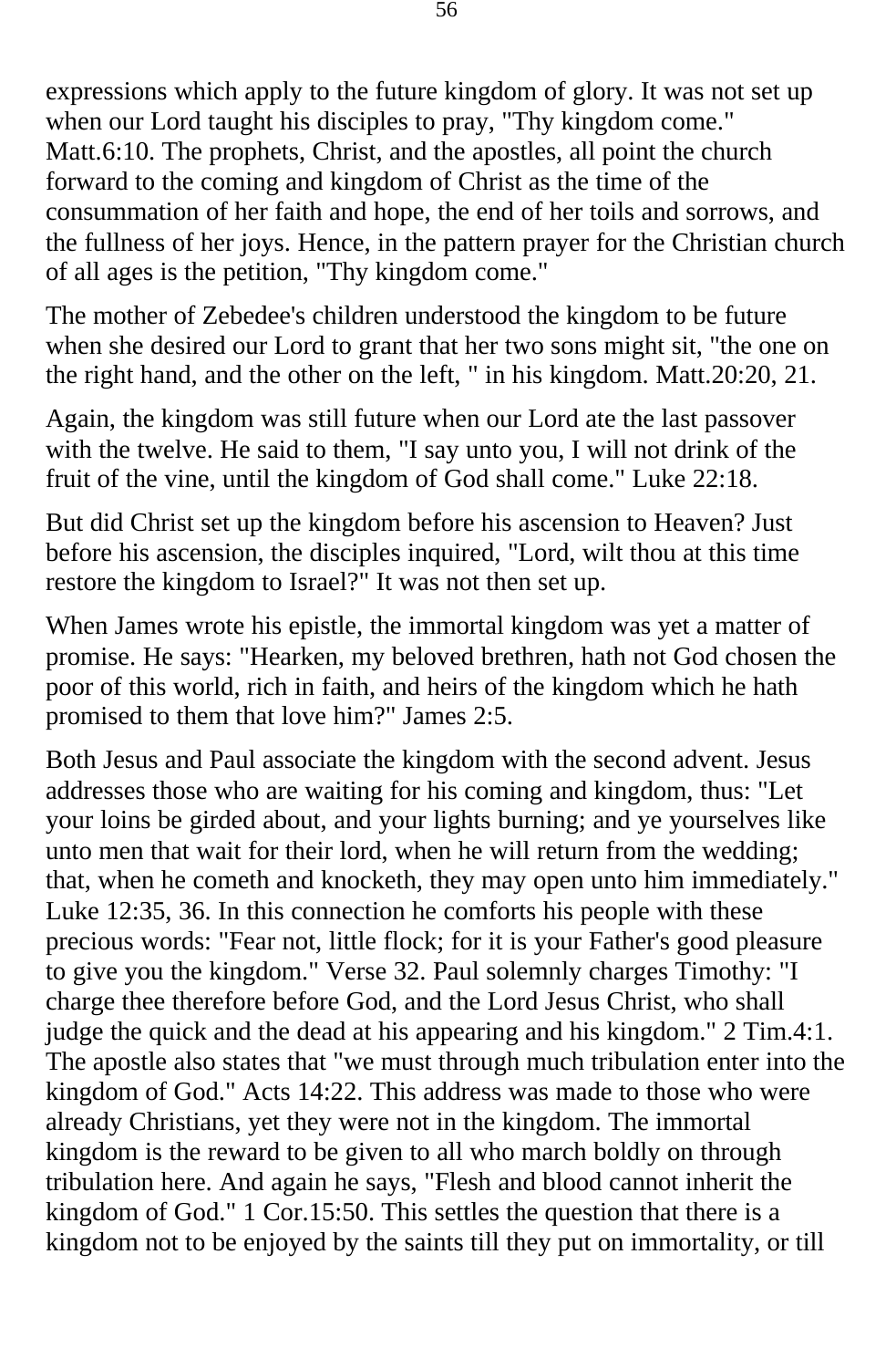they enter the immortal state, which the apostle says, verse 52, is "at the last trump."

The miniature exhibition of the kingdom of God at the transfiguration is designed to show the nature of the kingdom, and when it will be set up. "For the Son of Man shall come in the glory of his Father, with his angels; and then he shall reward every man according to his works. Verily I say unto you, There be some standing here, which shall not taste of death, till they see the Son of Man coming in his kingdom." Matt.16:27, 28. "Till they see the kingdom of God." Luke 9:27.

This promise was shortly fulfilled on the mount. "And after six days, Jesus taketh Peter, James, and John his brother, and bringeth them up into an high mountain apart, and was transfigured before them; and his face did shine as the sun, and his raiment was white as the light. And behold, there appeared unto them Moses and Elias talking with him. Then answered Peter, and said unto Jesus, Lord, it is good for us to be here. If thou wilt, let us make here three tabernacles; one for thee, and one for Moses, and one for Elias. While he yet spake, behold, a bright cloud overshadowed them; and behold, a voice out of the cloud, which said, This is my beloved Son, in whom I am well pleased; hear ye him." Matt.17:1-5. Notice the following points:

1. Jesus Christ appeared there in his own personal glory. His countenance shone like the sun, and his raiment was white as the light.

2. The glory of the Father was there. It was a "bright cloud" of the divine glory, out of which came the Father's voice.

3. Moses and Elias appeared; the one, the representative of those saints who shall be raised at Christ's coming, and clothed with glory; the other, Elias, the representative of those who will be alive and be changed at the appearing of Christ.

4. The use the apostles made of the scene. Peter was one of the witnesses; and in view of the importance of the kingdom of Christ, he, in his second epistle, has given believers of all coming ages instruction how they may insure an abundant entrance "into the everlasting kingdom of our Lord Jesus Christ." "For we have not followed cunningly-devised fables when we made known unto you the power and coming of our Lord Jesus Christ, but were eye-witnesses of his majesty." This, he says, was "when we were with him in the holy mount." 2 Pet.1:16-18. This scene was a demonstration of Christ's second, personal, and glorious, coming, and shows that the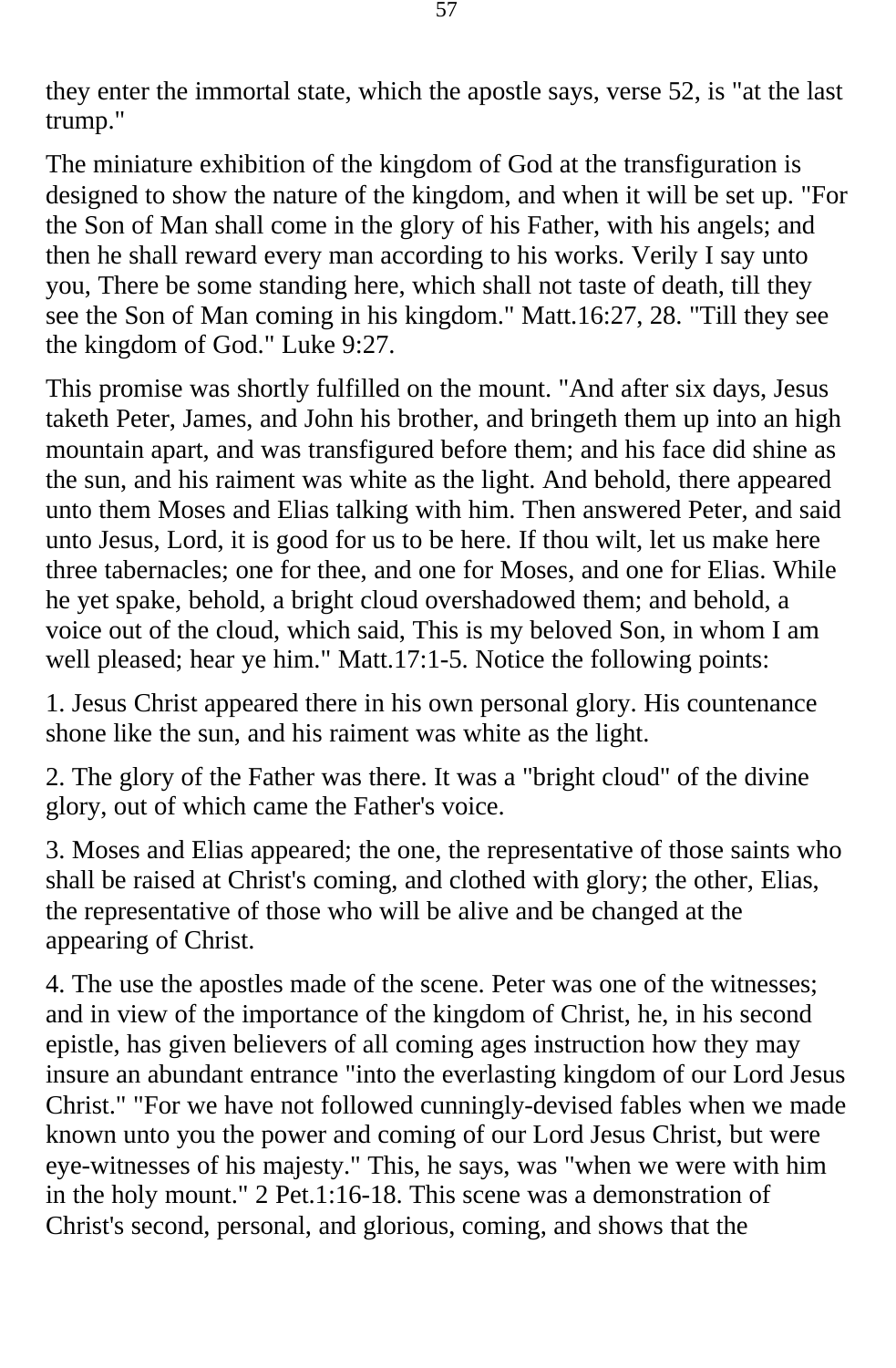kingdom will be immortal when set up, and that it will be set up at the period of the second advent, and resurrection of the just.

### **KINGDOM OF GRACE.**

It will also appear evident that in many instances the word kingdom applies to the means of grace, and can have no reference to the future kingdom. The word is so used in many of the parables of our Lord.

The parable of the wheat and the tares applies to the present imperfect state, when sinners may enjoy the means of grace, and not to the future state of glory. This is evident. But the sowing mentioned in this parable did not commence at the first advent of the Son of God. The children of the kingdom, and the children of the wicked one, both appeared long before Jesus died for sinners. Abel and Cain represented the two classes. During the entire period from the time of these sons of Adam to the close of the day of grace, this parable has a clear and forcible application.

In this parable the word kingdom is used four times. Once it refers to the earth, which will be the territory of the immortal kingdom, and once it has a distinct reference to the future kingdom of glory when fully established in the earth. The word kingdom may refer both to the means of grace necessary to prepare men for the future life, and also to the future life itself. No doubt, in this parable both the kingdom of grace and the kingdom of glory are brought to view. They are very nearly related, the kingdom of grace reaching down very near to, and being preparatory to the enjoyment of, the kingdom of glory.

The parable of the mustard seed forcibly illustrates the kingdom of grace, embracing at first only our first parents immediately after the fall, and finally, in its grand results, embracing all the redeemed of every age, and from every land. "The kingdom of Heaven is like to a grain of mustard seed, which a man took, and sowed in his field; which indeed is the least of all seeds; but when it is grown, it is the greatest among herbs, and becometh a tree, so that the birds of the air come and lodge in the branches thereof." Matt.13:31, 32.

The parable of the leaven hid in three measures of meal illustrates the work of grace in the believer's heart. "The kingdom of Heaven is like unto leaven, which a woman took, and hid in three measures of meal, till the whole was leavened." Matt.13:33 This parable teaches entire sanctification of the mind and heart to God. The apostle expresses this sentiment when he says, "And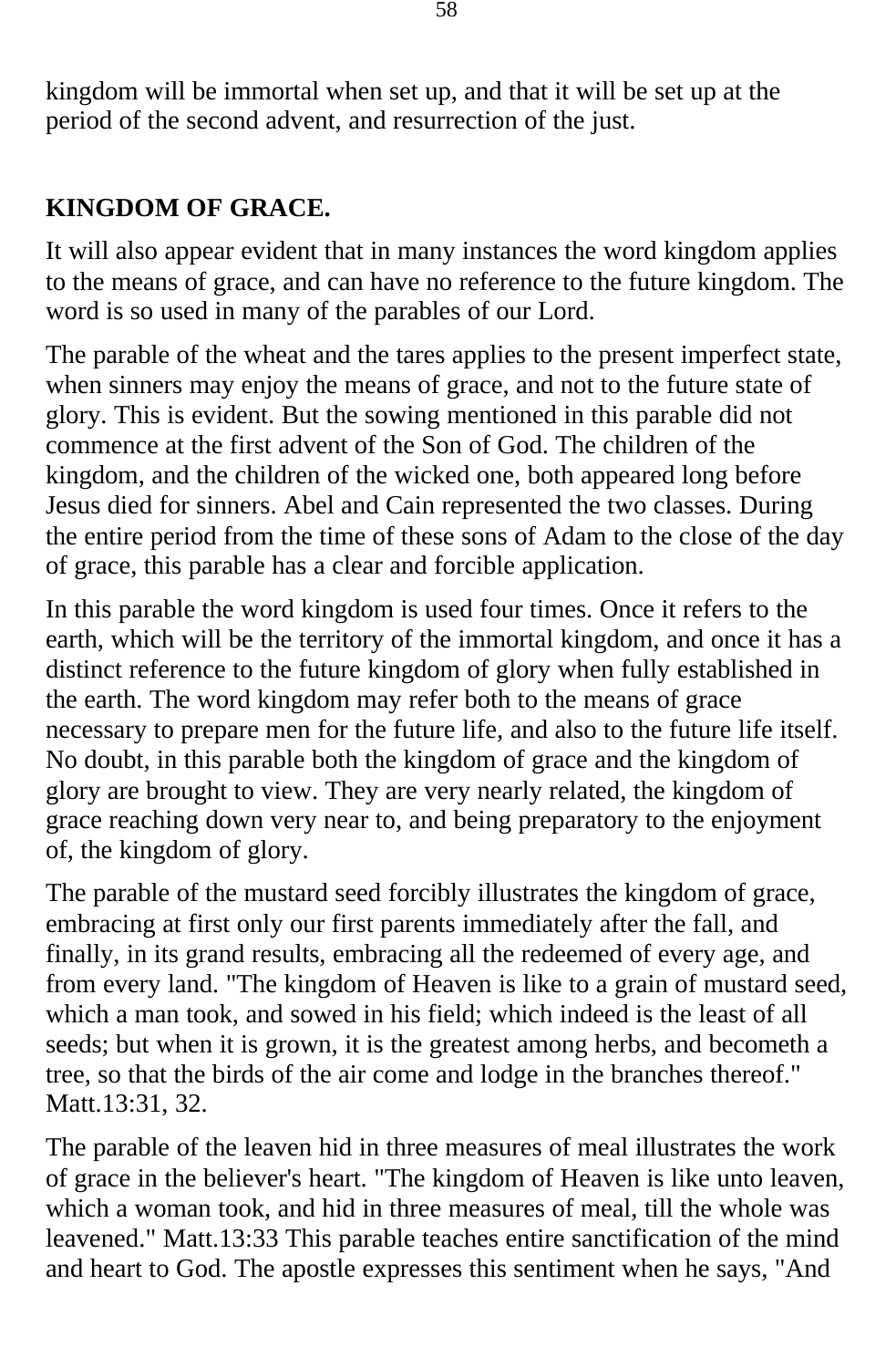the very God of peace sanctify you wholly; and I pray God your whole spirit, and soul, and body, be preserved blameless unto the coming of our Lord Jesus Christ." 1 Thess.5:23.

The parables of the treasure hid in the field, and of the pearl of great price, teach the value of salvation through Jesus Christ, and the sacrifices that should be cheerfully made to obtain it. "Again, the kingdom of Heaven is like unto treasure hid in a field; the which when a man hath found, he hideth, and for joy thereof goeth and selleth all that he hath, and buyeth that field. Again, the kingdom of Heaven is like unto a merchantman, seeking goodly pearls; who, when he had found one pearl of great price, went and sold all that he had, and bought it." Matt.13:44-46.

The parable of the net that gathered good and bad fish, shows that although both good and bad men may be gathered into the church, the final separation will declare the true character of each. "Again, the kingdom of Heaven is like unto a net, that was cast into the sea, and gathered of every kind; which, when it was full, they drew to shore, and sat down, and gathered the good into vessels, but cast the bad away. So shall it be at the end of the world. The angels shall come forth, and sever the wicked from among the just, and shall cast them into the furnace of fire. There shall be wailing and gnashing of teeth." Matt.13:47 -50.

In Matthew 25, the kingdom of Heaven is likened to an Eastern marriage. This parable illustrates the action of the church just before, and not after, the second advent. "Then shall the kingdom of Heaven be likened unto ten virgins, which took their lamps, and went forth to meet the bridegroom." In this connection our Lord points to a specific time, in which the work of divine grace upon the minds and hearts of believers would give them an experience that would be likened to an Eastern marriage.

The mental struggle in order to break away from the powers of darkness, and by faith receive the blessings of the kingdom of grace, is thus described by our Lord: "And from the days of John the Baptist, until now, the kingdom of Heaven suffereth violence, and the violent take it by force." Matt.11:12 See Luke 16:16.

The apostle speaks of the blessings of the kingdom of grace thus: "For the kingdom of God is not meat and drink, but righteousness, and peace, and joy in the Holy Ghost." Rom.14:17. The connection shows that Paul applies the word kingdom to the present dispensation, and not to the future period of reward.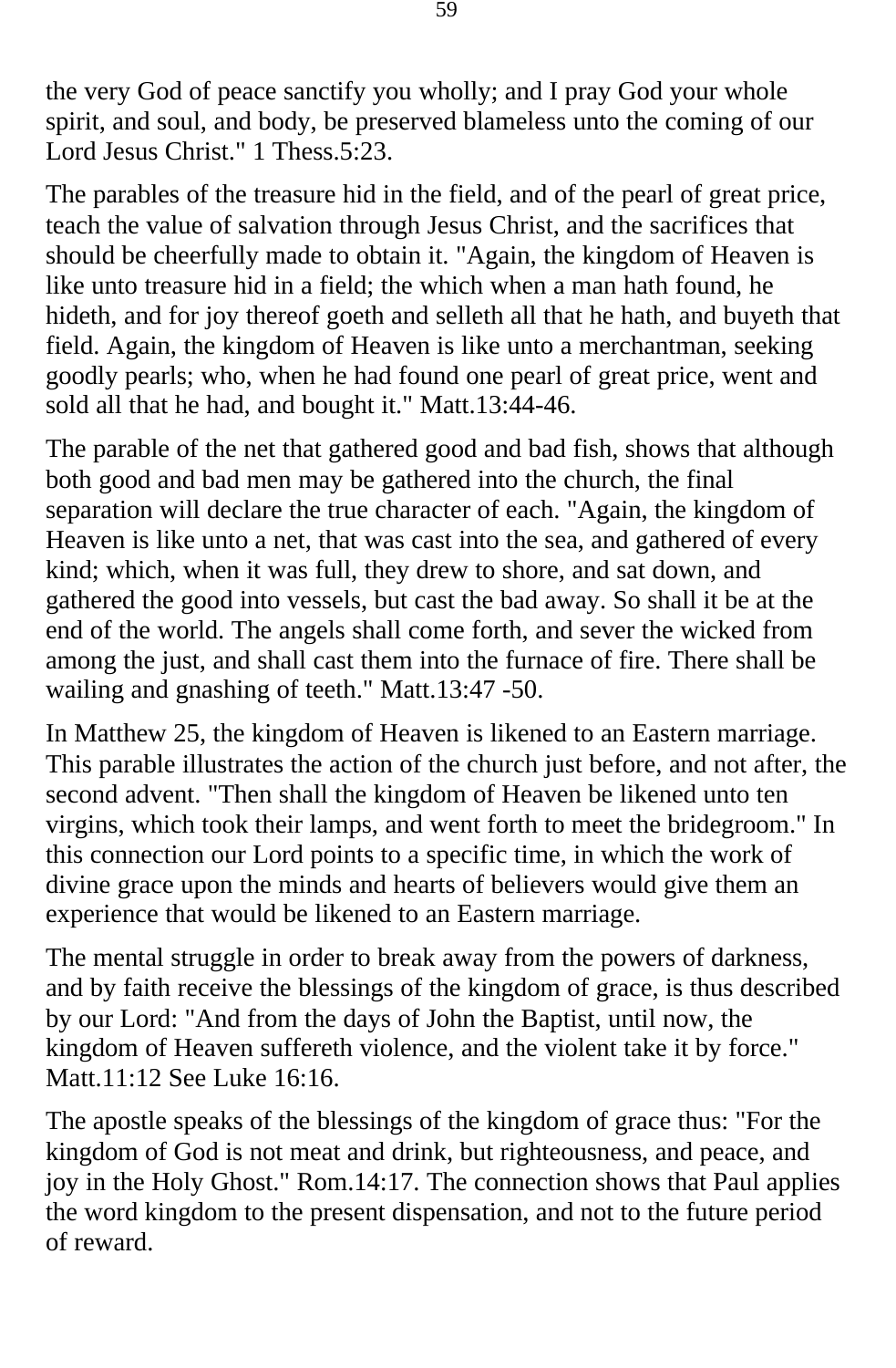#### **THE KINGDOM AT HAND.**

John the Baptist came preaching in the wilderness of Judea, and saying, "Repent ye, for the kingdom of Heaven is at hand." Matt.3:1, 2. "Now after that John was put in prison, Jesus came into Galilee, preaching the gospel of the kingdom of God, and saying, The time is fulfilled, and the kingdom of God is at hand. Repent ye, and believe the gospel." Mark 1:14, 15. And as Jesus sent forth the twelve to the lost sheep of the house of Israel, he said to them, "And as ye go, preach, saying, The kingdom of Heaven is at hand." Matt.10:5-7.

We have now reached a very important point in the discussion of this subject. Many will meet us here with the popular view that the kingdom was set up at the time of the first advent. They will use the phrase, "The kingdom of Heaven is at hand, " expressed by John, Jesus, and the twelve, with force upon the minds of those who do not study the subject in all its bearings. But, as we have shown, in no sense of the word whatever was the kingdom set up at the time of the first advent of Christ. The words, "kingdom of Heaven, " and "kingdom of God, " have but two significations: first, the plan to save men by grace; and second, the future condition and reward of the saved. The plan of salvation, or the kingdom of grace, was instituted soon after the fall; and the reward of the saved, or the kingdom of glory, is future.

The Greek word translated "at hand, " as used by Jesus, John, and the twelve, is engizo, and is defined by Greenfield as follows: "To approach, draw near. By metonymy, to be at hand, to impend. Matt.3:2; 4:17; 10:7; Luke 10:9, 11; Mark 1:15" The immortal kingdom was not at hand, according to this definition, or the obvious meaning of the phrase, in the days of John and of Jesus. In fact, Paul warned the church at Thessalonica against the idea that the day of Christ - the day to destroy earthly kingdoms, and establish the immortal kingdom - was even then at hand. "Be not soon shaken in mind, " says the apostle, "or be troubled, neither by spirit, nor by word, nor by letter as from us, as that the day of Christ is at hand." 2 Thess.2:2.

The Greek work translated "at hand" in this text is enistemi, and signifies, according to Greenfield, "To place in, or upon; to stand near, be at hand, impend. 2 Thess.2:2." In their bearing upon the subject of the kingdom, there is really no difference in the signification of these two Greek words.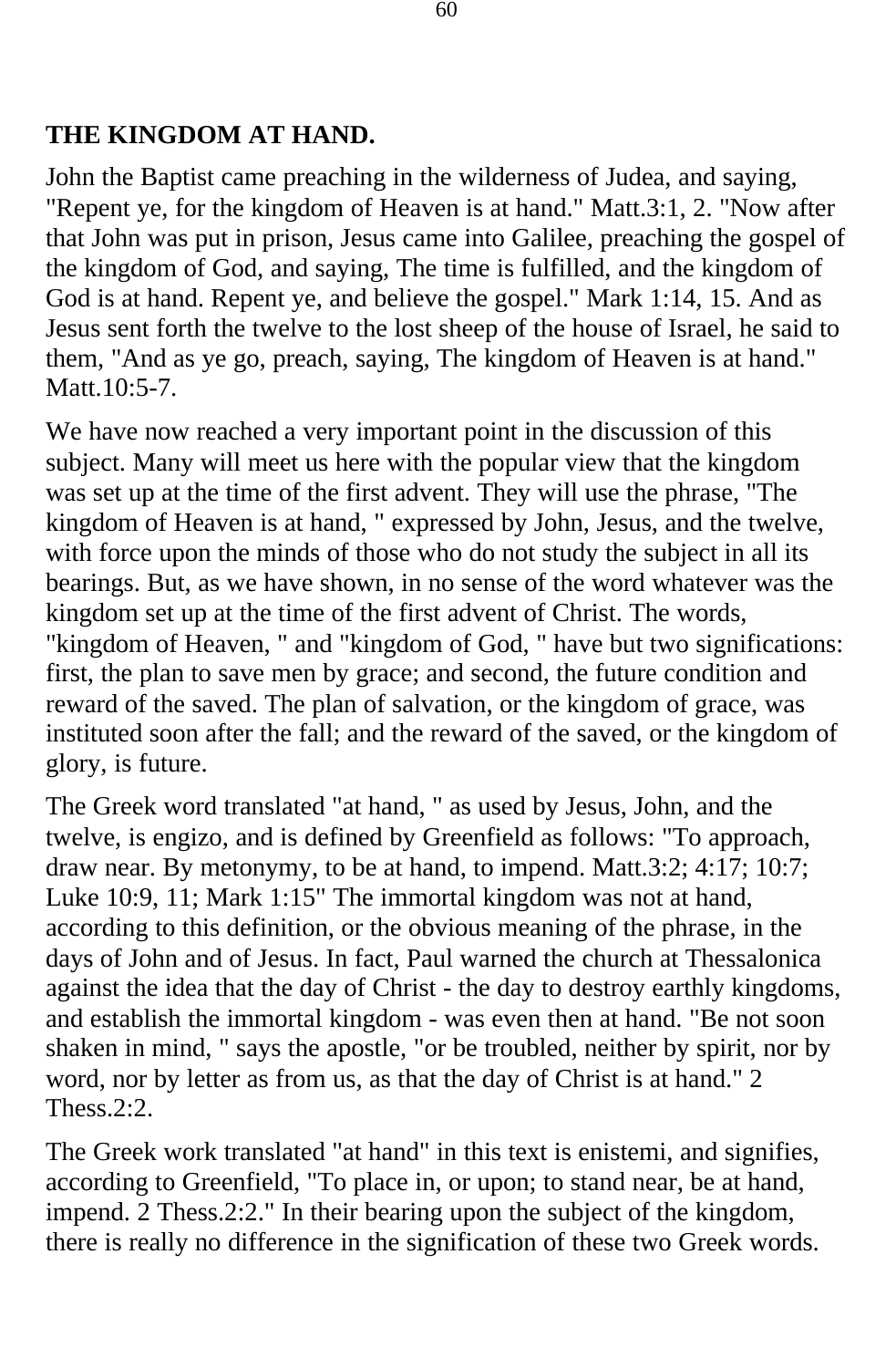But, does Paul contradict John, Jesus, and the twelve? Certainly he does not.

What, then, did John and Jesus mean in proclaiming the kingdom of Heaven at hand? Not that the kingdom of grace was soon to be set up. No; that had been instituted more than four thousand years before that proclamation. Neither did they urge immediate repentance on the ground that the kingdom of Heaven was at hand in the sense of being the next universal kingdom! With this view, their fervent announcement would seem to lose its force. But their proclamation had direct reference to the wonderful manifestations of divine power and grace immediately to follow, during the work of confirming the covenant, Dan.9:27; first, by Christ, for three and a half years, and by the apostles, Heb.2:3, the same period of time. John looked forward to the ministry of Jesus, which was approved of God "by miracles, and wonders, and signs, which God did by him, " Acts 2:22, and proclaimed the kingdom of Heaven at hand. And Jesus looked forward to his own ministry, and also to that of the apostles as "they went forth, and preached everywhere, the Lord working with them, and confirming the word with signs following, " Mark 16:20, and proclaimed the kingdom of Heaven at hand.

This view of the subject is sustained by the commission given by our Lord to the seventy: "Go your ways. Behold, I send you forth as lambs among wolves." "And into whatsoever city ye enter, and they receive you, eat such things as are set before you. And heal the sick that are therein, and say unto them, The kingdom of God is come nigh unto you." Luke 10:3, 8, 9. The kingdom of God in this connection can mean nothing more, and nothing less, than the manifestation of divine power and grace.

And with this agree the words of Christ addressed to the worthy scribe. "And when Jesus saw that he answered discreetly, he said unto him, Thou art not far from the kingdom of God." Mark 12:34. This scribe was sound on the fundamental principles of God's government. He only needed to know Christ and the power of his great salvation, in order to enjoy all the privileges and blessings of the kingdom of grace.

Deception has been the work of Satan ever since he so successfully deceived Eve. He led the Jews to expect in the Messiah a ruling monarch, instead of the meek and lowly teacher, and finally the sacrifice for sinners. The Pharisees supposed the kingdom of Israel would then be established with outward show. "And when he was demanded of the Pharisees, when the kingdom of God should come, he answered them and said, The kingdom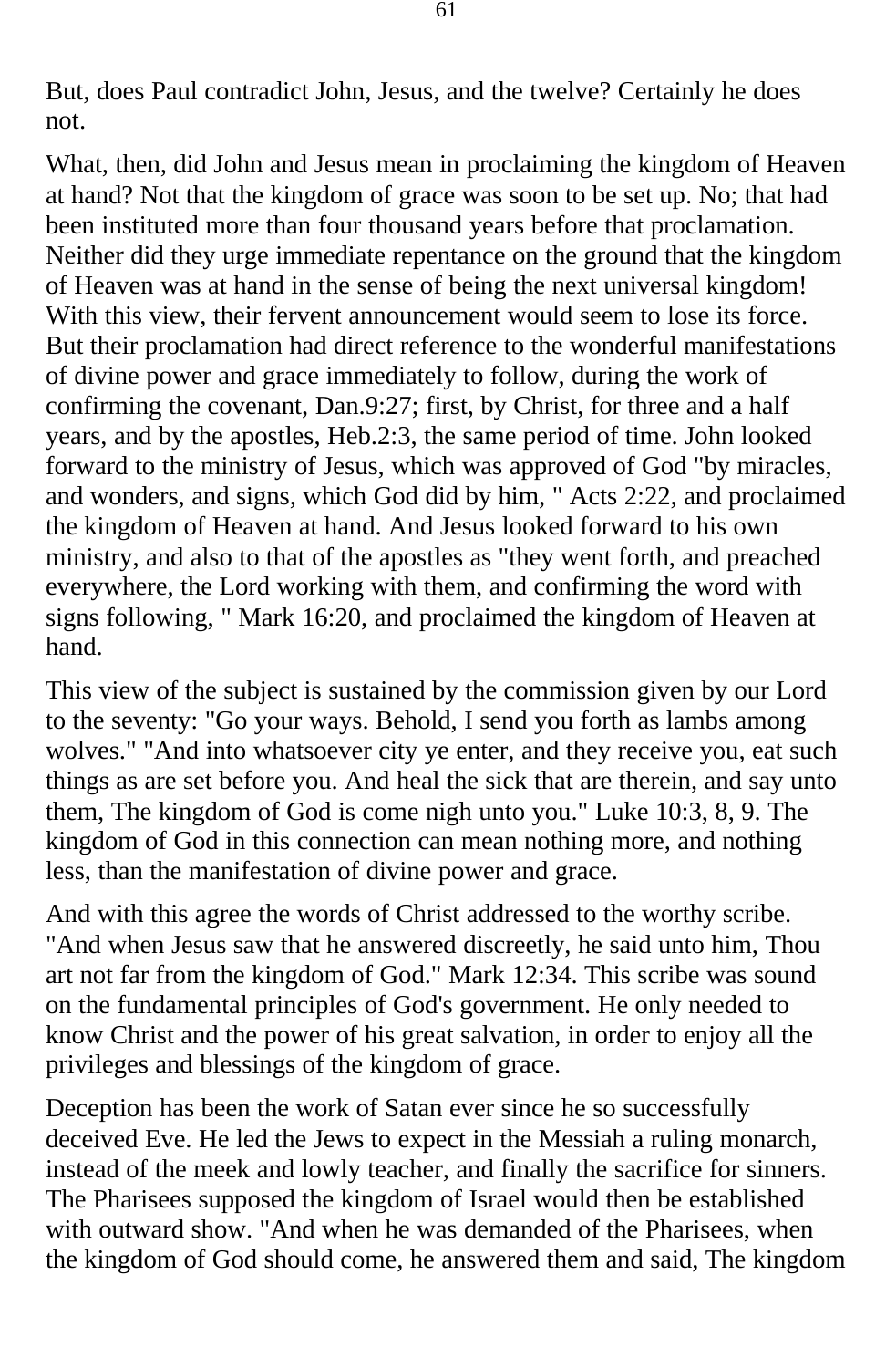of God cometh not with observation; neither shall they say, Lo here! or, lo there! for, behold, the kingdom of God is within you." Luke 17:20, 21. But was the kingdom within the unbelieving Pharisees? The marginal reading - "among you" - helps the case. What was then among them? Christ had just cleansed ten lepers who showed themselves to the priests, and one of them returned to give glory to God. In their midst were the wonderful manifestations of divine power and grace in the miracles of Christ; hence he said to the Pharisees, "The kingdom of God is among you."

At the time of the second advent, and the establishment of the eternal kingdom, the people will doubtless be under as great deception relative to the nature of the coming and kingdom of Christ, as the Jews were relative to his mission at his first advent. Then he came as the humble teacher of the people, closing his mission with giving himself a sacrifice for sinners. The Jews rejected Jesus because he did not meet their vain expectations. Satan led them to look for the coming of Messiah with outward show, and grandeur, when he was to come in humility. And now that he is to appear the second time in the clouds of heaven with power and great glory, Satan has the delusion prepared for the people, that Christ comes at death, at conversion, or in the outpouring of the Spirit of God. Jesus anticipates the heresies of our time, and says: "The days will come, when ye shall desire to see one of the days of the Son of Man, and ye shall not see it. And they shall say to you, See here! or, See there! go not after them, nor follow them. For as the lightning that lighteneth out of the one part under heaven; shine unto the other part under heaven; so shall also the Son of Man be in his day." Luke 17:22-24.

But in order to enter the kingdom of glory, we must first be in the kingdom of grace, sharing all its privileges and blessings. The faithful John bears testimony: "I John, who also am your brother, and companion in tribulation, and in the kingdom and patience of Jesus Christ, was in the isle that is called Patmos, for the word of God, and for the testimony of Jesus Christ." Rev.1:9. John was in the kingdom of grace.

Paul to the Colossians delineates true Christian experience in a style wonderfully rich and full. He sets forth the change necessary for a moral fitness to be partaker of the eternal inheritance, in words that should stir the soul, and burn their way to every Christian heart.

"For this cause we also, since the day we heard it, do not cease to pray for you, and to desire that ye might be filled with the knowledge of his will in all wisdom and spiritual understanding; that ye might walk worthy of the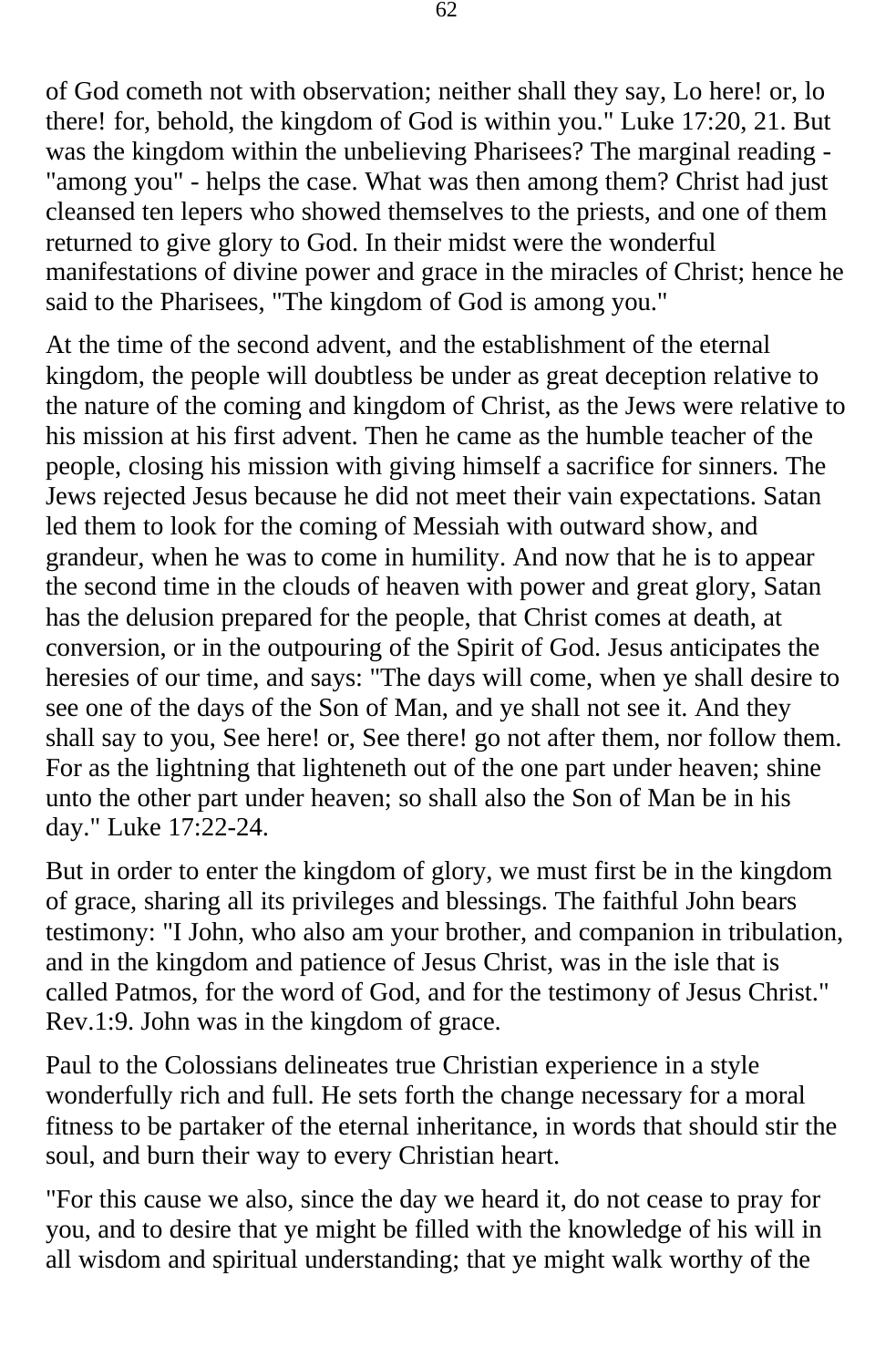Lord unto all pleasing, being fruitful in every good work, and increasing in the knowledge of God; strengthened with all might, according to his glorious power, unto all patience and long-suffering with joyfulness; giving thanks unto the Father, which hath made us meet to be partakers of the inheritance of the saints in light; who hath delivered us from the power of darkness, and hath translated us into the kingdom of his dear Son; in whom we have redemption through his blood, even the forgiveness of sins."  $Col.1:9-14.$ 

The apostle here sets forth real conversion. When compared with this, most experiences will be found spurious. True conversion is not always the work of a day, or of a year. It is, however, always an onward work, widening and deepening as it progresses. Those who are truly converted are delivered from the powers of darkness, and are translated into the kingdom of grace. In Christ they have a moral redemption, "even the forgiveness of sins." This passage has no reference to the physical redemption at the resurrection of the just. Its words of stirring interest describe the preparation necessary to inherit the eternal kingdom of God.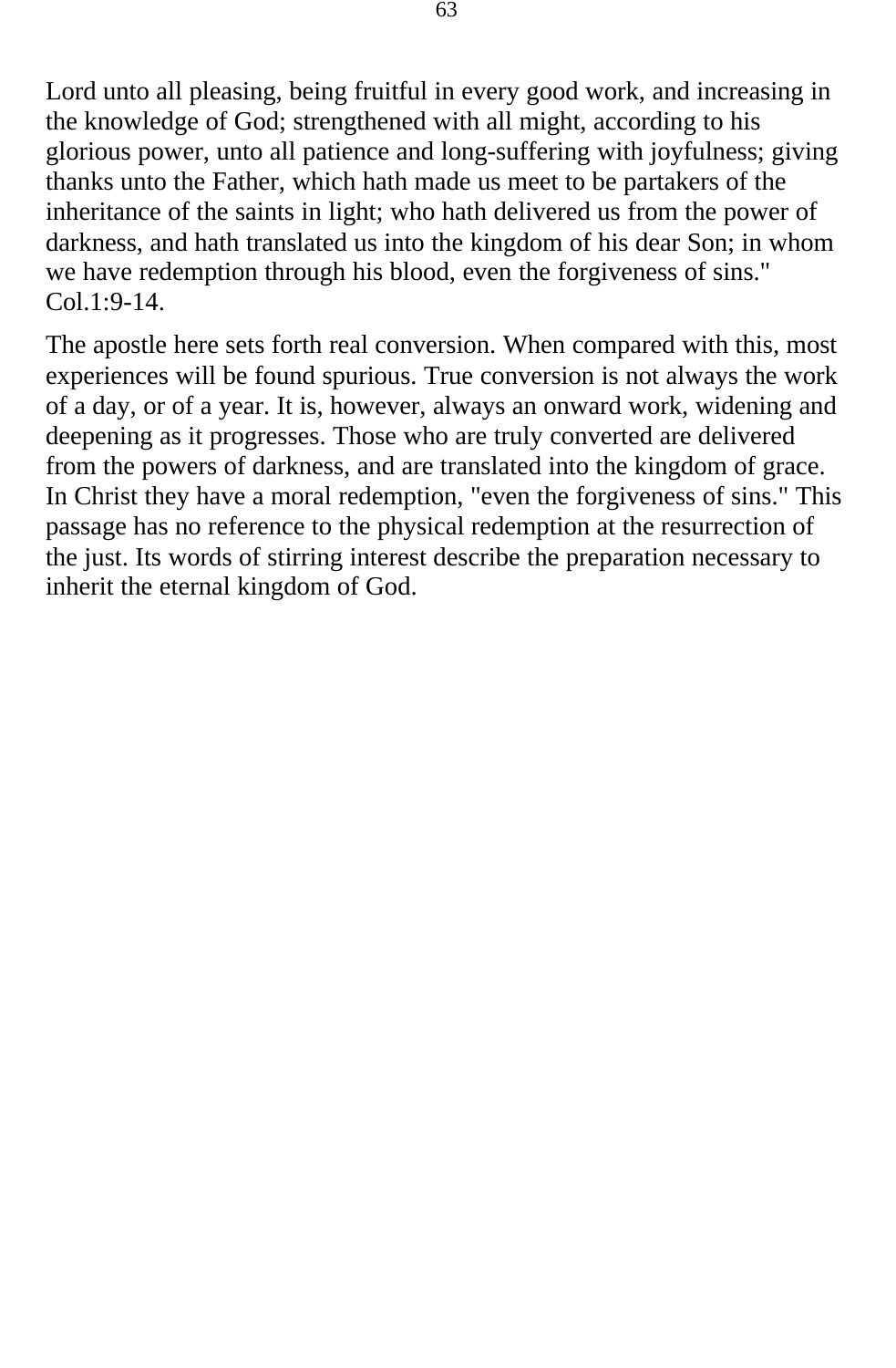## **SERMON SEVEN THE JUDGMENT**

TEXT: I beheld till the thrones were cast down, and the Ancient of Days did sit, whose garment was white as snow, and the hair of his head like the pure wool; his throne was like the fiery flame, and his wheels as burning fire. A fiery stream issued and came forth from before him; thousand thousands ministered unto him, and ten thousand times ten thousand stood before him; the Judgment was set, and the books were opened.

I saw in the night visions, and, behold, one like the Son of Man came with the clouds of heaven, and came to the Ancient of Days, and they brought him near before him. And there was given him dominion, and glory, and a kingdom, that all people, nations, and languages should serve him. His dominion is an everlasting dominion, which shall not pass away, and his kingdom that which shall not be destroyed. Dan.7:9, 10, 13, 14.

We have in this scripture a most impressive description of the Judgment. The Ancient of Days represents God, the Father. One like the Son of Man, who comes to the Ancient of Days, is our Lord Jesus Christ. Those who stand in his presence, either to minister or to wait, are not men, but angels. Compare Dan.7:10 with Rev.5:11. Daniel describes the opening of the Judgment of the righteous, which occurs in Heaven prior to the return of the Lord to this world to raise them from the dead. The Father presides as judge. The angels of God are present as ministers and witnesses. At this tribunal the Son of Man presents himself to receive the dominion of the world. Here he is crowned King of kings, and Lord of lords, with which title he afterward comes to the earth. Rev.19:11-16. But men are not present to witness this part of the Judgment, nor to behold the coronation of Christ. The Father and the Son, and the holy angels, compose this grand assembly.

The thrones named in the text are not those of earthly governments, but thrones of judgment. The best authorities give the words "cast down" the opposite meaning. They render them "set up, " or "established." Thus Adam Clarke says: "The thrones were cast down, might be translated erected; so the Vulgate, positi sunt, and so all the versions." Dr. Hales, in his "Sacred Chronology, " vol.ii., p.105, renders Dan.7:9, thus: "I beheld till the thrones were erected, and the Ancient of Days sat, " etc. The Douay version reads, "were placed;" and so Bernard, and Boothroyd and Wintle in the Cottage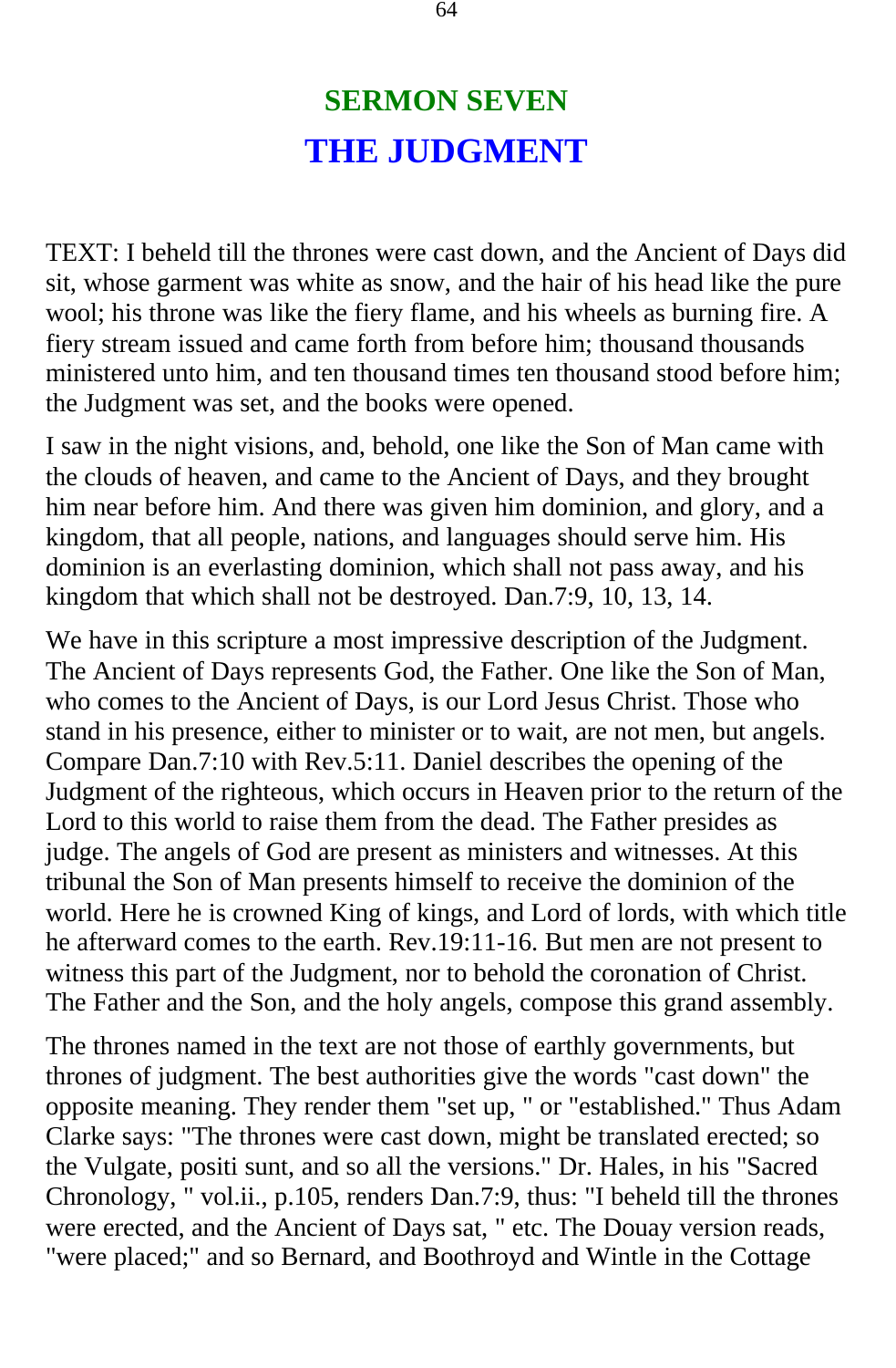Bible. Matthew Henry, in his Exposition, renders it "set up." Of the original Hebrew word, Gesenius, in his Lexicon, says, "R'mah, (1) To cast, to throw, Dan.3:20, 21, 24; 6:16 (2) To set, to place, e.g, thrones; Dan.7:9; compare Rev.4:2." The term used by the Septuagint is Thronoi etethesan; which, literally rendered, according to Liddell and Scott, would be, "the thrones were set." Other authorities might be given.

The Judgment scene embraces the establishment of thrones and the sitting in Judgment of the great God, amid the brightness of that glory, feebly represented by fire and flame, surrounded by angelic hosts; secondly, the opening of the life records of men, from which they are to be judged; and the Son of Man approaches the Ancient of Days, attended by multitudes of angels, here represented by the clouds of heaven, to receive dominion, glory, and a kingdom. This scene does not represent the second appearing of Christ to this world, unless it can be shown that the Ancient of Days is here.

With these remarks upon the character of the Judgment, we will briefly call attention to the prophetic chain of that chapter, which shows our time in the history of earthly governments, and the comparative nearness of the Judgment. But to make this portion of symbolic prophecy more clear and forcible to the reader, we will first illustrate:

Suppose you were traveling a road with which you were unacquainted. You inquire of a stranger - he tells you that the road leads to a glorious city, filled with every good thing, governed by the most lovely, mild, and benevolent prince that the world ever saw; that in that city there is neither sickness, sorrow, pain, nor death. He then proceeds to tell you what you may expect to pass on the road, by which you may know that he has told you the truth, and which will mark the progress you have made. First, then, he tells you that, after leaving him and traveling awhile, you will come to a monument that can be seen a great distance; on the top of it you will see a lion, having eagle's wings. At a distance beyond that, you will come to another monument, having on it a bear, with three ribs in its mouth. Passing on still, you will at length arrive at a monument, on the top of which you will behold a leopard, having four wings of a fowl, and four heads. After that, you will come to a fourth, on which is a beast, dreadful and terrible, with great iron teeth, and ten horns. And, lastly, you will come to another place, where you will see the same beast, with this difference: three of its first horns have been plucked up, and in the place of them has come up a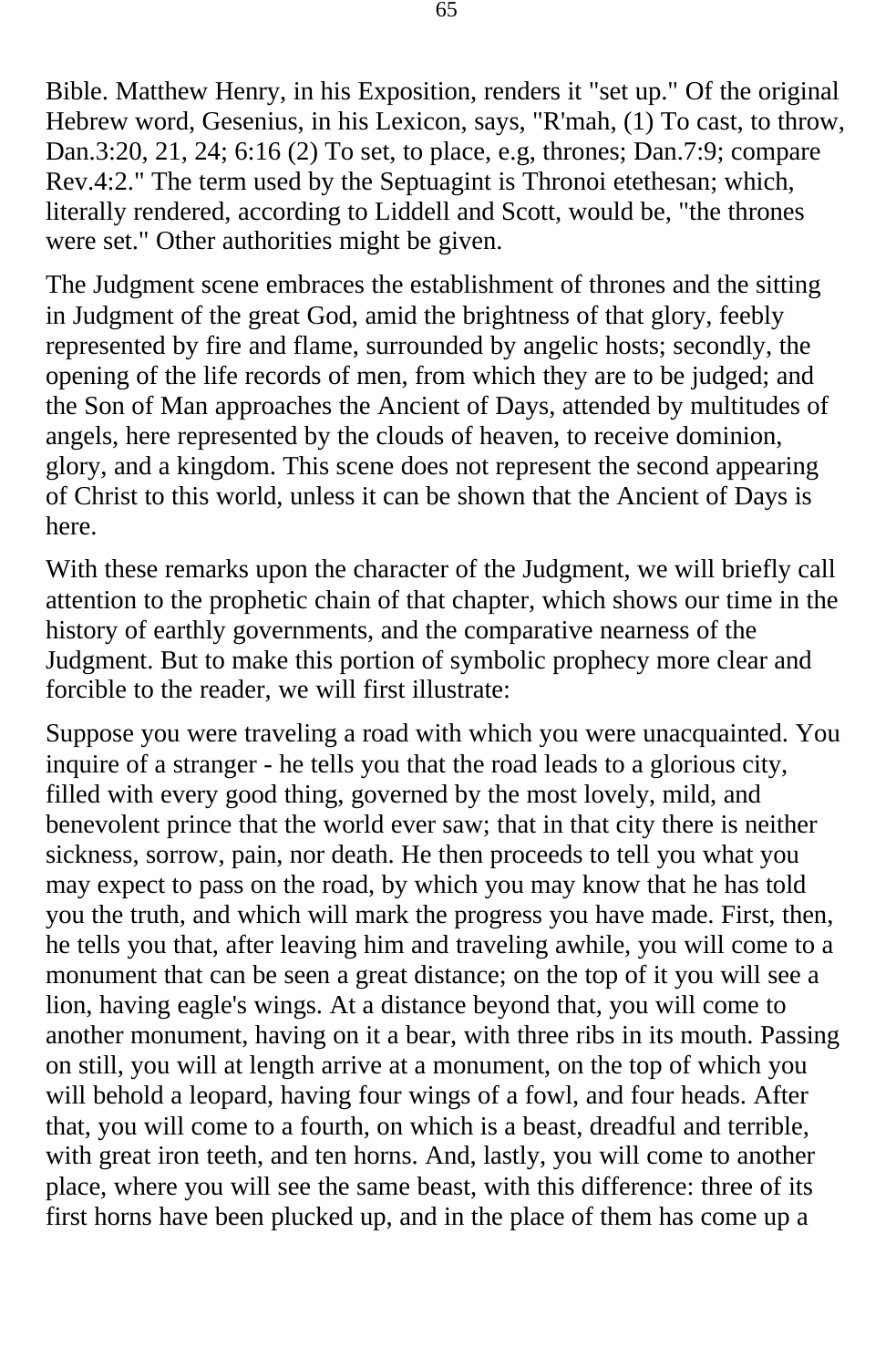peculiar horn, having eyes like the eyes of a man, and a mouth. The next thing you will look for, after passing the last-mentioned sign, is the city.

With these directions you commence your journey. What do you look for first? The lion. At length you see it. That inspires in you some faith in the person's knowledge and truth, who had directed you. Having passed that sign, the next thing you expect to see, as marked in the directions, is the bear. At length you come in sight of that. There, say you, is the second sign he gave me. he must have been perfectly acquainted with this road, and has told me the truth. Your faith increases as you travel on. What next do you look for? Not the city, certainly. No; you look for the leopard. Well, by-andby you behold that in the distance. There it is! you cry; now I know that he has told me the truth, and it will come out just as he said. Is the city the next thing you look for? No; you look for that terrible beast with ten horns. You pass that, and say, as you pass, How exactly the man who directed me described everything. Now your faith is so confirmed that you almost see the city; but, say you, there is one more sign to pass; viz., the horn with eyes; then the city comes next. Now hope is high, and your anxious eyes gaze with intense interest for the last sign. That comes in view, and you exclaim, in raptures, There it is! All doubt is now removed. You look for no more signs. Your longing eyes are fixed to gaze on the glorious city next, and probably no man now, however wise he might profess himself, could make you discredit what your director has told you. The city - the city - is fixed in your eye, and onward you go, hasting to your rest.

Now, if we find on examination that all the events or signs that God has given us, which were to precede the Judgment day and the setting up of his everlasting kingdom, have actually transpired, or come to view, what are we to look for next? The Judgment of the great day! The glorious reward of the just! The city of the great King! Let us, then, examine the chapter before us.

Verses 1 - 3: "In the first year of Belshazzar, king of Babylon, Daniel had a dream, and visions of his head upon his bed; then he wrote the dream, and told the sum of the matters. Daniel spake and said, I saw in my vision by night, and behold, the four winds [denoting commotions] of the heaven strove upon the great sea [waters denoting people; see Rev.17:15]. And four great beasts came up from the sea, diverse one from another."

These four beasts are explained by the angel to be four kings. Verse 17 In verse 23, they are said to be four kingdoms, which shows that the word king, in these visions, signifies kingdom.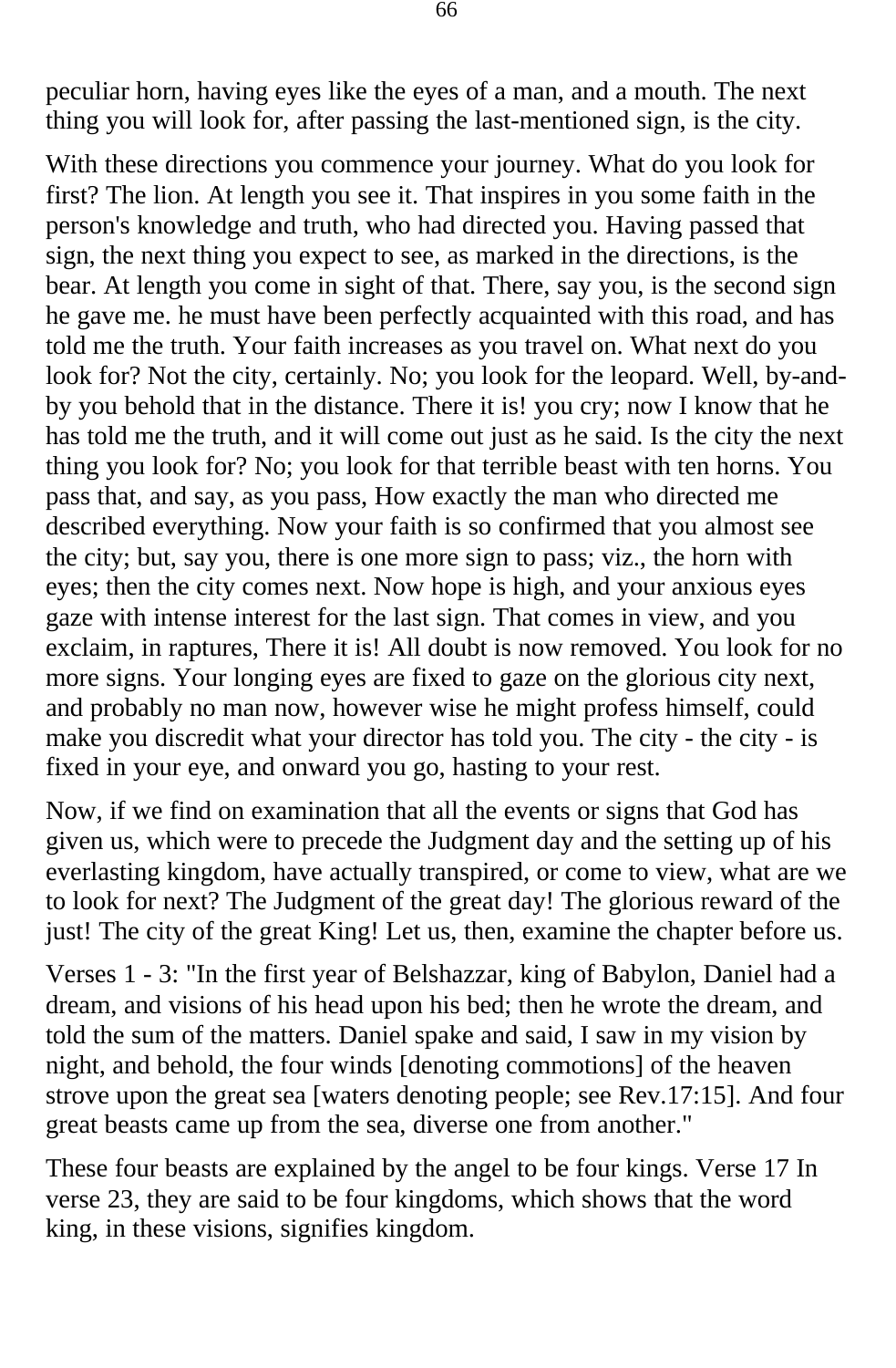Verse 4: "The first was like a lion, and had eagle's wings. I beheld till the wings thereof were plucked, and it was lifted up from the earth, and made stand upon the feet as a man, and a man's heart was given to it."

Babylon, as described in this vision, is here fitly represented by a lion, the king of beasts, denoting the glory of that kingdom, and corresponds with the head of gold in chapter 2. The eagle's wings represent the rapidity of its conquests, and the soaring pride of its monarchs. "For, lo, I raise up the Chaldeans, [Babylon] . . . they shall fly as the eagle that hasteth to eat." Hab.1:6-8. The plucking of his wings may refer to the humiliation of the proud monarch of babylon, chapter 4:31-37, or the cowardice of Belshazzar, who, instead of driving away his foes like a lion, shut himself up in the city, feasting and drinking with his lords, till he was killed, and the kingdom given to the Medes and Persians.

Verse 5: "And behold, another beast, as second, like to a bear, and it raised up itself on one side [representing two lines of kings, one much longer than the other], and it had three ribs in the mouth of it, between the teeth of it; and they said thus unto it, Arise, devour much flesh."

The bear corresponds with the silver breast and arms of the image, and represents the Medo-Persian kingdom, which succeeded Babylon. It is clearly the kingdom here described. It was noted for cruelty and thirst for blood. "The three ribs in the mouth of this bear, evidently symbolize the three great powers conquered by the Medo-Persian kingdom; viz., Babylon, Lydia, and Egypt." See Rollin's Ancient History. It subdued many and populous kingdoms. Ahasuerus, or Artaxerxes, reigned over one hundred and twenty-seven provinces. See Esther 1:1

Verse 6: "After this I beheld, and lo, another, like a leopard, which had upon the back of it four wings of a fowl; the beast had also four heads; and dominion was given to it."

The leopard corresponds with the brazen sides of the image of chapter 2, and illustrates Grecia. The four wings denote the rapidity of its conquests under Alexander. The four heads represent its division into four parts, after Alexander died and his posterity were murdered.

Verses 7, 8: "After this I saw in the night visions, and behold, a fourth beast, dreadful and terrible, and strong exceedingly; and it had great iron teeth; it devoured and brake in pieces, and stamped the residue with the feet of it; and it was diverse from all the beasts that were before it; and it had ten horns. I considered the horns, and behold, there came up among them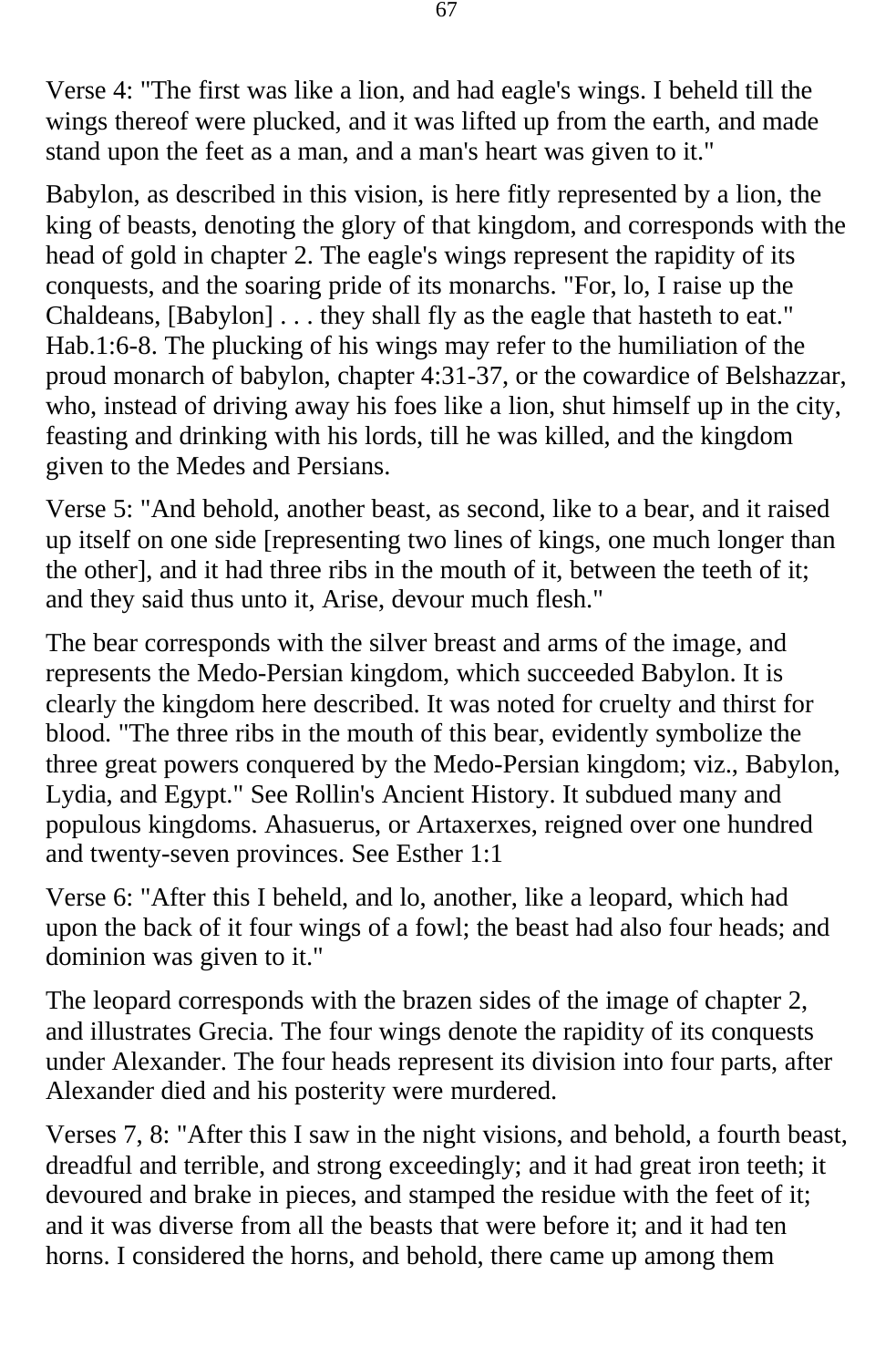another little horn, before whom there were three of the first horns plucked up by the roots; and behold. in this horn were eyes like the eyes of man, and a mouth speaking great things."

The fourth beast corresponds with the iron legs of the image of chapter 2, and represents the Roman kingdom. The ten horns of the beast correspond with the ten toes of the image, and represent the ten kingdoms into which the Western empire of Rome was divided. But these verses will be particularly examined when we come to the angel's explanation. We will also pass over the words of the text in verses 9, 10, 13, and 14, which we have noticed.

Verse 11: "I beheld, then, because of the voice of the great words which the horn spake; I beheld even till the beast was slain, and his body destroyed and given to the burning flame."

Nothing is said of the dominion of this beast being taken away, as is said of the others. The others lost their dominion after a time; but their subjects survived, and were transferred to the succeeding governments; but the very body (subjects) of this fourth kingdom is destroyed, and given to the burning flame.

Verse 12: "As concerning the rest of the beasts, they had their dominion taken away; yet their lives were prolonged for a season and time."

Babylon, Media and Persia, and Grecia, successively lost the dominion; but the lives of the respective nations were prolonged, being merged into the succeeding governments.

Verses 15-18: "I Daniel was grieved in my spirit in the midst of my body, and the visions of my head troubled me. I came neat unto one of them that stood by, and asked him the truth of all this. So he told me, and made me know the interpretation of the things. These great beasts, which are four, are four kings, which shall rise out of the earth. But the saints of the Most High shall take the kingdom, and possess the kingdom forever, even forever and ever."

Mark this: There were four beast presented to the prophet, which represent four universal monarchs, no more, and no less. The fourth "beast was slain, and his body destroyed, and given to the burning flame." This denotes the destruction of all the living wicked. Next, the saints of the Most High take the kingdom, and possess the kingdom, not for a thousand years only, but forever, even forever and ever.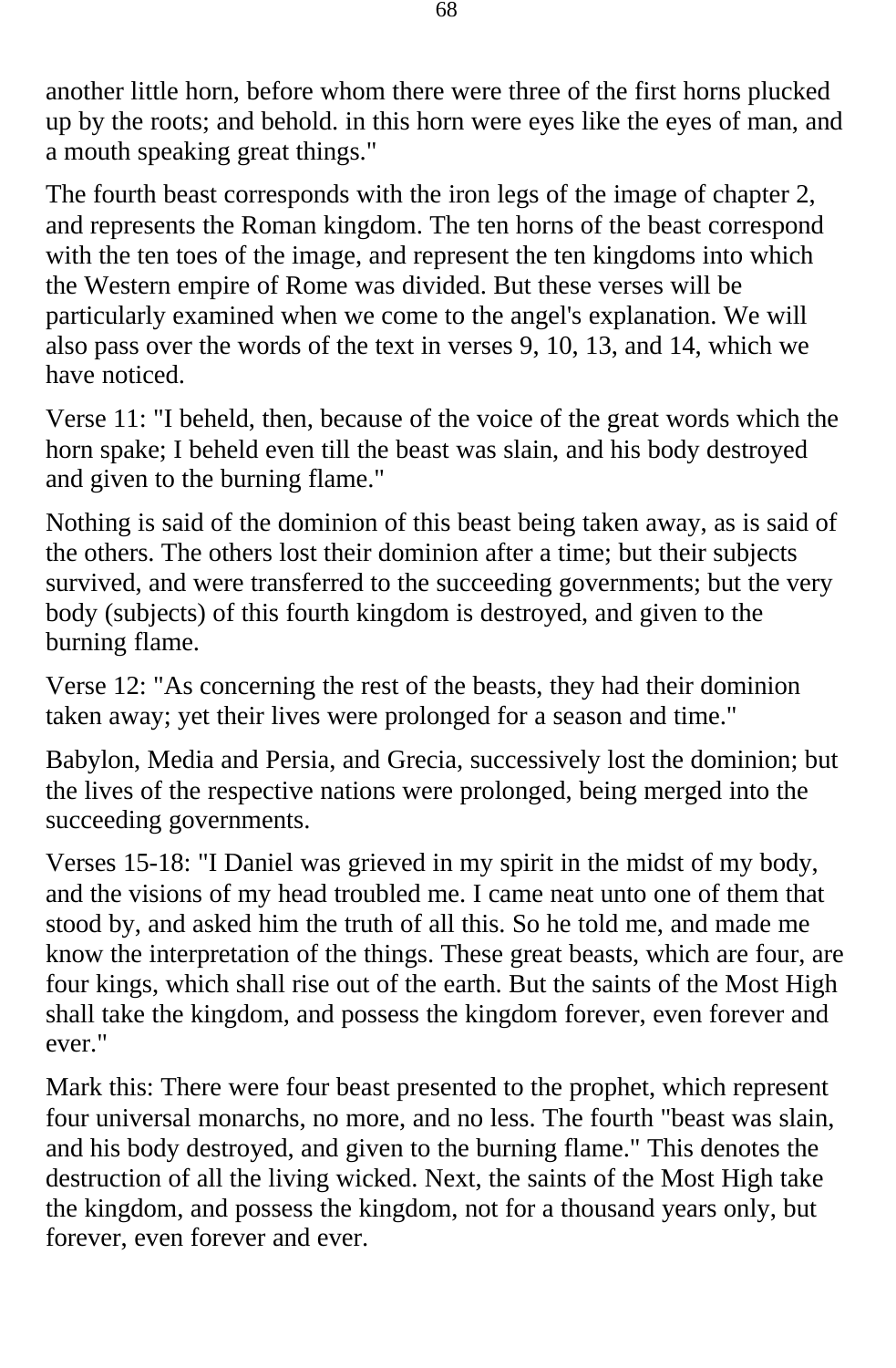Verses 19-25: "Then I would know the truth of the fourth beast, which was diverse from all the others, exceeding dreadful, whose teeth were of iron, and his nails of brass; which devoured, brake in pieces, and stamped the residue with his feet; and of the ten horns that were in his head, and of the other which came up, and before whom three fell; even of that horn that had eyes, and a mouth that spake very great things, whose look was more stout than his fellows. I beheld, and the same horn made war with the saints, and prevailed against them, until the Ancient of Days came, and judgment was given to the saints of the Most High, and the time came that the saints possessed the kingdom. Thus he said, The fourth beast shall be the fourth kingdom upon earth, which shall be diverse from all kingdoms, and shall devour the whole earth, and shall tread it down, and break it in pieces. And the ten horns out of this kingdom are ten kings that shall arise; and another shall rise after them, and he shall be diverse from the first, and he shall subdue three kings. And he shall speak great words against the Most High, and shall wear out the saints of the Most High, and think to change times and laws; and they shall be given into his hand until a time, and times, and the dividing of time."

These verses demand more extended comment. The points to be noticed, are,

1. The fourth beast, or fourth kingdom. No kingdom that has existed on earth will answer to it, except the Roman kingdom. That has been truly diverse from all kingdoms, especially in its forms of government, which were not less than seven, being, at different times, Republican, Consular, Tribune, Decemvirate, Dictatorial, Imperial, and Kingly. It was at length divided into the Eastern and Western empires; Rome proper being in the Western empire.

2. The ten horns. Between the years A.D. 356 and 483, the Roman empire was divided into ten kingdoms, as noticed in remarks on chapter 2. Thus, the ten horns are ten kings (kingdoms) that arose out of this empire.

3. The little horn. The characteristics of this horn are, first, it speaks great words against the Most High; and, second, it makes war with, and wears out, the saints. The same character is described in Rev.13:6, 7: "And he opened his mouth in blasphemy against God, to blaspheme his name, and his tabernacle, and them that dwell in Heaven. And it was given unto him to make war with the saints, and to overcome them." Daniel says he "prevailed against them." Paul says, "That day shall not come, except there come a falling away first, and that man of sin be revealed, the son of perdition; who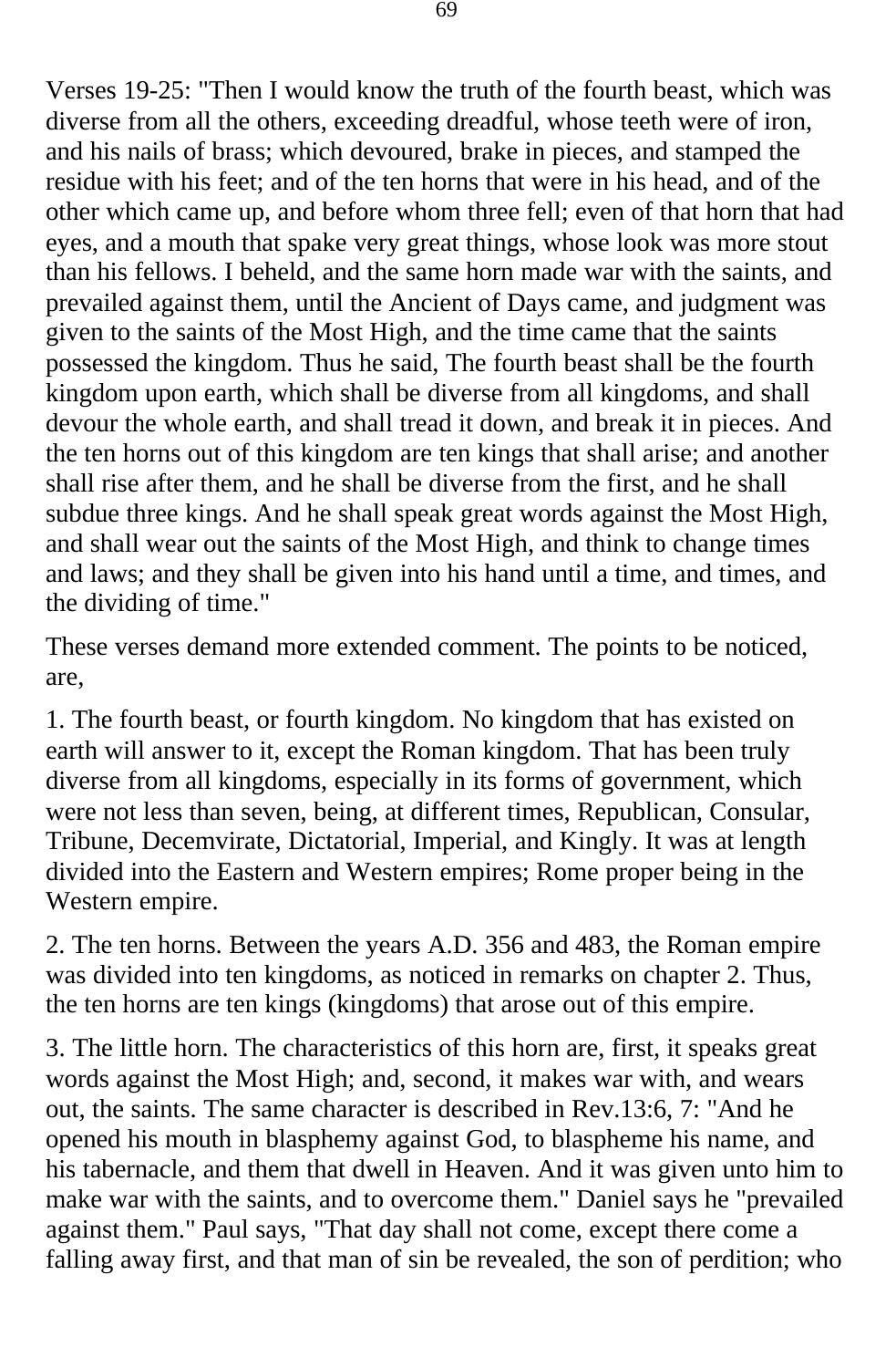opposeth and exalteth himself above all that is called God, or that is worshiped; so that he, as God, sitteth in the temple of God, showing himself that he is God." Daniel's little horn, Paul's man of sin, and John's blasphemous beast, are clearly identical.

It must be admitted that such a power has arisen, and that it is the Papacy. The titles the popes have assumed, of "Most Holy Lord, " and their pretensions to pardon sin, even before its commission, if we had nothing else, sufficiently establish the blasphemous character of that power. Pope Innocent III writes:

"He [Christ] hath set one man over the world, him whom he hath appointed his vicar on earth; and as to Christ is bent every knee in Heaven, in earth, and under the earth, so shall obedience and service be paid to his vicar by all, that there may be one fold and one shepherd."

Again, Pope Gregory VII says:

"The Roman pontiff alone is by right universal. In him alone is the right of making laws. Let all kings kiss the feet of the pope. His name alone shall be heard in the churches. It is the only name in the world. It is his right to depose kings. His word is not to be repealed by any one. It is to be repealed by himself alone. He is to be judged by none. The church of Rome has never erred, and the Scriptures testify it never shall err."

Surely, here is a power diverse from all others, and proud and blasphemous enough to answer the character of the little horn. It is said of this horn that he shall think to change times and laws. It is evident that the laws here spoken of are the laws of the Most High; for his work is to oppose God. The changing of human laws would not be here noted as a characteristic of the man of sin; for his distinguishing acts are against God and his saints. In fulfillment of this part of the prophecy, the Roman apostasy has practically removed the second commandment from the decalogue, has changed the Sabbath of the fourth, from the seventh to the first day of the week, and has divided the tenth to make up the number of ten commandments. See Catholic Catechism.

4. The time when the little horn, or the papacy, arose. It came up among the ten horns, hence did not arise prior to 483, when the tenth horn came up. Three of the ten horns were plucked before the little horn on its way up. It was therefore established at the very point where the third horn fell.

In the year of our Lord 493, the Heruli in Rome and Italy were conquered by the Ostrogoths. In 534, the Vandals, who were under Arian influence,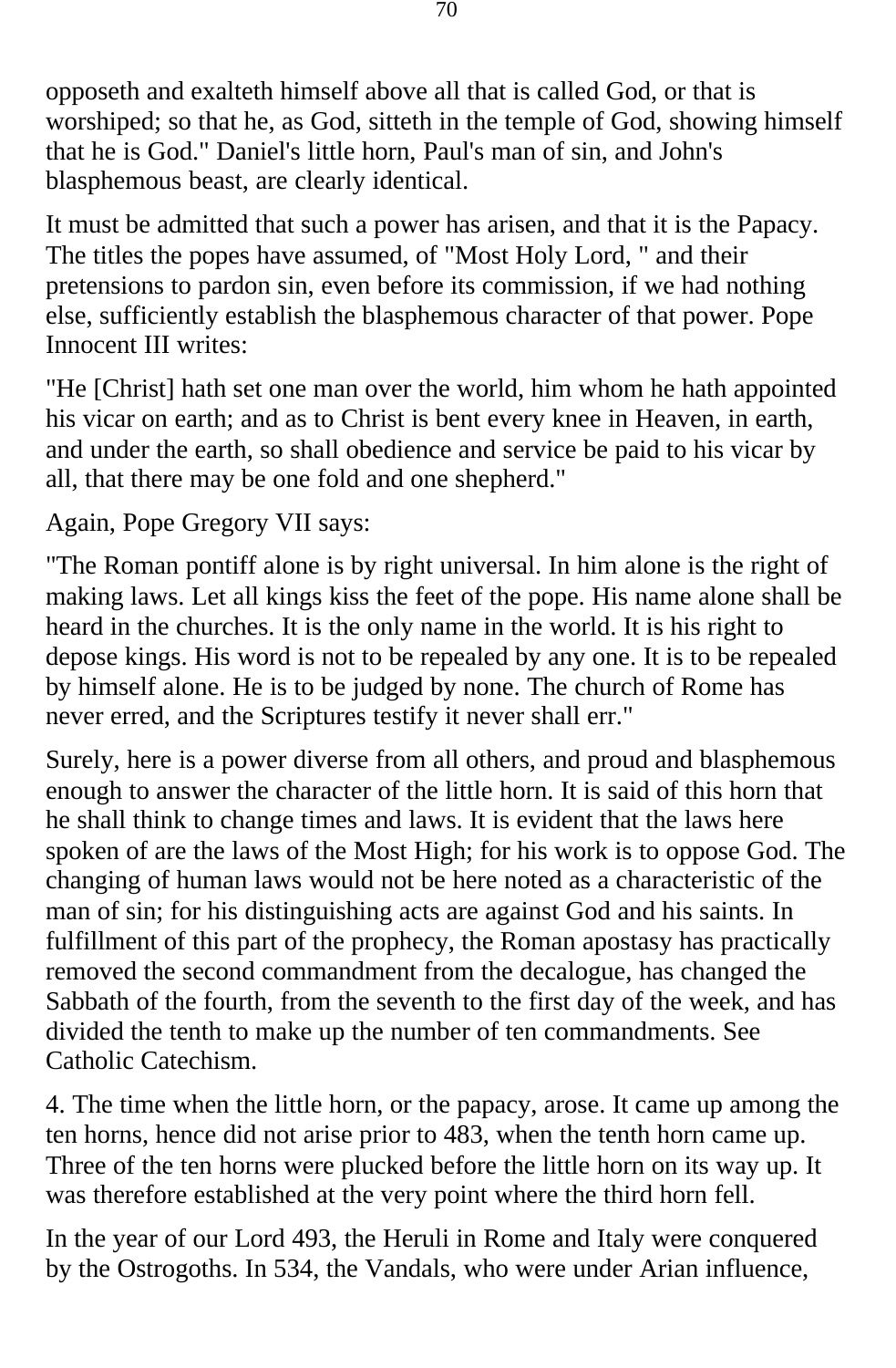were conquered by the Greeks, for the purpose of establishing the supremacy of the Catholics. The Ostrogoths, who held possession of Rome, were under an Arian monarch, who was an enemy to the supremacy of the bishop of Rome. Hence, before the decree of Justinian (the Greek emperor at Constantinople) could be carried into effect, by which he had constituted the bishop of Rome head of all the churches, the Ostrogoths must be plucked up. This conquest was effected by Justinian's army in the month of March, 538; at which time the Ostrogoths, who had retired without the city, and besieged it in their turn, raised the siege, and retired, leaving the Greeks in possession of the city. Thus the third horn was plucked up before the papacy, and for the express purpose, too, of establishing that power. See Gibbon's Decline and Fall of the Roman Empire.

The facts answer well to the prophecy. Here is the letter of Justinian to the bishop of Rome, A.D. 533:

"Justinian, pious, fortunate, renowned, triumphant, emperor, consul, &c., to John, the Most Holy Archbishop of our city of Rome, and Patriarch.

"Rendering honor to the apostolic see, and to your holiness (as always was and is our desire), and as it becomes us, honoring your blessedness as a father, we have laid without delay before the notice of your holiness all things pertaining to the state of the church. Since it has always been our earnest study to preserve the unity of your holy see, and the state of the holy churches of God, which has hitherto obtained, and will remain, without any interfering opposition; therefore we hasten to subject, and to unite to your holiness, all the priests of the whole East. As to the matters which are presently agitated, although clear and undoubted, and, according to the doctrine of your apostolic see, held assuredly, resolved and decided by all priests, we have yet deemed it necessary to lay them before your holiness. Nor do we suffer anything which belongs to the state of the church, however manifest and undoubted, that is agitated, to pass without the knowledge of your holiness, who are the head of all the churches. For in all things (as has been said or resolved) we are prompt to increase the honor and authority of your see."

"The authenticity of the title, " says Mr. Croly, "receives unanswerable proof from the edicts of the `Novellae' of the Justinian code. The preamble of the 9th states `that as the elder Rome was the founder of the laws, so was it not to be questioned that in her was the supremacy of the pontificate.' The 131st, on the Ecclesiastical Titles and Privileges, chap. ii., states: `We therefore decree that the most holy pope of the elder Rome is the first of all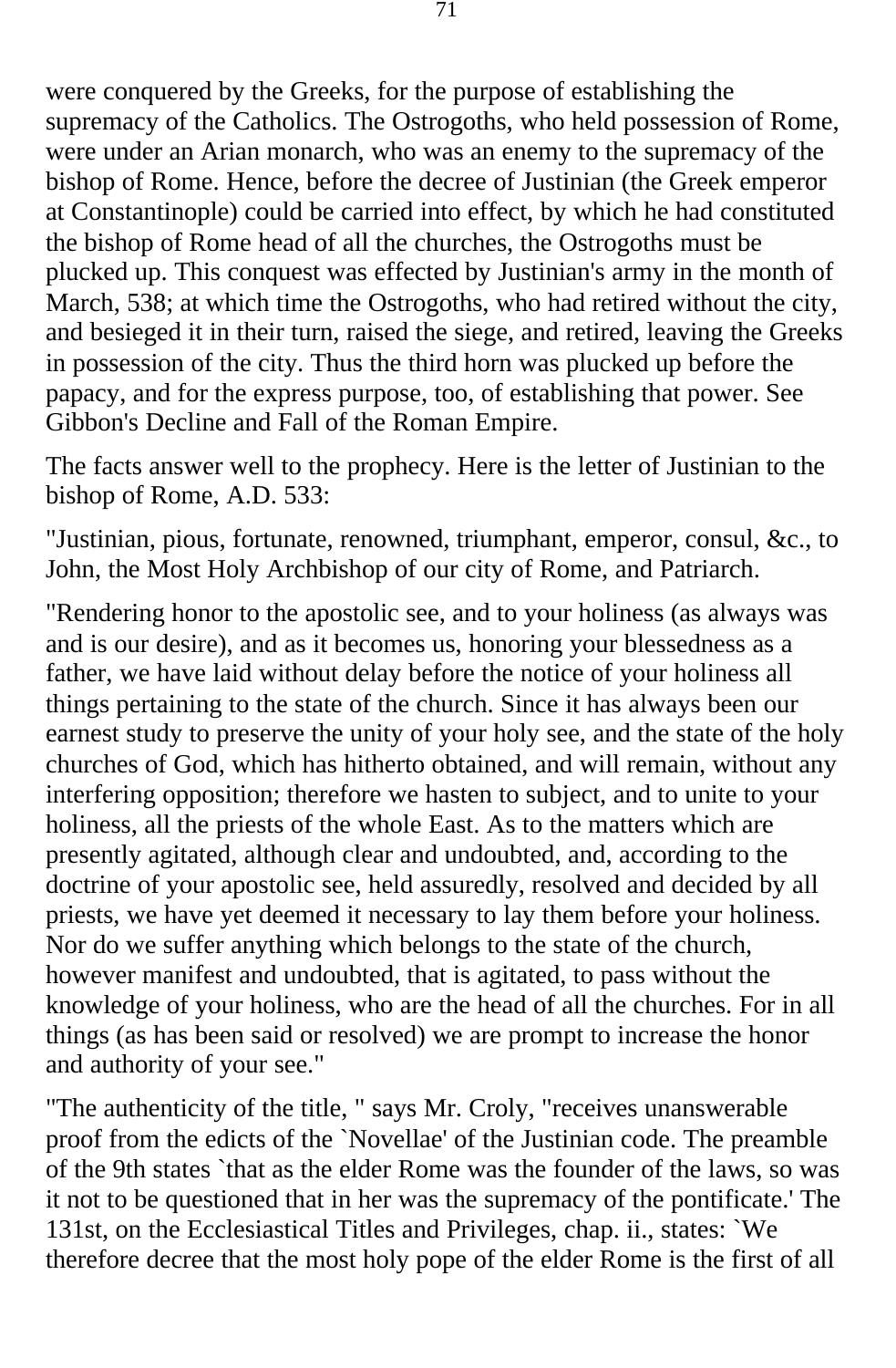the priesthood; and that the most blessed archbishop of Constantinople, the new Rome, shall hold the second rank, after the holy apostolic chair of the elder Rome.'" - Croly on the Apocalypse, pp. 114, 115.

Imperial Rome fell about A.D. 475, and was in the hands of the barbarians. Thus it continued till the conquest of Rome by Belisarius, Justinian's general, 536 to 538, when the Ostrogoths left it in the possession of the Greek emperor, March, 538. Thus the way was open for the dragon to give the beast his power, and great authority. Rev.13:2.

5. The length of time this power was to continue. Daniel says, "A time, and times, and the dividing of time." John says, Rev.13:5, "Power was given unto him to continue forty and two months." He was to make war upon the saints, the church; and in Rev.12:6, we are told that the woman, the church, fled into the wilderness 1260 days; and in the 14th verse, that it was for "a time, and times, and half a time." here, then, we have the period of the continuance of this power given us in three forms of expression, which settles the point that the time, times, and the dividing of time, are 42 months, or 1260 prophetic days, or literal years.

6. The termination of the 1260 years. From 538, 1260 years would extend to 1798. Did anything transpire that year to justify the belief that the dominion of the papacy ended at that time? It is a historical fact that, on Feb.10, 1798, Berthier, a French general, entered the city of Rome and took it. On the 15th of the same month, the pope was taken prisoner and shut up in the Vatican. The papal government, which had continued from the time of Justinian, was abolished, and a republican form of government given to Rome. The pope was carried captive to France, where he died in 1799. Thus, he that led into captivity went into captivity; he that killed with the sword was killed (subdued) with the sword. Rev.13:10. His dominion was taken away by war.

Verse 26: "But the Judgment shall sit, and they shall take away his dominion, to consume and to destroy it unto the end." See 2Thess.2:8: "Whom the Lord shall consume with the spirit of his mouth, and shall destroy with the brightness of his coming."

That the pope was restored, or a new one chosen is admitted. But that he has power to depose kings and put the saints to death now, is denied. Before his dominion was wrested from him, he deposed kings at pleasure for centuries, and silenced heretics by the flame, the rack, the prison, and the sword. This he cannot do now, nor has he been able to do it since 1798. The papacy is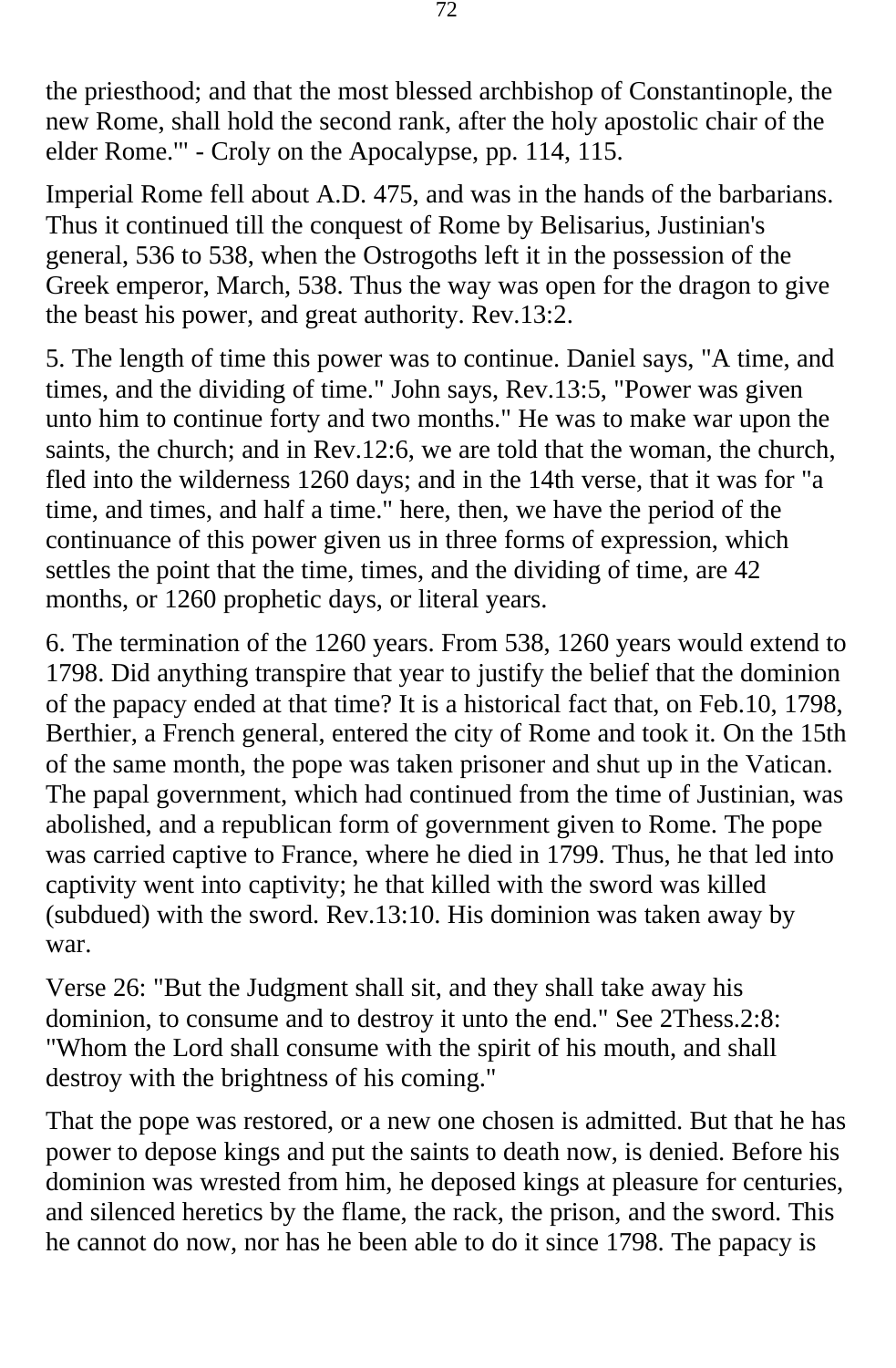compelled to tolerate Protestantism. Hear the pope himself on that subject. Here is his letter, dated Sept., 1840, at Rome:–

"ENCYCLICAL LETTER OF OUR MOST HOLY LORD GREGORY XVI., by Divine Providence Pope, to all Patriarchs, Primates, Archbishops, and Bishops.

"Venerable Brethren, - Health and the Apostolic Benediction. You well know, Venerable Brothers, how great are the calamities with which the Catholic church is beset on all sides in this most sorrowful age, and how pitifully she is afflicted. . . . Indeed, are we not (oh, how shameful!) compelled to see the most crafty enemies of the truth, ranging far and wide with impunity; not only attacking religion with ridicule, the church with contumely, and Catholics with insults and slander, but even entering into cities and towns, establishing schools of error and impiety, publishing in print the poison of their doctrines, skillfully concealed under the deceitful veil of the natural sciences and new discoveries, and even penetrating into the cottages of the poor, traveling through rural districts, and insinuating themselves into familiar acquaintance with the lowest of the people, and with the farmers? Thus they leave no means unattempted, whether by corrupt Bibles in the language of the people, or pestiferous newspapers and other like publications, or caviling conversation, or pretended charity, or, finally, by the gift of money, to allure ignorant people, and especially youth, into their nets, and induce them to desert the Catholic faith.

"We refer to facts, Venerable Brethren, which not only are known to you, but of which you are witnesses; even you, who, though you mourn, and, as your pastoral duty requires, are by no means silent, are yet compelled to tolerate in your dioceses these aforesaid propagators of heresy and infidelity. . . . Hence it is easy to conceive the state of anguish into which our soul is plunged day and night, as we, being charged with the superintendence of the whole fold of Jesus Christ, and the care of all the churches, must give account for his sheep to the Divine Prince of Pastors. And we have thought fit, Venerable Brethren, to recall to your minds by our present letter the causes of those troubles which are common to us and you, that you may more attentively consider how important it is to the church, that all holy priests should endeavor, with redoubled zeal, and with united labors, and with every kind of efforts, to repel the attacks of the raging foes of religion, to turn back their weapons, and to forewarn and fortify against the subtle blandishments which they often use. This, as you know, we have been careful to do at every opportunity; nor shall we cease to do it; as we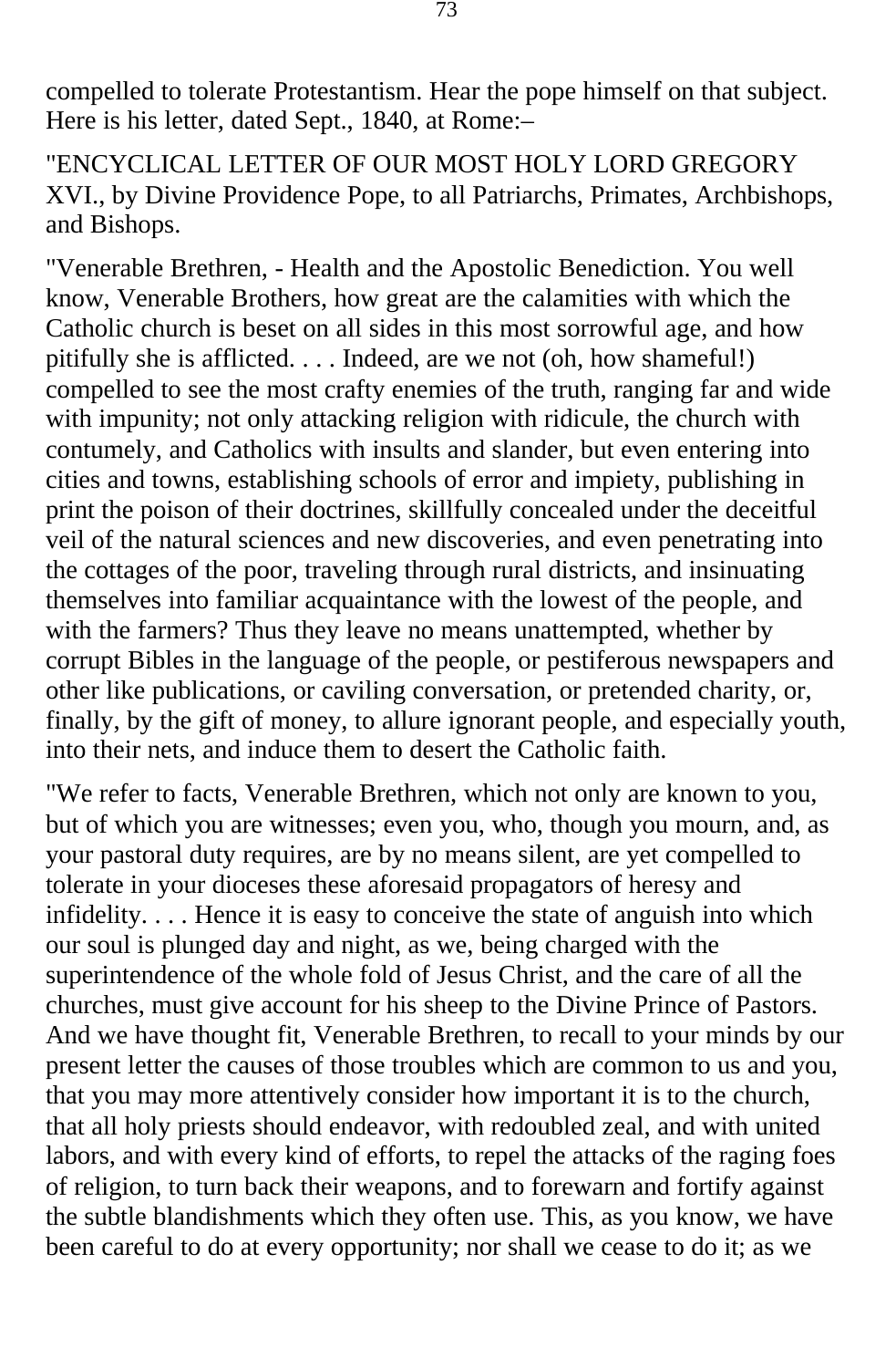also are not ignorant that you have always done it hitherto, and confidently trust that you will do hereafter with still more earnest zeal."

"Given at Rome, at St. Mary the Greater, on the 18th of the Kalends of September, of the year 1840, the tenth of our pontificate.

"GREGORY XVI., Pope."

Verse 27: "And the kingdom and dominion, and the greatness of the kingdom under the whole heaven, shall be given to the people of the saints of the Most High, whose kingdom is an everlasting kingdom, and all dominions shall serve and obey him."

Thus the immortal kingdom of the Most High is located under, not above, the whole heaven. It will therefore embrace the whole earth when it shall be purified by fire, and made new. Rev.21:5. Then will be fulfilled the word of the Lord by his prophets: "But as truly as I live, all the earth shall be filled with the glory of the Lord." Num.14:21. "But the meek shall inherit the earth, and shall delight themselves in the abundance of peace." Ps.37:11. "For the earth shall be full of the knowledge of the Lord, as the waters cover the sea." Isa.11:9. "For the earth shall be filled with the knowledge of the glory of the Lord, as the waters cover the sea." Hab.2:14.

Now let us see whereabouts we are in the prophetic chain. We have passed the lion, Babylon. We have gone by the bear with three ribs in his mouth. The sign of the leopard with four wings of a fowl and four heads, has been passed. The dreadful and terrible beast with ten horns has been seen. We have passed the little horn having eyes like the eyes of a man. That is among the things numbered with the past. What comes next? The Judgment, and God's everlasting kingdom.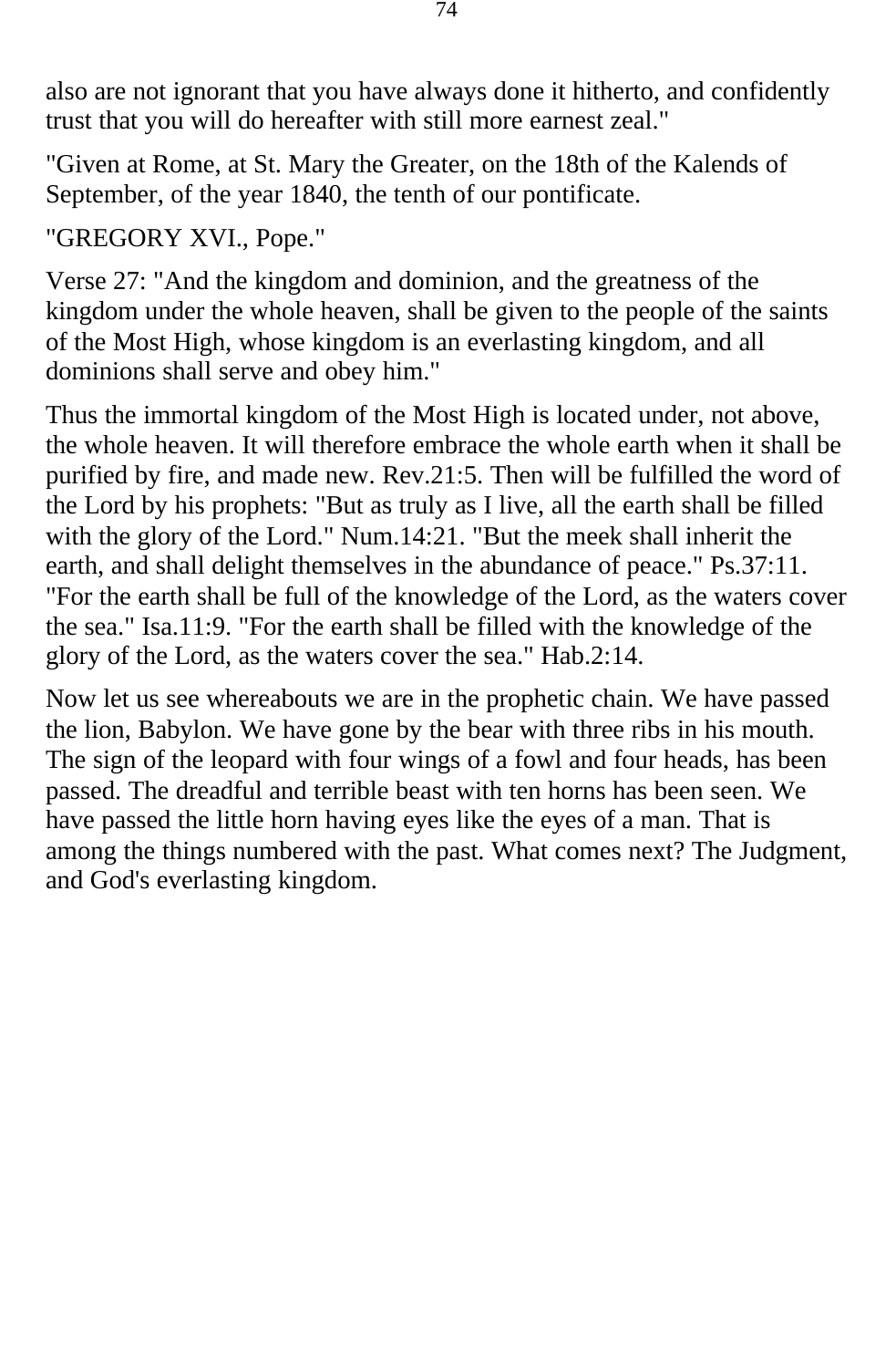## **SERMON EIGHT THE TIME**

TEXT: Then I heard one saint speaking, and another saint said unto that certain saint which spake, How long shall be the vision concerning the daily sacrifice, and the transgression of desolation, to give both the sanctuary and the host to be trodden under foot? And he said unto me, Unto two thousand and three hundred days; then shall the sanctuary be cleansed. Dan.8:13, 14.

THE text is important, or it would not be in the Bible. The text may be understood; otherwise, it is not a portion of God's revelation to man. What God has revealed he designs to be understood. It is true that "the secret things belong unto the Lord our God." We have no business with them. "But those things which are revealed belong unto us, and to our children forever." Deut.29:29.

Time is revealed in the sacred Scriptures. Time is important, or it would not be in the Bible. To class the prophetic periods with non-essentials, is an insult to the God of the Bible. In giving man a revelation, our gracious God gave the essentials, and left the non-essentials out of the book.

The definite time of the second advent of Christ is not revealed in the Bible. This fact, however, does not take from the prophetic periods any of their importance. They were designed to serve an important purpose; and just what purpose, is the object of this discourse to show.

We will first briefly define the terms employed in the text.

1. The two saints in conversation are Christ and Gabriel.

2. The vision embraces the three empires of Persia, Grecia, and Rome.

3. The daily sacrifice, and the transgression of desolation, represent Rome in its pagan and papal forms.

4. The sanctuary is that of the new covenant, or of the Christian age, and is in Heaven. It is the sanctuary of which Paul speaks in the book of Hebrews.

5. The host are the true people of God, who direct their worship to the heavenly sanctuary.

6. Both the sanctuary and the host are trodden under foot in the same sense that men now tread under foot the Son of God. Heb.10:29.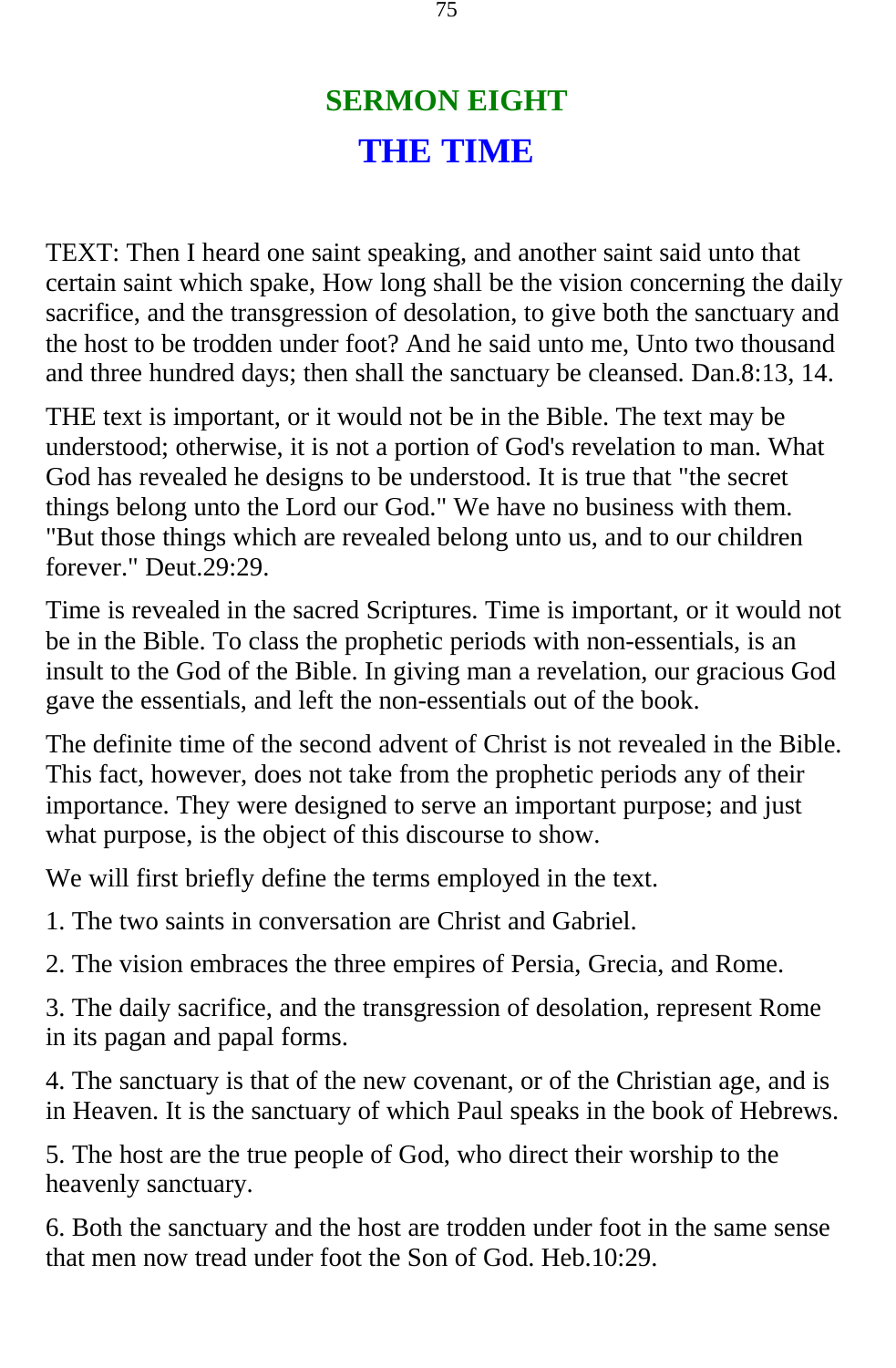7. The days are prophetic, meaning 2300 years, and their commencement and termination can be distinctly defined.

8. The cleansing of the sanctuary is not from physical uncleanness, but from the sins of the people. Much may be learned of the nature of the cleansing of the heavenly sanctuary at the close of the 2300 prophetic days, by the manner in which the typical sanctuary was cleansed on the tenth day of the seventh month in each year.

We will now notice each point stated, and give our reasons for the positions taken.

## **THE TWO SAINTS.**

1. The two saints in conversation. The angel selected to especially instruct Daniel, says to him, in chap.10:21, "There is none that holdeth with me in these things, but Michael your prince." Jude, verse 9, has the expression, "Michael the archangel." Archangel is the head over angels, as archbishop is head over bishops. But who is the archangel? The apostle, in 1 Thess.4:16, says, "The Lord himself shall descend from Heaven with a shout, with the voice of the archangel, and with the trump of God and the dead in Christ shall rise first." And John 5:25, proves that it is the voice of the Son of God that wakes the dead to life: "The dead shall hear the voice of the Son of God; and they that hear shall live." These texts prove that Michael is the Son of God. Therefore the Son of God was one of the two heavenly beings. And as there were but two engaged in revealing to Daniel the great facts of the vision, the angel Gabriel, mentioned in chapter 8:16; 9:21, is the other heavenly being. How beautifully grand the scene! The Son of God and the angel Gabriel in conversation! One inquires of the other, "How long the vision" concerning Persia, Grecia, and Rome? The other directs the answer to the prophet, "Unto two thousand and three hundred days, then shall the sanctuary be cleansed."

## **THE VISION.**

2. The vision relates to what the prophet saw respecting Media and Persia, Grecia, and Rome, as recorded in the eighth chapter of Daniel.

Verses 1, 2: "In the third year of the reign of King Belshazzar, a vision appeared unto me, even unto me Daniel, after that which appeared unto me at the first. And I saw in a vision; and it came to pass, when I saw, that I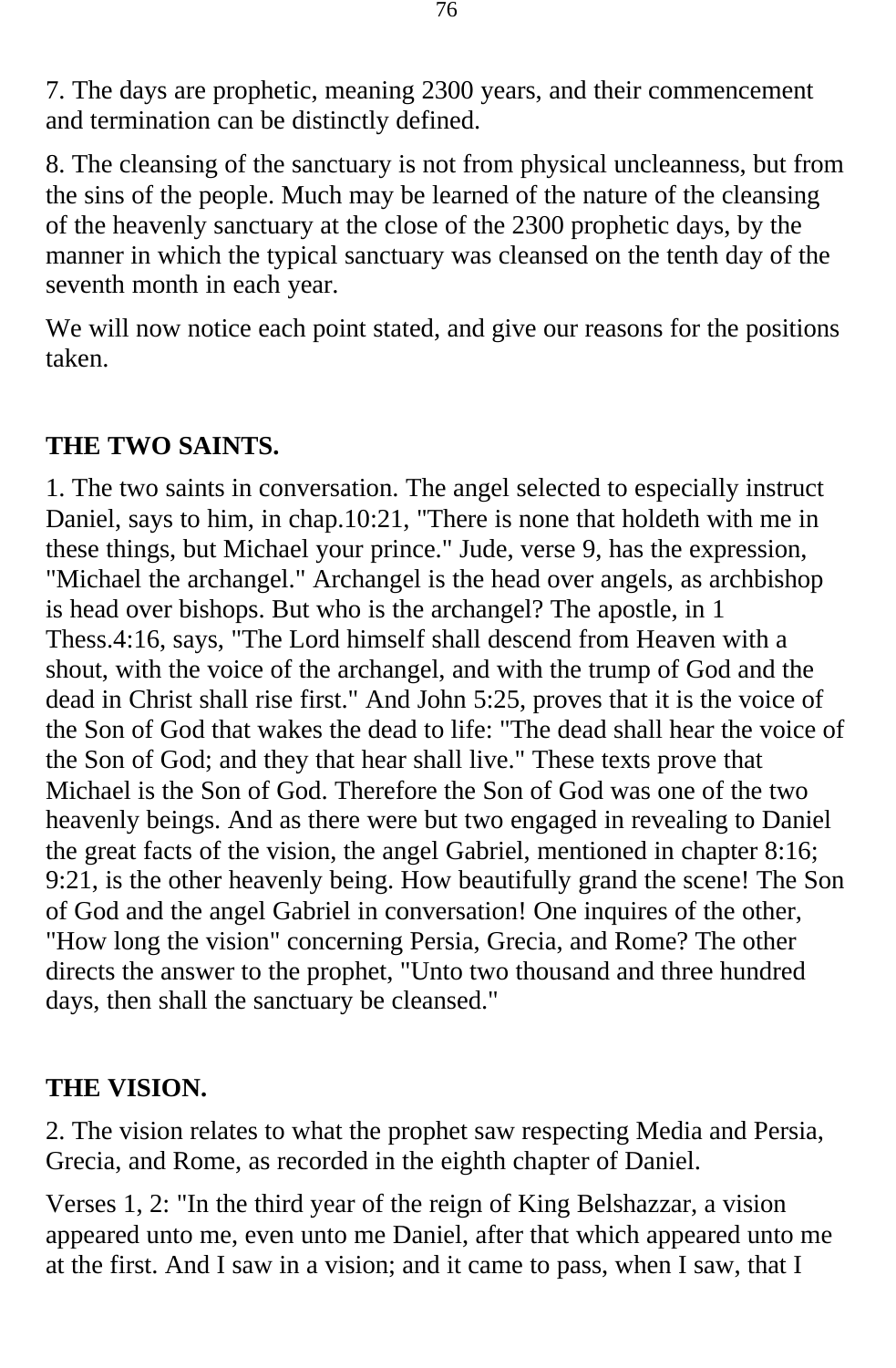was at Shushan in the palace, which is in the province of Elam; and I saw in a vision, and I was by the river of Ulai." In these verses the term, "a vision, " is mentioned three times. Referring to the same in verse 13, the question is asked, "How long shall be the vision?" The Son of God, in verse 16, commands Gabriel to make Daniel "understand the vision." And Daniel says at the close of his prayer, in chapter 9, "While I was speaking in prayer, even the man Gabriel, whom I had seen in the vision." This vision we will now consider.

Verses 3, 4: "Then I lifted up mine eyes, and saw, and behold, there stood before the river a ram which had two horns; and the two horns were high; but one was higher than the other, and the higher came up last. I saw the ram pushing westward, and northward, and southward, so that no beasts might stand before him, neither was there any that could deliver out of his hand; but he did according to his will, and became great." The symbol of the ram is explained in verse 20:–

"The ram which thou sawest having two horns are the kings of Media and Persia." This vision does not begin with the empire of Babylon, represented by the head of gold in chapter 2, and the lion of chapter 7 It begins with the empire of Media and Persia, at the height of its power, prevailing westward, northward, and southward, so that no power could stand before it. The two horns of the ram denote the union of these two powers in one government. Compare this with the arms of the metallic image of chapter 2, and the bear raising itself up on one side, of chapter 7.

Verses 5-8: "And as I was considering, behold an he goat came from the west on the face of the whole earth, and touched not the ground; and the goat had a notable horn between his eyes. And he came to the ram that had two horns, which I had seen standing before the river, and ran unto him in the fury of his power. And I saw him in the fury of his power. And I saw him come close unto the ram, and he was moved with choler against him, and smote the ram, and brake his two horns; and there was no power in the ram to stand before him, but he cast him down to the ground, and stamped upon him; and there was none that could deliver the ram out of his hand. Therefore, the he goat waxed very great; and when he was strong, the great horn was broken; and for it came up four notable ones toward the four winds of heaven." The symbol of the goat is thus explained:–

"And the rough goat is the king of Grecia; and the great horn that is between his eyes is the first king. Now that being broken, whereas four stood up for it, four kingdoms shall stand up out of the nation, but not in his power."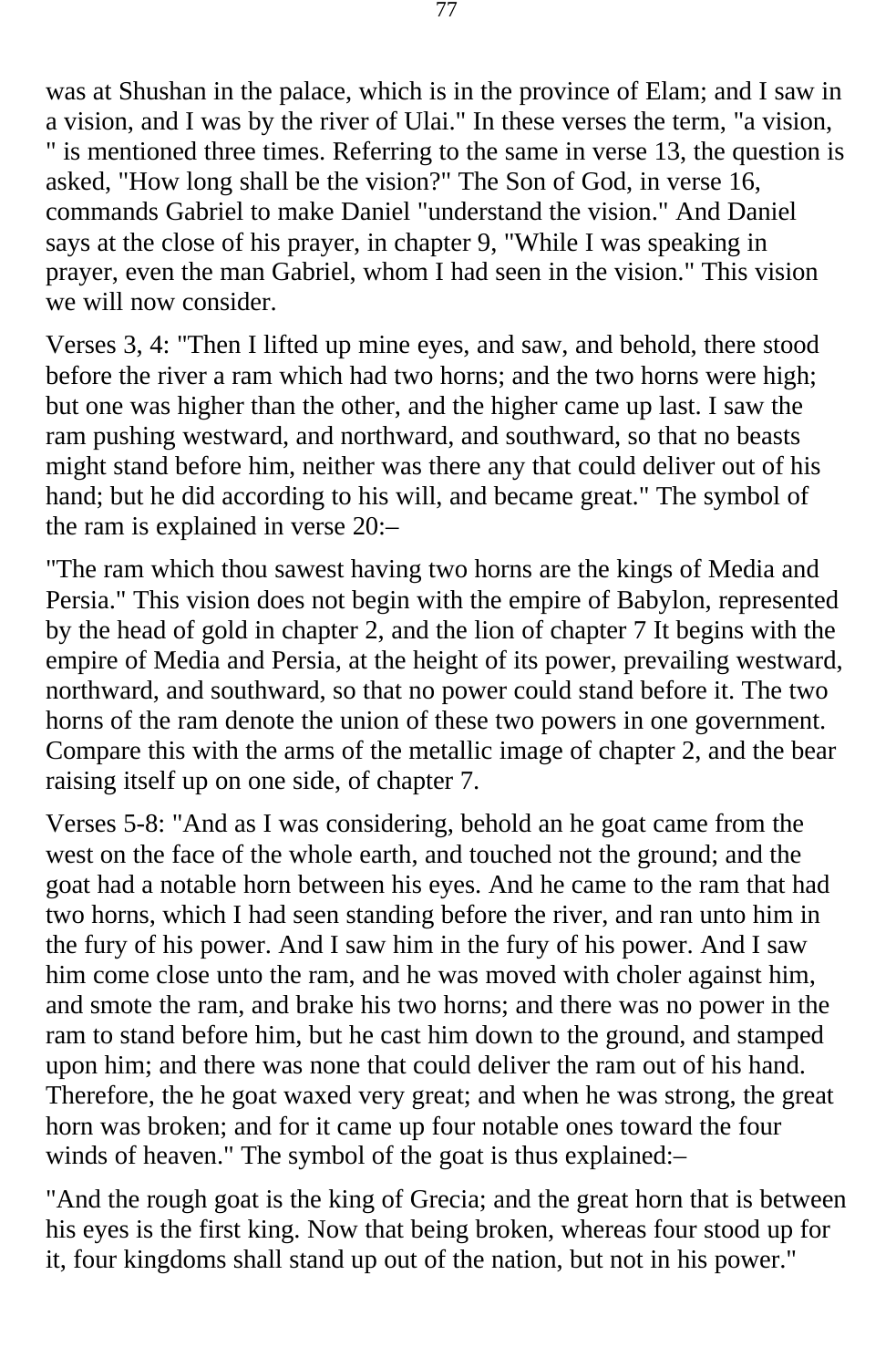Verses 21, 22. The explanation of this symbol is also definite and certain. The power that should overthrow the Medes and Persians, and in their stead bear rule over the earth, is the empire of the Greeks. Greece succeeded Persia in the dominion of the world B.C.331. The great horn is here explained to be the first king of Grecia, who was Alexander the Great. The four horns that arose when this horn was broken, denote the four kingdoms into which the empire of Alexander was divided after his death. The same is represented by the leopard with four heads and four wings, of chapter 7, and by the brazen sides of the metallic image of chapter 2. It is predicted without the use of symbols in Dan.11:3, 4. These four kingdoms were Macedon, Thrace, Syria, and Egypt. They originated about B.C. 312.

Verses 9-12: "And out of one of them came forth a little horn, which waxed exceeding great, toward the south, and toward the east, and toward the pleasant land. And it waxed great, even to the host of Heaven; and it cast down some of the host and of the stars to the ground, and stamped upon them. Yea, he magnified himself even to the Prince of the host, and by him the daily sacrifice was taken away, and the place of his sanctuary was cast down. And an host was given him against the daily sacrifice by reason of transgression, and it cast down the truth to the ground; and it practiced and prospered." In verses 23-25, the symbol of the little horn is explained thus:–

"And in the latter time of their kingdom, when the transgressors are come to the full, a king of fierce countenance, and understanding dark sentences, shall stand up. And his power shall be mighty, but not by his own power; and he shall destroy wonderfully, and shall prosper, and practice, and shall destroy the mighty and the holy people. And through his policy also he shall cause craft to prosper in his hand; and he shall magnify himself in his heart, and by peace shall destroy many; he shall also stand up against the Prince of princes; but he shall be broken without hand."

To avoid the application of this prophecy to the Roman power, pagan and papal, the papists have changed it from Rome to Antiochus Epiphanes, a Syrian king, who could not resist the mandates of Rome. See notes of the Douay (Romish) Bible on Dan.7;8;11. This application is made by the papists to save their church from any share in the fulfillment of the prophecy; and in this they have been followed by most of those who have opposed the Advent faith. The following facts show that the little horn was not Antiochus:–

(1) The four kingdoms into which the dominion of Alexander was divided, are symbolized by the four horns of the goat. Now this Antiochus was but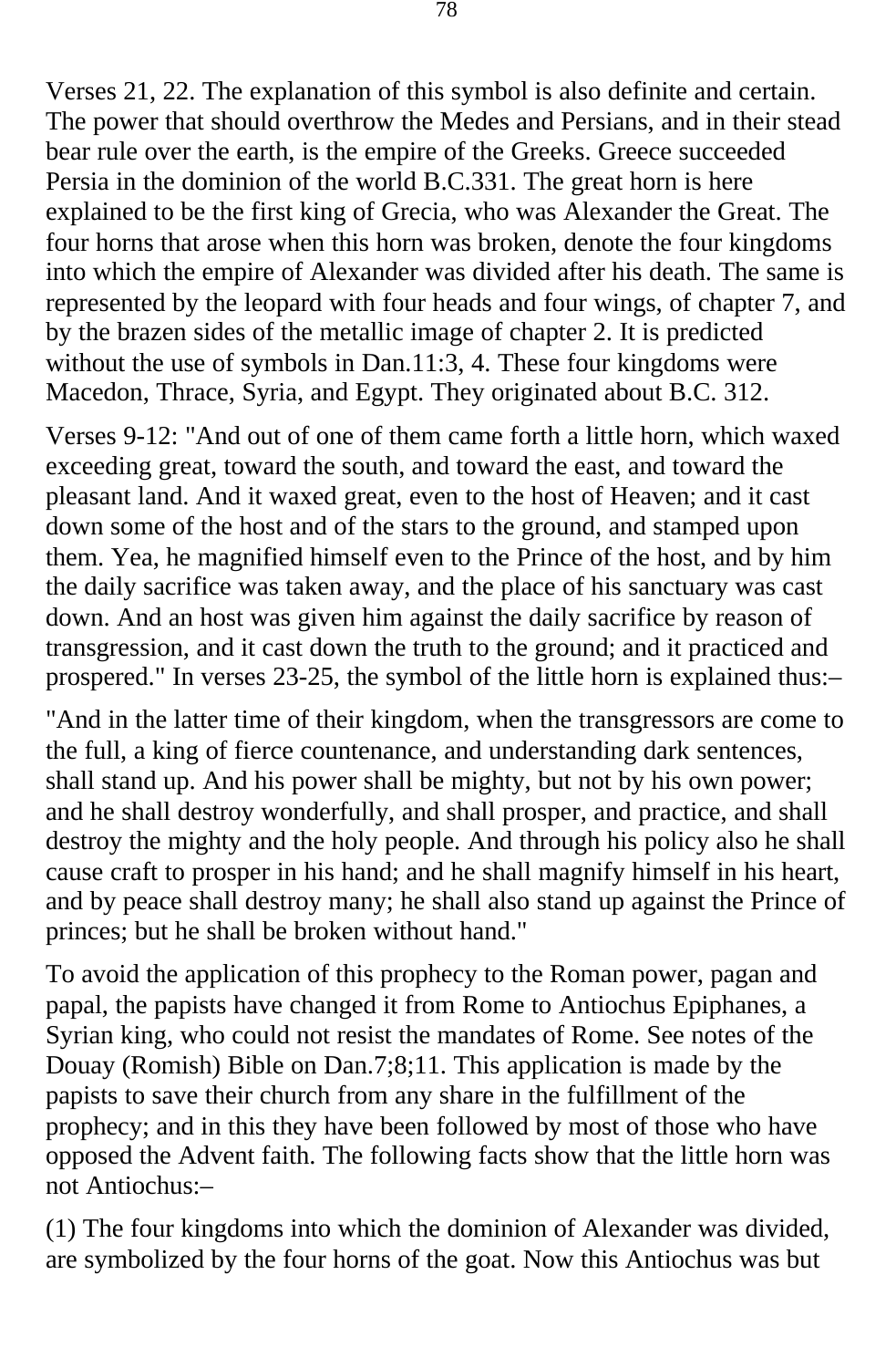one of the twenty-five kings that constituted the Syrian horn. How, then, could he, at the same time, be another remarkable horn?

(2) The ram, according to this vision, became great; the goat waxed very great; but the little horn became exceeding great. How absurd is the following application of this comparison:–

> Great. Very Great. Exceeding Persia. GRECIA. ANTIOCHUS.

How easy and natural is the following:– Great. Very Great. Exceeding Great. Persia. GRECIA. Rome.

(3) The Medo-Persian empire is simply called great. Verse 4. The Bible informs us that it extended "from India even unto Ethiopia, over an hundred and seven and twenty provinces." Esther 1:1. This was succeeded by the Grecian power, which is called VERY GREAT. Verse 8. Then comes the power in question, which is called EXCEEDING GREAT. Verse 9. Was Antiochus exceeding great when compared with Alexander, the conqueror of the world? Let an item from the Encyclopedia of Religious Knowledge answer:–

"Finding his resources exhausted, he resolved to go into Persia, to levy tributes and collect large sums which he had agreed to pay to the Romans."

Surely, we need not question which was exceeding great, the Roman power which exacted the tribute, or Antiochus who was compelled to pay it.

(4) The power in question was little at first, but it waxed, or grew, "exceeding great toward the south, and toward the east, and toward the pleasant land." What can this describe but the conquering marches of a mighty power? Rome was almost directly north-west from Jerusalem, and its conquests in Asia and Africa were, of course, toward the east and south; but where were Antiochus' conquests? He came into possession of a kingdom already established, and Sir Isaac Newton says, "He did not enlarge it."

(5) Out of many reasons that might be added to the above, we name but one: This power was to stand up against the Prince of princes. Verse 25. The Prince of princes is Jesus Christ. Rev.1:5; 17:14; 19:16. But Antiochus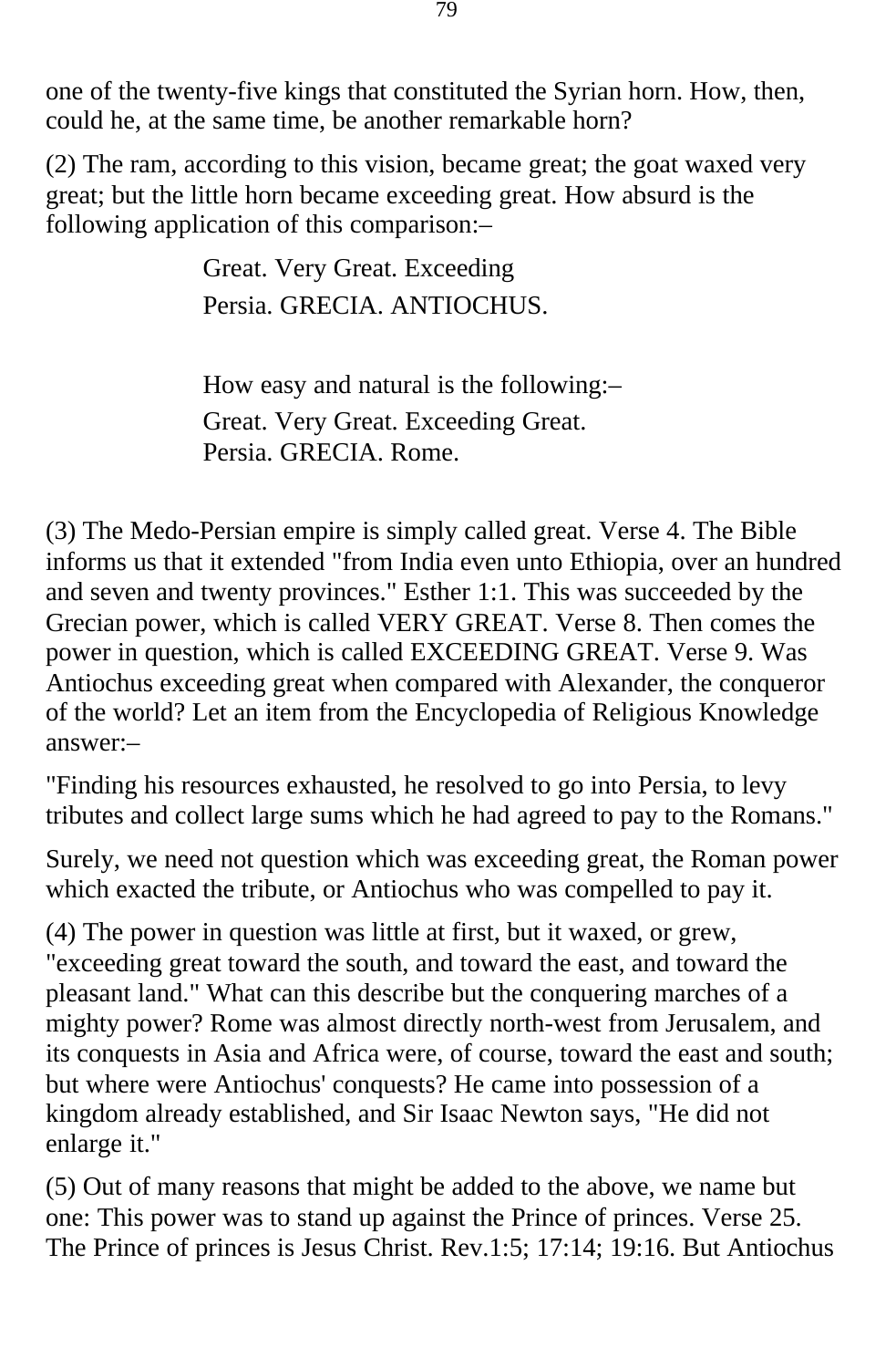died 164 years before our Lord was born. It is settled, therefore, that another power is the subject of this prophecy. The following facts demonstrate that Rome is the power in question:–

(1) This power was to come forth from one of the four kingdoms of Alexander's empire. Let us remember that nations are not brought into prophecy till connected with the people of God. Rome had been in existence many years before it was noticed in prophecy; and Rome had made Macedon, one of the four horns of the Grecian goat, a part of itself B.C.168, about seven years before its first connection with the people of God. See 1Mac.8 So that Rome could as truly be said to be "out of one of them, " as the ten horns of the fourth beast in the seventh chapter could be said to come out of that beast, when they were ten kingdoms set up by the conquerors of Rome.

(2) It was to wax exceeding great toward the south, and toward the east, and toward the pleasant land (Palestine. Ps.106:24; Zech.7:14). This was true of Rome in every particular. Witness its conquests in Africa and Asia, and its overthrow of the place and nation of the Jews. John 11:48.

(3) It was to cast down some of the host and of the stars. This is predicted respecting the dragon. Rev.12:3, 4. All admit that the dragon is Rome. Who can fail to see the identity of the dragon and the little horn?

(4) Rome was emphatically a king of fierce countenance, and one that did understand dark sentences. Moses used similar language when, as all agree, he predicted the Roman power. Deut.28:49, 50.

(5) Rome did destroy wonderfully. Witness its overthrow of all opposing powers.

(6) Rome had destroyed more of "the mighty and the holy people, " than all other persecuting powers combined. From fifty to one hundred millions of the church have been slain by it.

(7) Rome did stand up against the Prince of princes. The Roman power nailed Jesus Christ to the cross. Acts 4:26, 27; Matt.27:2; Rev.12:4.

(8) This power is to "be broken without hand." How clear the reference to the stone "cry out without hands, " that smote the image. Dan.2:34. Its destruction, then, does not take place until the final overthrow of earthly powers. These facts are conclusive proof that Rome is the subject of this prophecy. The field of vision, then, is the empires of Persia, Greece, and Rome.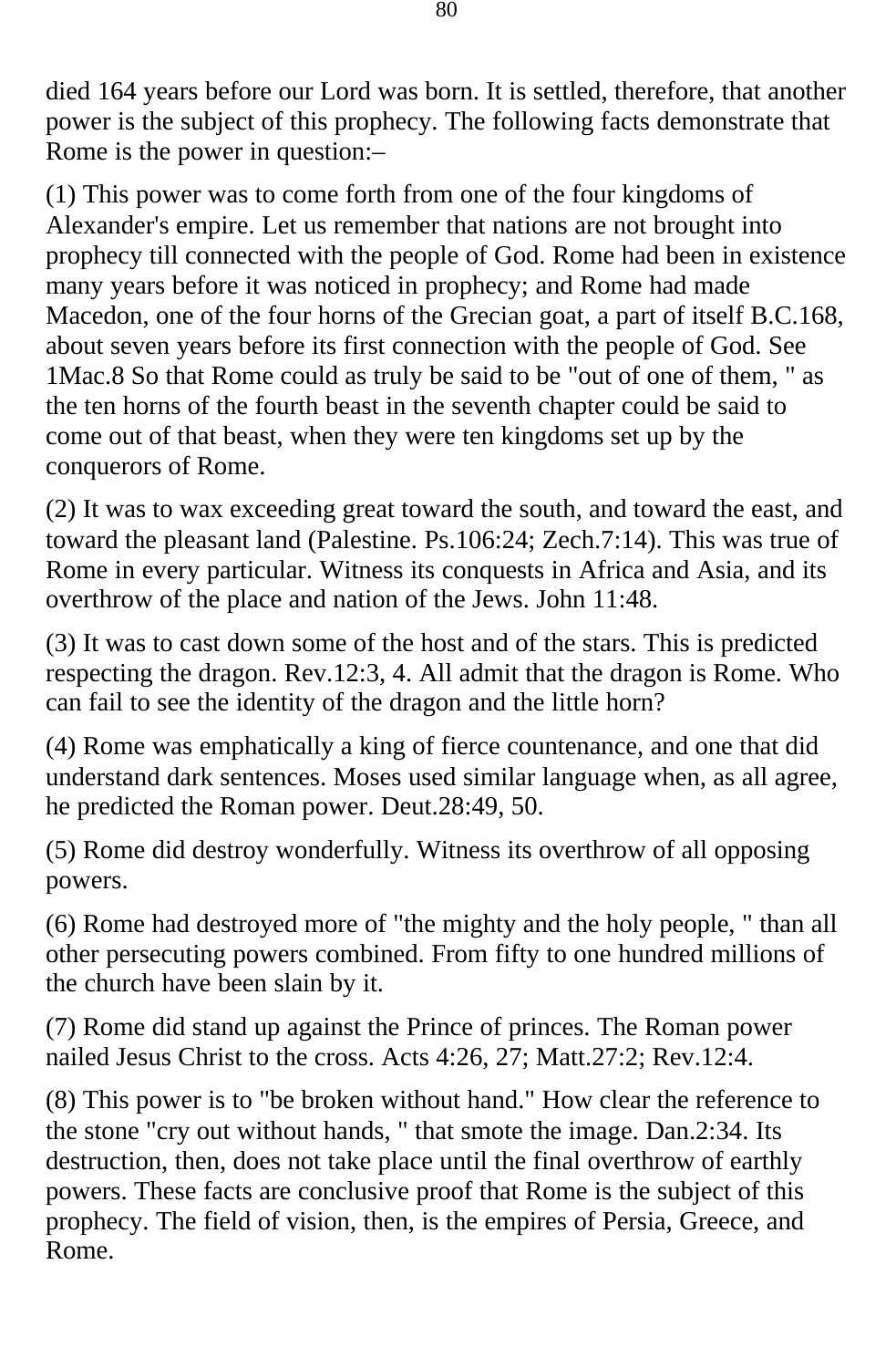## **THE TWO DESOLATIONS.**

3. The daily sacrifice and the transgression of desolation represent Rome in its pagan and papal forms. Leaving out the supplied words, the text would read, "The daily, and the transgression of desolation." These are two desolating powers; first, paganism, then, papacy. Of these, Paul, in 2 Thess.2:3-8, says: "Let no man deceive you by any means; for that day shall not come, except there come a falling away first, and that man of sin be revealed, the son of perdition, who opposeth and exalteth himself above all that is called God, or that is worshiped; so that he, as God, sitteth in the temple of God, showing himself that he is God. Remember ye not that when I was yet with you I told you these things? And now ye know what withholdeth that he might be revealed in his time. For the mystery of iniquity doth already work; only he who now letteth will let, until he be taken out of the way. And then shall that Wicked be revealed, whom the Lord shall consume with the spirit of his mouth, and shall destroy with the brightness of his coming." That which withheld the manifestation of the papacy in Paul's day was paganism. These are the two powers which have desolated the people of God, of which the angel speaks in the vision of Dan.8.

## **THE SANCTUARY.**

4. The sanctuary. The definition of the word sanctuary is, "A holy place." - Walker. "A sacred place." - Webster. "A holy or sanctified place, a dwelling-place of the Most High." - Cruden. A dwelling-place for God. Ex.25:8. The earth is not the sanctuary. Since man left Eden on account of transgression, the earth, or any portion of it, has not been a holy place, a sacred place, the dwelling of the Most High. The word sanctuary is used a hundred and forty-six times in the Bible, and is not applied to the earth in a single instance.

The church is not the sanctuary. The Bible never calls the church the sanctuary. But if a single text could be cited to prove that the church is called the sanctuary, the following plain fact would prove beyond controversy that the church is not the sanctuary to be cleansed at the end of the 2300 days. The church is represented in Dan.8:13, by the word host: "To give both the sanctuary and the host to be trodden under foot." The church and the sanctuary are two things. The church is the host, or worshipers, and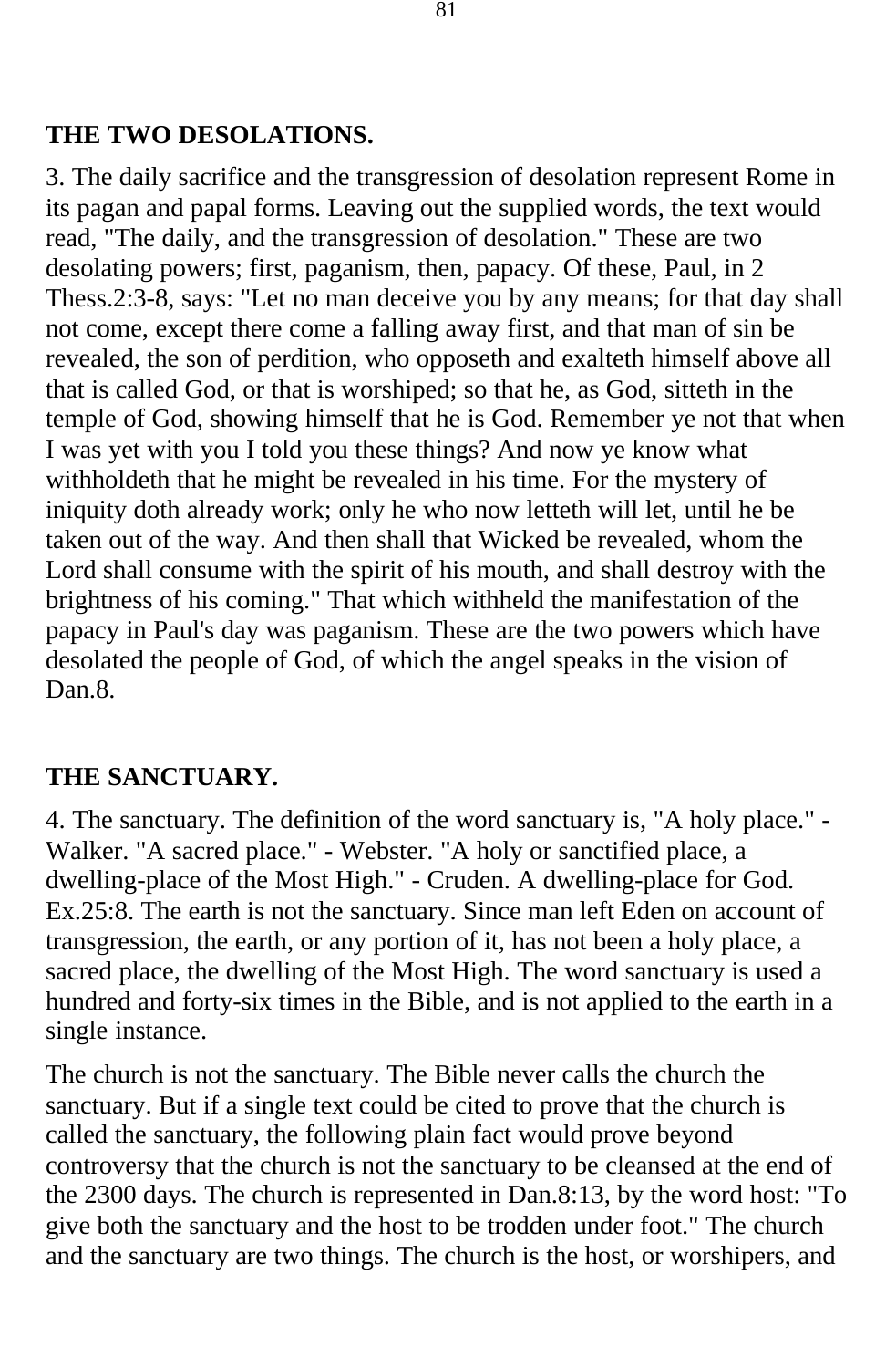the sanctuary is the place of worship, or the place toward which worship is directed.

The land of Canaan is not the sanctuary. Of the one hundred and forty-six times in which the word sanctuary occurs in the Bible, only two or three texts have been urged, with any degree of confidence, as referring to the land of Canaan. Yet, strangely enough, men have claimed that the supposed meaning of these two or three texts ought to determine the signification of the word in Dan.8:13, 14, against the plain testimony of more than a hundred texts! For none can deny that in almost every instance in which the word does occur, it refers directly to the typical tabernacle, or else to the true, of which that was but the figure or pattern. But we now inquire whether the two or three texts in question do actually apply the word sanctuary to the land of Canaan. They read as follows: "Thou shalt bring them in, and plant them in the mountain of thine inheritance, in the place, O Lord, which thou hast made for thee to dwell in; in the sanctuary, O Lord, which thy hands have established." Ex.15:17. "And he led them on safely, so that they feared not; but the sea overwhelmed their enemies. And he brought them to the border of his sanctuary, even to this mountain, which his right hand had purchased." "And he built his sanctuary like high palaces, like the earth which he hath established forever." Ps.78:53, 54, 69.

The first of these texts, it will be noticed, is taken from the song of Moses, after the passage of the Red Sea. It is a prediction of what God would do for Israel. The second text was written about five hundred years after the song of Moses. What Moses utters as a prediction, the psalmist records as a matter of history. Hence, the psalm is an inspired commentary on the song of Moses. If the first text be read without the other, the idea might be gathered that the mountain was the sanctuary, though it does not directly state this.

But if the second text be read in connection with the first, it destroys the possibility of such an inference. The psalmist states that the mountain of the inheritance was the border of the sanctuary; and that God, after driving out the heathen before his people, proceeded to build his sanctuary like high palaces. See 1 Chron.29:1. (1) The land of Canaan was the mountain of the inheritance. Ex.15:17. (2) That mountain was the border of the sanctuary. Ps.78:54. (3) In that border God built his sanctuary. Ps.78:69. (4) In that sanctuary, God dwelt, by his representative, the glorious Shekinah. Ps.74:7; Ex.25:8. (5) In that border the people dwelt. Ps.78:54, 55. These facts demonstrate that the same Spirit moved both these holy men of old. These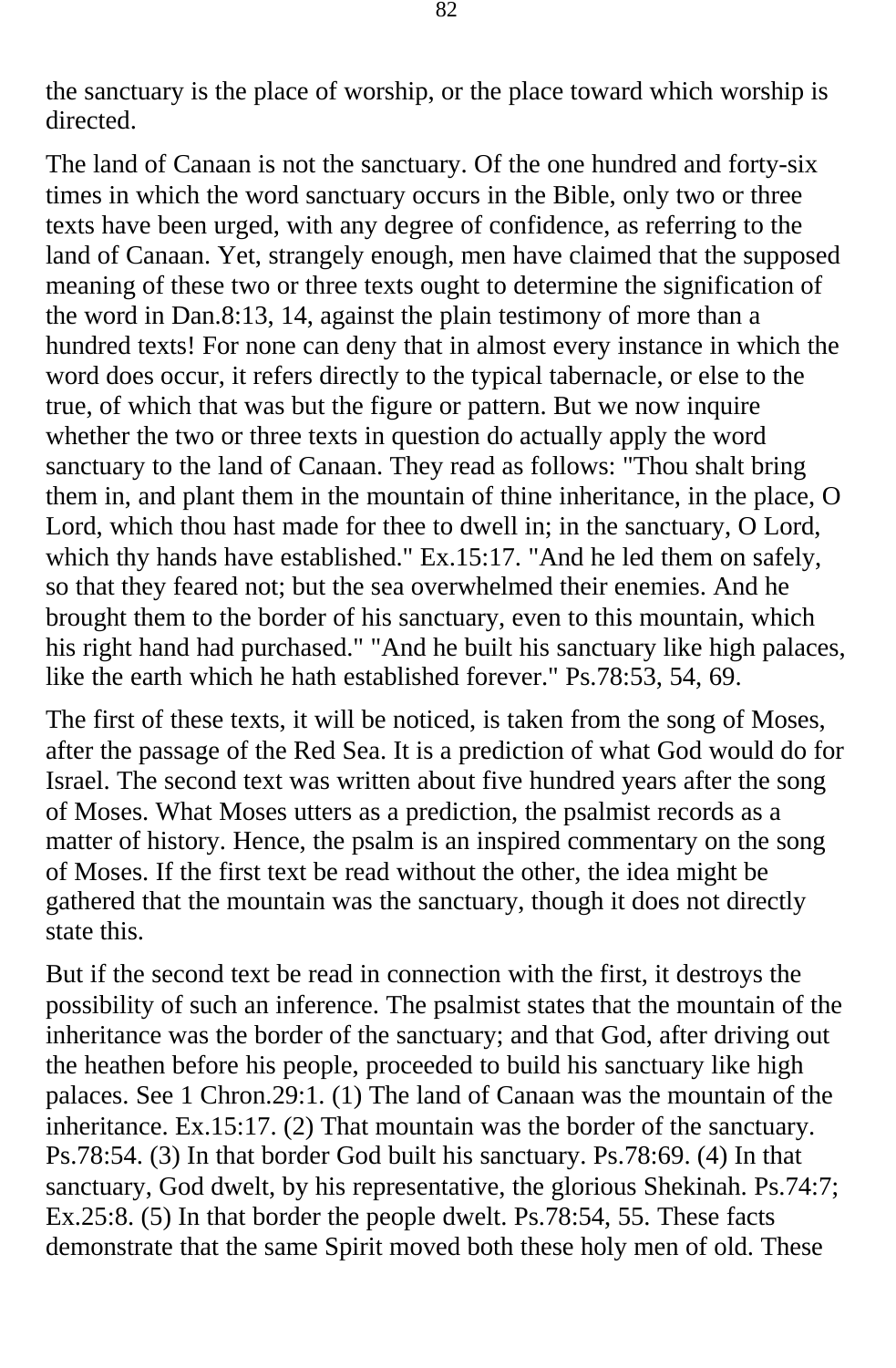texts perfectly harmonize, not only with each other, but with the entire testimony of the Bible respecting the sanctuary. If the reader still persists in confounding the sanctuary with its border, the land of Canaan, we request him to listen while a king of Judah points out the distinction:–

"Art not thou our God, who didst drive out the inhabitants of this land before thy people Israel, and gavest it to the seed of Abraham, thy friend, forever? And they dwelt therein, and have built thee a sanctuary therein for thy name, saying, If, when evil cometh upon us, as the sword, judgment, or pestilence, or famine, we stand before this house, and in thy presence (for thy name is in this house), and cry unto thee in our affliction, then thou wilt hear and help." 2 Chron.20:7-9. This language is a perfect parallel to that of Ps.78:54, 55, 69. In the clearest manner it points out the distinction between the land of Canaan, and the sanctuary which was built therein; and it does clearly teach that that sanctuary was the house erected as the habitation of God.

But there is another text by which some attempt to prove that Canaan is the sanctuary. "The people of thy holiness have possessed it but a little while; our adversaries have trodden down thy sanctuary." Isa.63:18. No one offers this as direct testimony. As it is only an inference, a few words are all that is needed. (1) When the people of God's holiness were driven out of the land of Canaan (as here predicted by the prophet, who uses the past tense for the future), not only were they dispossessed of their inheritance, but the sanctuary of God, built in that land, was laid in ruins. This is plainly stated in 2 Chron.36:17-20. (2) The next chapter testifies that the prophet had a view of the destruction of God's sanctuary, as stated in the text quoted from 2Chronicles. This explains the whole matter. Isa.64:10, 11; Ps.74:3, 7; 79:1.

A fourth text may occur to some minds as conclusive proof that Canaan is the sanctuary. We present it, as it is the only remaining one that has ever been urged in support of this view. "The glory of Lebanon shall come unto thee, the fir-tree, the pine-tree, and the box together, to beautify the place of my sanctuary; and I will make the place of my feet glorious." Isa.60:13. This text needs little comment. The place of God's sanctuary, we admit, is the land of Canaan, or the new earth; for Isaiah refers to the glorified state. And as God has promised to set his sanctuary in that place, Eze.37:25-28, the meaning of the text is perfectly plain. But if any still assert that the place of the sanctuary is the sanctuary itself, let them notice that the same text calls the same "place" the place of the Lord's feet; and hence, the same principle would make the land of Canaan the feet of the Lord! The view that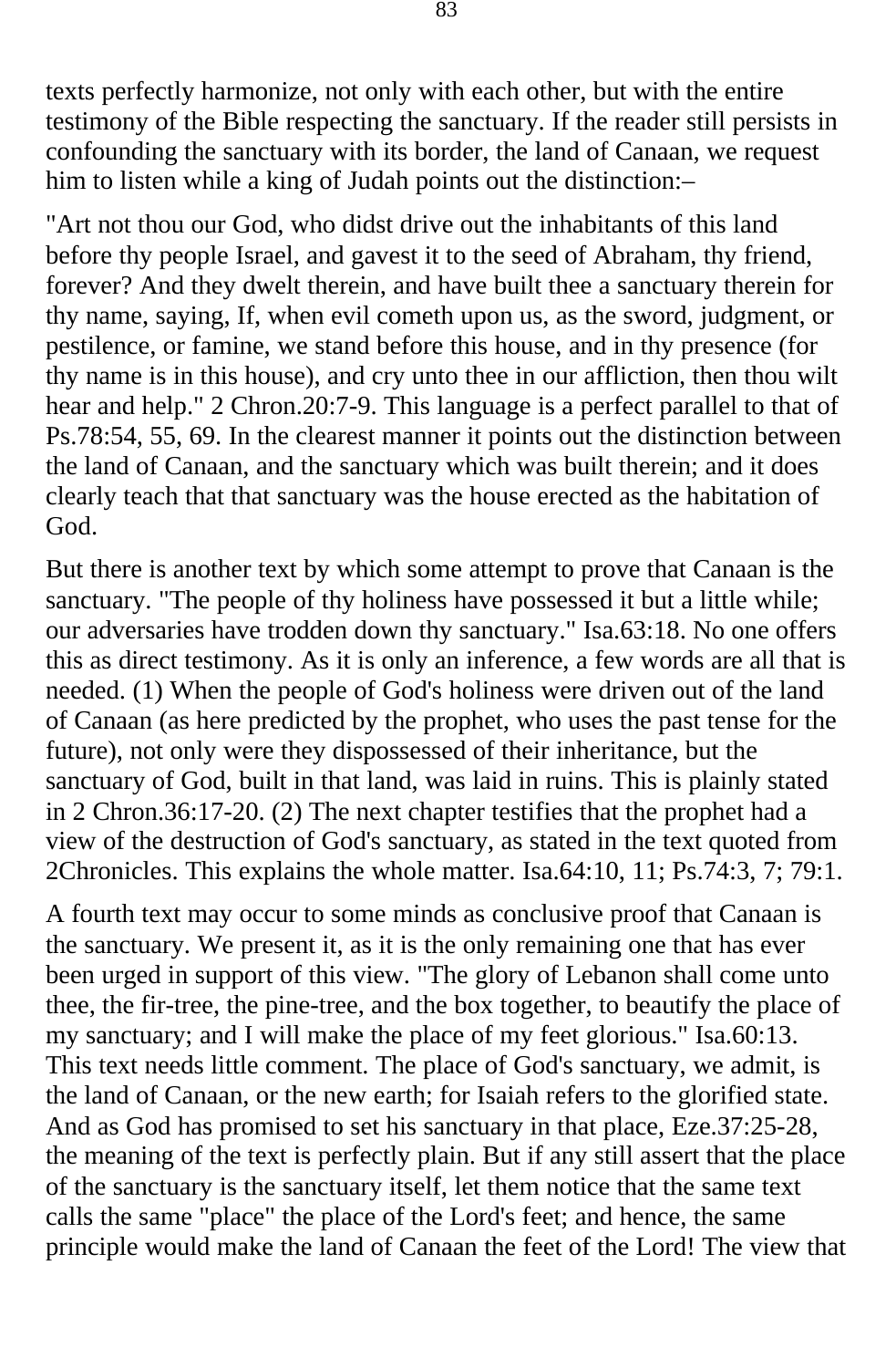Canaan is the sanctuary, is too absurd to need further notice. And even were it a sanctuary, it would not even then be the sanctuary of Daniel; for the prophet had his eye upon the habitation of God. Dan.9 Canaan was only the place of God's sanctuary, or habitation.

The sanctuary to be cleansed at the termination of the 2300 prophetic days, or, as we shall show, years, is not the sanctuary of the first covenant. Heb.9:1-7. This sanctuary exists at the end of the 2300 days, while that passed away with the first covenant. The sanctuary of Dan.9, then, is the greater and more perfect tabernacle, not made with hands. Heb.9:11. The sanctuary of the first covenant was typical of this. In chap.8:1, 2, the apostle says:-

"Now of the things which we have spoken this is the sum: We have such an High Priest, who is set on the right hand of the throne of the Majesty in the Heavens; a minister of the sanctuary, and of the true tabernacle, which the Lord pitched, and not man." Man pitched the typical on earth; the Lord pitched the antitypical in Heaven. The Jewish priests ministered in the earthly; Christ ministers in the heavenly. The earthly sanctuary was cleansed from the sins of the people on the last day of each yearly service of the Jews; the heavenly is cleansed from the sins of the people, once for all, at the close of the 2300 days. But of the cleansing of this sanctuary we will speak hereafter.

## **THE HOST.**

5. The host. We have only to say on this point that the host embraces all the people of God who direct their worship to the heavenly sanctuary where their great High Priest ministers.

## **TRODDEN UNDER FOOT.**

6. The sanctuary and host trodden under foot. The agents by which the sanctuary and host are trodden under foot are the daily, or continual, desolation, and the transgression, or abomination, of desolation. Dan.8:13; 11:31; 12:11. These two desolations, as we have already seen, are paganism and papacy. It is often urged as a sufficient argument against the view of the sanctuary of God in Heaven, that such a sanctuary is not susceptible of being trodden under foot. But this should not be regarded as impossible, when the New Testament shows us that apostates tread under foot the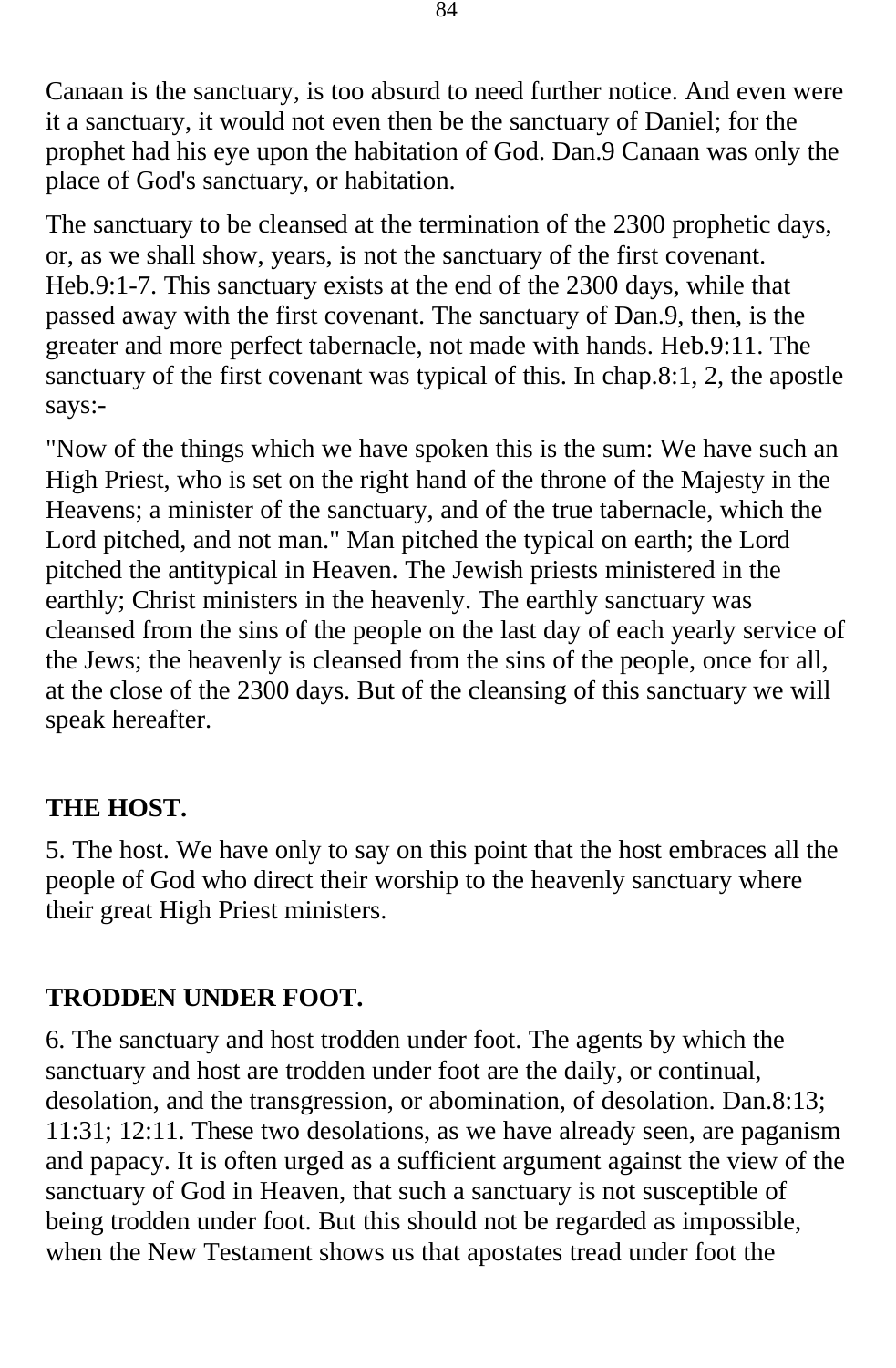Minister of the heavenly sanctuary, our Lord Jesus Christ. Heb.10:29; 8:1, 2. If they can tread under foot the Minister of that sanctuary, they can tread under foot the sanctuary itself. It is not impossible that the pagan and papal desolation should be represented as treading under foot the heavenly sanctuary, when the same vision represents the little horn as stamping upon the stars, Dan.8:10, and when it is expressly predicted that the papal power should war against the tabernacle of God in Heaven. Rev.13:5-7. The language of this vision, that these blasphemous powers should cast down the truth to the ground, stamp upon the stars, and tread under foot the sanctuary and the host, is certainly figurative, as it would otherwise involve complete absurdities.

Let us now briefly trace the manner in which Satan has, by paganism and papacy, trodden under foot the sanctuary of the Lord. We have already seen that he has done this by erecting rival sanctuaries, where, in the place of the only living and true God, he has established "new gods that came newly up." Deut.32:16, 17. In the days of the judges and of Samuel, Satan's rival sanctuary was the temple of Dagon, where the Philistines worshiped. Judges 16:23, 24. And when they had taken the ark of God from Israel, the Philistines deposited it in this temple. 1 Sam.5. After Solomon had erected a glorious sanctuary upon Mount Moriah, Jeroboam, who made Israel to sin, erected a rival sanctuary at Bethel, and thus drew away ten of the twelve tribes from the worship of the living God, to that of the golden calves. 1 Kings 12:26-33: Amos 7:13, margin. In the days of Nebuchadnezzar, the rival to the sanctuary of God was the temple of Nebuchadnezzar's god at Babylon. And into this temple he carried the vessels of the Lord's sanctuary, when he laid it desolate. Dan.1:2; Ezra 1:7; 5:14; 2 Chron.36:7. At a still later period, Satan established at Rome a temple or sanctuary of all the gods. Dan.8:11; 11:31.

After the typical sanctuary of the first covenant had given place to the true sanctuary of God, Satan baptized his pagan sanctuary and heathen rites and ceremonies, calling them Christianity. Thenceforward, he had at Rome a temple of God, " and in that temple a being exalted above all that is called God, or that is worshiped 2 Thess.2:4. And this papal abomination has trodden under foot the holy city, Rev.11:2; 21:2, by persuading a large portion of the human family that Rome, the place of this counterfeit temple of God, is the "holy city, " or the "eternal city." And it has trodden under foot and blasphemed God's sanctuary, or tabernacle, Rev.13:6; Heb.8:2, by calling its own sanctuary the temple of God, and by turning away the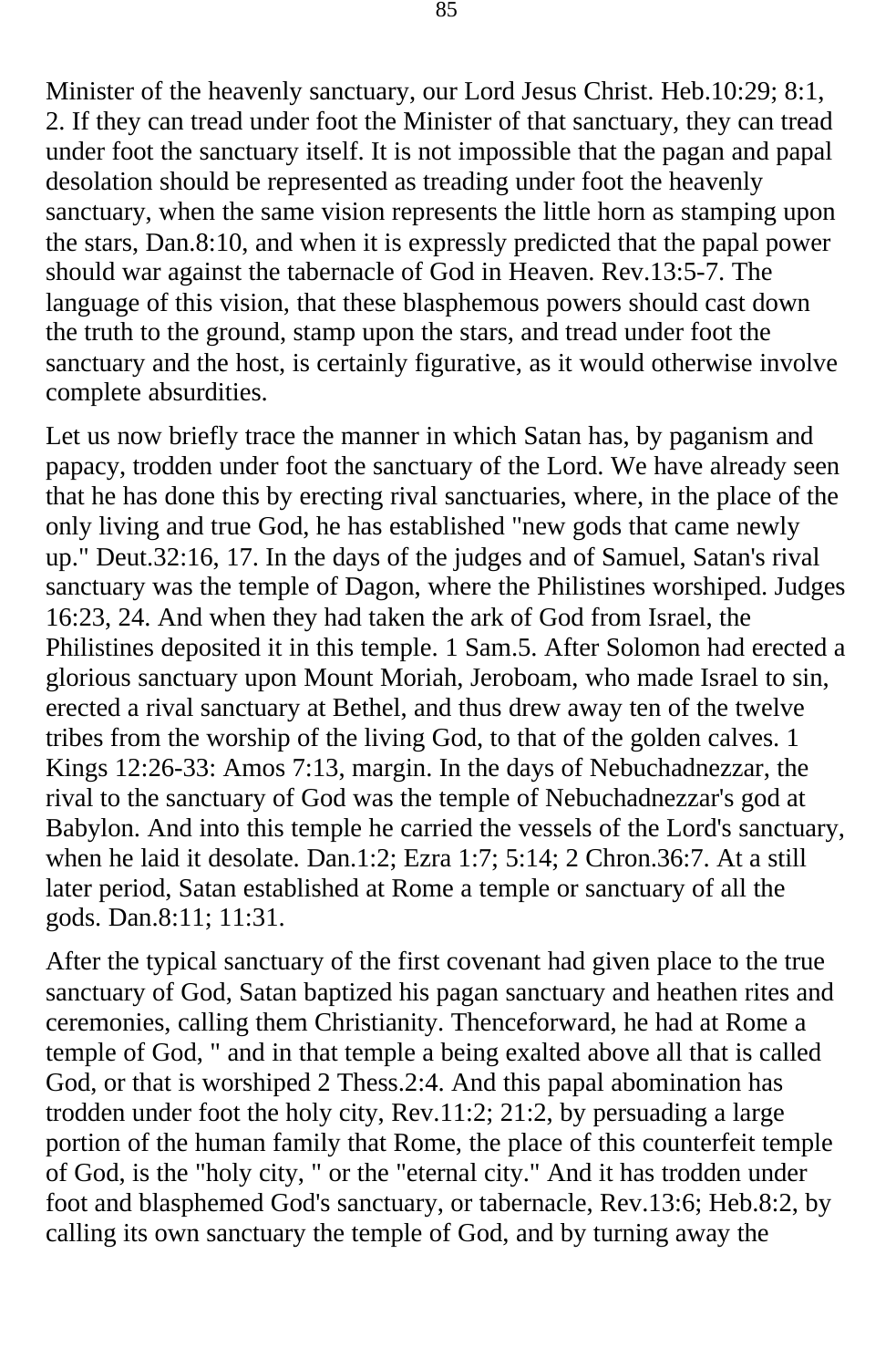worship of them that dwell on the earth from the temple of God in Heaven to the sanctuary of Satan at Rome.

It has trodden under foot the Son of God, the minister of the heavenly sanctuary, Heb.10:29; 8:2, by making the pope the head of the church, instead of Jesus Christ, Eph.5:23, and by leading men to the worship of that son of perdition, as one able to forgive past sins, and to confer the right to commit them in the future, and thus turning men from Him who alone has power on earth to forgive sins, and to pardon iniquity and transgression. Such has been the nature of the warfare which Satan has maintained against the sanctuary and the cause of God, in his vain attempts to defeat the great plan of redemption which God has been carrying forward in his sanctuary.

#### **THE TWENTY-THREE HUNDRED DAYS.**

7. The twenty-three hundred days. We will now go back to Verses 13, 14: "Then I heard one saint speaking, and another saint said unto that certain saint which spake, How long shall be the vision concerning the daily sacrifice, and the transgression of desolation, to give both the sanctuary and the host to be trodden under foot? And he said unto me, Unto two thousand and three hundred days; then shall the sanctuary be cleansed."

Gabriel is next commanded to explain the vision to the prophet.

Verses 15-19: "And it came to pass, when I, even I, Daniel, had seen the vision, and sought for the meaning, then, behold, there stood before me as the appearance of a man. And I heard a man's voice between the banks of Ulai, which called, and said, Gabriel, make this man to understand the vision. So he came near where I stood; and when he came, I was afraid, and fell upon my face; but he said unto me, Understand, O son of man; for at the time of the end shall be the vision. Now, as he was speaking with me, I was in a deep sleep on my face toward the ground; but he touched me, and set me upright. And he said, Behold, I will make thee know what shall be in the last end of the indignation; for at the time appointed the end shall be, "

In the remaining verses of chapter 8, the angel explained the meaning of the ram, the goat, and the little horn. But he gave no explanation of the time in this chapter. The vision embraces Persia, Grecia, and Rome. And it is evident that twenty-three hundred literal days could not cover the duration of one of these kingdoms, much less all three of them. Hence, the days must be symbolic, a day for a year, even as the beasts and horns are shown to be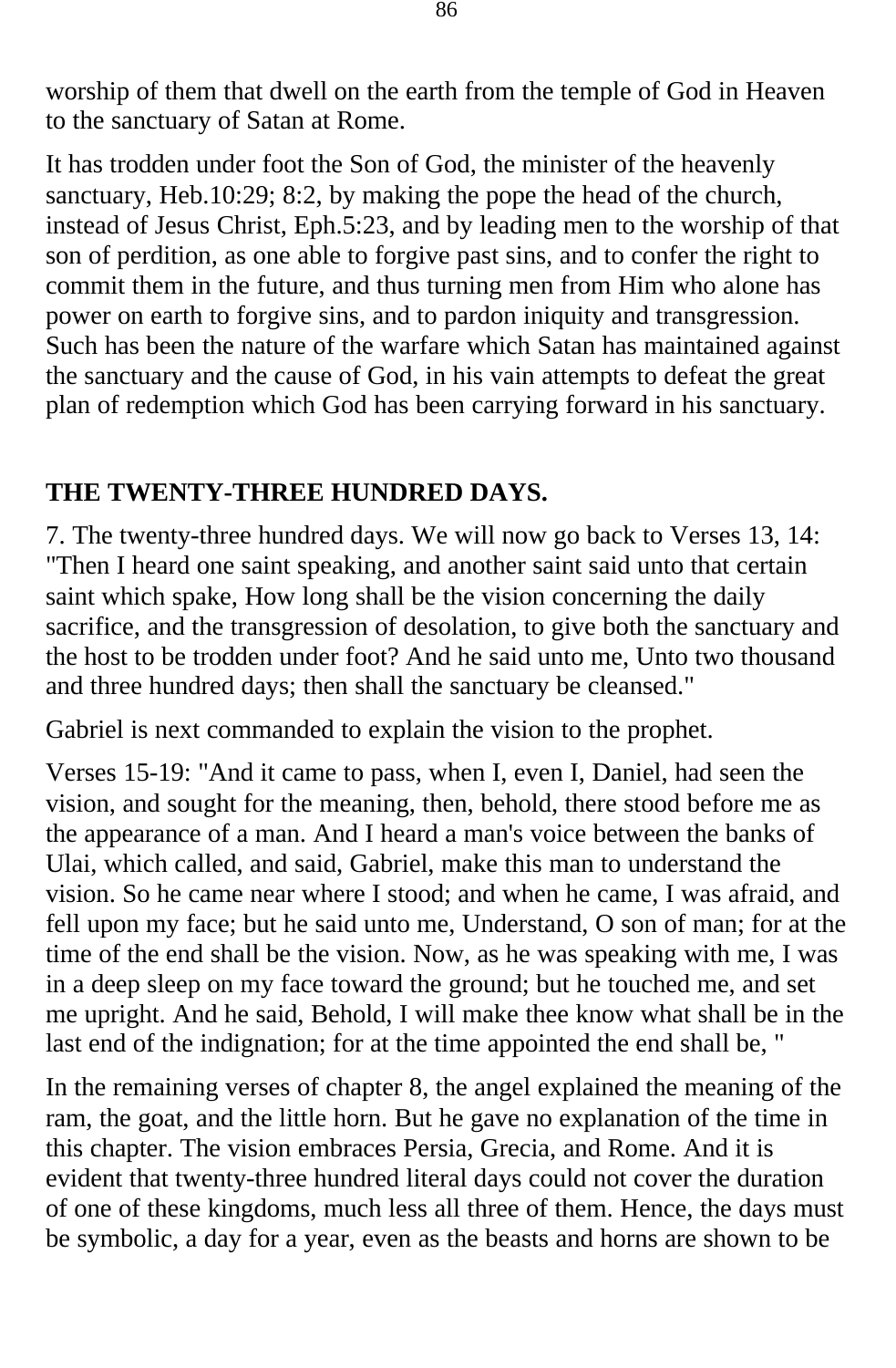symbols. And it is a fact that a symbolic, or prophetic, day is one year. Num.14:34; Eze.4:5, 6. Hence, the period is twenty-three hundred years.

But the angel did not explain the time in chapter 8. And, at the very close of the chapter, the prophet says, "I was astonished at the vision, but none understood it." It was the time alone that he did not understand, as all else had been explained in that chapter. But Gabriel did explain the time in chapter 9; so that in the first verse of chapter 10, he says that "he understood stood the thing, and had understanding of the vision." This understanding therefore, he did receive in chapter 9

This chapter commences with the earnest, importunate prayer of the prophet, from the reading of which it is evident that he had so far misunderstood the vision of chapter 8, that he concluded that the twentythree hundred days of treading under foot the sanctuary would terminate with the seventy years' desolation of the city and sanctuary, predicted by Jeremiah. Compare verses 1 and 2, with verses 16 and 17. Gabriel is now sent to undeceive him, and to complete the explanation of the vision. "While I was speaking in prayer, " says Daniel, "even the man Gabriel, whom I had seen in the vision at the beginning [here he cites us back to chapter 8:15, 16], being caused to fly swiftly, touched me about the time of the evening oblation. And he informed me, and talked with me, and said, O Daniel, I am now come forth to give thee skill and understanding. At the beginning of thy supplications the commandment came forth, and I am come to show thee; for thou art greatly beloved; therefore understand the matter, and consider the vision." Verses 21-23.

Note these facts: (1) In verse 21, Daniel cites us to the vision of chapter 8. (2) In verse 22, Gabriel states that he has come to give Daniel skill and understanding. This being the object of Gabriel's mission, Daniel, who at the close of chapter 8 did not understand the vision, may, ere Gabriel leaves him, fully understand its import. (3) As Daniel testifies at the close of chapter 8, that none understood the vision, it is certain that the charge given to Gabriel, "Make this man to understand the vision, " still rested upon him. Hence it is that he tells Daniel, "I am now come forth to give thee skill and understanding;" and in verse 23, requests him to "understand the matter, and consider the vision." This is undeniable proof that Gabriel's mission in chapter 9, was for the purposes of explaining what he omitted in chapter 8. If any ask further evidence, the fact that Gabriel proceeds to explain the very point in question, most fully meets the demand.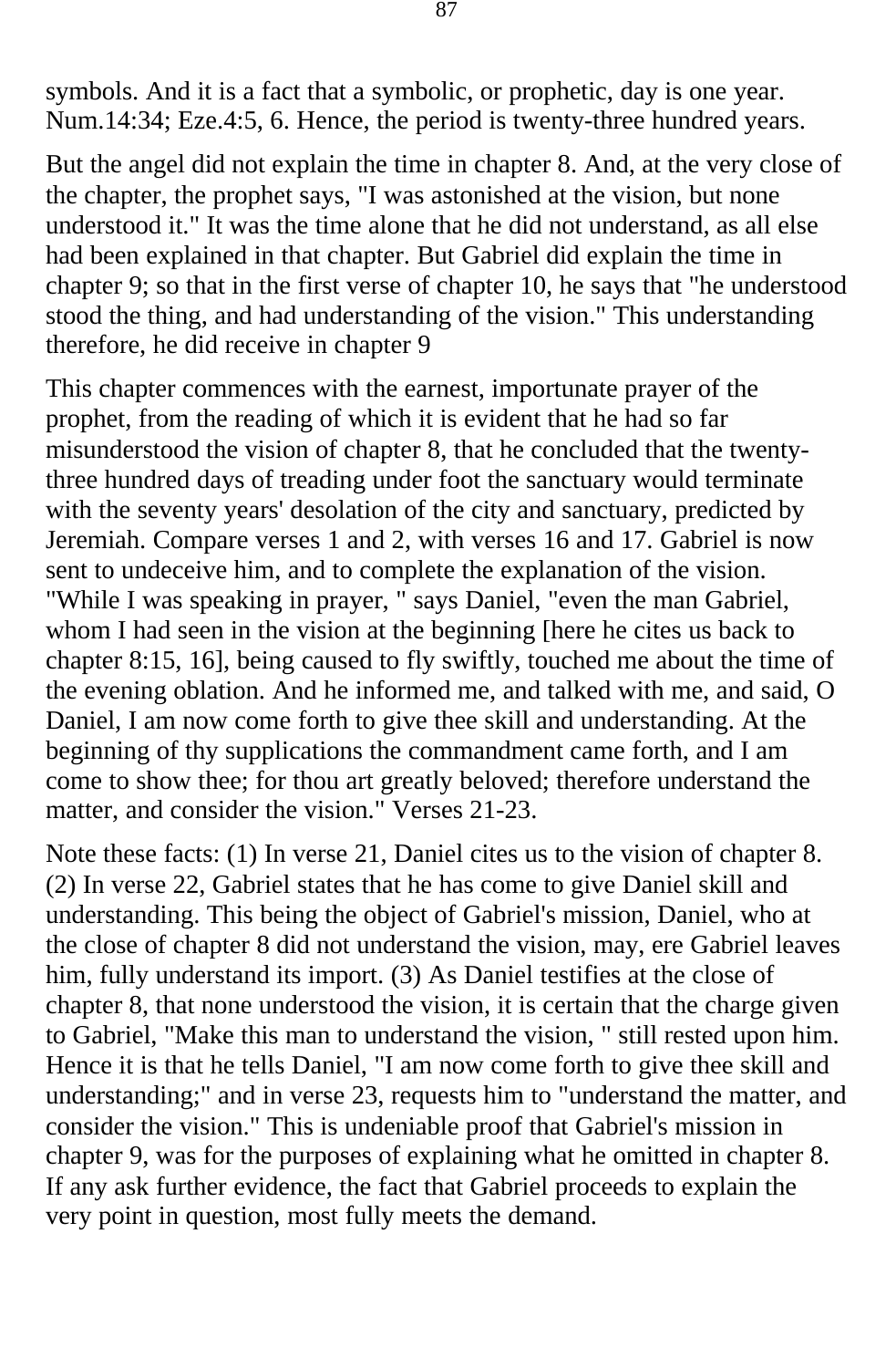Verses 24-27: "Seventy weeks are determined**[\\*3](#page-125-0)** upon thy people, and upon thy holy city, to finish the transgression, and to make an end of sins, and to make reconciliation for iniquity, and to bring in everlasting righteousness, and to seal up the vision and prophecy, and to anoint the Most Holy. Know therefore and understand, that from the going forth of the commandment to restore and to build Jerusalem, unto the Messiah the Prince, shall be seven weeks, and threescore and two weeks; the street shall be built again, and the wall, even in troublous times. And after threescore and two weeks shall Messiah be cut off, but not for himself; and the people of the prince that shall come shall destroy the city and the sanctuary; and the end thereof shall be with a flood, and unto the end of the war, desolations are determined. And he shall confirm the covenant with many for one week; and in the midst of the week he shall cause the sacrifice and the oblation to cease, and for the overspreading of abominations, he shall make it desolate, even until the consummation, and that determined, shall be poured upon the desolate."

These facts should be borne in mind: (1) The word rendered determined, verse 24, literally signifies, cut off. (2) The vision which Gabriel came to explain, contained the period of 2300 days; and in explanation he tells us that seventy weeks have been cut off upon Jerusalem and the Jews. Therefore the seventy weeks are a part of the 2300 days. Hence the commencement of the seventy weeks is the date of the 2300 days. And the fact that the seventy weeks were fulfilled in the 490 years, as all admit, is a demonstration that the 2300 days, from which this period of 490 days was cut off, are 2300 years.

The angel's date of the seventy weeks next claims our attention. The date for the commencement of the weeks is thus given by Gabriel: "Know therefore and understand, that from the going forth of the commandment to restore and to build Jerusalem, unto the Messiah the Prince, shall be seven weeks, and threescore and two weeks; the street shall be built again, and the wall, even in troublous times." Dan.9:25.

We present the following important testimony from the Advent Herald. It is a calm, dispassionate vindication of the dates, which establishes them beyond dispute. It was written in the year 1850, and consequently cannot be supposed to be given with a desire to prove that the days ended in 1844, as the Herald is not willing to admit that fact. Therefore it must be regarded as candid and honorable testimony to important facts. That it demolishes every view that has been put forth to re-adjust the 2300 days, no one who can appreciate the force of the arguments presented will fail to perceive:-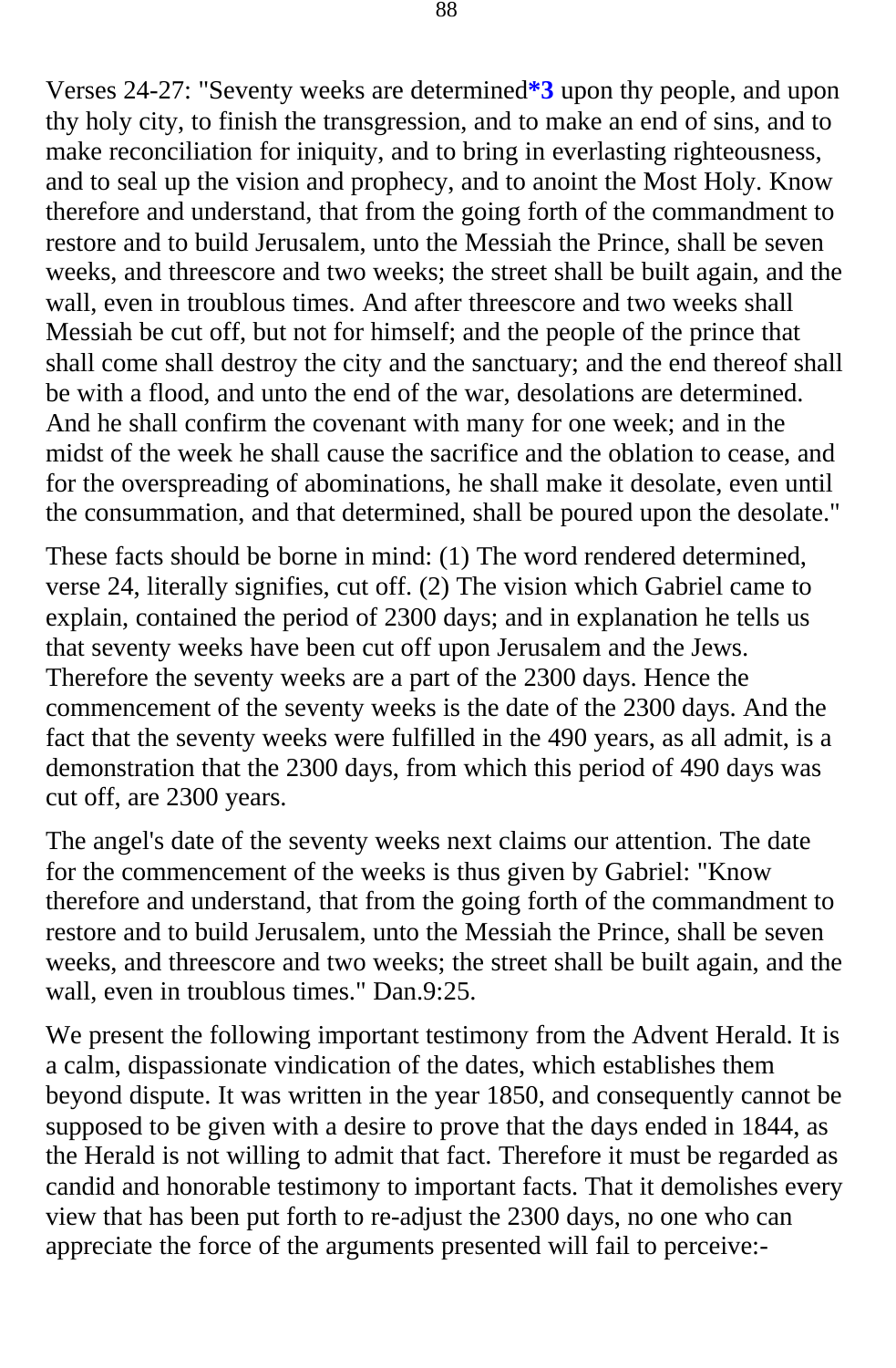"The Bible gives the data for a complete system of chronology, extending from the creation to the birth of Cyrus, a clearly ascertained date. From this period downward, we have the undisputed Canon of Ptolemy, and the undoubted era of Nabonassar, extending below our vulgar era. At the point where inspired chronology leaves us, this Canon of undoubted accuracy commences. And thus the whole arch is spanned. It is by the Canon of Ptolemy that the great prophetical period of seventy weeks is fixed. This Canon places the seventh year of Artaxerxes in the year B.C. 457; and the accuracy of the Canon is demonstrated by the concurrent agreement of more than twenty eclipses. The seventy weeks date from the going forth of a decree respecting the restoration of Jerusalem. There were no decrees between the seventh and twentieth years of Artaxerxes. Four hundred and ninety years, beginning with the seventh, must commence in B.C. 457, and end in A.D. 34. Commencing in the twentieth, they must commence in B.C. 444, and end in A.D. 47. As no event occurred in A.D. 47 to mark their termination, we cannot reckon from the twentieth; we must therefore look to the seventh of Artaxerxes. This date we cannot change from B.C. 457, without first demonstrating the inaccuracy of Ptolemy's Canon. To do this, it would be necessary to show that the large number of eclipses by which its accuracy has been repeatedly demonstrated, have not been correctly computed; and such a result would unsettle every chronological date, and leave the settlement of epochs, and the adjustment of eras, entirely at the mercy of every dreamer, so that chronology would be of no more value than mere guess-work. As the seventy weeks must terminate in A.D. 34, unless the seventh of Artaxerxes is wrongly fixed, and as that cannot be changed without some evidence to that effect, we inquire, What evidence marked that termination? The time when the apostles turned to the Gentiles harmonizes with that date better than any other which has been named. And the crucifixion, in A.D. 31, in the midst of the last week, is sustained by a mass of testimony which cannot be easily invalidated." - Advent Herald, March 2, 1850.

Sixty-nine of the seventy weeks were to extend to the Messiah the Prince. Sixty-nine weeks of years are 483 years. Beginning these with the seventh of Artaxerxes, they extend to A.D. 26-7. The word Messiah signifies, the Anointed. John 1:41, margin. The Saviour was anointed at his baptism. Compare Acts 10:37, 38; Mark 1:10; Luke 4:18.

After being thus anointed, he went into Galilee, preaching the gospel of the kingdom of God, and saying, "The time is fulfilled." Mark 1:14, 15. The time then fulfilled could be no other period than the sixty-nine weeks, for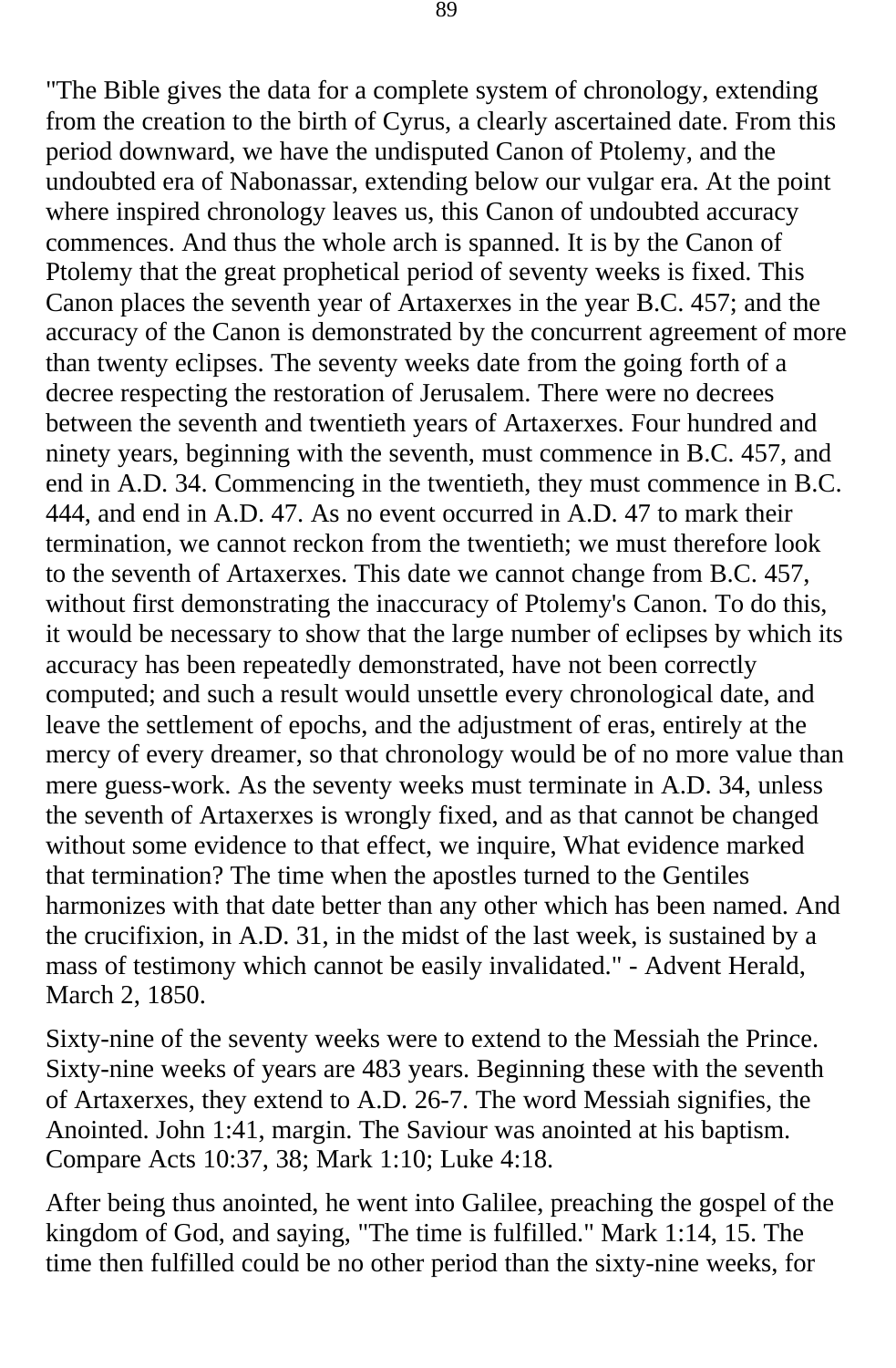that was to reach unto the Messiah, or the Anointed One. The sixty-nine weeks, reckoned from the seventh of Artaxerxes, as it is fixed by astronomical calculations, would end in A.D. 26-7; and A.D. 27 we find is the precise point of time when the Saviour must have been "about thirty years" of age, when he was baptized of John, and declared the time fulfilled.

The decree referred to in Dan.9, from which the seventy weeks are dated, is that of the seventh of Artaxerxes. Ezra 7. Indeed, speaking properly, there was no decree in his twentieth year; for by turning to Neh.2:18, it will be seen that when Nehemiah arrived at Jerusalem he had nothing with which to incite the Jews to action, except to relate to them the good words which the king had spoken to him. Thus Nehemiah had mere verbal permission to restore the city of Jerusalem. But such verbal permission does not constitute a Persian decree; for in Dan.6:8, we learn that it must be a written document, signed by the king. But thirteen years previous to Nehemiah's permission to go up to Jerusalem, such a decree had been given to Ezra in the seventh year of Artaxerxes. Respecting this decree, Prof. Whiting remarks:-

"We are informed in Ezra 7:11, `Now this is the copy of the letter that King Artaxerxes gave unto Ezra the priest, the scribe, even a scribe of the words of the commandments of the Lord, and of his statutes to Israel.' The letter then follows, written, not in Hebrew, but in Chaldaic (or the Eastern Aramaic), the language then used at Babylon. At the 27th verse, the narrative proceeds in Hebrew. We are thus furnished with the original document, by virtue of which Ezra was authorized to `restore and build Jerusalem, ' or, in other words, by which he was clothed with power, not merely to erect walls or houses, but to regulate the affairs of his countrymen in general, to `set magistrates and judges which may judge all the people beyond the river.'"

That Ezra understood that power was conferred upon himself and upon the people of Israel, to rebuild the street and wall of Jerusalem, is certain from his own testimony, recorded in chapter 9:9: "For we were bondmen; yet our God hath not forsaken us in our bondage, but hath extended mercy unto us in the sight of the kings of Persia, to give us a reviving, to set up the house of our God, and to repair the desolations thereof, and to give us a wall in Judah and in Jerusalem."

The seventh year of Artaxerxes, from which the decree is dated, is fixed beyond dispute in B.C. 457. The commencement of Christ's ministry, in A.D. 27, was just sixty-nine weeks, or 483 prophetic days, from the decree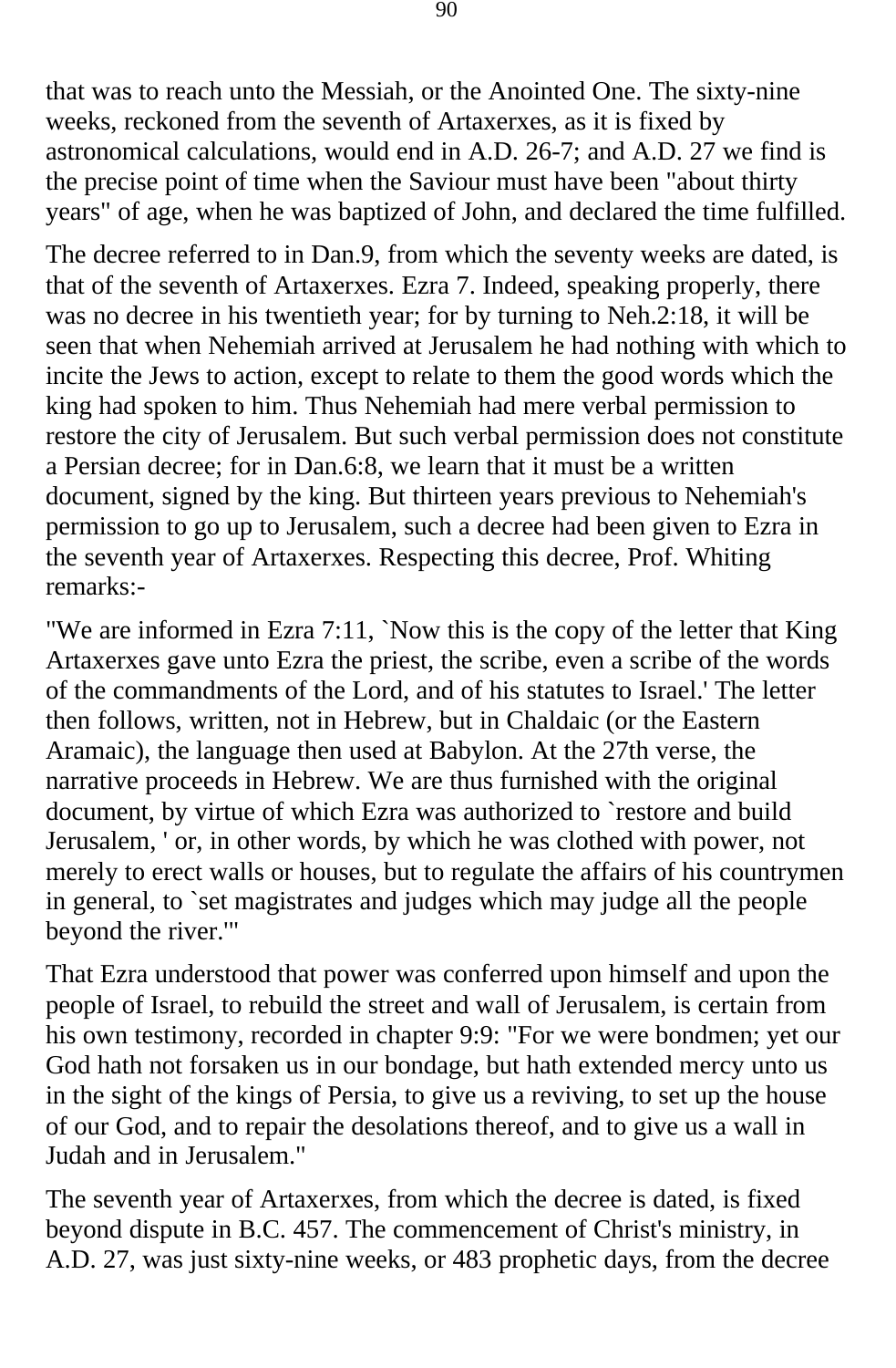in B.C. 457. The crucifixion in the midst of the week occurred in the spring of A.D. 31, just three and a half years from the commencement of Christ's ministry. The remaining three and a half years of the seventieth week ended in the autumn of A.D. 34. Here the seventy weeks, which had been cut off upon the Jews, in which they were "to finish the transgression, " close with the act of the Jewish Sanhedrin in formally rejecting Christ by persecuting his disciples; and God gives the great apostle to the Gentiles his commission to them. Acts 9.

The first three and a half years of the seventieth week ended in the first Jewish month (April) in the spring of A.D. 31. The remaining three and a half years would therefore end in the seventh month, autumn, of A.D. 34. Here ends the great period which Gabriel, in explaining the 2300 days to Daniel, tells him was cut off upon Jerusalem and the Jews. Its commencement, intermediate dates, and final termination, are fully established. It remains, then, to notice this one grand fact: The first 490 years of the 2300 ended in the seventh month, autumn, of A.D. 34. This period of 490 years being cut off from the 2300, a period of 1810 years remains. This period of 1810 years being added to the seventh month, autumn of A.D. 34, brings us to the seventh month, autumn of 1844

Let us now recur to the events connected with the great Advent movement of 1843 and 1844. Previous to the year 1843, the evidence on the going forth of the decree in B.C. 457, had been clearly and faithfully set forth. And as the period of 457 years before Christ, subtracted from the 2300, would leave but 1843 years after Christ, the end of the 2300 years was confidently expected in 1843. But if the 2300 years began with the commencement of B.C. 457, they would not end till the last day of A.D. 1843, as it would require all of 457, and all of 1843, to make 2300 full years.

But about the close of 1843 it was clearly seen that as the crucifixion occurred in the midst of the week, in the spring of A.D. 31, the remainder of the seventieth week, viz., three and a half years, would end in the autumn of A.D. 34. And as the first seven weeks of the seventy mark the time of the work of restoring and building Jerusalem in troublous times, the great period must commence with the commencement of the work of restoring and building, which did not commence in the spring, on the first month, when Ezra started from Babylon, but after he he had reached Jerusalem, in the autumn, probably on the seventh month. "For upon the first day of the first month began he to go up from Babylon, and on the first day of the fifth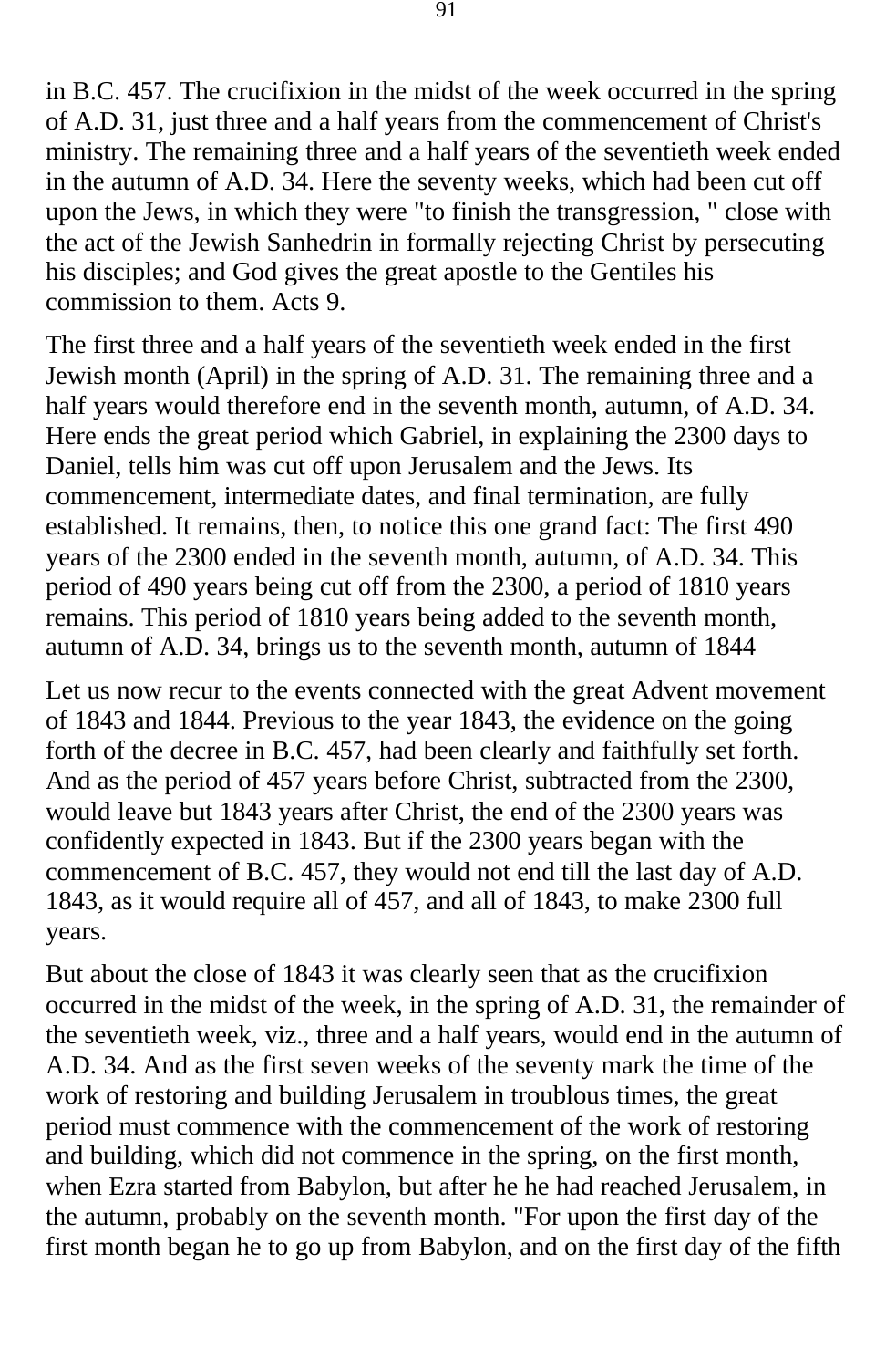month came he to Jerusalem." Ezra 7:9. This would give two months for necessary preparations for the work of restoring and building to commence on the seventh month, immediately after the great day of atonement.

When it was seen that only 456 years and a fraction had expired before Christ, it was at once understood that 1843 years, and a portion of 1844 sufficient to make up a full year when joined to that fraction, were required in order to make 2300 full years. In other words, the 2300 days in full time, would expire in the seventh month, 1844. And if we take into the account the fact that the midst of the seventieth week was the fourteenth day of the first month, and that consequently the end of the seventy weeks must have been at a corresponding point in the seventh month, A.D. 34, we perceive at once that the remainder of the 2300 days would end at about that point in the seventh month, 1844.

With this great fact before us, that the 2300 days of Daniel, which reached to the cleansing of the sanctuary, would terminate at that time, and also with the light of the types, that the high priest in "the example and shadow of heavenly things, " on the tenth day of the seventh month, entered within the second vail to cleanse the sanctuary, we confidently expected the advent of our Redeemer in the seventh month, 1844. The prophecy said, "Then shall the sanctuary be cleansed." The type said that at that season in the year the high priest should pass from the holy place of the earthly tabernacle to the most holy, to cleanse the sanctuary. Lev.16.

With these facts before us, we reasoned as follows:

(1) The sanctuary is the earth, or the land of Palestine. (2) The cleansing of the sanctuary is the burning of the earth, or the purification of Palestine, at the coming of Christ. (3) And hence our great High Priest will leave the tabernacle of God in Heaven, and descend in flaming fire on the tenth day of the seventh month, in the autumn of 1844.

It is needless to say that we were painfully disappointed. And, though the man does not live who can overthrow the chronological argument which terminates the 2300 days at that time, or meet the evidence by which it is fortified and sustained; yet multitudes, without stopping to inquire whether our conceptions of the sanctuary and of its cleansing were correct, have openly denied the agency of Jehovah in the Advent movement, and have pronounced it the work of man.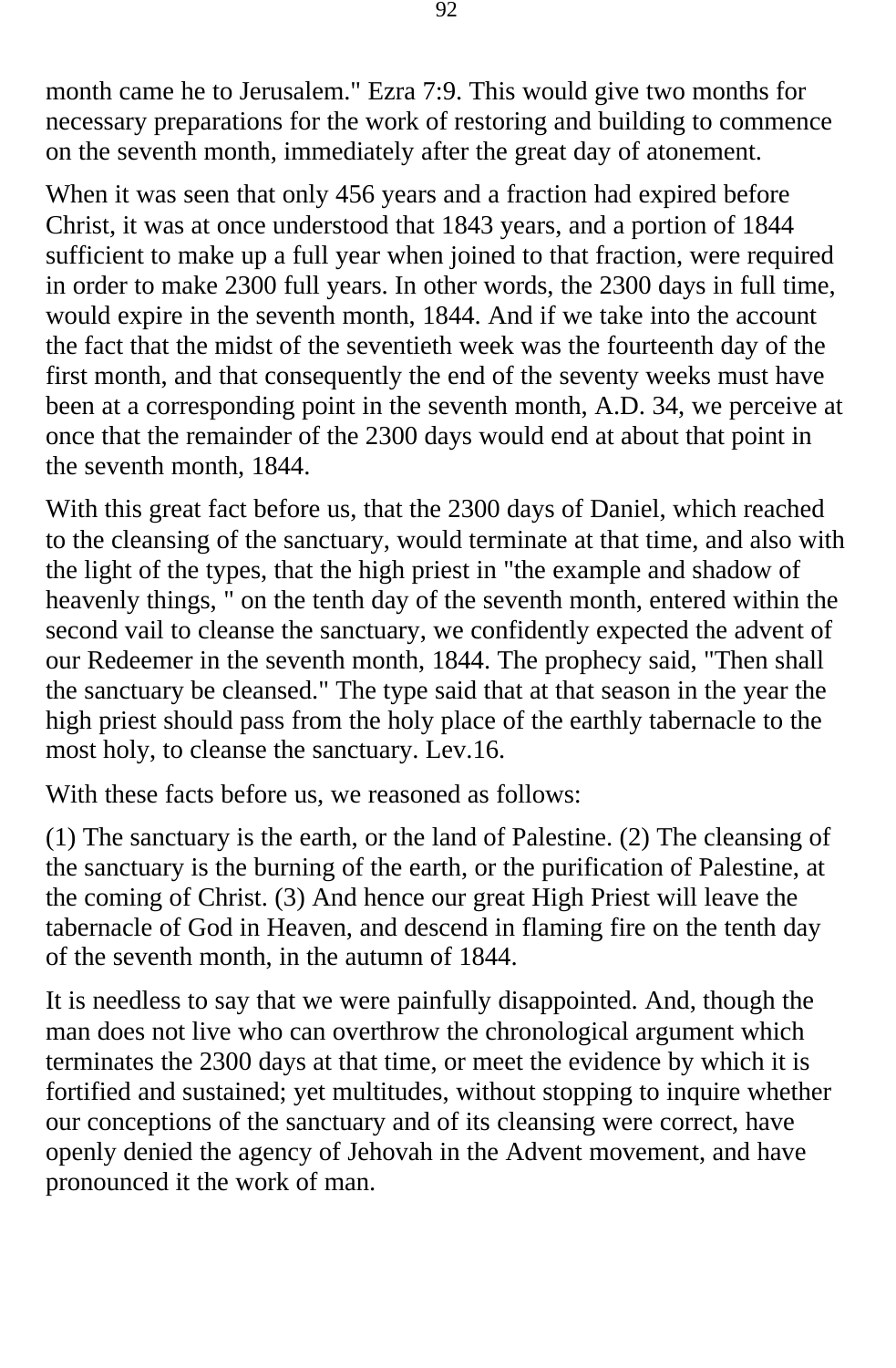# **SERMON NINE THE SANCTUARY**

TEXT: Then I heard one saint speaking, and another saint said unto that certain saint which spake, How long shall be the vision concerning the daily sacrifice, and the transgression of desolation, to give both the sanctuary and the host to be trodden under foot? And he said unto me, Unto two thousand and three hundred days; then shall the sanctuary be cleansed. Dan.8:13, 14.

WE have seen that the earth is not recognized in the sacred Scriptures as God's sanctuary, that the church is not his sanctuary, and that the land of Canaan is not the sanctuary. The definition of the word is, "A holy place." - Walker. "A sacred place." - Webster. "A holy or sanctified place, a dwelling-place for the Most High." - Cruden. A dwelling-place for God. Ex.25:8. Neither the earth, nor any portion of it, has been such a place since sin found its way into Eden.

The word sanctuary is used in the Bible one hundred and forty-six times, and not in a single instance does it apply to the earth, the land of Canaan, or the church. In one hundred and thirty-seven times it refers to two things, and only two: First, the sanctuary which was the center of the Jewish system of worship; and, secondly, the sanctuary of which Christ is the minister in Heaven. There are nine instances where the word sanctuary does not refer to the sanctuary of the Lord. In one text it is said that "Judah was his sanctuary." Ps.114:2. The Lord of hosts "shall be for a sanctuary." Isa.8:14. Moab had a sanctuary. Isa.16:12. God is a little sanctuary. Eze.11:16. The king of Tyre had sanctuaries. Eze.28:18. There were heathen sanctuaries. Dan.8:11; 11:31. The "king's chapel, " Amos 7:13, margin, sanctuary, was a rival sanctuary. See verse 9, where the sanctuaries, plural, of Israel are named. In these nine texts, the word sanctuary does not refer either to the earthly sanctuary or to the heavenly; but in all these instances it derives its name from the sanctuary of the Lord.

The sanctuary of the Bible is the habitation of God. It includes, first, the tabernacle pitched by man, which was the pattern of the true; and secondly, "the true tabernacle, which the Lord pitched, and not man." The tabernacle erected by man, as a pattern of the true, embraced, first, the tabernacle of Moses, secondly, the temple of Solomon, and thirdly, the temple of Zerubbabel. The true tabernacle of God is the great original, of which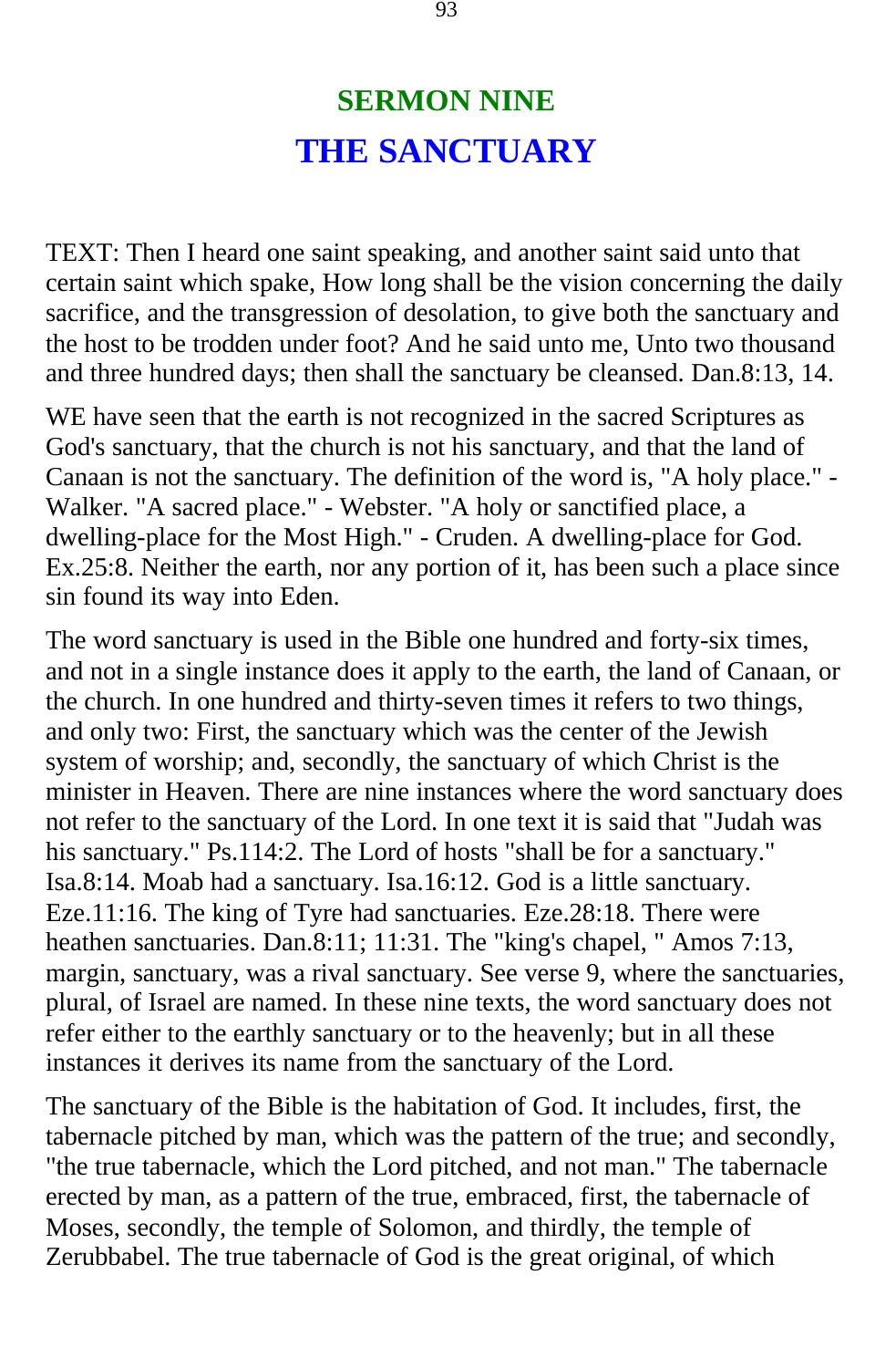Moses, Solomon, and Zerubbabel erected "figures, " "patterns, " or "images." We trace the pattern of the true from the time it was erected by Moses, until it was merged into the larger and more glorious pattern which Solomon caused to be established. We trace this building down to the period when it was overthrown by Nebuchadnezzar, and was suffered to remain in ruins through the Babylonish captivity. And from the time that Zerubbabel rebuilt the sanctuary, we trace the history of the pattern until we reach the true tabernacle, the great sanctuary of Jehovah in Heaven.

We gather our first instruction respecting the sanctuary from the book of Exodus. In chapter 24, we learn that Moses went up into the cloud that enshrouded the God of Israel, upon Mount Sinai, and that he was there forty days. It was during this period that the building of the sanctuary was explained to Moses, and the pattern of it shown to him in the mount. Heb.8:5. The next chapter commences with the commandment to erect the sanctuary; "And let them make me a sanctuary; that I may dwell among them. According to all that I show thee, after the pattern of the tabernacle, and the pattern of all the instruments thereof, even so shall ye make it." Ex.24:8, 9.

We have learned several important facts: (1) The sanctuary was the habitation of God. It was erected for this express purpose, that God might dwell among his people. And Moses had his eye upon this habitation, or sanctuary, in that very chapter in which he is supposed by some to teach that the land of Canaan is the sanctuary. "He is my God, " says Moses, "and I will prepare him a habitation." Chap. 15:2. It is plain that even Moses understood the difference between the habitation of Jehovah and the place of its location. (2) The sanctuary which God commanded Moses to erect, was the tabernacle. The tabernacle of witness was the sanctuary of God. (3) Moses was solemnly enjoined to make the sanctuary and all its vessels according to the pattern showed him in that place. Hence, we are now to have a model of the habitation of God set before us.

In the plan of the sanctuary, its walls on the north, the west, and the south side, were formed of upright boards set in sockets of silver. Five bars, running the length of the sides, and passing through rings in the boards, joined them all together. And the whole was overlaid with gold. The sanctuary was covered with four different coverings. The east end was closed by a vail, or hanging, called the door of the tent, or tabernacle. A second vail divided the tabernacle into two parts, called the holy place, and the holiest of all. Chap. 26:1-29, 31-37; 36:8-38; Lev.16:2; Heb.9:3.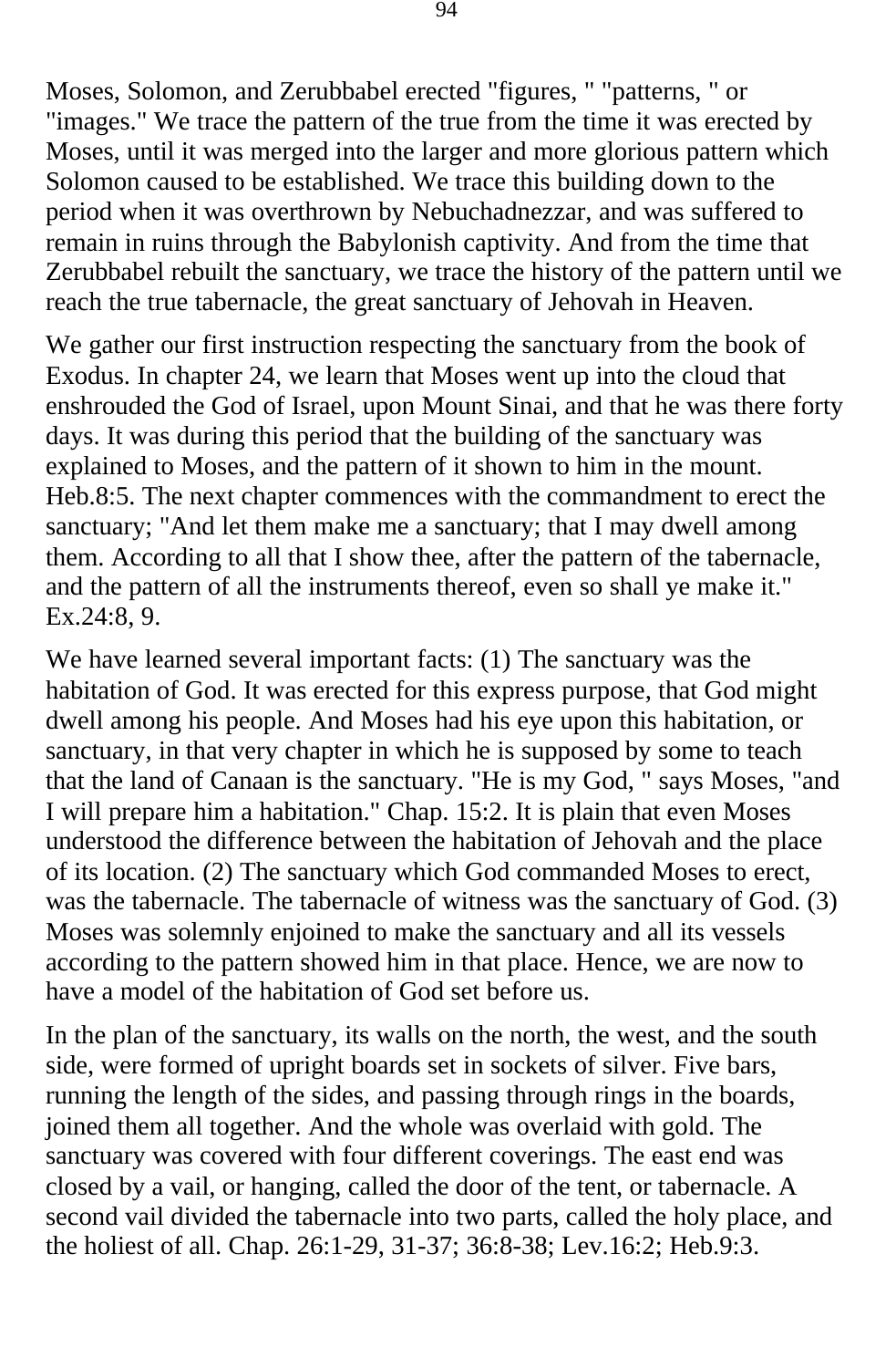The vessels of the sanctuary were all made after the pattern which the Lord showed to Moses. Ex.25:9, 40. They were as follows: (1) The ark. This was a chest about four feet six inches in length, and about two feet six inches in width and height, overlaid with pure gold, within and without. This was made for the express purpose of containing God's testament, the ten commandments. Chap 25:10-16, 21; 31:18; 32:15, 16; 37:1-5; Deut.10:1-5. 1 Kings 8:9; 2 Chron.5:10; Heb.9:4. (2) The mercy-seat. This was the top of the ark. On either end of it stood a cherub, the cherubim and the mercy-seat being one solid work of beaten gold. Ex.25:17-22; 37:6-9; 26:34; Heb.9:4, 5. (3) The altar of incense. This was overlaid with gold, and was about three and a half feet in height, and nearly two feet square. It was for the purpose of burning incense before God. Ex.30:1-10; 37:25-28; Luke 1:9-11. (4) The golden censer. This was used in burning incense before the Lord, particularly in the holiest. Lev.10:1; 16:12; Heb.9:4. (5) The candlestick. This, with its seven lamps, was one solid work of beaten gold, about the weight of a talent. It was made after the express pattern shown to Moses. Ex.25:3-40; 37:17-24; Num.8:4. (6) The table of show-bread. This was about three and a half feet in length, two and a half in height, and two in width. It was overlaid with pure gold, and on it show-bread was always kept before the Lord. Ex.25:23-30; 37:10-16; Heb.9:2. (7) The altar of burntoffering. This was about nine feet square, and nearly five and a half in height. It was overlaid with brass, and was, as its name implies, used for the purpose of offering up sacrifices to God. Ex.27:1-8; 38:1-7. (8) The laver. This was made of brass, and contained water for the use of the priests. Chap.30:18-21; 38:8. The court of the tabernacle was one hundred cubits in length, by fifty in breadth, and five cubits, or about nine feet, in height. Chap.27:9-18; 38:9-20.

Moses erected the sanctuary. He reared up the tabernacle, and set up its boards in the sockets of silver, and united them together by the bars, and spread over the whole, the covering of the tabernacle. He then placed the testimony in the ark, and set the mercy-seat upon it, and carried the ark into the tabernacle. Chap.40:17- 21. He then hung up the vail in front of the ark, and thus divided between the holy places. Verse 21; 26:33; Heb.9:3. He placed the table without the vail on the north side of the holy place, and set the bread in order upon it. Verses 22 and 23. He then placed the candlestick on the south side of the holy place, and lighted its lamps before the Lord. Verses 24 and 25. He placed the golden altar before the vail in the holy place, and burned sweet incense upon it. Verses 26 and 27. He set up the hanging for the door of the sanctuary, and placed the altar of burnt-offering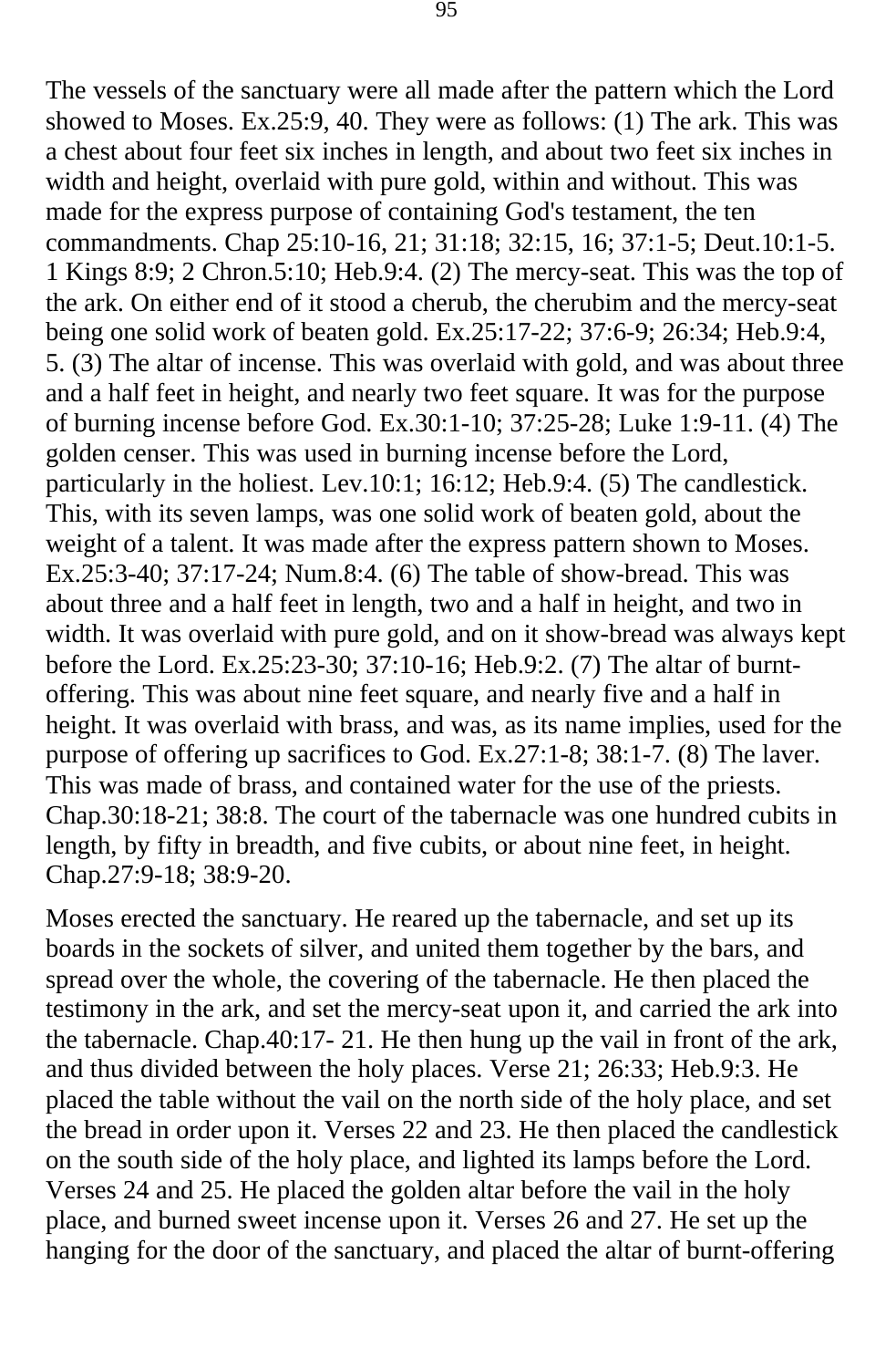at the door, and set the laver between the tabernacle and this altar; and around the whole, he set up the court of the tabernacle. Verses 28-33. The sanctuary erected for the habitation of Jehovah, Ex.15:2;25:8, is now ready to receive the King eternal.

"Then a cloud covered the tent of the congregation, and the glory of the Lord filled the tabernacle. And Moses was not able to enter into the tent of the congregation, because the cloud abode thereon, and the glory of the Lord filled the tabernacle." Verses 34 and 35. We have now found the habitation, or sanctuary, of the Lord. In the book of Exodus, Moses calls this building the sanctuary at least eleven times.

But do you ask for the testimony of the New Testament on this point? Then listen to Paul's view of the sanctuary of the first covenant: "Then verily the first covenant had also ordinances of divine service, and a worldly sanctuary. For there was a tabernacle made; the first, wherein was the candlestick, and the table, and the show-bread; which is called the sanctuary. And after the second vail, the tabernacle which is called the holiest of all; which had the golden censer, and the ark of the covenant overlaid round about with gold, wherein was the golden pot that had manna, and Aaron's rod that budded, and the tables of the covenant; and over it the cherubim of glory, shadowing the mercy-seat." Heb.9:1-5; 13:11. It is settled, therefore, that we have the right view of this subject thus far, and that the tabernacle of God, and not the land of Canaan, was the sanctuary.

The worldly sanctuary was the pattern of the true. "After the pattern of the tabernacle, and the pattern of all the instruments thereof, even so shall ye make it." "And look that thou make them after their pattern, which was showed thee in the mount." Ex.25:9, 40. "And thou shalt rear up the tabernacle according to the fashion thereof which was showed thee in the mount." Chap.26:30. "As it was showed thee in the mount, so shall they make it." Chap.27:8. "According unto the pattern which the Lord had showed Moses, so he made the candlestick." Num.8:4. "Our fathers had the tabernacle of witness in the wilderness, as he had appointed, speaking unto Moses, that he should make it according to the fashion that he had seen." Acts 7:44. "Who serve unto the example and shadow of heavenly things, as Moses was admonished of God when he was about to make the tabernacle; for, See (saith he) that thou make all things according to the pattern showed to thee in the mount." Heb.8:5. "It was therefore necessary that the patterns of things in the Heavens should be purified with these; but the heavenly things themselves with better sacrifices than these. For Christ is not entered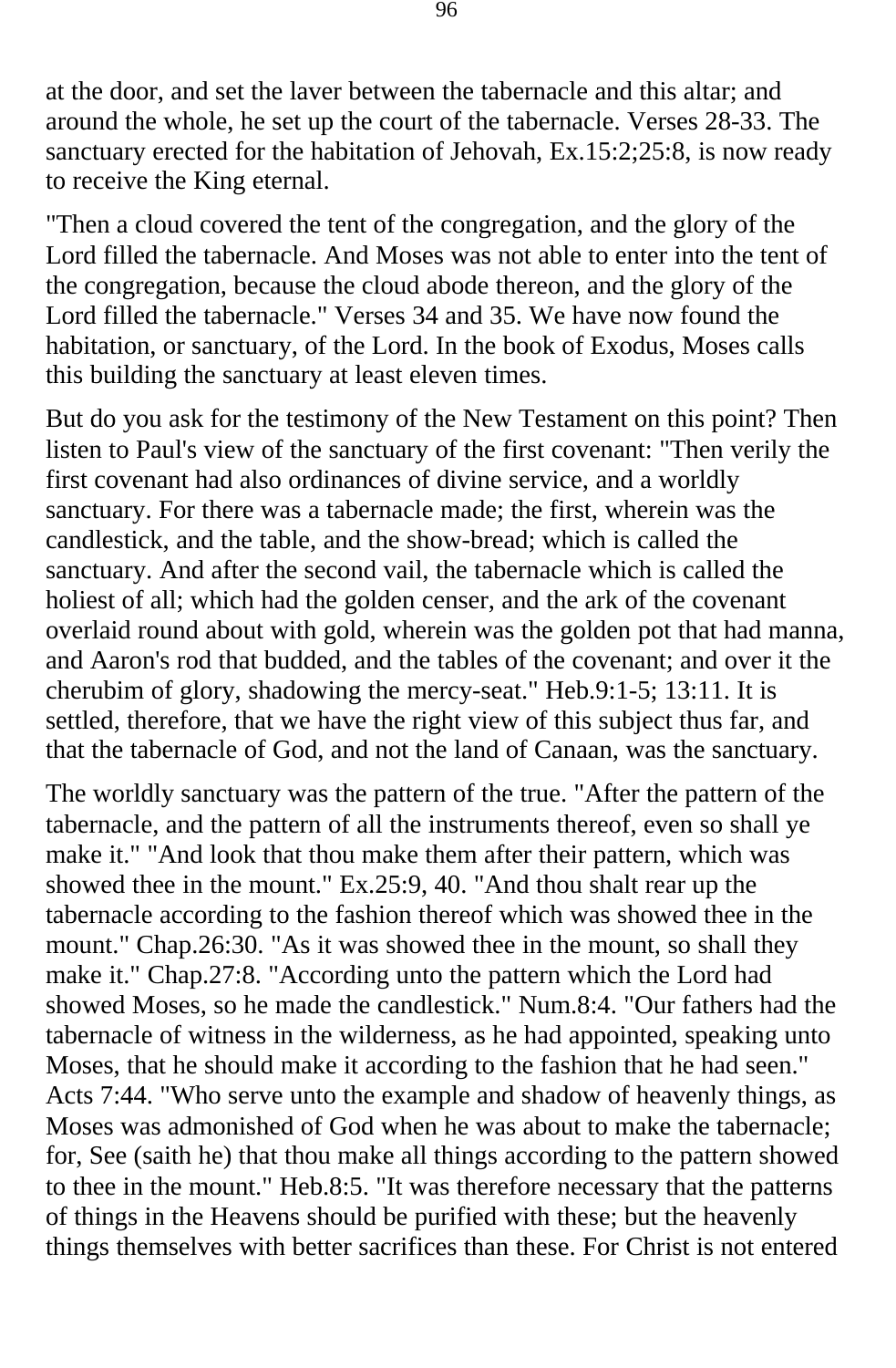into the holy places made with hands, which are the figures of the true." Heb.9:23, 24.

From these texts we learn two important facts: 1. We are many times certified that the tabernacle of witness was made according to the pattern which God showed to Moses. 2. That that pattern was a representation of the heavenly sanctuary itself. Heb.8:2.

From Acts 7:45, we learn that the tribes of Israel carried the sanctuary with them into the promised land. In the book of Joshua it is called the house of God, or tabernacle; and we learn that it was set up at Shiloh. Josh.9:23; 18:1; 19:51; Jer.7:12. It is called "the Lord's tabernacle." Josh.22:19. It is called "the sanctuary of the Lord." Chap.24:26. In the book of Judges it is simply called "the house of God, " located at Shiloh. Judges 18:31; 20:18, 26, 31; 21:2. In 1 Samuel it is termed the "house of the Lord." Chap.1:7, 24; 3:15. In chapters 1:9; 3:3, it is called "the temple of the Lord." In chapter 2:29, God calls it "my habitation, " or tabernacle, margin. It still abode in Shiloh. Chap.4:4. We now pass from the shadow to the substance. The typical sanctuary gave place to the true.

1. The sanctuary of the first covenant ends with that covenant, and does not constitute the sanctuary of the new covenant. Heb.9:1, 2, 8, 9; Acts 7:48, 49.

2. That sanctuary was a figure for the time then present, or for that dispensation. Heb.9:9. That is, God did not, during the typical dispensation, lay open the true tabernacle; but gave to the people a figure or pattern of it.

3. When the work of the first tabernacle was accomplished, the way of the temple of God in Heaven was laid open. Heb.9:8; Ps.11:4; Jer.17:12.

4. The typical sanctuary and the carnal ordinances connected with it were to last only till the time of reformation. And when that time arrived, Christ came, an high priest of good things to come by a greater and more perfect tabernacle. Heb.9:9-12.

5. The rending of the vail of the earthly sanctuary at the death of our Saviour, evinced that its services were finished. Matt.27:50, 51; Mark 15:38; Luke 23:45.

6. Christ solemnly declared that it was left desolate. Matt.23:37, 38; Luke 13:34, 35.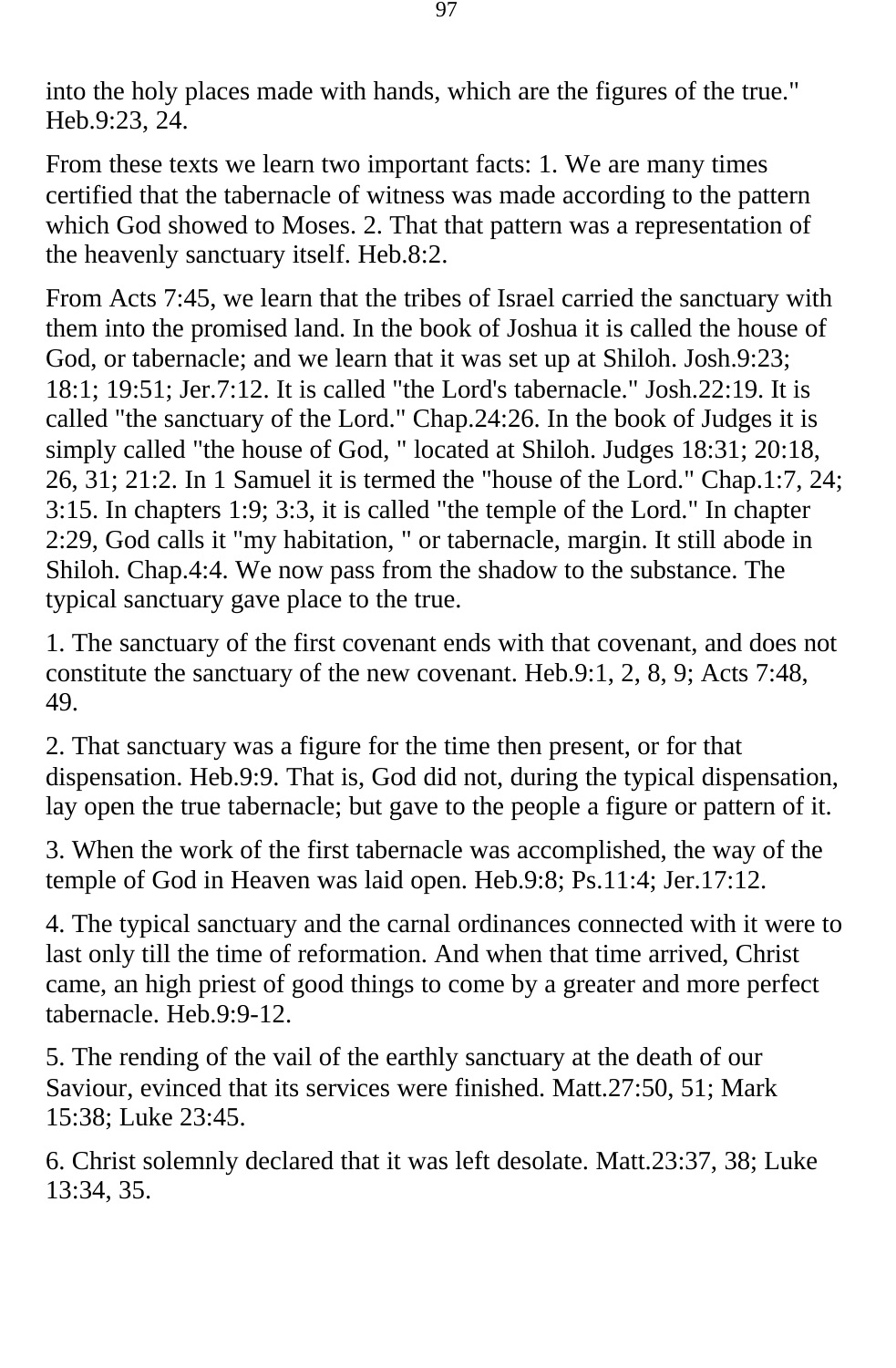7. The sanctuary is connected with the host. Dan.8:13. And the host, which is the true church, has had neither sanctuary nor priesthood in old Jerusalem the past 1800 years, but has had both in Heaven. Heb.8:1-6.

8. While the typical sanctuary was standing, it was evidence that the way into the true sanctuary was not laid open. But when its services were abolished, the tabernacle in Heaven, of which it was a figure, took its place. Heb.10:1-9; 9:6-12.

9. The holy places made with hands, the figures or patterns of things in the Heavens, have been superseded by the heavenly holy places themselves. Heb.9:23, 24.

10. The sanctuary, since the commencement of Christ's priesthood, is the true tabernacle of God in Heaven. This is plainly stated in Heb.8:1-6. These points are conclusive evidence that the wordly sanctuary of the first covenant has given place to the heavenly sanctuary of the new covenant. The typical sanctuary is forsaken, and the priesthood is transferred to the true tabernacle.

But the most important question in the mind of the reader is this: How did Gabriel explain the sanctuary to Daniel? Did he not point out to him the transition from the "figure" or "pattern, " to the "greater and more perfect tabernacle, " the true holy places? We answer, He did.

1. Gabriel explained to Daniel what portion of the 2300 days belonged to Jerusalem and the Jews: "Seventy weeks have been cut off upon thy people, and upon thy holy city." - Whiting's Translation. Dan.9:24. Then the whole of the 2300 days does not belong to old Jerusalem, the place of the earthly sanctuary, nor do they all belong to the Jews, the professed people of God in the time of the first covenant.

2. For in that period of seventy weeks, the transgression was to be finished; that is, the Jewish people were to fill up their measure of iniquity, by rejecting and crucifying the Messiah, and were no longer to be his people, or host. Dan.9:24; Matt.23:32, 33; 21:33-43; 27:25.

3. Gabriel showed Daniel that the earthly sanctuary would be destroyed shortly after their rejection of the Messiah, and never be rebuilt, but be desolate till the consummation. Dan.9:26, 27.

4. The angel brings the new covenant to Daniel's view. "He [the Messiah] shall confirm the covenant with many for one week." Dan.9:27; Matt.26:28.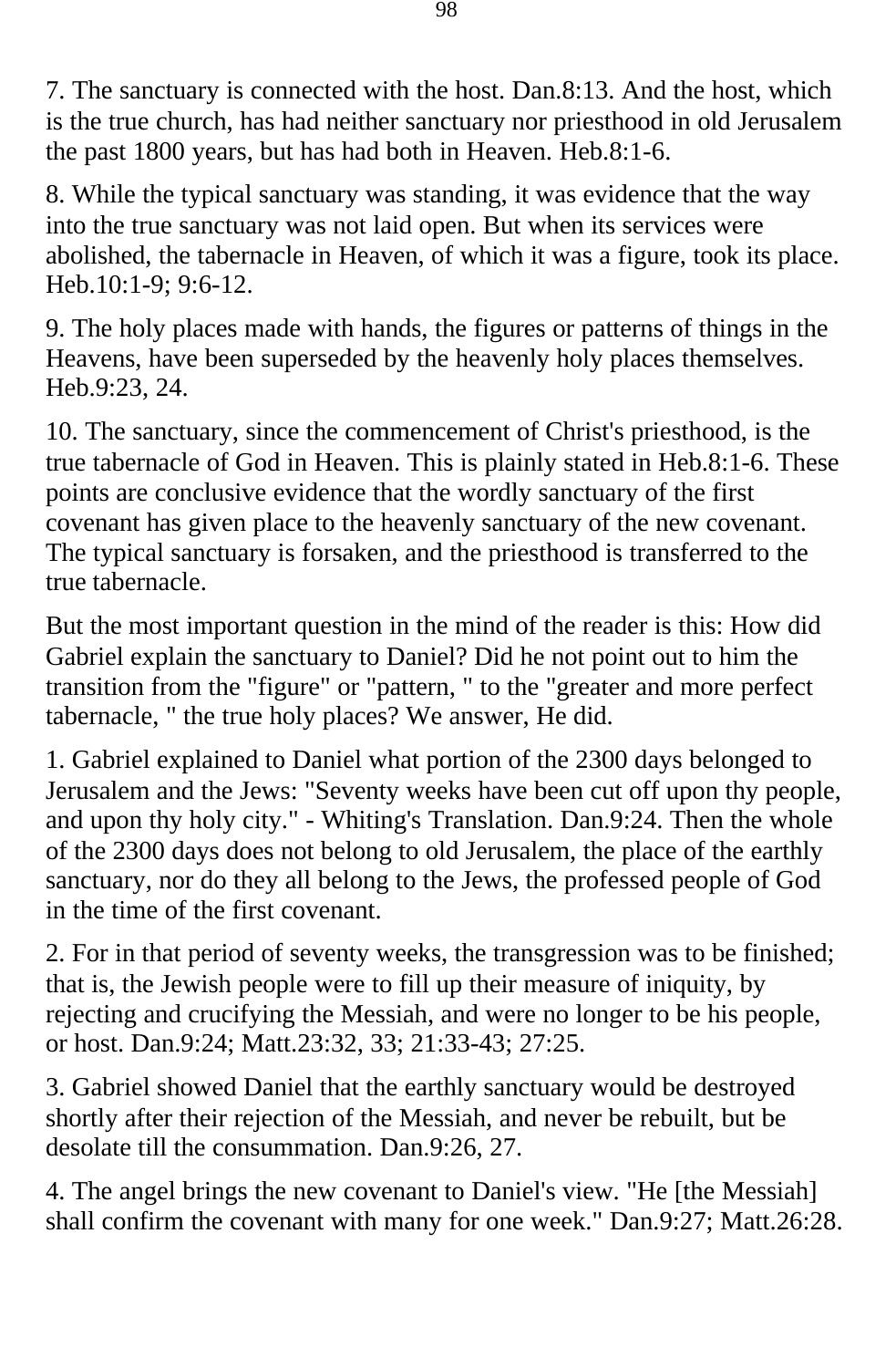5. He brings to Daniel's view the new-covenant church, or host; viz., the "many" with whom the covenant is confirmed. Verse 27.

6. He brings to view the new-covenant sacrifice; viz., the cutting off of the Messiah, but not for himself, verse 26; and also the Prince, or Mediator, of the new covenant. Verse 25; 11:22; Heb.12:24. He brings to Daniel's view the new-covenant sanctuary, and informs him that before the close of the seventy weeks, which belong to the earthly sanctuary, the most holy shall be anointed. That this "most holy" is the true tabernacle in which the Messiah is to officiate as priest, we offer the following testimony: "`And to anoint the most holy:' kodesh kodashim, the holy of holies." - Adam Clarke. Dan.9:24.

"Seventy weeks are determined upon thy people, and the city of thy sanctuary that sin may be restrained, and transgression have an end; that iniquity may be expiated, and an everlasting righteousness brought in; that visions and prophecies may be sealed up, and the holy of holies anointed." - Houbigant's Trans. Dan.9:24.

The fact is plain that of the vision of 2300 days concerning the sanctuary, only 490 pertained to the earthly sanctuary; and also that the iniquity of the Jewish people would, in that period, be so far filled up that God would leave them, and the city and sanctuary would soon after be destroyed, and never be rebuilt, but be left in ruins till the consummation. And it is also a fact that Gabriel did present to Daniel a view of the true tabernacle, Heb.8:1, 2, which, about the close of the seventy weeks, did take the place of the pattern. And as the ministration of the earthly tabernacle began with its anointing, so in the more excellent ministry of our great High Priest, the first act, as shown to Daniel, is the anointing of the true tabernacle or sanctuary, of which he is a minister. Ex.40:9-11; Lev.8:10, 11; Num.7:1; Dan.9:24.

It is, therefore, an established fact that the worldly sanctuary of the first covenant, and the heavenly sanctuary of the new covenant, are both embraced in the vision of the 2300 days. Seventy weeks are cut off upon the earthly sanctuary; and at their termination, the true tabernacle, with its anointing, its sacrifice, and its Minister, is introduced. And it is interesting to notice that the transfer from the tabernacle made with hands, to the true tabernacle itself, which the Lord pitched, and not man, is placed by Gabriel at the very point where the Bible testifies that the shadow of good things to come ceased, being nailed to the cross, Col.2:14, 17; where the offering of bulls and goats gave place to the great Sacrifice, Heb.9:11-14; 10:1-10;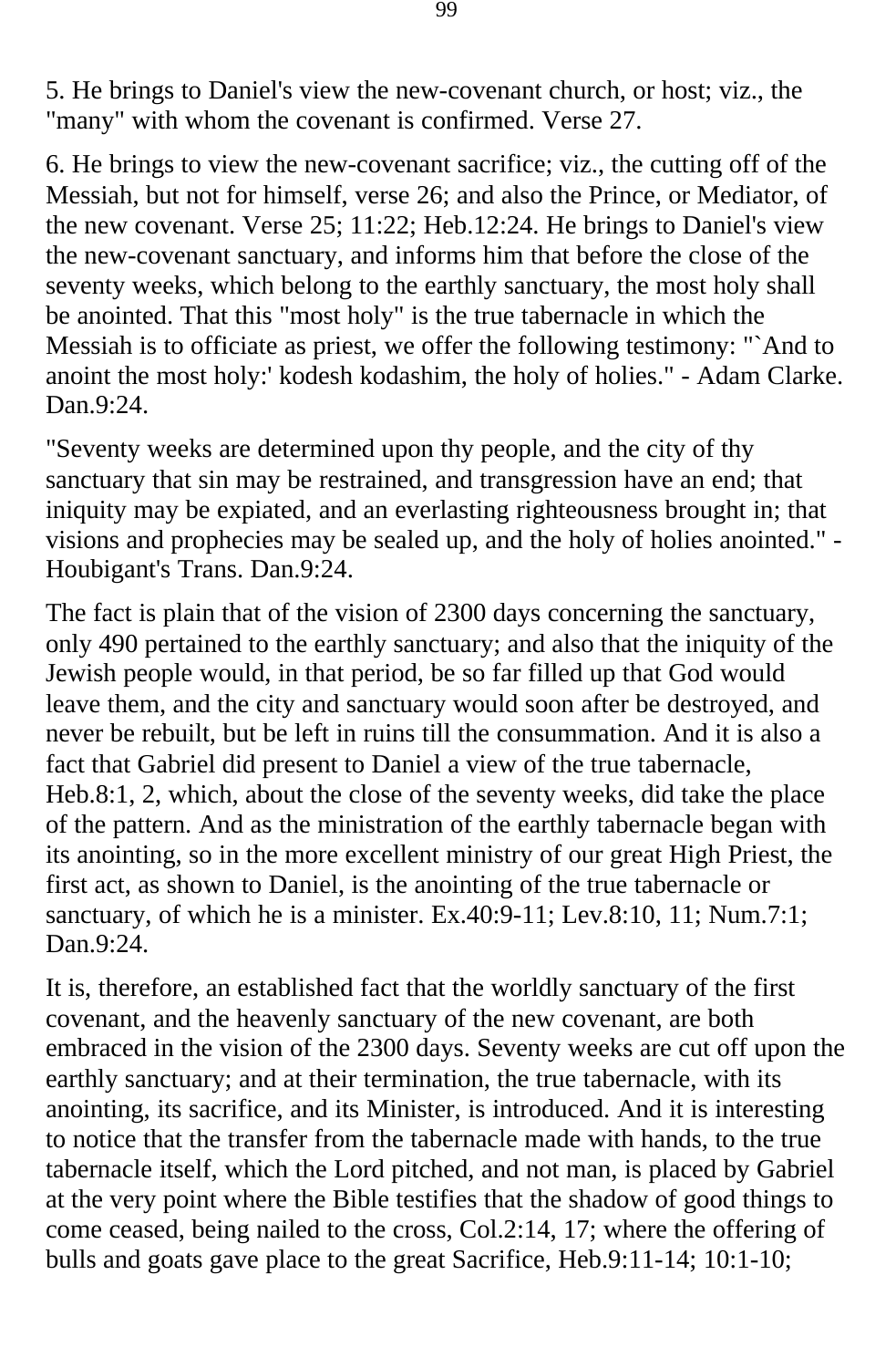Ps.40:6-8: Dan.9:27; where the Levitical priesthood was superseded by that of the order of Melchisedec, Hebrews, chapters 5-7; Ps.110; where the example and shadow of heavenly things was terminated by the more excellent ministry which it shadowed forth, Heb.8:1-6; and where the holy places which were the figures of the true, were succeeded by the true holy places in Heaven. Heb.9:23, 24. We have seen that Gabriel did not explain the 2300 days and the sanctuary in Dan.8. We now see that in Dan.9 he explained both.

## **THE HEAVENLY SANCTUARY.**

"Now of the things which we have spoken, this is the sum: We have such an High Priest, who is set on the right hand of the throne of the Majesty in the Heavens; a minister of the sanctuary, and of the true tabernacle, which the Lord pitched, and not man." Heb.8:1, 2. "A glorious high throne from the beginning is the place of our sanctuary." Jer.17:12; Rev.16:17; Ps.11:4. "For he hath looked down from the height of his sanctuary; from Heaven did the Lord behold the earth." Ps.102:19.

The heavenly sanctuary has two holy places. The following testimony on this point is conclusive. We gather it from the Old and New Testaments, that in the mouth of two or three witnesses every word may be established.

1. The tabernacle erected by Moses, after a forty-days' inspection of the one showed to him in the mount, consisted of two holy places, Ex.26:30-33, and is declared to be a correct pattern, or model, of that building. Ex.25:8, 9, 40, compared with chapter 39:32-43. But if the earthly sanctuary consisted of two holy places, and the great original, from which it was copied, consisted of only one, instead of likeness there would be perfect dissimilarity.

2. The temple was built in every respect according to the pattern which God gave to David by the Spirit. 1 Chron.28:10-19. And Solomon, in addressing God, says, "Thou hast commanded me to build a temple upon thy holy mount, and an altar in the city wherein thou dwellest, a resemblance of the holy tabernacle which thou hast prepared from the beginning."

Wis. Sol.9:8. The temple was built on a larger and grander scale then the tabernacle; but its distinguishing feature, like that of the tabernacle, consisted in the fact that it was composed of two holy places. 1 Kings 6; 2 Chron.3. This is clear proof that the heavenly tabernacle contains the same.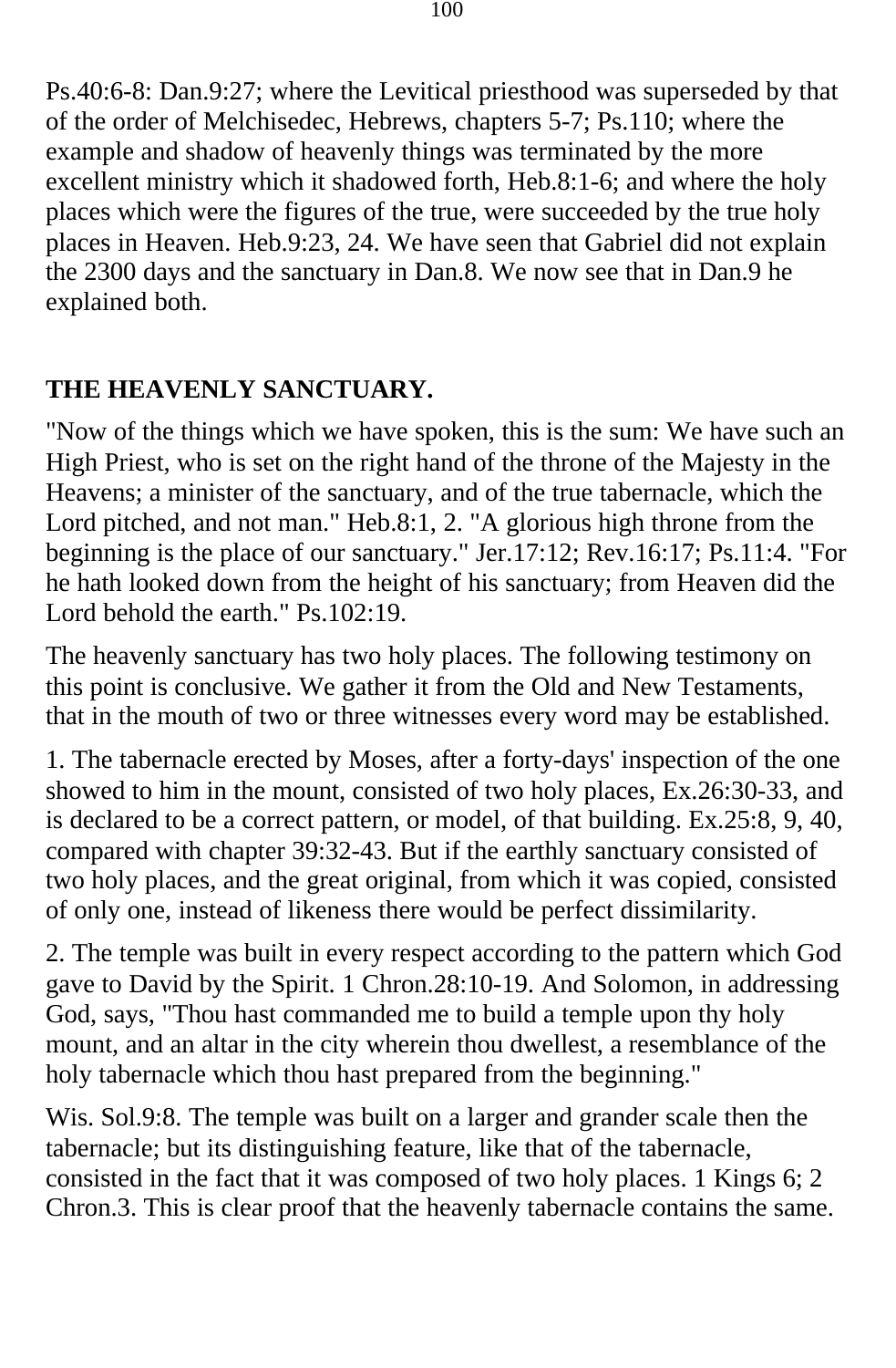3. Paul plainly states that "the holy places [plural] made with hands" "are the figures [plural] of the true;" and that the tabernacle and its vessels are "patterns of things in the Heavens." Heb.9:23, 24. This is direct evidence that, in the greater and more perfect tabernacle, there are two holy places, even as in the figure, example, or pattern.

4. The apostle actually uses the word holies (plural) in speaking of the heavenly sanctuary. The expression, "holiest of all, " in Heb.9:8; 10:19, has been supposed by some to prove that Christ began to minister in the most holy place, at his ascension. But the expression is not "hagia hagion, " holy of holies, as in chapter 9:3; but is simply "hagion, " holies. It is the same word that is rendered sanctuary in Heb.8:2 In each of these three texts, Heb.8:2; 9:8; 10:19, Macknight renders the word "holy places." The Douay Bible renders it "the holies." And thus we learn that the heavenly sanctuary consists of two "holy places."

We have noticed particularly the vessels of the earthly sanctuary, and have cited divine testimony to show that they were patterns of the true in Heaven. This is strikingly confirmed by the fact that in the heavenly sanctuary we find the like vessels: (1) The ark of God's testament, and the cherubim. Rev.11:19; Ps.99:1. (2) The golden altar of incense. Rev.8:3; 9:13. (3) The candlestick with the seven lamps. Rev.4:5; Zech.4:2. (4) The golden censer. Rev.8:3. This heavenly sanctuary is called by David, Habakkuk, and John, "the temple of God in Heaven, " Ps.11:4; Hab.2:20; Rev.11:19; Rev.16:17; "God's holy habitation, " Zech.2:13; Jer.25:30; "greater and more perfect tabernacle, " Heb.9:11; "the sanctuary and true tabernacle which the Lord pitched, and not man, " Heb.8:2.

#### **THE MINISTRATION AND CLEANSING OF THE EARTHLY SANCTUARY.**

We have before shown that the earthly sanctuary consisted of two holy places, and that it was a pattern of the true tabernacle of God in Heaven. We shall now present in a brief manner the work of ministration in both these holy places, and also the work of cleansing that sanctuary, at the end of that ministration every year, and shall prove that that ministration was the example and shadow of Christ's more excellent ministry in the true tabernacle.

The ministration in the earthly sanctuary was performed by the Levitical order of priesthood. Ex.28; 29; Lev.8; 9; Heb.7. The act preparatory to the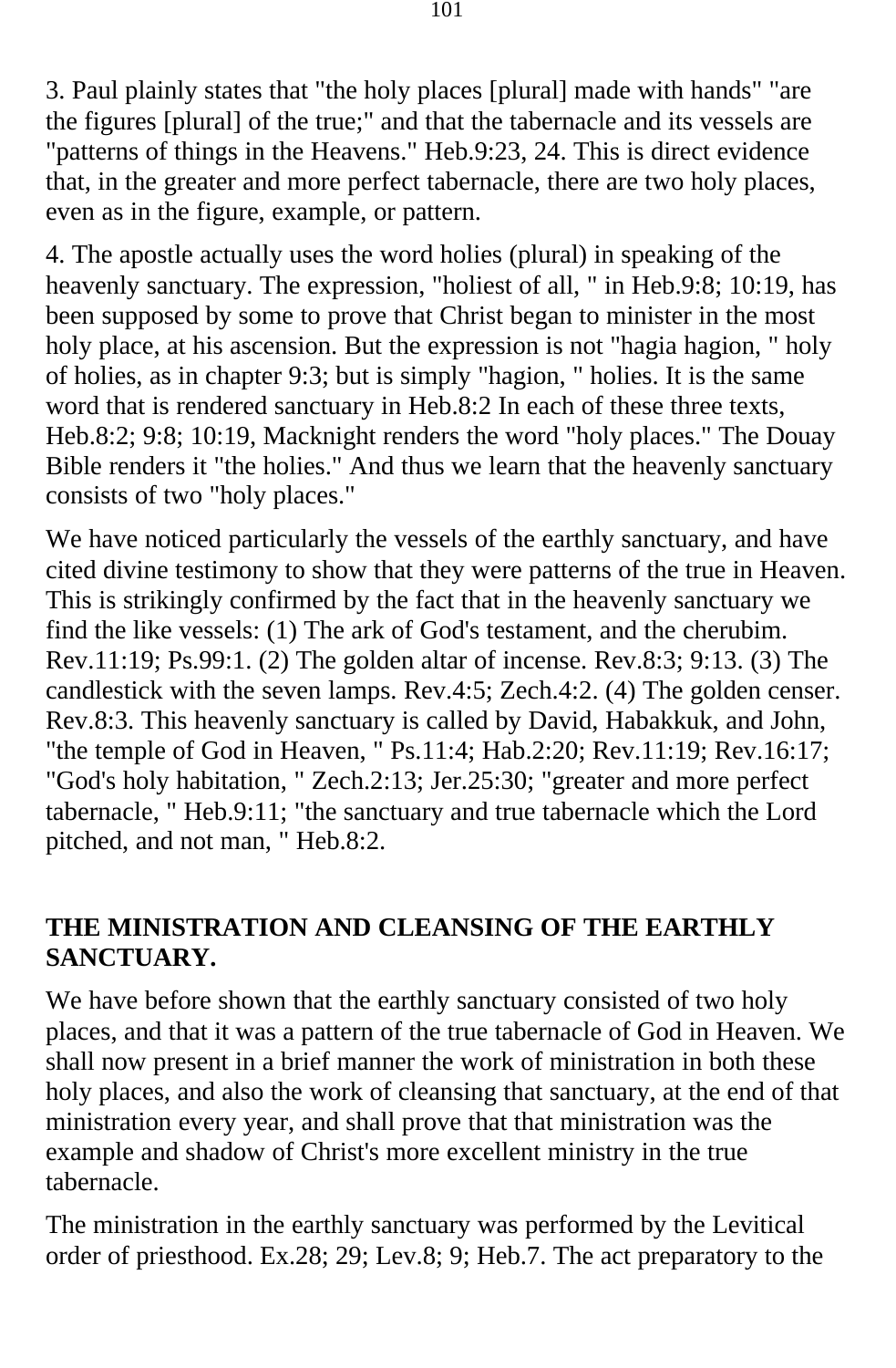commencement of the ministration in the earthly tabernacle, was the anointing of its two holy places and all its sacred vessels. Ex.40:9; 30:26- 29; Lev.8:10. The entire work of the priests in the two holy places is summed up by the apostle, as follows: "Now, when these things were thus ordained, the priests went always into the first tabernacle, accomplishing the service of God; but into the second went the high priest alone once every year, not without blood, which he offered for himself, and for the errors of the people." Heb.9:6, 7. The ministration in the earthly sanctuary is thus presented before us in two grand divisions: First, the daily service in the holy place, which consisted of the regular morning and evening burntoffering, Ex.29:38-43; Num.28:3-8; the burning of sweet incense upon the golden altar, when the high priest lighted the lamps every morning and evening, Ex.30:7, 8, 34 -36; 31:11; the special work upon the Lord's Sabbaths, and also upon the annual sabbaths, new moons, and feasts, Num.28:9-31; 29; Lev.23; and besides all this, the special work for individuals as they should present their particular offerings during the year. Lev.1-7. And, secondly, the yearly work in the most holy place, for the sins of the people, and for the cleansing of the sanctuary. Lev.16. Thus each of the two holy places had its appropriate work assigned. The glory of the God of Israel was manifested in both apartments. When he entered the tabernacle at the first, his glory filled both the holy places. Ex.40:34, 35. See also 1Kings 8:10, 11; 2Chron.5:13, 14; 7:1, 2. In the door of the first apartment, the Lord stood and talked with Moses. Ex.33:9-11. In this place, God promised to meet with the children of Israel, and to sanctify the tabernacle with his glory. Ex.29:42-44; 30:36. In the holiest, also, God manifested his glory in a special manner. Ex.25:21, 22; Lev.16:2.

In the first apartment stood the priests in a continual course of ministration for the people. He that had sinned, brought his victim to the door of this apartment to be offered for himself. He laid his hand upon the head of the victim, to denote that his sin was transferred to it. Lev.1:4. Then the victim was slain on account of that transgression, and his blood, bearing that sin and guilt, was carried into the sanctuary, and sprinkled upon it. Lev.4. Thus, through the year this ministration went forward; the sins of the people being transferred from themselves to the victims offered in sacrifice, and, through the blood of the sacrifices, transferred to the sanctuary itself.

On the tenth day of the seventh month, the ministration was changed from the holy place, where it had been continued through the year, to the most holy place. Lev.16:2, 29-34. The high priest entered the holiest with the blood of a bullock, as a sin-offering for himself. Verses 3, 6, 11-14. He then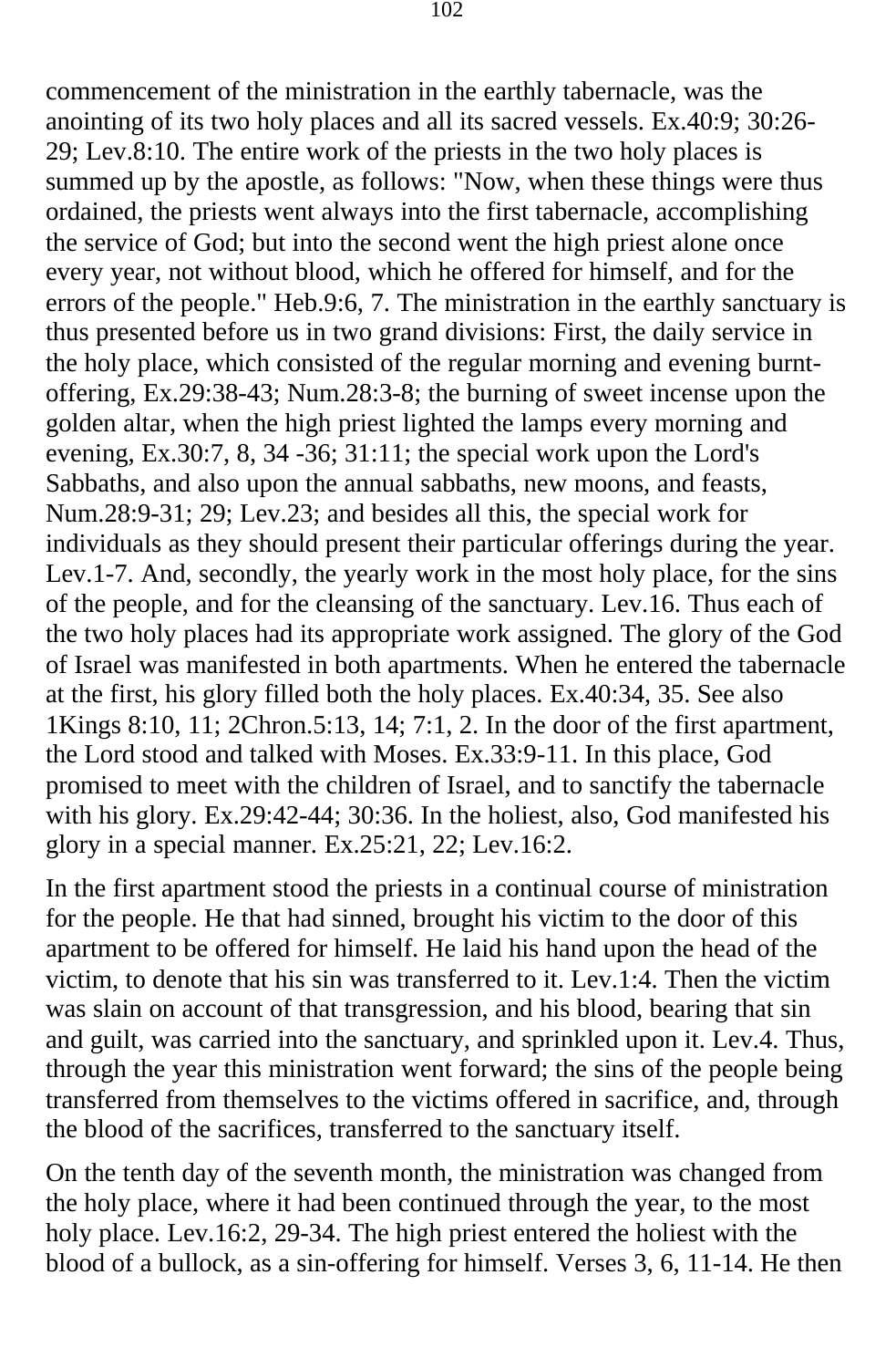received of the children of Israel two kids of the goats for a sin-offering. Upon these goats he cast lots; one lot for the Lord, and the other for the scape-goat. Verses 5, 7, 8. He next proceeded to offer the goat upon which the Lord's lot fell, as a sin-offering for the people.

We shall now show that he offered this blood for two purposes: 1. "To make an atonement for the children of Israel for all their sins." 2. To cleanse, or "make an atonement for, the holy sanctuary." Let us read a portion of Lev.16: "Then shall he kill the goat of the sin-offering that is for the people, and bring his blood within the vail, and do with that blood as he did with the blood of the bullock, and sprinkle it upon the mercy-seat, and before the mercy-seat; and he shall make an atonement for the holy place, because of the uncleanness of the children of Israel, and because of their transgressions in all their sins; and so shall he do for the tabernacle of the congregation that remaineth among them in the midst of their uncleanness. And there shall be no man in the tabernacle of the congregation when he goeth in to make an atonement in the holy place, until he come out, and have made an atonement for himself, and for his household, and for all the congregation of Israel. And he shall go out unto the altar that is before the Lord, and make an atonement for it; and shall take of the blood of the bullock, and of the blood of the goat, and put it upon the horns of the altar round about. And he shall sprinkle of the blood upon it with his finger seven times, and cleanse it, and hallow it from the uncleanness of the children of Israel. And when he hath made an end of reconciling the holy place and the tabernacle of the congregation, and the altar, he shall bring the live goat; and Aaron shall lay both his hands upon the head of the live goat, and confess over him all the iniquities of the children of Israel, and all their transgressions in all their sins, putting them upon the head of the goat, and shall send him away by the hand of a fit man into the wilderness; and the goat shall bear upon him all their iniquities unto a land not inhabited; and he shall let go the goat in the wilderness." "And this shall be a statute forever unto you: that in the seventh month, on the tenth day of the month, ye shall afflict your souls, and do no work at all, whether it be one of your own country, or a stranger that sojourneth among you; for on that day shall the priest make an atonement for you, to cleanse you, that ye may be clean from all your sins before the Lord." "And he shall make an atonement for the holy sanctuary, and he shall make an atonement for the tabernacle of the congregation, and for the altar; and he shall make an atonement for the priests, and for all the people of the congregation. And this shall be an everlasting statute unto you, to make an atonement for the children of Israel for all their sins once a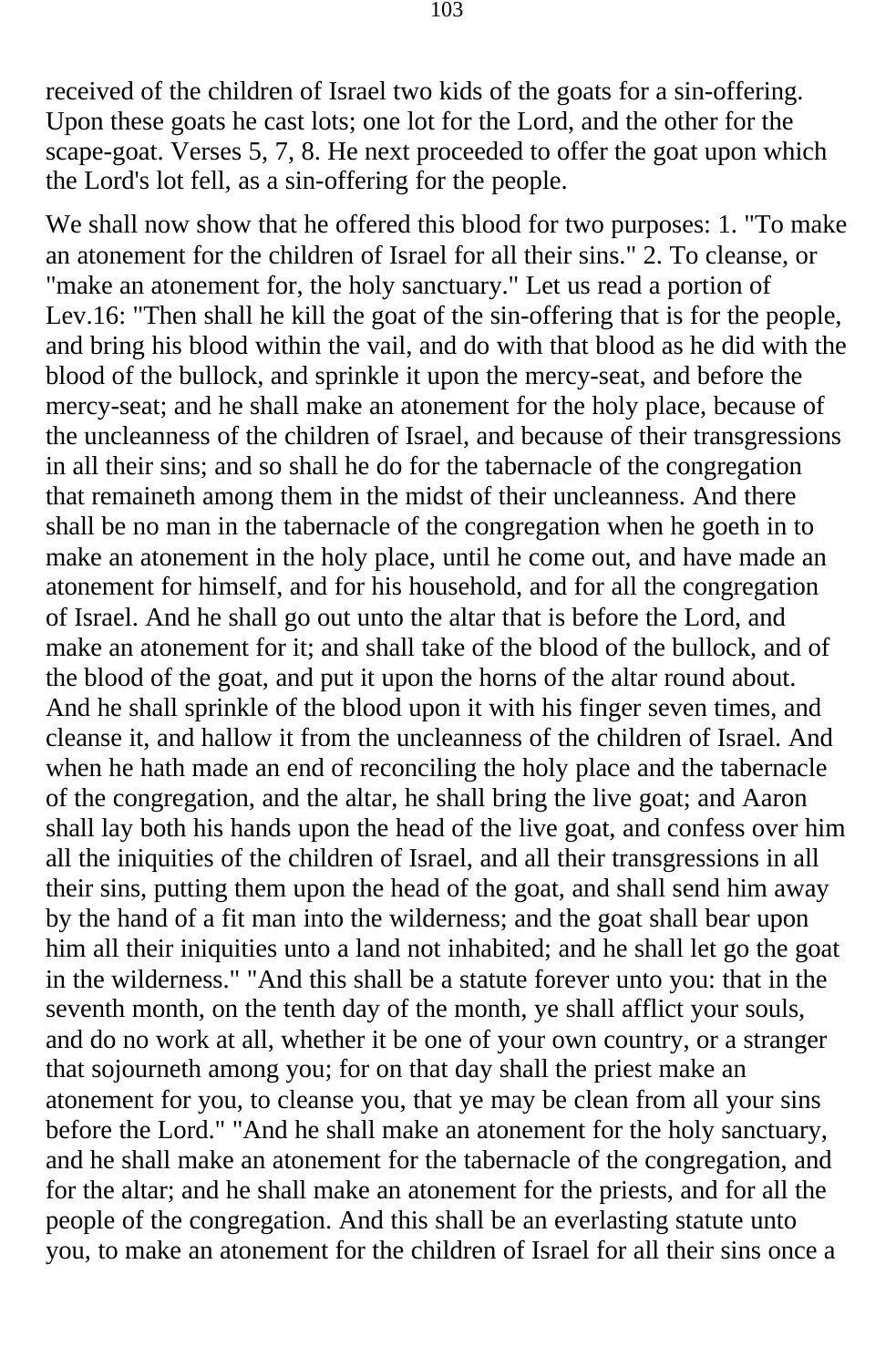year." Verses 15-22, 29, 30, 33, 34. We have here read several important facts:-

1. That on the tenth day of the seventh month, the ministration was changed from the holy place to the holiest of all. Verses 2, 29-34.

2. That in the most holy place, blood was offered for the sins of the people, to make an atonement for them. Verses 5, 9, 15, 17, 30, 33, 34; Heb.9:7.

3. That the two holy places of the sanctuary, and also the altar of incense, were on this day cleansed from the sins of the people, which, as we have seen, had been borne into the sanctuary by means of the blood of sinoffering. Verses 16, 18-20, 33; Ex.30:10.

4. That the high priest, having by blood removed the sins of the people from the sanctuary, bears them to the door of the tabernacle, Num.18:1; Ex.28:38, where the scape-goat stands; and, putting both his hands upon the head of the goat, and confessing over him all the iniquities of the children of Israel in all their sins, he puts them upon the head of the goat, and sends him away, with all their iniquities, into a land not inhabited. Verses 5, 7-10, 20-22. The sanctuary was thus cleansed from the sins of the people, and those sins were borne by the scape-goat from the sanctuary.

The foregoing presents to our view a general outline of the ministration in the worldly sanctuary. The following scriptures show that that ministration was the example and shadow of Christ's ministry in the tabernacle in Heaven: "Now of the things which we have spoken, this is the sum: We have such an High Priest, who is set on the right hand of the throne of the Majesty in the Heavens; a minister of the sanctuary, and of the true tabernacle, which the Lord pitched, and not man. For every high priest is ordained to offer gifts and sacrifices; wherefore it is of necessity that this man have somewhat also to offer. For if he were on the earth, he should not be a priest, seeing that there are priests that offer gifts according to the law; who serve unto the example and shadow of heavenly things, as Moses was admonished of God when he was about to make the tabernacle; for, See (saith he) that thou make all things according to the pattern showed to thee in the mount. But now hath he obtained a more excellent ministry, by how much also he is the mediator of a better covenant, which was established upon better promises." Heb.8:1-6; Col.2:17; Heb.10:1; 9:11, 12. The facts stated in these texts are worthy of careful attention:-

- 1. We have a High Priest in the Heavens.
- 2. This High Priest is a minister of the sanctuary, or true tabernacle.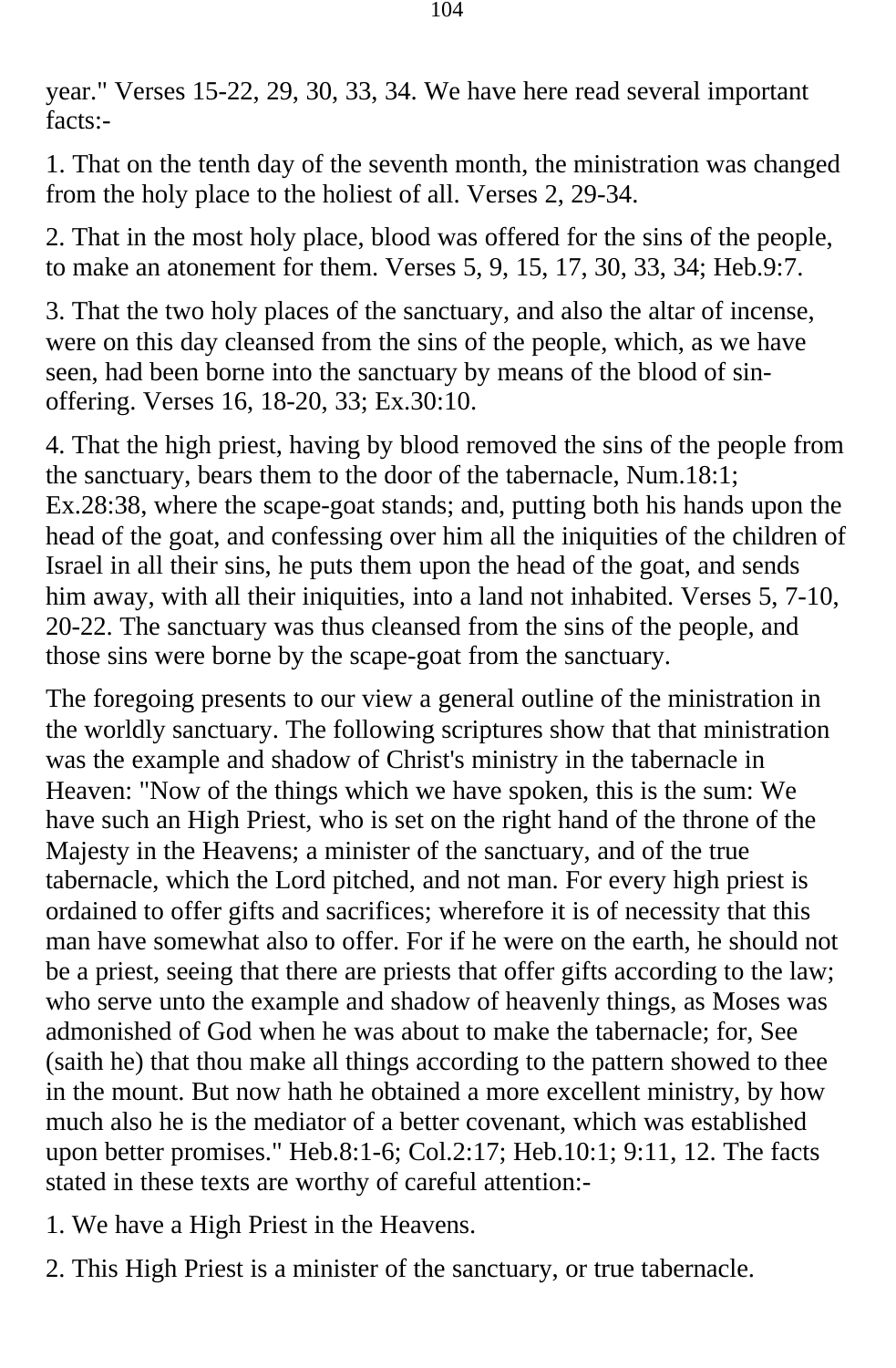3. As the earthly high priests were ordained to offer sacrifice for sins, so it is of necessity that our High Priest should have something to offer for us in the heavenly sanctuary.

4. When upon earth he was not a priest.

5. The ministry of the priests in that tabernacle, which was made after the pattern of the true, was the example and shadow of Christ's more excellent ministry in the true tabernacle itself.

6. The entire typical service was a shadow of good things to come.

7. In the greater and more perfect tabernacle, Christ is a minister of these good things thus shadowed forth. With these facts before us, we will consider that more excellent ministry in the temple of God in Heaven.

## **THE MINISTRATION AND CLEANSING OF THE HEAVENLY SANCTUARY.**

At the close of the typical services, He of whom Moses in the law and the prophets did write, Jesus of Nazareth, came and laid down his life for us. The death of the Lord Jesus is the dividing point between the two dispensations, as it put an end to the typical services, and was the foundation of his work as priest in the heavenly tabernacle. On Jesus was laid the iniquity of us all, and he bore our sins in his own body on the tree. Isa.53:6; 1 Pet.2:24: Heb.9:28. He was raised from the dead for our justification, and ascended into Heaven to become a great high priest in the presence of God for us. Rom.4:25; Heb.9:11, 12, 24.

The ministration in the heavenly sanctuary is performed by the Melchisedec order of priesthood, in the person of our Lord. Ps.110; Heb.5-8. We have already proved that the temple of God in Heaven consists of two holy places, as did the earthly tabernacle; and that the ministration in the two holy places of the worldly sanctuary was the example and shadow of Christ's ministry in the true tabernacle. But it is contended by some that Christ ministers only in the most holy place of the heavenly sanctuary. Let us examine this point:-

1. The anointing of the most holy place at the commencement of his ministration, may be urged as proof that he ministers only in the second apartment of the heavenly sanctuary. Dan.9:24. But this objection vanishes at once, if we consider that before the Levitical priesthood began to minister in the earthly sanctuary, that entire building, the holiest as well as the holy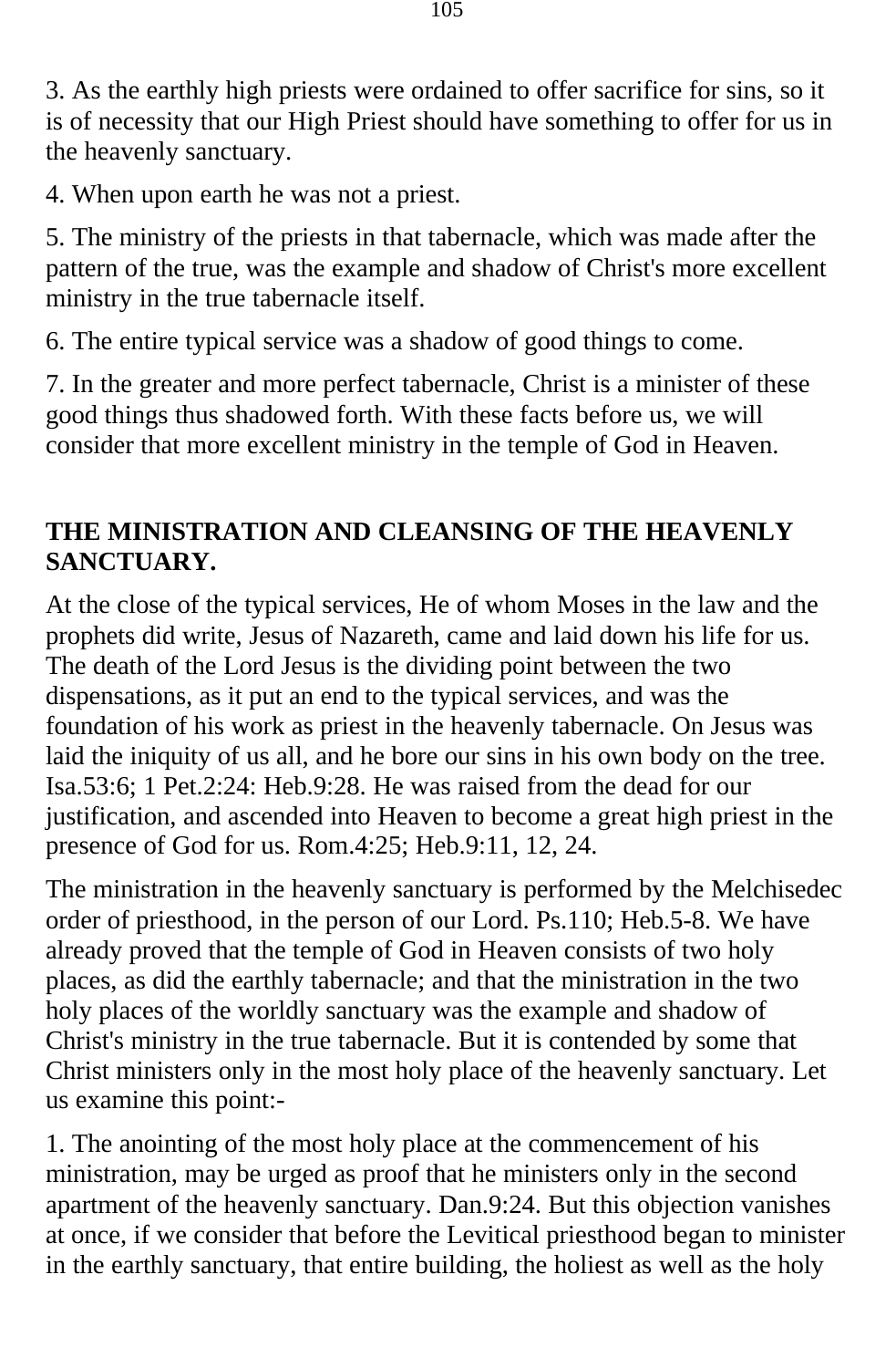place and all the sacred vessels, was anointed. Ex.40:9-11; 30:23-29; Lev.8:10; Num.7:1. And when this anointing was accomplished, that ministration began in the first apartment. Lev.8-10; Heb.9:6, 7. And this order, let it be remembered, was "the example and shadow of heavenly things."

2. It has been urged by some that the text, "This Man, after he had offered one sacrifice for sins, forever sat down on the right hand of God, " Heb.10:12, forbids the idea of his ministering in the two holy places. But we answer, so far as the idea of sitting down is concerned, it would be equally proper to represent him as standing on the Father's right hand. Acts 7:56. And if the Saviour is at "the right hand of the power of God" when descending from Heaven, as he testifies respecting himself, Matt.26:64; Mark 14:62; Luke 22:69, then he certainly can be at the Father's right hand in both the holy places. But we have direct testimony here. Paul says that Christ is a "minister of the sanctuary." Heb.8:2. That the word hagion, here rendered sanctuary, is plural, no one can deny. It is literally rendered by the Douay Bible, "the holies." As translated by Macknight, Heb.8:1, 2, reads thus: "Now of the things spoken the chief is, we have such an High Priest as became us, who sat down at the right hand of the throne of the Majesty in the Heavens, a minister of the holy places, namely, of the true tabernacle, which the Lord pitched, and not man." We draw two conclusions from the foregoing: (1) Our Lord can be minister of the two holy places, and yet be at the Father's right hand. (2) He must minister in both the holy places, or Paul's language that he is a minister of the holies or holy places (plural), is not true. A high priest that should minister simply in the holiest of all, is not a minister of the holy places.

3. But another argument to prove that Christ ministers only in the most holy place has been urged by some, from the following texts: "The Holy Ghost this signifying, that the way into the holiest of all was not yet made manifest, while as the first tabernacle was yet standing." Heb.9:8. "Having, therefore, brethren, boldness to enter into the holiest by the blood of Jesus." Chapter 10:19. But as has been before remarked, the word rendered "holiest of all, " is the same that is rendered "sanctuary" in chapter 8:2, and is not hagia hagion, holy of holies, as in chapter 9:3, but is simply hagion, holies, plural. The rendering of Macknight, which correctly translates the word in the plural, removes all difficulty. He translates these two texts, as follows: "The Holy Ghost signifying this, that the way of the holy places was not yet laid open, while the first tabernacle still standeth." "Well then, brethren, having boldness in the entrance of the holy places, by the blood of Jesus."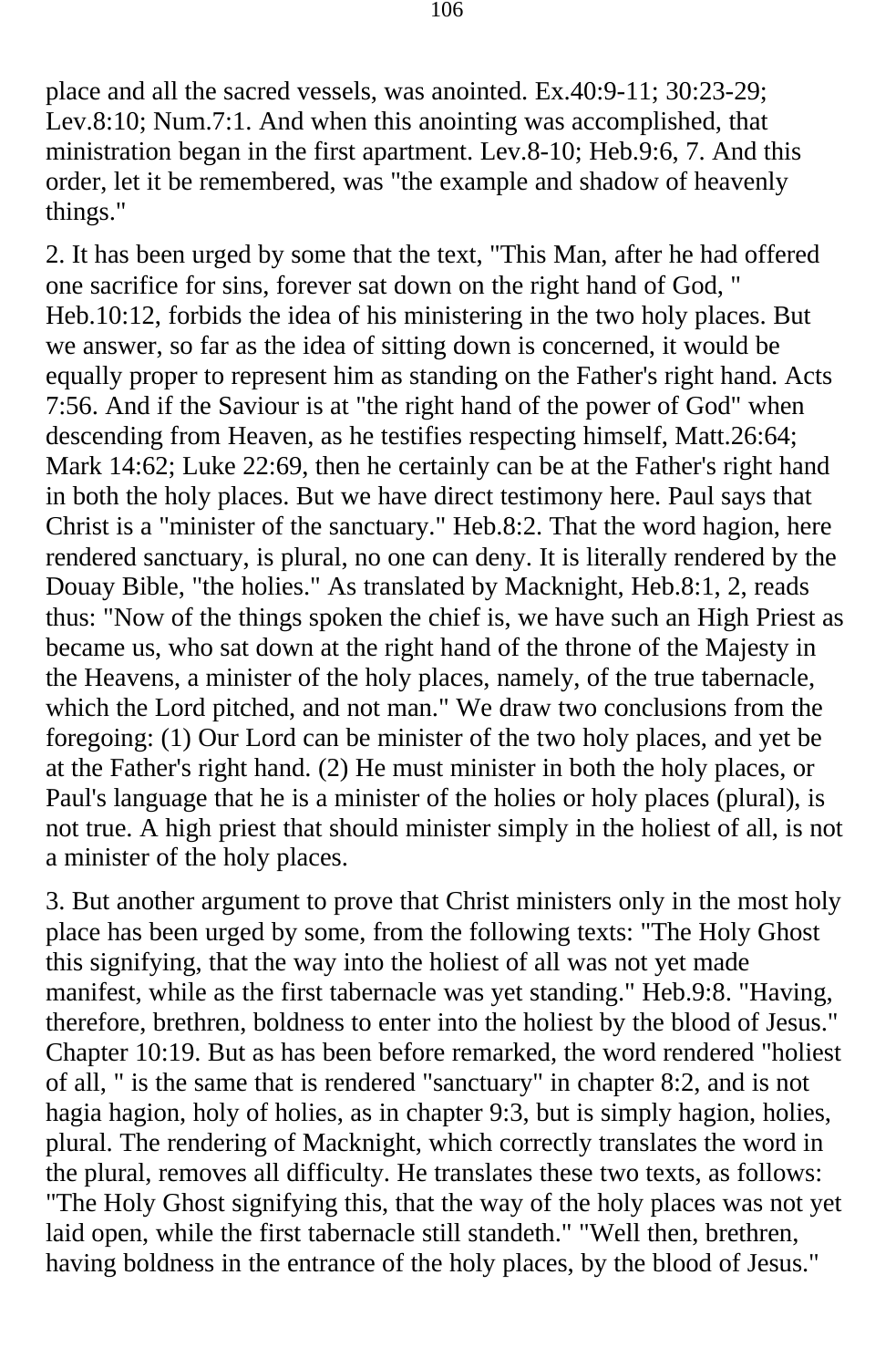These texts, therefore, do not favor the doctrine that Christ is a minister of only one of the holy places. With the literal rendering of the word, giving it in the plural in our language, just as it was written by Paul, the objection to Christ's ministration in the two holy places of the heavenly sanctuary is entirely removed. The way into the holy places of the heavenly sanctuary was not laid open while the ministration in the earthly tabernacle continued; but when that ministration was abolished, the way of the heavenly holy places was laid open, and we have boldness to enter by faith, where our High Priest is ministering for us.

It may be proper to add, that the phrase rendered "into the holy place, " in Heb.9:12, 25, and "into the sanctuary, " in chapter 13:11, is the same that in chapter 9:24, is literally rendered in the plural, "into the holy places." Macknight renders them all in the plural. Then the heavenly tabernacle, where our Lord Jesus Christ ministers, has holy places, as really as its pattern or image, the earthly tabernacle; and our great High Priest is a minister of those holy places while at the Father's right hand.

Let us now examine those scriptures which present our Lord's position and ministry in the tabernacle in Heaven. In vision at Patmos, the beloved disciple had a view of the temple of God, the heavenly sanctuary. A door was opened in Heaven. This must be the door of the heavenly tabernacle, for it disclosed to John's view the throne of God, which was in that temple. Rev.4:1, 2; 16:17; Jer.17:12. It must be the door of the first apartment, for that of the second apartment (which discloses the ark containing the ten commandments) is not opened until the sounding of the seventh angel. Rev.11:19. And the view that John was looking into the first apartment of the heavenly sanctuary, when he saw the Lord Jesus take the book from the hand of Him that sat upon the throne, is strikingly confirmed by what he saw before the throne. He testifies that "there were seven lamps of fire burning before the throne, which are the seven Spirits of God." Rev.4:5; Zech.4:2. He also saw the golden altar of incense before the throne, and witnessed the ministration at that altar with the golden censer. Rev.8:3. In the earthly tabernacle, which was the pattern of things in the Heavens, the golden candlestick with its seven lamps, and the golden altar of incense, were both represented, and, by God's express direction, placed in the first apartment. Num.8:2-4; Heb.9:2; Lev.24:2-4; Ex.40:24-27. The scene of this vision is the first apartment of the heavenly sanctuary. Here it was that John saw the Lord Jesus. Rev.5:6-8.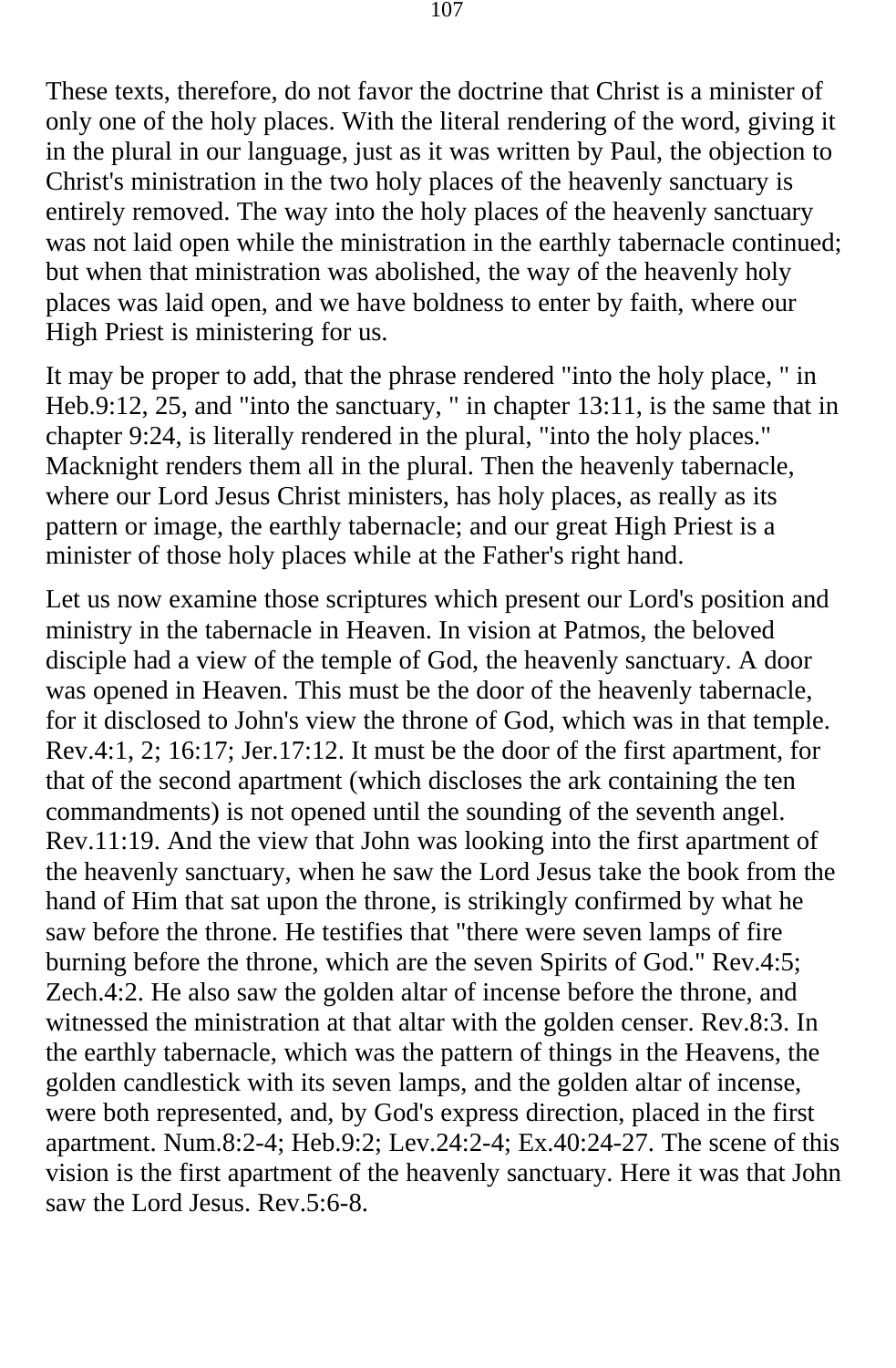Let us read Isaiah's description of this place: "In the year that King Uzziah died, I saw, also, the Lord sitting upon a throne, high and lifted up, and his train filled the temple. Above it stood the seraphim; each one had six wings; with twain he covered his face, and with twain he covered his feet, and with twain he did fly. And one cried unto another, and said, Holy, holy, holy, is the Lord of hosts; the whole earth is full of his glory. And the posts of the door moved at the voice of him that cried, and the house was filled with smoke. Then said I, Woe is me! for I am undone; because I am a man of unclean lips, and I dwell in the midst of a people of unclean lips; for mine eyes have seen the King, the Lord of hosts. Then flew one of the seraphim unto me, having a live coal in his hand, which he had taken with the tongs from off the altar." Isa.6:1-6.

That this was a view of the heavenly tabernacle, and not of the temple at Jerusalem, may be proved by comparing John 12:39-41, with Isa.6:8-10. Words written by Isaiah, while looking into the temple of God, are quoted by John, with the declaration that Isaiah spoke them while beholding Christ's glory. That John and Isaiah both beheld the same place, is evident; both beheld the throne of God, and Him that sits upon it; Isa.6:1; Rev.4:2; both beheld the living beings with six wings; Isa.6:2; Rev.4:6-8; each heard from these beings a like song; Isa.6:3; Rev.4:8; and both beheld the golden altar before the throne. Isa.6:6; Rev.8:3; 9:13. That John and Isaiah both saw our Lord Jesus Christ, we have already proved. And the scene of their visions was in the first apartment of the heavenly sanctuary, the place of the golden candlestick, with its seven lamps, and the golden altar of incense. And in this apartment our High Priest commenced his ministration, like the priests in the example and shadow of heavenly things. In the shadow, each part of the work was many times repeated; but in the substance, each part is fulfilled once for all. Once for all our Sacrifice is slain, Rom.6:9, 10; Heb.9:25-28; and once for all our High Priest appears in each of the holy places. Heb.9:11, 12, 24, 25. Hence, our Lord must continue his ministration in the first apartment until the period arrives for his ministration within the second vail, before the ark of God's testament.

The sins of the world were laid upon the Lord Jesus, and he died for those sins according to the Scriptures. The blood of the Lamb of God, which was shed for our transgressions of God's law, is that by which our High Priest enters the heavenly sanctuary, Heb.9:12, and which, as our advocate, he offers for us in that sanctuary. Heb.12:24; 1 Peter 1:2; 1 John 2:1, 2 His great work, which began with the act of bearing the sins of the world at his death, he here carries forward by pleading the cause of penitent sinners, and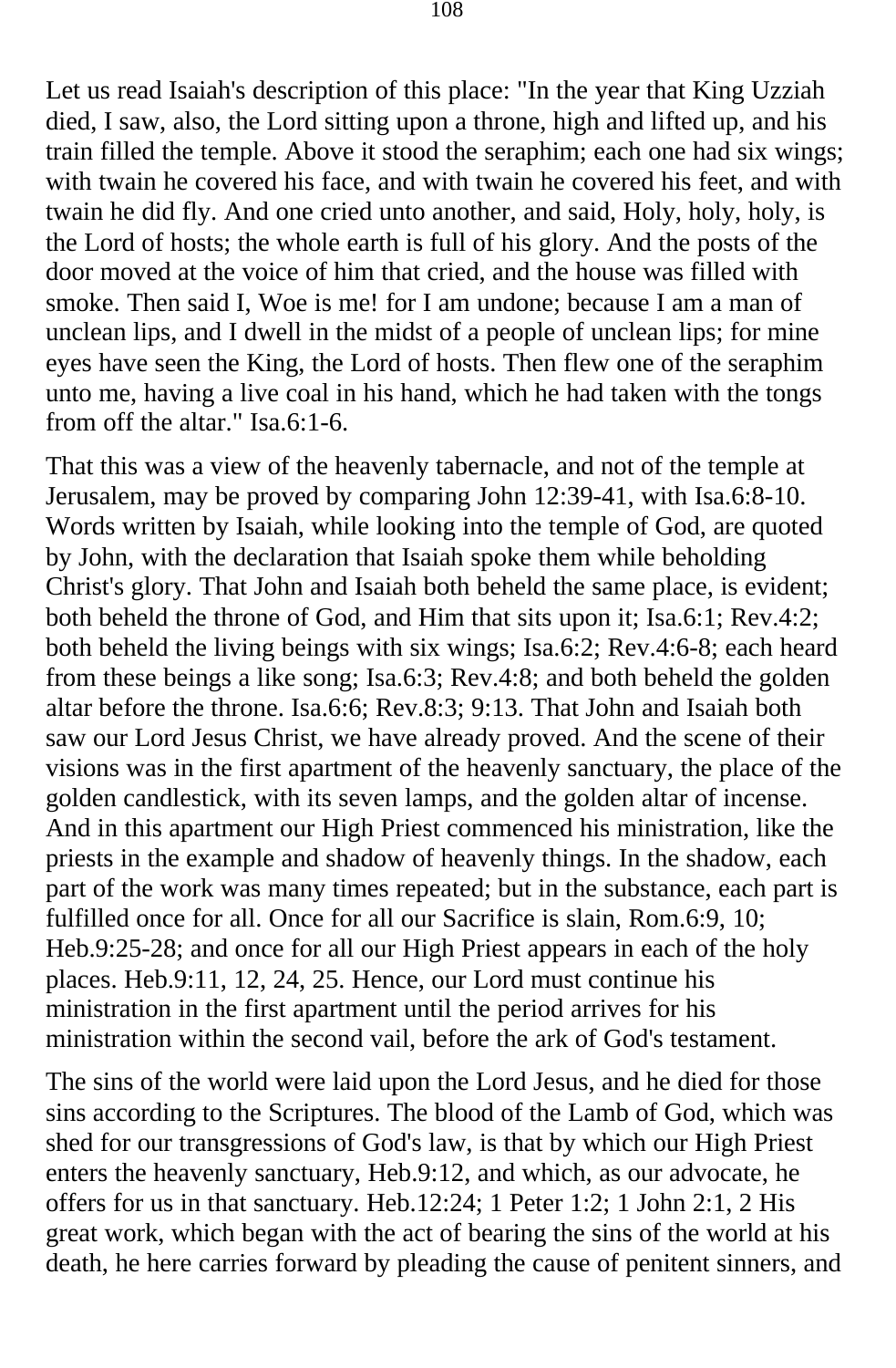presenting for them his blood which had been shed as the great sacrifice for the sins of the world. The work in the earthly sanctuary was essentially the same thing. The sins were there laid upon the victim, which was then slain. The blood of that sacrifice, bearing that guilt, was sprinkled in the sanctuary, to make reconciliation for the sinner. And thus, in the shadow of heavenly things, we see the guilt of the people transferred to the sanctuary itself. This can be easily understood. And it is a plain fact that its great design was to give an example of heavenly things. As the sin of him who came to God through the offering of blood by the high priest, was, through that blood, transferred to the sanctuary itself, so it is in the substance. He who bore our sins at his death, offers for us his blood in the heavenly sanctuary. But when he comes again he is "without sin, " Heb.9:28; his great work for the removal of sin is fully completed before he comes.

We now inquire respecting the removal of the sins of the church, or host, from the sanctuary. We have seen that only 490 of the 2300 years belonged to the earthly sanctuary, and that the remaining 1810 years belonged to the true sanctuary, which Gabriel introduces to Daniel in his explanation in chapter 9; consequently, the sanctuary to be cleansed from the sins of the church, or host, at the end of the 2300 years, is the heavenly sanctuary. We have also examined those portions of the Bible that explain how and why the earthly sanctuary was cleansed, and have seen that that cleansing was accomplished, not by fire, but by blood. We have seen that that work was ordained for the express purpose of shadowing forth the work in the heavenly sanctuary. And we have also seen that the sins of those who come to God through our great High Priest are communicated to the sanctuary, as was the case in the type. But we are not left without direct testimony on this important point. The apostle states the fact of the cleansing of the earthly and heavenly sanctuaries, and plainly affirms that the latter must be cleansed for the same reason which made it necessary to cleanse the former: "And almost all things are by the law purged with blood; and without shedding of blood is no remission. It was therefore necessary that the patterns of things in the Heavens should be purified with these; but the heavenly things themselves with better sacrifices than these. For Christ is not entered into the holy places made with hands, which are the figures of the true; but into Heaven itself, now to appear in the presence of God for us." Heb.9:22-24. Two important facts are stated in this portion of Scripture:–

1. The earthly sanctuary was cleansed by blood.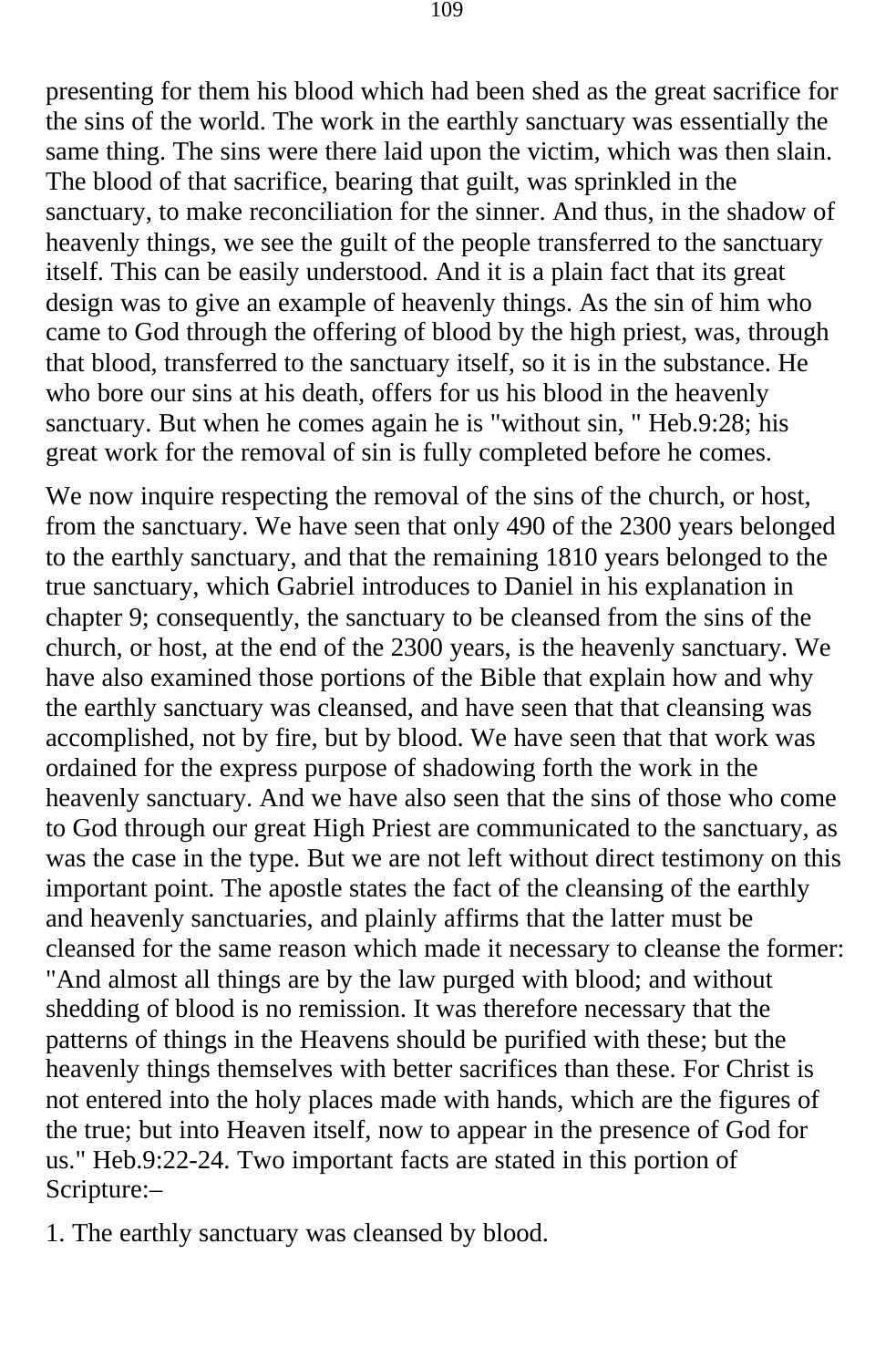2. The heavenly sanctuary must be cleansed by better sacrifices; that is, by the blood of Christ. It is plain, then, that the idea of cleansing the sanctuary by fire has no support in the Bible.

These words as rendered by Macknight, are very clear: "And almost all things, according to the law, are cleansed with blood, and without the shedding of blood there is no remission. There was a necessity, therefore, that the representations indeed of the holy places in the Heavens, should be cleansed by these sacrifices; but the heavenly holy places themselves, by sacrifices better than these. Therefore, Christ hath not entered into the holy places made with hands; the images of the true holy places; but into Heaven itself, now to appear before the face of God on our account." Heb.9:22-24. Then the fact of the cleansing of the heavenly sanctuary is plainly taught by Paul in his commentary on the typical system. And this great truth, plainly stated, is worthy of lasting remembrance.

By many, the idea of the cleansing of the heavenly sanctuary will be treated with scorn, "because, " say they, "there is nothing in Heaven to be cleansed." Such overlook the fact that the holy of holies, where God manifested his glory, and which no one but the high priest could enter, was, according to the law, to be cleansed because of the sins of the people, which were borne into it by the blood of sin-offering. Lev.16. And they overlook the fact that Paul plainly testifies that the heavenly sanctuary must be cleansed for the same reason. Heb.9:23, 24. See also Col.1:2. It was unclean in this sense only: The sins of men had been borne into it through the blood of sin-offering, and they must be removed. This fact can be grasped by every mind.

The work of cleansing the sanctuary changes the ministration from the holy place to the holiest of all. Lev.16; Heb.9:6, 7; Rev.11:19. As the ministration in the holy place of the temple in Heaven began immediately after the end of the typical system, at the close of the sixty-nine and a half weeks, Dan.9:27, so the ministration in the holiest of all, in the heavenly sanctuary, begins with the termination of the 2300 days. Then our High Priest enters the holiest to cleanse the sanctuary. The termination of this great period marks the commencement of the ministration of the Lord Jesus in the holiest of all. This work, as presented in the type, we have already seen was for the two-fold purpose of the forgiveness of iniquity and the cleansing of the sanctuary. And this great work our Lord accomplishes with his own blood; whether by the actual presentation of it, or by virtue of its merits, we need not stop to inquire.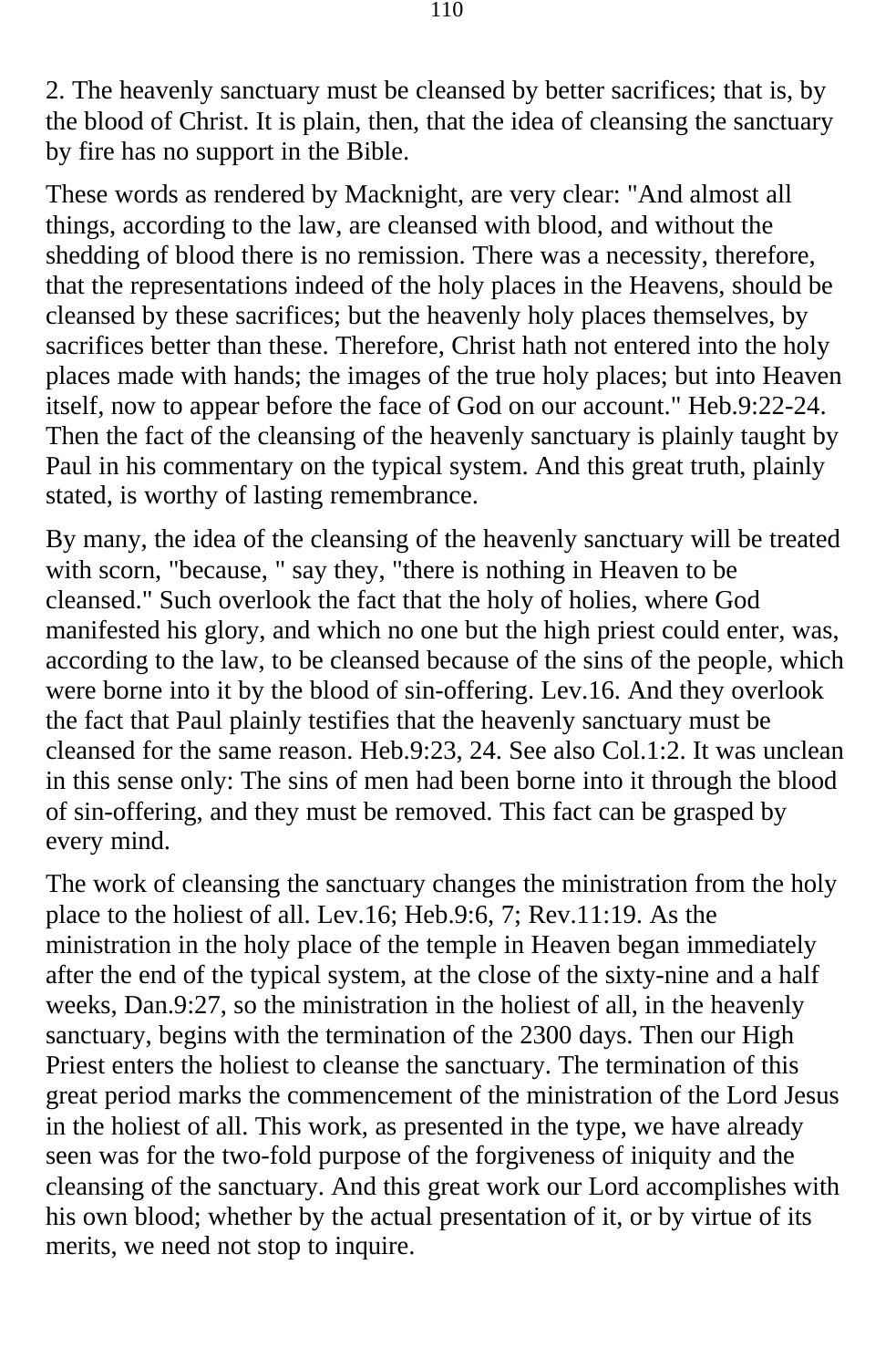No one can fail to see that the cleansing of the sanctuary is an event of infinite importance. This accomplishes the great work of the Messiah in the tabernacle in heaven, and renders it complete. The work of cleansing the sanctuary is succeeded by the act of placing the sins, thus removed, upon the head of the scape-goat, to be borne away forever from the sanctuary. The work of our High Priest for the sins of the world will then be completed, and he be ready to appear "without sin unto salvation." The act of placing the sins upon the head of the scape-goat, in the type, has already been noticed. Lev.16:5, 7-10, 20-22.

The next event of that day, after the sanctuary was cleansed, was the putting of all the iniquities and transgressions of the children of Israel upon the scape-goat, and sending him away into a land not inhabited, or of separation. It is supposed by almost every one that this goat typified Christ in some of his offices, and that the type was fulfilled at the first advent. From this opinion I must differ, because,

1. That goat was not sent away till after the high priest had made an end of cleansing the sanctuary. Lev.16:20, 21. Hence, that event cannot meet its antitype till after the end of the 2300 days.

2. It was sent away from Israel into the wilderness, a land not inhabited. If our blessed Saviour is its antitype, he also must be sent away from his people to a land not inhabited, but not to the grave, for the goat was sent away alive; nor into Heaven, for that is not an uninhabited land.

3. The goat received and retained all the iniquities of Israel; but when Christ appears the second time, he will be "without sin." Heb.9:28.

4. The goat received the iniquities from the hands of the priest, and he sent it away. As Christ is the priest, the goat must be something else besides himself, which he can send away.

5. This was not one of two goats chosen for that day, of which one was the Lord's and was offered for a sin-offering; but the other was not called the Lord's, neither offered as a sacrifice. Its only office was to receive the iniquities from the priest, after he had cleansed the sanctuary from them, and to bear them into a land not inhabited, leaving the sanctuary priest, and people, behind, and free from their iniquities. Lev.16:7-10, 22.

6. The Hebrew name of the scape-goat, as will be seen from the margin of Lev.16:8, is Azazel. On this verse, Wm.Jenks, in his Comp. Com., has the following remarks:–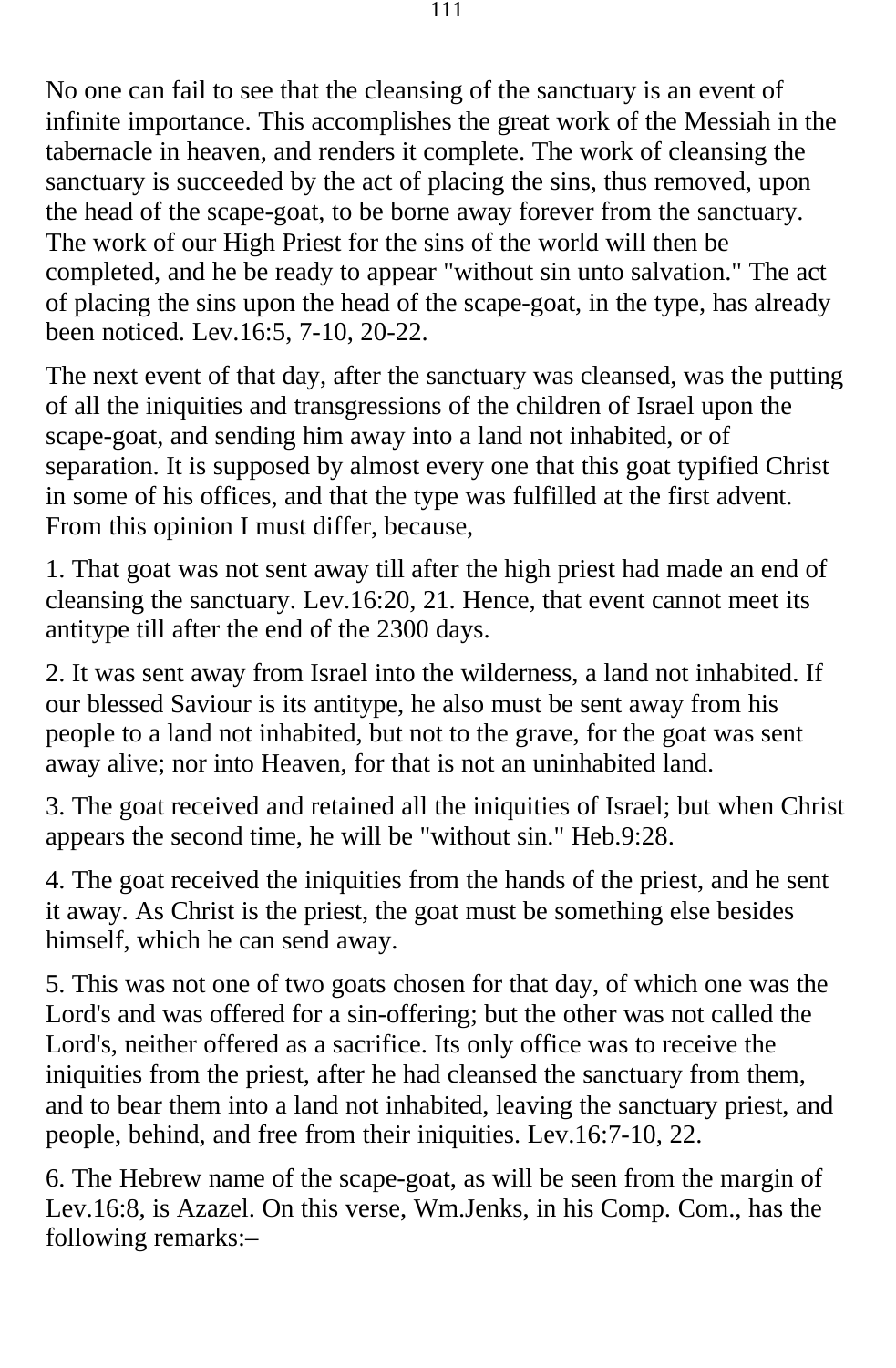"Scape-goat. See different opinion in Bochart. Spencer, after the oldest opinion of the Hebrews and Christians, thinks Azazel is the name of the devil; and so Rosenmuller, whom see. The Syriac has Azzail, the angel (strong one) who revolted."

7. At the appearing of Christ, as taught in Rev.20, Satan is to be bound and cast into the bottomless pit, which act and place are significantly symbolized by the ancient high priest's sending the scape-goat into a separate and uninhabited wilderness.

8. Thus we have the Scripture, the definition of the name in two ancient languages spoken at the same time, and the oldest opinion of the Christians, in favor of regarding the scape-goat as the type of Satan.

Because it is said, "The goat shall bear upon him all their iniquities unto a land not inhabited, " Lev.16:22, and "Behold the Lamb of God, which taketh [margin beareth] away the sin of the world, " John 1:29, it is concluded without further thought that the former was the type of the latter. But a little attention to the law will show that the sins were borne from the people by the priest, and from the priest by the goat.

1. They were imparted to the victim.

2. The priest bore them in its blood to the sanctuary.

3. After cleansing it from them, on the tenth day of the seventh month, he bore them to the scape-goat.

4. The goat finally bore them away beyond the camp of Israel to the wilderness.

This was the legal process in figure, and when fulfilled in fact, the author of sins will have received them back again (but the ungodly will bear their own sins), and his head will have been bruised by the seed of the woman; "the strong man armed" will have been bound by a stronger than he, and his house (the grave) spoiled of its goods, the saints. Matt.12:29; Luke 11:21, 22.

The great work of the atonement is now complete, and the work of our Lord, as priest, accomplished. The sins of those who have obtained pardon through the great sin-offering, are, at the close of our Lord's work in the holy places, blotted out, Acts 3:19, and being then transferred to the scapegoat, they are borne away from the sanctuary and host forever, and rest upon the head of their author, the devil. The Azazel, or antitypical scapegoat, will then have received the sins of those who have been pardoned in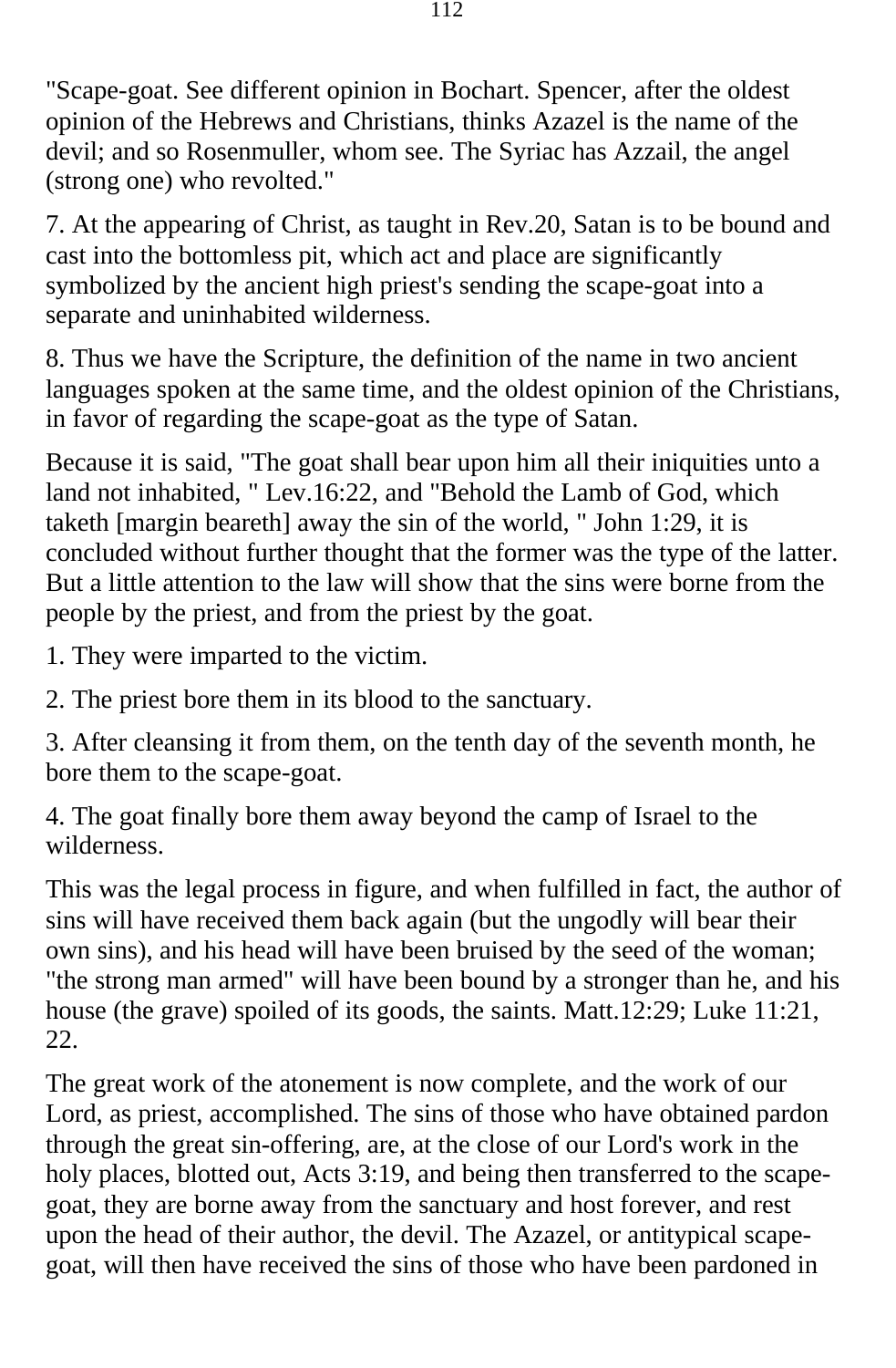the sanctuary, and in the lake of fire he will suffer for the sins which he has instigated. God's people, the host, will then be free from their iniquity. The cases of all men will then be forever fixed. "He that is unjust, let him be unjust still; and he which is filthy, let him be filthy still; and he that is righteous, let him be righteous still; and he that is holy, let him be holy still. And, behold, I come quickly; and my reward is with me, to give every man according as his work shall be." Rev.22:11, 12. "And to you who are troubled, rest with us, when the Lord Jesus shall be revealed from Heaven with his mighty angels, in flaming fire taking vengeance on them that know not God, and that obey not the gospel of our Lord Jesus Christ." 2 Thess.1:7, 8.

## **THE DISAPPOINTMENT.**

Why were those disappointed who looked for the second appearing of Christ in the year 1844? This important question we believe can be answered in the most satisfactory manner. Our disappointment did not arise from mistaking the manner and object of the second advent; for no truth is more distinctly stated in the sacred Scriptures than the personal and visible second appearing of Jesus Christ to raise the righteous dead, change to immortality the living righteous, and to destroy the unbelieving world. Nor did our disappointment arise from misapplying the prophetic symbols of Daniel and John. A careful review of the subject confirms us that the application of these symbols made by the Adventists of 1840-44 was correct. Nor did our disappointment arise from a misapplication of the prophetic periods. The year-day theory is well sustained. The argument by which the original date of the seventy weeks of the ninth chapter of Daniel is sustained, is invulnerable. And Adventists correctly held that the seventy weeks were a part of the 2300 days. These two points relative to the seventy weeks being correct, we had sufficient reasons for believing that the 2300 days would terminate in the year 1844.

Neither did our disappointment arise from believing that at the end of the 2300 days the work of cleansing the sanctuary would take place. For it is plainly stated, "Unto two thousand and three hundred days; then shall the sanctuary be cleansed." Dan.8:14. But when we said that this earth, or a part of this earth, was the sanctuary, and that Christ must descend from Heaven at the end of the 2300 days, to purify the earth by fire, we looked for that which the Bible did not warrant us to expect. Here is the cause of our disappointment. For we have seen that there is no scriptural authority to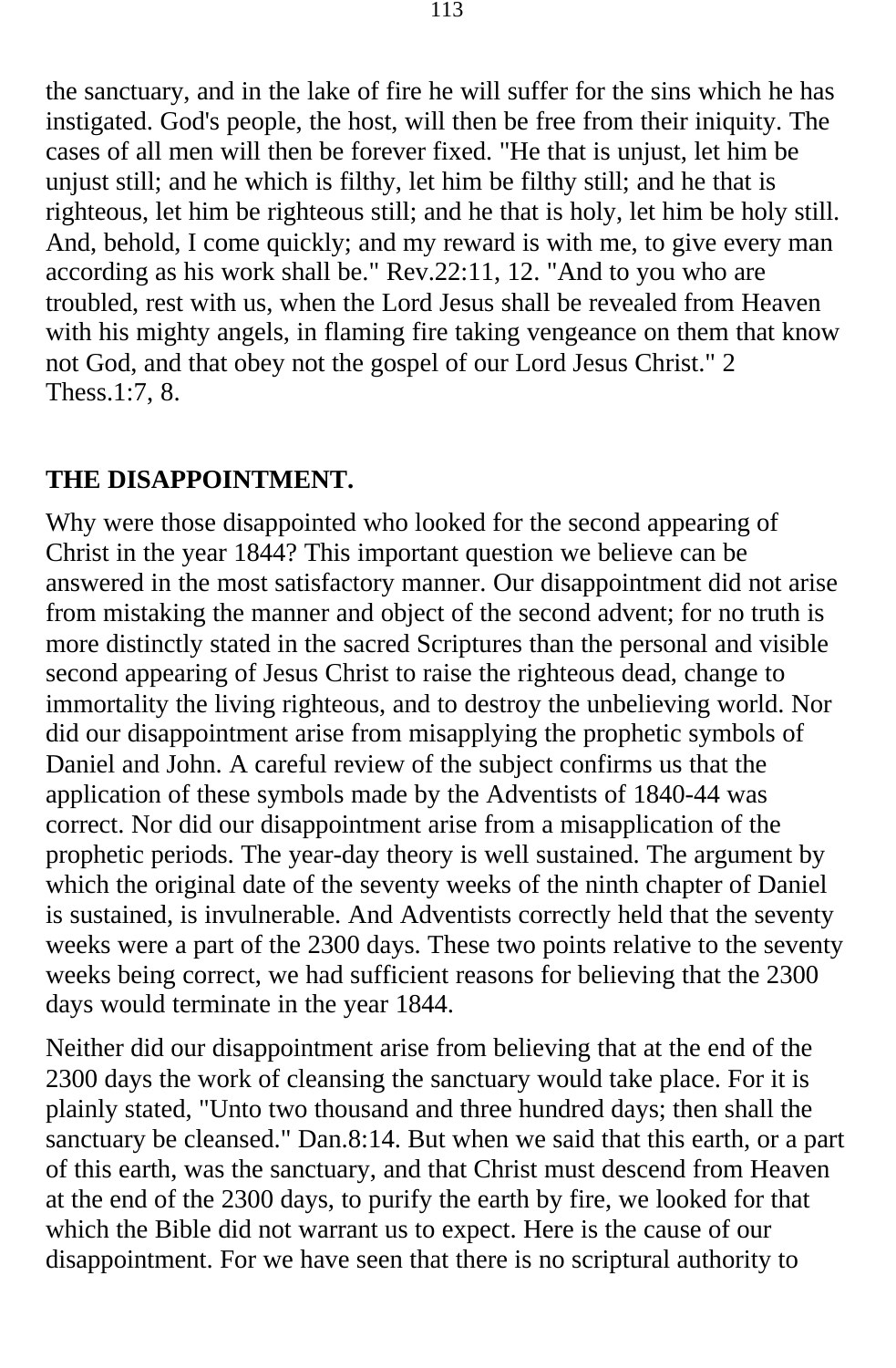support the view that any part of the earth is the sanctuary, or that the burning of the earth, and the melting of the elements, 2 Pet.3, is the cleansing of the sanctuary. By a multitude of witnesses, we have proved that the tabernacle of God in Heaven is the sanctuary to be cleansed, and that its cleansing is a work performed in that sanctuary, with blood, and not with fire. Our disappointment, then, arose from a misunderstanding of the work to transpire at the end of the days.

William Miller and his associates were correct on three of the four fundamental points of the Advent faith. On one they were mistaken. Their views were correct relative to the literal and personal second advent, the application of the prophetic symbols, and their exposition of the great periods of Daniel and John. But they did not understand the event to occur at the termination of the 2300 prophetic days. And their mistake on this one point does not affect the great Second Advent question, as most men suppose that it does. This one point scripturally corrected, the Second Advent faith stands on as firm a basis, to say the least, as before the disappointment. We therefore see no reason for denouncing that truly great and good man, Wm. Miller, as a false prophet, and the Advent faith as a failure, simply because he was mistaken on one point in four, and when that one mistake was of such a nature as to be scripturally corrected without in the least changing or weakening any other point. And here we would remark that other great men have made mistakes as well as Wm. Miller. The learned Prof. Bush, in a letter to Wm. Miller, said:–

"Neither is it to be objected, as I conceive, to yourself or your friends, that you have devoted much time and attention to the study of the chronology of prophecy, and have labored much to determine the commencing and closing dates of its great periods. If these periods are actually given by the Holy Ghost in the prophetic books, it was doubtless with the design that they should be studied, and probably, in the end, fully understood; and no man is to be charged with presumptuous folly who reverently makes the attempt to do this. On this point, I have myself no charges to bring against you. Nay, I am even ready to go so far as to say that I do not conceive your errors on the subject of chronology to be at all of a serious nature, or, in fact, to be very wide of the truth. In taking a day as the prophetical term for a year, I believe you are sustained by the soundest exegesis, as well as fortified by the high names of Mede, Sir Isaac Newton, Bishop Newton, Kirby, Scott, Keith, and a host of others who have long since come to substantially your conclusions on this head. They all agree that the leading periods mentioned by Daniel and John, do actually expire about this age of the world, and it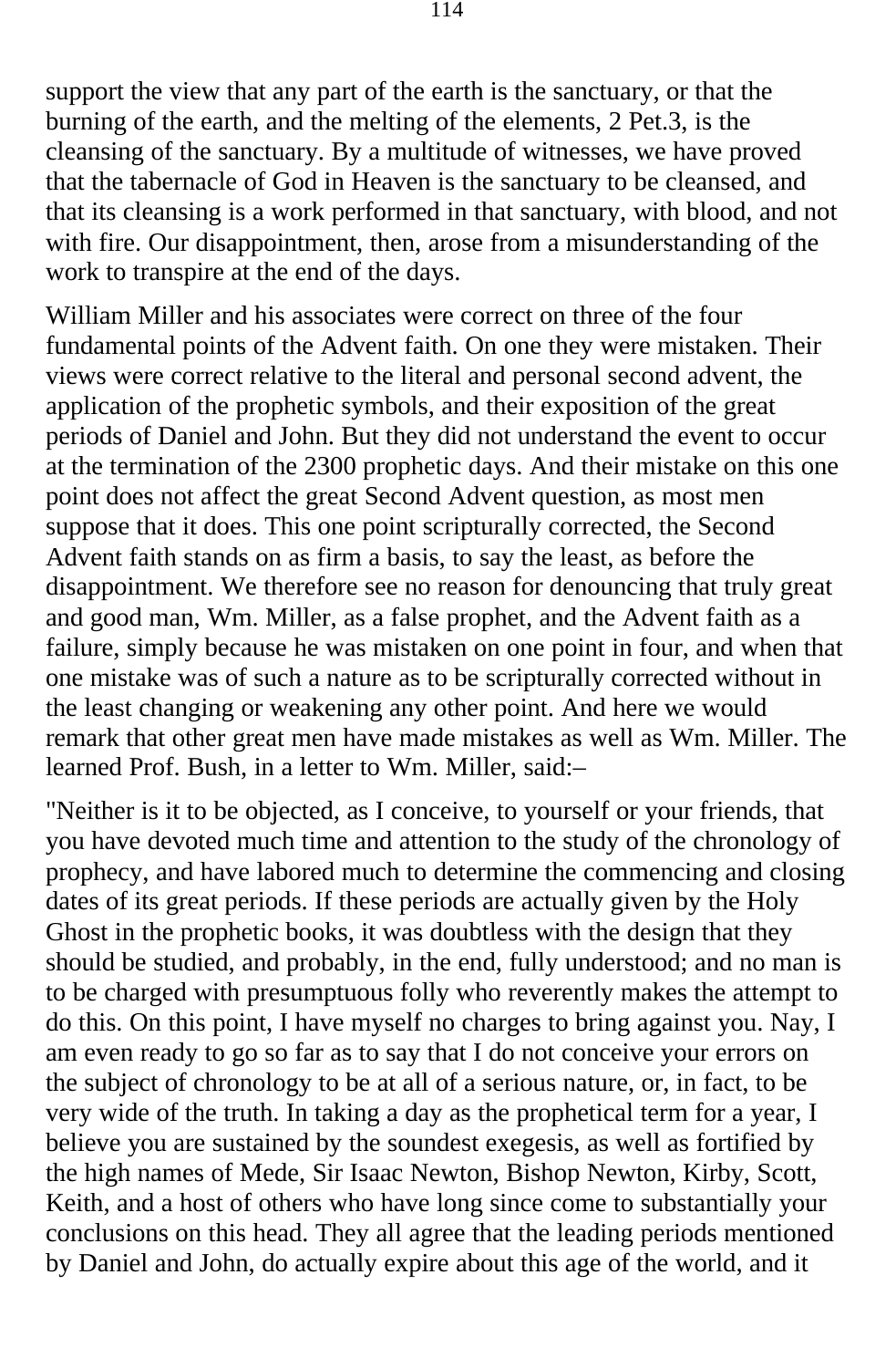would be a strange logic that would convict you of heresy for holding in effect the same views which stand forth so prominent in the notices of these eminent divines. Your error, as I apprehend lies in another direction than your chronology."

Here Prof. Bush speaks frankly and truthfully, and his words of wisdom sustain the Adventists in the most objectionable feature of their faith. But what was the event for which he looked to mark the termination of the 2300 days? Let the following extract from the same letter to Wm. Miller answer:-

"While I have no question that well-informed students of prophecy will admit that your calculation of times, with the above exception, is not materially erroneous, they will still, I believe, maintain that you have entirely mistaken the nature of the events which are to occur when those periods have expired. This is the head and front of your expository offending. You have assumed that the close of the 2300 days of Daniel, for instance, is also the close of the period of human probation - that it is the epoch of the visible and personal second coming of Christ - of the resurrection of the righteous dead - and of the dissolution of the present mundane system. All this I affirm to be gratuitously and groundlessly asserted. Admitting, as I readily do, that we have arrived at a momentous era of the world, and that the expiration of these periods is to introduce, by gradual steps, a new order of things, intellectual, political, and moral, I still peremptorily deny that the Scriptures, soundly interpreted, warrant the expectation of any such sudden and miraculous disruption of the existing order of things, as yourself and those usually termed Adventists are in the habit of teaching.

"The great event before the world is not its physical conflagration, but its moral regeneration; and, for one, I am happy to think that by your own limitation, the question is so soon to be put to the test of indisputable fact. The 23d of March - if that is the time - will soon be upon us, and the truth or falsehood of one part, at least, of your scheme will then be decided. But even if years or centuries were yet to intervene, I should still be strong in my grand position, that you had mistaken the nature of the events.

"Although there is doubtless a sense in which Christ may be said to come in connection with the passing away of the fourth empire and of the Ottoman power, and his kingdom to be illustriously established, yet that will be found to be a spiritual coming in the power of his gospel, in the ample outpouring of his Spirit, and the glorious administration of his providence.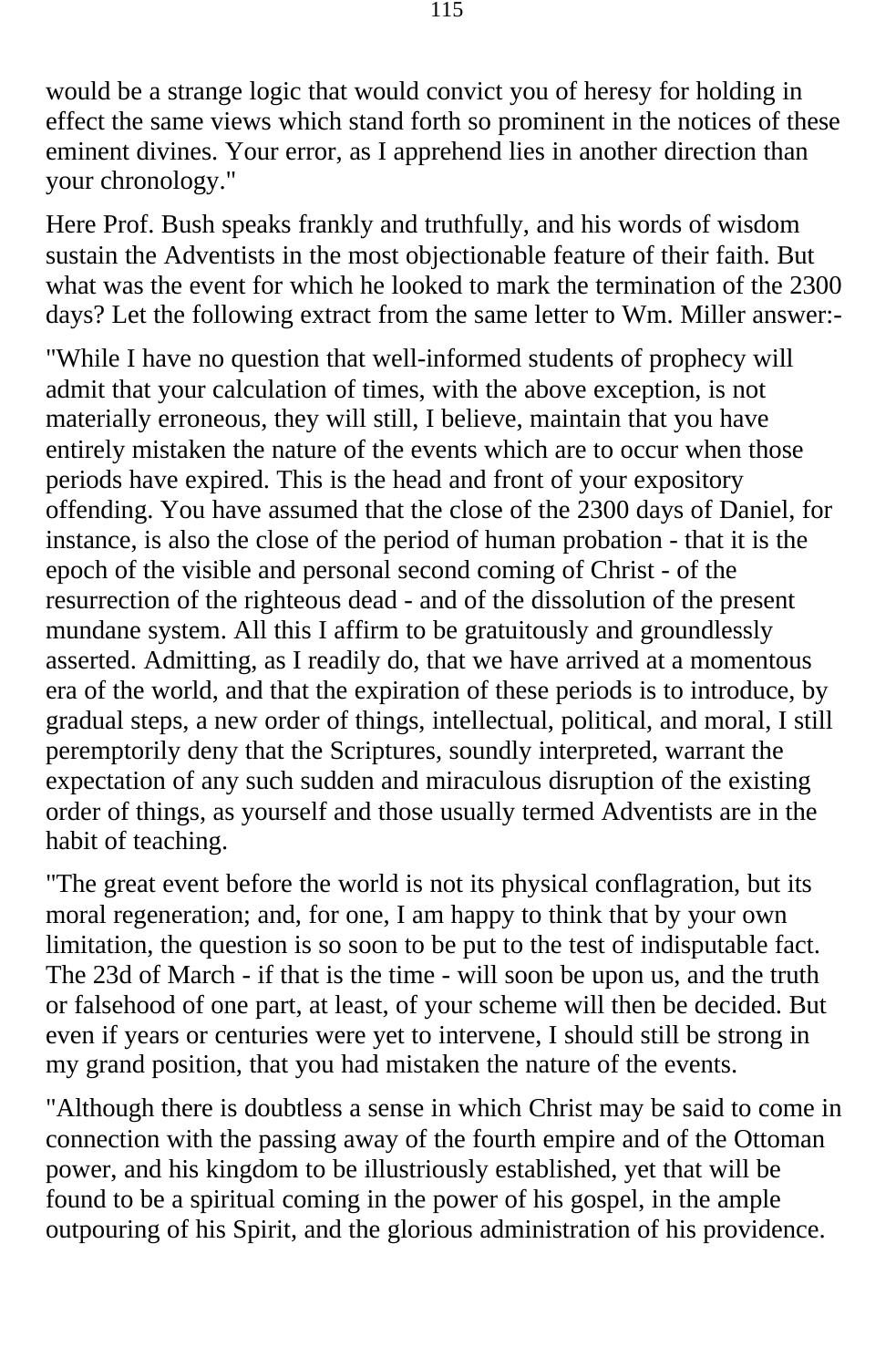This is the common and prevailing belief of Christendom, and I have no doubt the true one."

Evidently, Mr. Bush looked for the conversion of the world as the event to mark the termination of the 2300 days. Both Mr. Miller and Mr. Bush were right on the time question, and both were mistaken in the event to occur at the close of the great periods. Mr. Miller held that the world would be regenerated by fire, and Mr. Bush, by the gospel, at the end of the 2300 days. Mr. Bush would put Mr. Miller's views to the severe test of a few weeks only, while the conversion-of-the-world theory of Mr. Bush has had the terrible test of the last twenty-six years of apostasy, spiritual darkness and crime. This period has been noted by departures from the faith of the gospel, and apostasies from the Christian religion. Infidelity in various forms, especially in the name of Spiritualism, has spread over the Christian world with fearful rapidity, while the dark record of crime has been blackening since Prof. Bush addressed his letter to Wm. Miller. If this be the commencement of the temporal millennium, may the Lord save us from the balance. Both these great men mistook the event to terminate the 2300 days. And why should Mr. Miller be condemned for his mistake, and Mr. Bush be excused for his unscriptural conclusion? Both rest in the grave, while we have opportunity to scripturally correct their errors by the light of the heavenly sanctuary. "Unto two thousand and three hundred days; then shall the sanctuary be cleansed."

In the providence of God, in the seventh-month movement of 1844, the attention of the people was turned to the types of the law of Moses. The argument which had been given - that as the vernal types, namely, the passover, the wave sheaf, and the meat-offering, ere fulfilled in their order and time in the crucifixion, the resurrection of Christ, and the descent of the Holy Spirit on the day of pentecost, so would the autumnal types be fulfilled as to time, in the events connected with the second advent - seemed to be conclusive and satisfactory. The position taken was, that as the high priest came out of the typical sanctuary on the tenth day of the seventh month and blessed the people, so Christ, our great High Priest, would, on that day, come out of Heaven to bless his waiting people.

But it should be borne in mind that at that time those types which point to the work in the heavenly sanctuary were not understood. In fact, no one had any definite idea of the tabernacle of God in Heaven. We now see that the two holies of the typical sanctuary, made by the direction of the Lord to Moses, with their two distinct ministrations - the daily and the yearly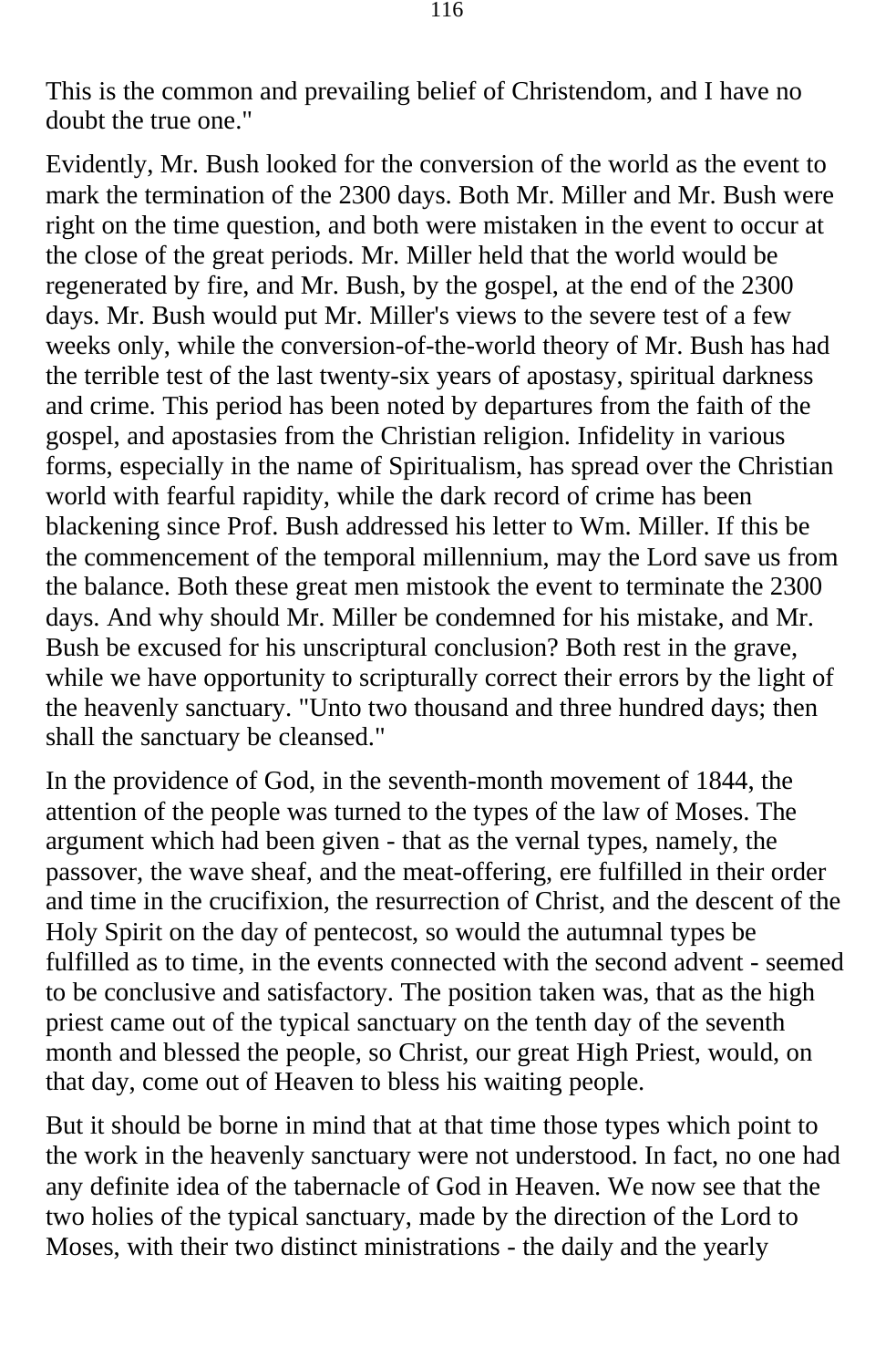services - were, in the language of Paul to the Hebrews, "patterns of things in the Heavens, " "figures of the true." Chap.9. He also says of the work of the Jewish priests, in chapter 8, "Who serve unto the example and shadow of heavenly things." His words mean simply this: In Heaven there is a sanctuary where Christ ministers, and that sanctuary has two holies, and two distinct ministrations, as truly as the earthly sanctuary had. If his words do not mean this, they have no meaning at all.

How natural, then, the conclusion, that as the Jewish priests ministered daily in connection with the holy place of the sanctuary, and on the tenth day of the seventh month, at the close of their yearly round of service, the high priest entered the most holy place to make atonement for the cleansing of the sanctuary, so Christ ministered in connection with the holy place of the heavenly sanctuary from the time of his ascension to the ending of the 2300 days of Dan.8, in 1844, when, on the tenth day of the seventh month of that year, he entered the most holy place of the heavenly tabernacle to make a special atonement for the blotting out of the sins of his people, or, which is the same thing, for the cleansing of the sanctuary. The typical sanctuary was cleansed from the sins of the people with the offering of blood. The nature of the cleansing of the heavenly sanctuary may be learned from the type. By virtue of his own blood, Christ entered the most holy to make a special atonement for the cleansing of the heavenly tabernacle.

With this view of the heavenly sanctuary before the reader, he can see the defect in the seventh-month theory. It now appears evident that the conclusion that Christ would come out of heaven on that day is not justified by the premises in the case. But if Christ's ministry in the heavenly sanctuary was to last but one year, on the last day of which he would make an atonement for the cleansing of the heavenly tabernacle, according to the type, then the conclusion that he would on that day come out and bless his waiting people, would be irresistible.

But let it be remembered that "the law having a shadow of good things to come" was "not the very image of the things." In the shadow, the round of service, first in the holy place for the entire year, save one day, and second, in the most holy place on the last day of that year, was repeated each successive year. But not so in the ministry of Christ. He entered the holy place of the heavenly sanctuary at his ascension, once for all. There he ministered till the time for the cleansing of the sanctuary at the close of the 2300 days in the autumn of 1844 To accomplish this work, he then entered the most holy place once for all. Christ suffered upon the cross - not often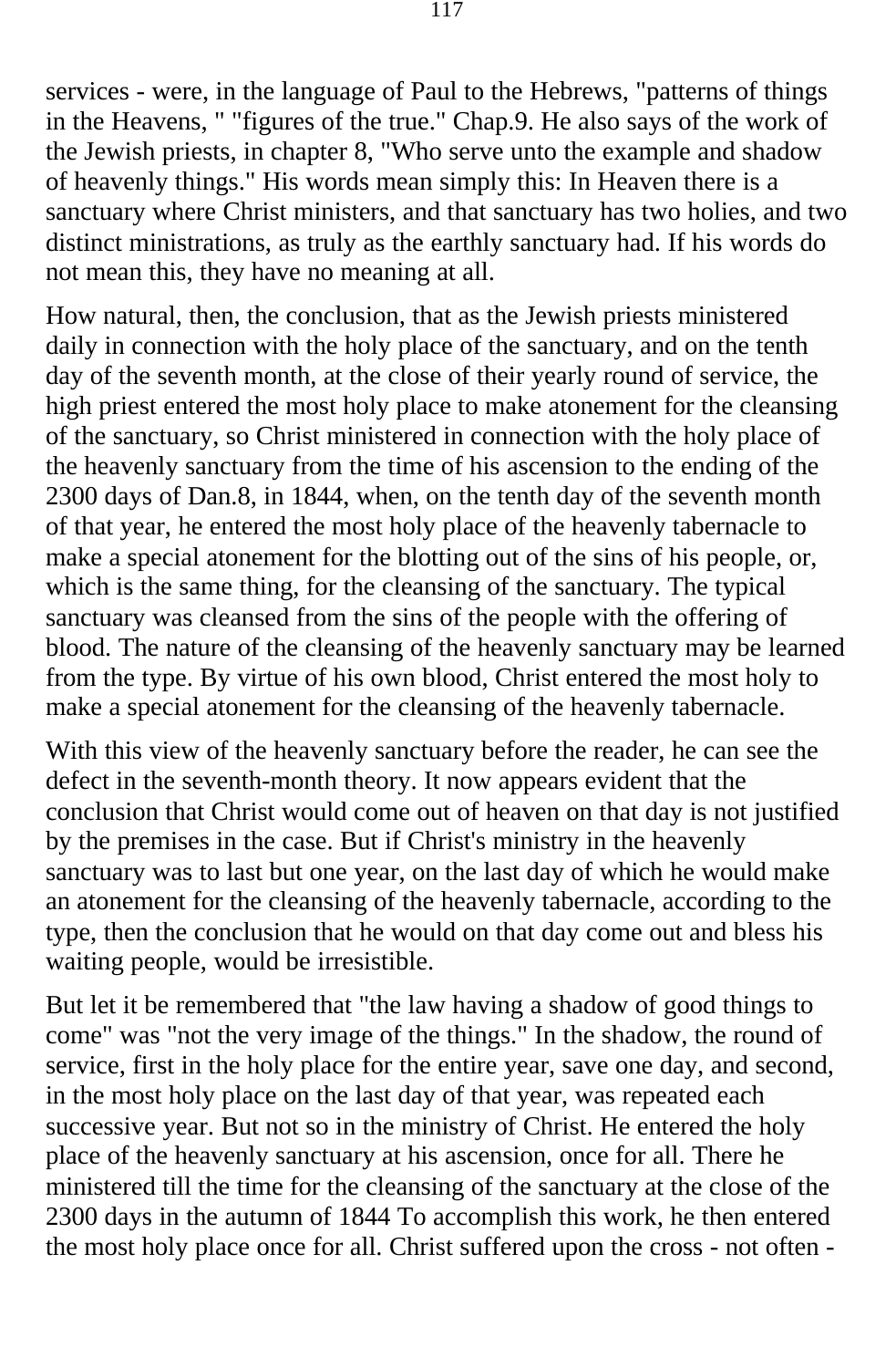but once for all. He entered upon his work in the holy place once for all. And he cleanses the heavenly sanctuary from the sins of his people once for all. His ministry in the holy, from his ascension in the spring of A.D. 31 to the autumn of 1844, was eighteen hundred and thirteen years and six months. The period of his ministry in the most holy can no more be defined before its close, than the time of his ministry in the holy could be defined before it terminated. Therefore, however much the tenth-day atonement for the cleansing of the typical sanctuary proved that our great High Priest would enter the most holy of the heavenly tabernacle on the tenth day of the seventh month, it proved nothing to the point that he would on that day come out of the most holy place.

Could we then have understood the subject of the heavenly sanctuary, our disappointment would have been avoided. Our evidence did not prove that our High Priest would descend from the holy place of the heavenly sanctuary in flaming fire to burn the earth, at the end of the 2300 days; but, so far from this, it did prove that he must at that time enter within the second vail, to minister for us before the ark of God's testament, and to cleanse the sanctuary. Dan.8:14; Heb.9:23, 24. Such has been the position of our High Priest since the end of the days, and this is the reason that we did not behold our King in 1844. He had then ministered in only one of the holy places, and the termination of the 2300 days marked the commencement of his ministration in the other.

When John, who saw the door of the first apartment of the heavenly tabernacle opened, Rev.4:1-5, at the commencement of Christ's ministry, was carried in vision down the stream of time to "the days of the voice of the seventh angel, " he saw the most holy place of God's temple opened. "And the temple of God was opened in Heaven, and there was seen in his temple the ark of his testament; and there were lightnings, and voices, and thunderings, and an earthquake, and great hail." Rev.11:19. Here, by the ark of God's testament, is where our High Priest ministers since the close of the 2300 days. To this open door in the heavenly sanctuary, Rev.3:7, 8; Isa.22:22-25, we invite those to come for pardon and salvation, who have not sinned away the day of grace. Our High Priest stands by the MERCY-SEAT (which is simply the top of the ark), and here he offers his blood, not merely for the cleansing of the sanctuary, but also for the pardon of iniquity and transgression. But while we call men to this open door, and point them to the blood of Christ, offered for us at the mercy-seat, we would remind them of the LAW OF GOD beneath the mercy-seat, which made the death of God's beloved Son necessary in order that guilty man might be pardoned.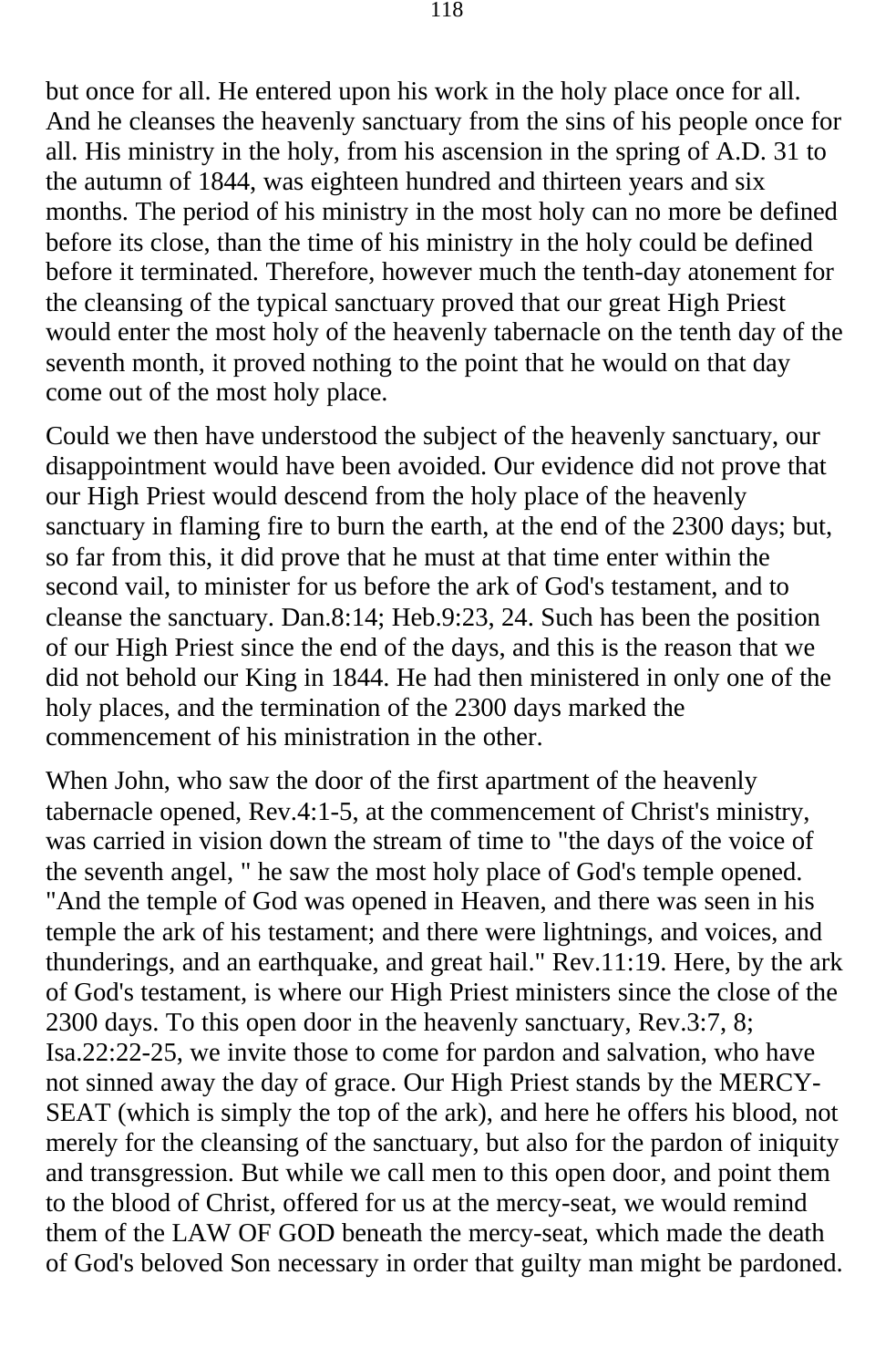The ark contains God's commandments, and he who would receive the blessing of God, at the hand of our High Priest, must keep the commandments contained in the ark before which he ministers.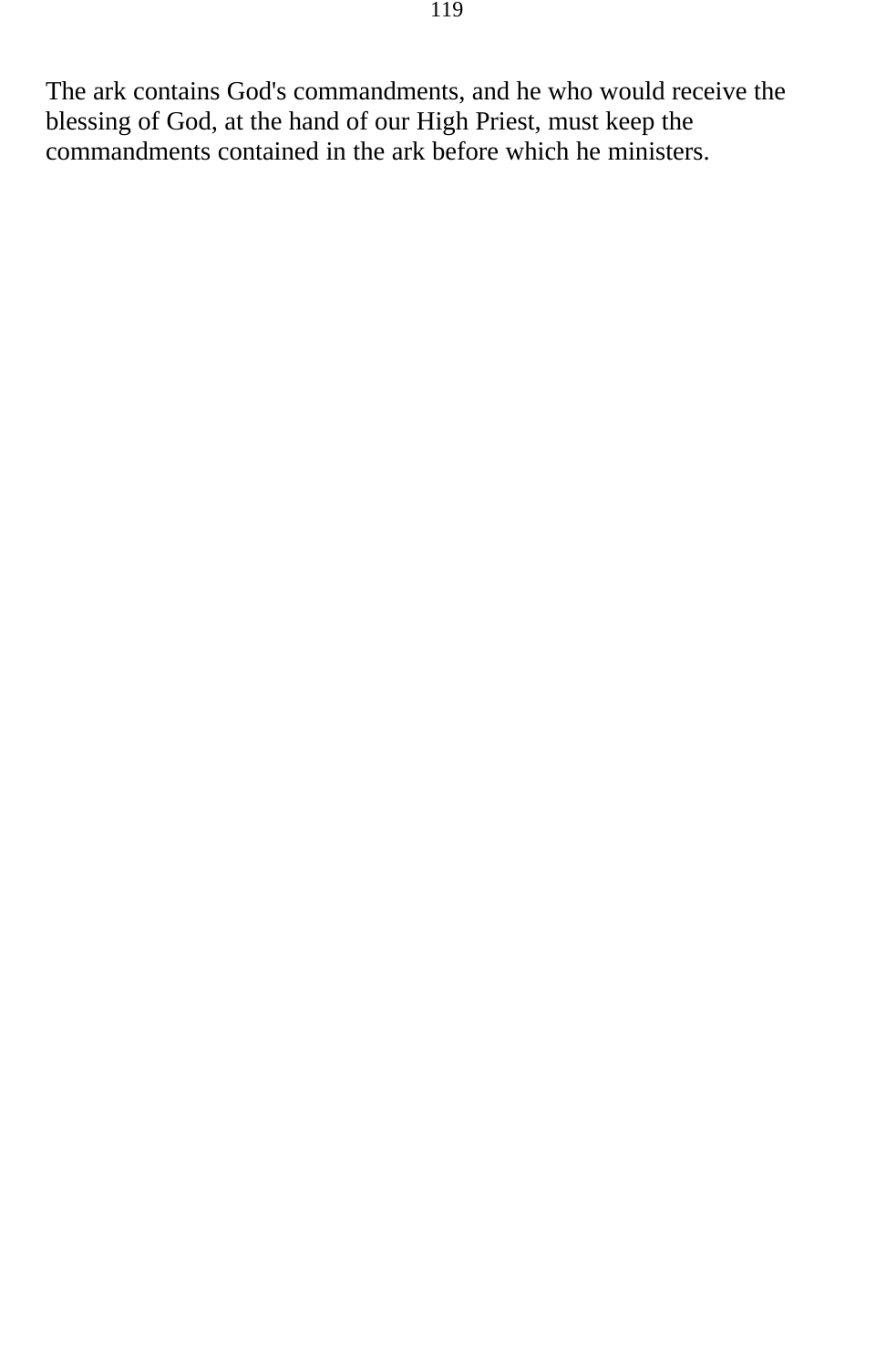## **SERMON TEN SAVING FAITH**

TEXT: It is a fearful thing to fall into the hands of the living God. Heb.10:31.

THE epistle of Paul to the Hebrews is addressed to those who are familiar with the types of the Jewish law. This book represents Christ and his work as no other of the epistles do. It is a commentary upon the typical system, designed to carry the Hebrew mind from the dead figures of the old covenant, up to the living facts of the new. The Jewish sacrifices in which blood was shed were a type of the sacrifice and precious blood of Christ. The Jewish sanctuary, with its two ministrations, was a type of the true tabernacle in Heaven where Christ ministers in both the holy and the most holy places. Such a commentary was peculiarly adapted to the time when the apostles had to meet the blindness of the Jews, who did not see that the types of their system pointed to, and were lost in, Jesus Christ and his work in the greater and more perfect tabernacle.

But this was not the only object of Paul's epistle to the Hebrews, to furnish Christ's first apostles with facts and arguments to meet their brethren according to the flesh. Another object was to shed light upon the ministry of Christ in the minds of those who are looking for his second coming, who live at the time when that ministration is closing. Hence the epistle to the Hebrews is really an epistle to the Adventists. We do not say that the book was designed only for those who are looking for the second advent of Christ. It was a powerful argument in the hands of the first apostles, and commentators and religious teachers generally have found much theoretical and practical instruction in it for the people of each successive generation since Christ ascended up on high. But the fact that the great sanctuary question has not been opened to the people by theological teachers until the close of the great prophetic periods, shows that its light was especially designed for our time.

Our text states that it is a fearful thing to fall into the hands of the living God. These words could not apply at any time since Christ undertook the great work of human redemption, and became man's mediator with God, not to any persons only those who had committed the unpardonable sin. There is a point to which man may go, beyond which there is no pardon. But this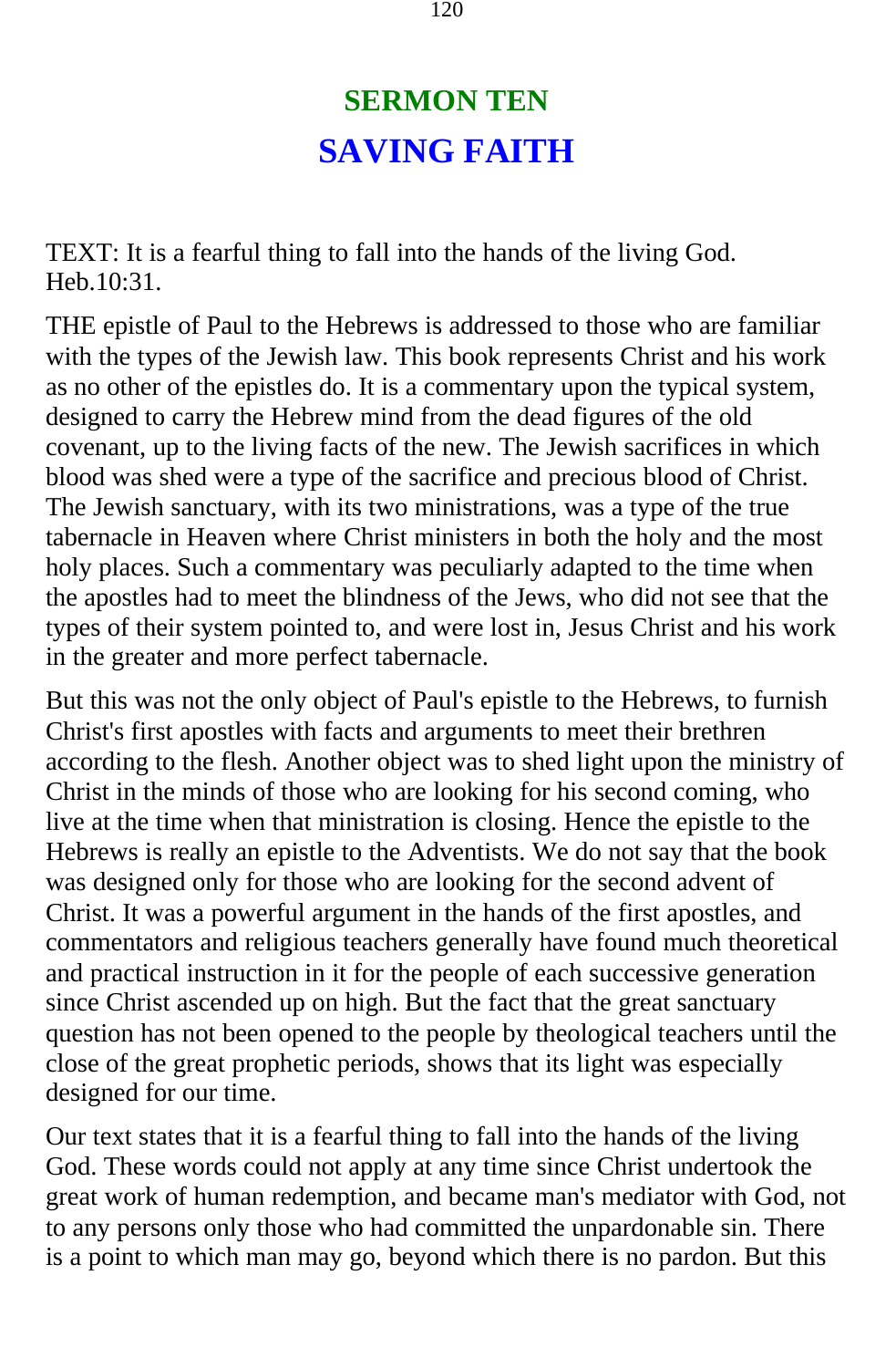class is very much smaller than many suppose. But what is the sin for which there is no pardon? It is the same now that it was in the days of Christ. When Christ cast out demons, the Jews would not believe that it was done by the power of God. They blasphemed in saying, "He hath Beelzebub, and by the prince of the devils casteth he out devils." Mark 3:22.

In reply to this blasphemy, Christ said, "Verily I say unto you, all sins shall be forgiven unto the sons of men, and blasphemies wherewith soever they shall blaspheme; but he that shall blaspheme against the Holy Ghost hath never forgiveness, but is in danger of eternal damnation." Mark 3:28, 29. Blasphemy against the Father and the Son may be forgiven; but against the Holy Ghost, never.

In the first century, attributing the work of the Holy Ghost to the power of Satan, was blasphemy and the sin which hath no forgiveness. It is the same in the nineteenth. There are those in our day who are goaded on by Satan to attribute the work of the gifts of the Holy Spirit, especially the gift of prophecy, to the work of Satan.

These unfortunate persons commit the sin which hath no pardon. As further evidence of this fact, we here state that when these become alarmed and return with weeping they are not able to retain the position they retake. Like Esau, they have presumptuously sold their birthright; and although they seek to obtain it again with tears, they cannot. But let it be borne in mind that those persons who have grieved the Spirit of God away from them forever are left in a careless state of mind, generally supposing that they are in a fair way for Heaven, when they are really lost. The many who are suffering with fear that they have committed the unpardonable sin have done no such thing.

God by his prophet speaks to these trembling souls who are well nigh bereft of their reason, in the following words of comfort: "Come now, and let us reason together, saith the Lord: though your sins be as scarlet, they shall be as white as snow; though they be red like crimson, they shall be as wool." Isa.1:18. Shall we say that the crimson sin is the violation of the sixth commandment? And can the stain of this terrible crime be washed from the garments of the sinner by the blood of Christ? It is possible; but he who attributes the work of the Holy Spirit to Satan can find no pardon.

Once, sinless man could walk and talk with God and Christ and angels in Eden. He was then safe and happy in the hands of the living God. But when sin separated him from God he needed a mediator. Thank Heaven that the sinner is now in the hands of Christ. But when mercy's hour shall be past,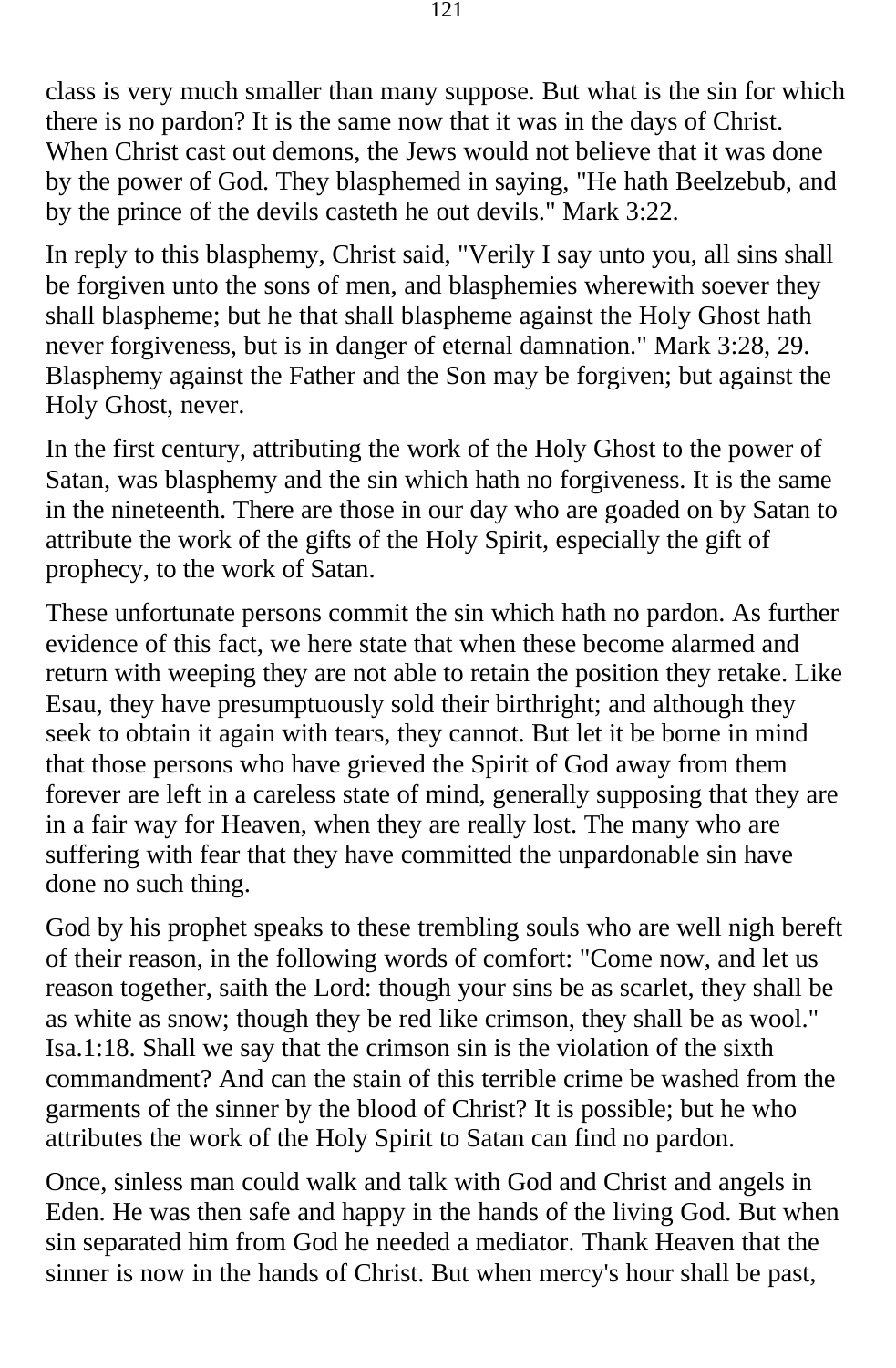and Christ shall no longer plead for him, then he will be in the hands of the living God to receive the righteous retribution of all his unpardoned sins; then, oh! then, it will be fearful to be in the hands of the living God.

The closing verses of the tenth chapter of Hebrews contain the clearest evidence that this epistle was given for the especial benefit of those who are waiting for the second advent of Christ.

Paul exhorts, "Let us hold fast the profession of our faith without wavering; for he is faithful that promised; and let us consider one another to provoke unto love and to good works; not forsaking the assembling of ourselves together, as the manner of some is; but exhorting one another, and so much the more as ye see the day approaching." Heb.10:23-25. This exhortation is addressed to those who see the day of the Lord approaching. They are exhorted to hold fast their faith, and by faithfulness in duty to provoke one another to love and good works.

Paul continues: "Call to remembrance the former days, in which, after ye were illuminated, ye endured a great fight of affliction; partly, whilst ye were made a gazing-stock, both by reproaches and afflictions; and partly, whilst ye became companions of them that were so used. For ye had compassion of me in my bonds, and took joyfully the spoiling of your goods, knowing in yourselves that ye have in Heaven a better and an enduring substance." Verses 32-34.

In the great Second Advent movement of 1840-1844, a monument was raised up to which believers were to look back lest they forget that heavenly illumination, which prepared them to endure great afflictions. As were the Jews in their emancipation from the slavery of Egypt, they were to "remember all the way the Lord God had led them." That the Adventists did suffer reproaches, will not be denied. They were in many places afflicted for espousing the Second Advent cause. Some had their goods spoiled by mobs. And the most innocent were cruelly treated for maintaining companionship with believers. Some were publicly whipped, while others were placed under guardians who managed their property for them.

But it will be objected that these words of Paul apply to the Adventists on the ground that the apostle speaks as though he had part in these afflictions and bonds. We reply that the apostle speaks prophetically. He walks down with the church to the last generation, and speaks as though he was to be present to share with them their afflictions and joys. In like manner he speaks of being present at the coming of the Lord, and being changed to immortality. He says: "For the Lord himself shall descend from Heaven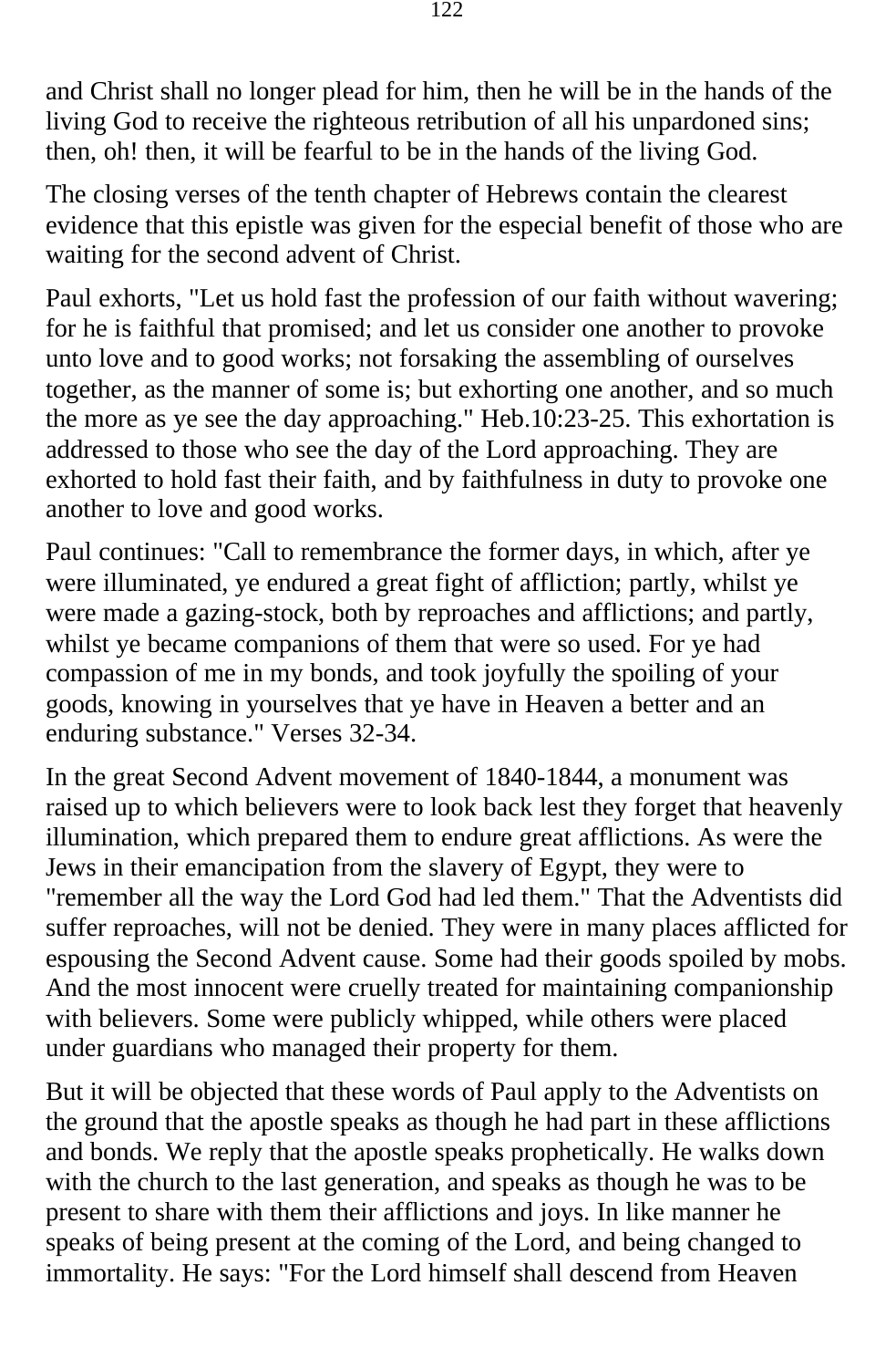with a shout, with the voice of the arch-angel and with the trump of God; and the dead in Christ shall rise first; then we which are alive and remain shall be caught up together with them in the clouds, to meet the Lord in the air; and so shall we ever be with the Lord." 1 Thess.4:16, 17. Here Paul speaks of being alive at the coming of the Lord. If he refers to himself, then the apostle is alive now. If so, he is eighteen hundred years old. He has entirely outstripped Methuselah. Again, he says: "Behold, I show you a mystery: We shall not all sleep; but we shall all be changed, in a moment, in the twinkling of an eye, at the last trump; for the trumpet shall sound, and the dead shall be raised incorruptible, and we shall be changed." 1 Cor.15:51, 52. Here the apostle says we shall not all sleep. Is it all a mistake that Paul was put to death at Rome? And when he wrote to Timothy that he was ready to be offered, and that the time of his departure was at hand, was he entirely mistaken? In fact, is he alive to-day? If so, where does he reside?

But, seriously, dear reader, we all know that Paul is dead. And the only consistent view that can be taken of these texts is that the apostle, looking forward to the coming of the Lord, puts himself in with them. Therefore, when he says, "Ye had compassion of me in my bonds, " he is speaking of those who should suffer for embracing and adhering to the Advent faith. Paul continues:–

"Cast not away therefore your confidence, which hath great recompense of reward; for ye have need of patience, that, after ye have done the will of God, ye might receive the promise." Heb.10:35, 36 Somebody has had great confidence in that which brings the reward to God's people. They are disappointed and brought into an exceedingly trying position, which demands patience. Patience was necessary in order to meet the ridicule poured upon Adventists before the time passed; but when the time did pass, the jaunting cheers, "You did not know as much as you thought you did, " "You have not gone up yet, " were exceedingly trying to those whose hearts were stricken with grief because their Lord did not come as they had hoped.

But why apply these words of the apostle to the Second Advent movement? To many this looks fanciful. We reply that the following verse compels us to thus apply the words of Paul. And if the reader will be candid and receive evidence, he will have no difficulty. Here is the golden text that settles the question: "For yet a little while, and he that shall come will come, and will not tarry." Verse 37. The simple statement that Christ had tarried, shows a disappointment. We now enter upon fearful ground. Paul continues:–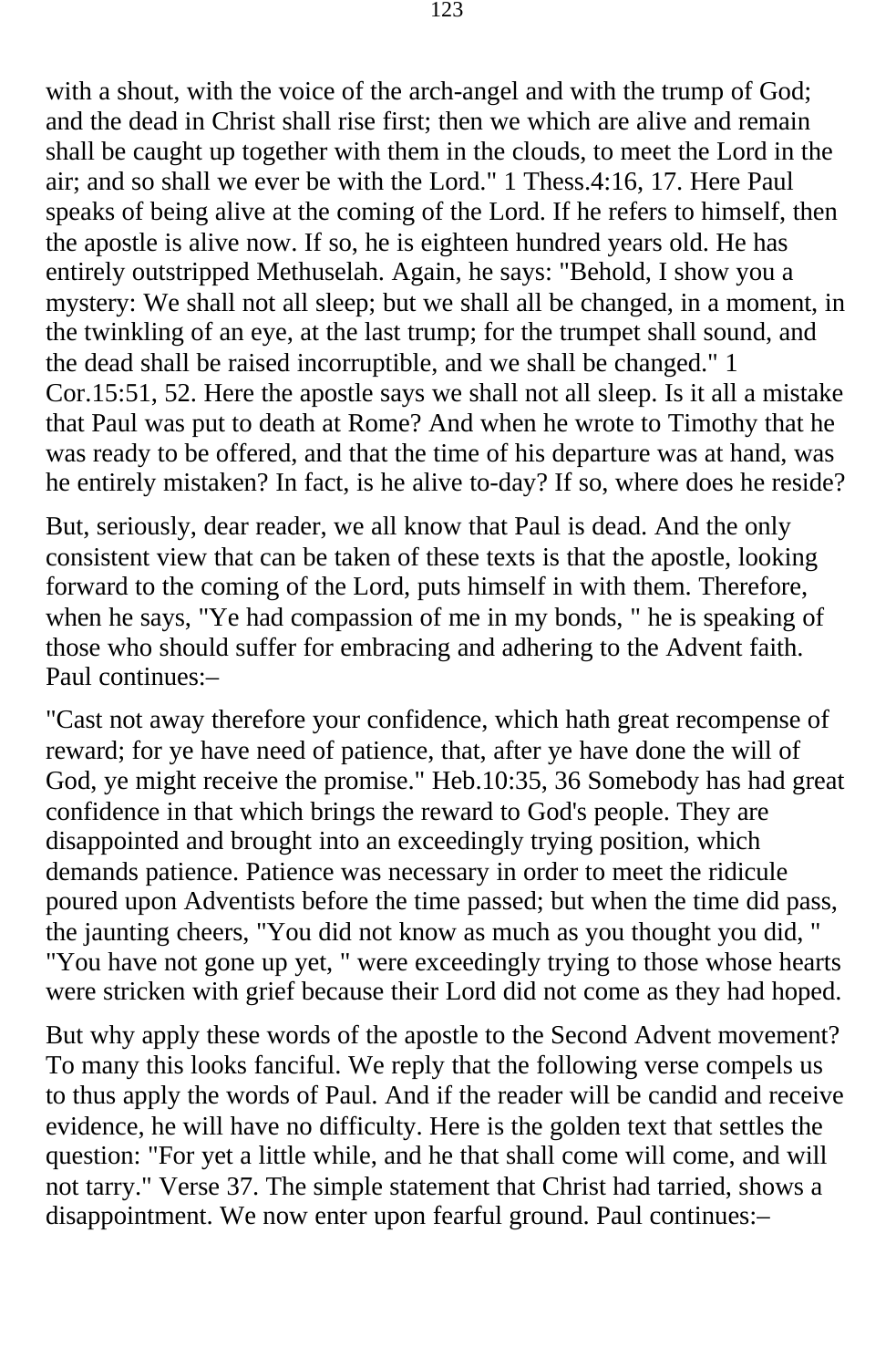"Now the just shall live by faith; but if any man draw back, my soul shall have no pleasure in him." Verse 38. When Adventists were looking forward to a definite period for the consummation of their hope, the matter was one of mathematical calculation. They walked by sight. But when the time passed, and they were brought into the waiting, watching time, those who lived at all, lived by faith. They lived by faith in God, in his word, and the Advent experience which was wrought in them by the Spirit of God. While some held fast their Advent experience, many gave it up, and drew back to the world and Satan. Here are two classes. One holds fast, and pleases God; the other draws back, and suffers his displeasure. Here, again, the apostle uses the word "we" in the next verse, by which he puts himself in with the Adventists in speaking prophetically. Ponder well his fearful words:–

"But we are not of them who draw back unto perdition; but of them that believe to the saving of the soul." Verse 39. Here are two roads, leading in opposite directions; one to salvation, the other to perdition. To draw back is perdition; to believe is salvation. But the apostle is not speaking of faith in a general sense, but in regard to the subject under discussion, which is the coming of the Lord in a little while.

What, then, is saving faith for our time? In the days of Noah, saving faith was to believe that the waters of the flood were coming. In the days of Lot, saving faith was to believe that fire would be rained from heaven upon the ungodly. In the days of Christ, saving faith was to believe that Jesus of Nazareth was the true Messiah. Saving faith now is to believe that the second coming of Christ will take place in a little while. This embraces faith in God and in his word, in all the way the Lord God has led us, and that the consummation of the blessed hope will come in a little while. Here is saving faith for the Christians of the last generation.

In the next chapter the apostle mentions the noted heroes of faith. "By faith Abel offered unto God a more excellent sacrifice than Cain." Chap.11:4. Cain, in his unbelief as to a coming Redeemer, presented to the Lord the first-fruits of the ground. God did not respect his offering. But Abel, in faith of the Redeemer to come, brought a firstling of his flock. Through that lamb, Abel saw Christ. He as distinctly saw the atoning blood of Jesus through the blood of that firstling, as we see it through the fruit of the vine as we gather around the Lord's table at communion.

The apostle mentions the faith of Noah. "By faith Noah, being warned of God of things not seen as yet, moved with fear, prepared an ark to the saving of his house; by the which he condemned the world." Verse 7. This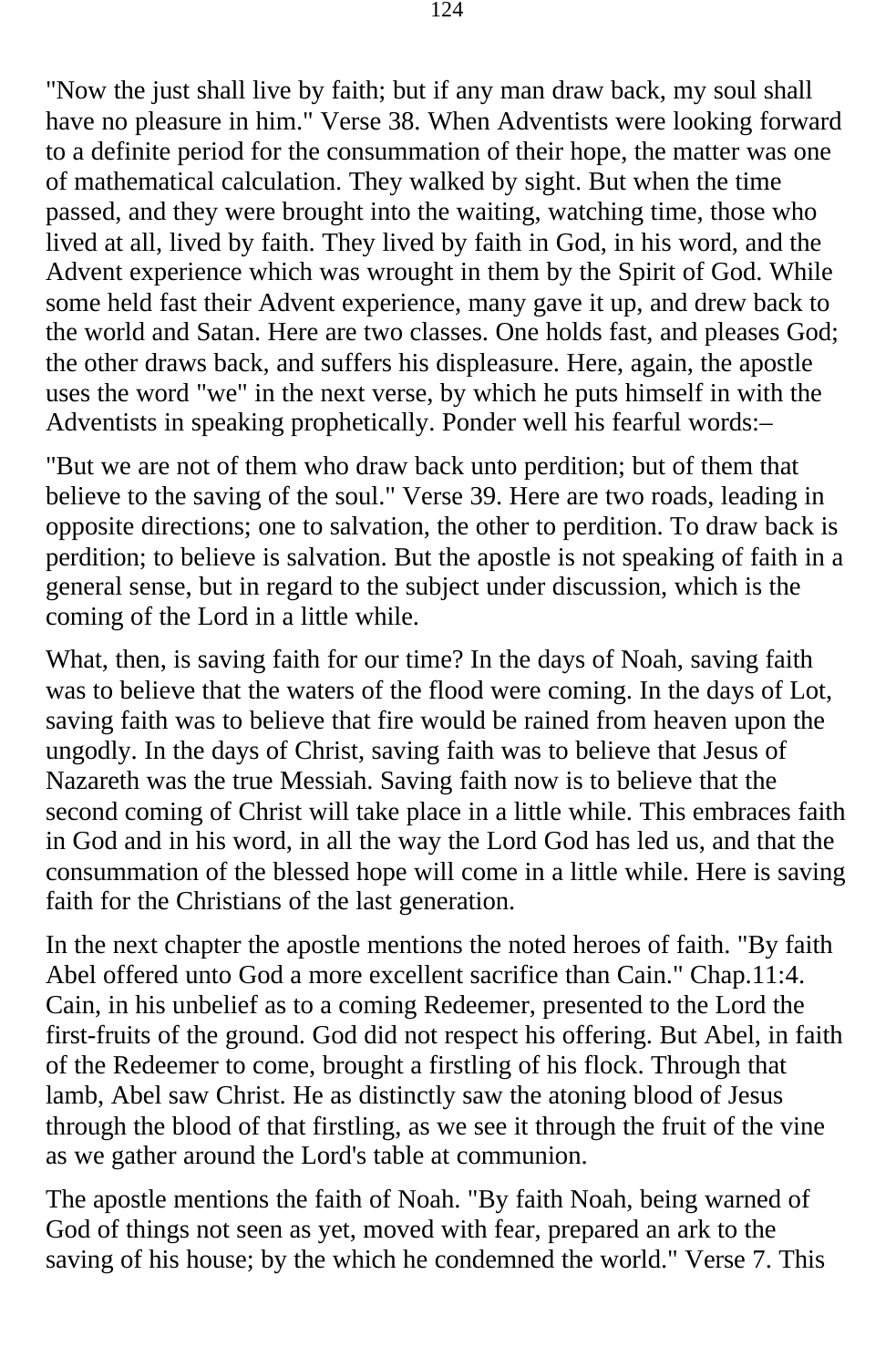case has a special bearing upon our time. Christ describes the state of things at the coming of the Son of man as it was in the days of Noah. Then one family believed, and were saved; while all the world besides doubted, and were lost. But few will have saving faith, when Christ comes.

Noah made great sacrifices. He preached near a century and a quarter. He invested a fortune in the ark. And we venture the opinion that the old ark was not worth one per cent on the money invested as it rested on Ararat after the waters were dried up. It took strong faith to induce the patriarch to make so great sacrifices. The faith of the soon coming of the Son of man demands as great sacrifice as that made by Noah.

The apostle continues the same subject in the twelfth chapter, as a conclusion: "Wherefore, seeing we also are compassed about with so great a cloud of witnesses, let us lay aside every weight, and the sin which doth so easily beset us."

Verse 1. The cloud of witnesses are the heroes of faith of the previous chapter. As for us, it is proper to follow the example of good men; we should imitate these godly men of faith. And here let it be noticed that while there are a plurality of weights, there is but one besetting sin. Riches, pride, and a great variety of hindrances are weights; but the sin that besets all is the opposite of the theme upon which the apostle dwells. His theme is saving faith. The besetting sin is unbelief. The examples of faith mentioned, laid aside every weight, and ran the race set before them. Those who maintain saving faith to the end will also lay aside every weight, and the sin of unbelief which besets all, and run the race set before them, looking unto Jesus the unerring pattern. At the end of the race is eternal life, the everlasting inheritance, and the crown of glory. Amen.